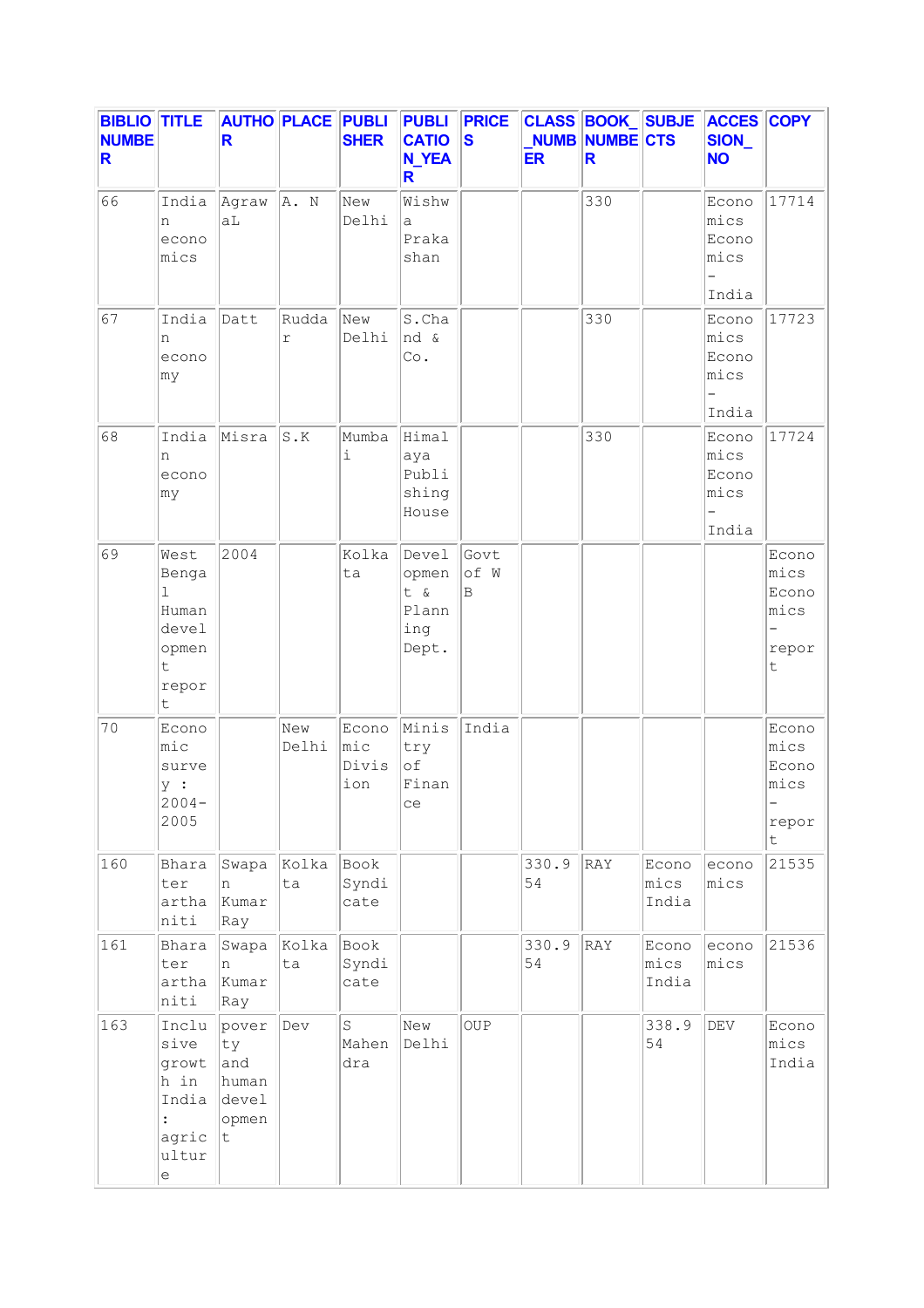| 167 | Inter<br>natio<br>nal<br>econo<br>mics<br>$\ddot{\phantom{a}}$<br>Theor<br>y and<br>polic<br>lУ | Kurgm<br>an   | Paul<br>$\overline{\mathbb{R}}$ | Delhi        | Pears<br>on<br>Educa<br>tion          |  | 337 | Econo<br>mics<br>Inter<br>natio<br>nal<br>econo<br>mics     | 17710 |
|-----|-------------------------------------------------------------------------------------------------|---------------|---------------------------------|--------------|---------------------------------------|--|-----|-------------------------------------------------------------|-------|
| 168 | Inter<br>natio<br>nal<br>micro<br>econo<br>mics<br>: a<br>moder<br>n<br>appro<br>ach            | Varia<br>n    | Hal R                           | New<br>Delhi | W W<br>Norto<br>n &<br>Compa<br>ny    |  | 337 | Econo<br>mics<br>Inter<br>natio<br>nal<br>econo<br>mics     | 17711 |
| 169 | World<br>trade<br>and<br>payme<br>nts :<br>an<br>intro<br>ducti<br>on                           | Caves         | Richa<br>rd E                   | Delhi        | Pears<br>on<br>educa<br>tion          |  | 337 | Econo<br>mics<br>Inter<br>natio<br>$ $ nal<br>econo<br>mics | 17716 |
| 170 | Inter<br>natio<br>nal<br>econo<br>mics                                                          | Salva<br>tore | Domin<br>ick                    |              | John<br>Wiley<br>& Son                |  | 337 | Econo<br>mics<br>Inter<br>natio<br>nal<br>econo<br>mics     | 17721 |
| 204 | Macro<br>econo<br>mics                                                                          | Dornb<br>usch | Rudig<br>er                     | New<br>Delhi | Tata<br>McGra<br>$W -$<br>Hill        |  | 339 | Econo<br>mics<br>Macro<br>nomic<br>$\rm s$                  | 17713 |
| 239 | Micro<br>econo<br>pmics<br>analy<br>sis                                                         | Varia<br>In.  | Hal R NewYo                     | rk           | W W<br>Norto<br>n &<br>Compa<br>ny    |  | 338 | Econo<br>mics<br>Micro<br>econo<br>mics                     | 17719 |
| 240 | Micro<br>econo<br>mics<br>$\ddot{\cdot}$<br>Theor<br>y and<br>appli<br>catio<br>ns              | Salva<br>tore | Domin<br>ick                    | New<br>York  | Oxfor<br>d<br>Unive<br>rsity<br>Press |  | 338 | Econo<br>mics<br>Micro<br>nomic<br>$\mathtt{s}$             | 17712 |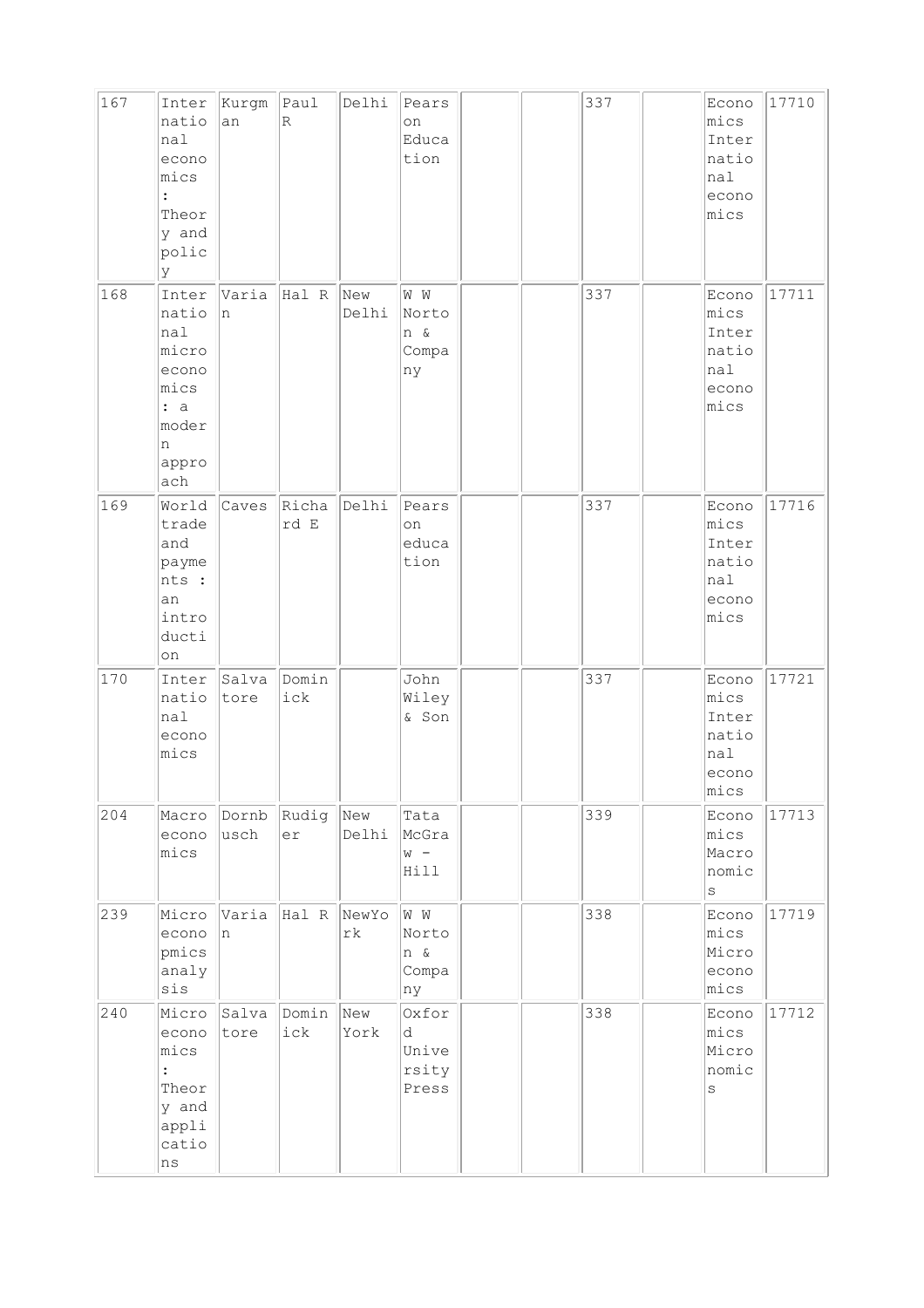| 285 | Readi<br>ngs<br>in<br>publi<br>$\mathsf{C}$<br>finan<br>ce                    | Bagch<br>i                 | Amare<br>sh  | ed                                         | New<br>Delhi                | OUP                                          |             |     | 336           | <b>BAG</b> | Econo<br>mics<br>Publi<br>C<br>finan<br>ce |
|-----|-------------------------------------------------------------------------------|----------------------------|--------------|--------------------------------------------|-----------------------------|----------------------------------------------|-------------|-----|---------------|------------|--------------------------------------------|
| 411 | Econo<br>my of<br>West<br>Benga<br>1:<br>probl<br>ems<br>and<br>prosp<br>ects | Raych Ajita<br>audhu<br>ri | va           | ed                                         | Kolka<br>ta                 | Allie<br>d<br>Publi<br>shers                 |             |     | 330.9<br>5414 | RAY        | Econo<br>mics<br>West<br>Benga<br>ı        |
| 456 | Bhara<br>ter<br>artha<br>nithi<br>$\Upsilon$<br>paric<br>haya                 | A.Bas<br>ak                | Calcu<br>tta | Vidyo<br>daya<br>Libra<br>ry<br>(P)<br>Ltd |                             |                                              | 330.9<br>54 | BAS | Econo<br>mics | 41         | $\mathbf{1}$                               |
| 467 | An<br>intro<br>ducti<br>on<br>econo<br>mic<br>theor<br>У                      | Sen                        | Calcu<br>tta | Bookl<br>and<br>Priva<br>te<br>Ltd.        |                             |                                              | 330         | SEN | Econo<br>mics | 52         | $\mathbf{1}$                               |
| 468 | Lectu<br>res<br>on<br>econo<br>mic<br>princ<br>iples                          | Rober<br>tson              | Denis<br>H   | Calcu<br>tta                               | Mumba<br>$\dot{\mathtt{l}}$ | Asia<br>Publi<br>shing<br>house              |             |     | 330           | ROB        | Econo<br>mics                              |
| 469 | Econo<br>mics                                                                 | J.K.M<br>itra              |              |                                            |                             |                                              | 330         | NIT | Econo<br>mics | 54         | $\mathbf{1}$                               |
| 470 | The<br>gener<br>a1<br>theor<br>y of<br>emplo<br>yment                         | intre<br>st&am<br>p        | money        | Keyne<br>S                                 | Londo<br>n                  | Macmi<br>llan<br>& CO<br>Ltd                 |             |     | 330           | KEY        | Econo<br>mics                              |
| 471 | Guide<br>to<br>keyne                                                          | Hanse<br>n                 | Alvin<br>H   | Londo<br>n                                 | Newyo<br>$\mathtt{rk}$      | Mcgra<br>w-Hil<br>$\mathbf 1$<br>Book<br>Co. |             |     | 330           | HAN        | Econo<br>mics                              |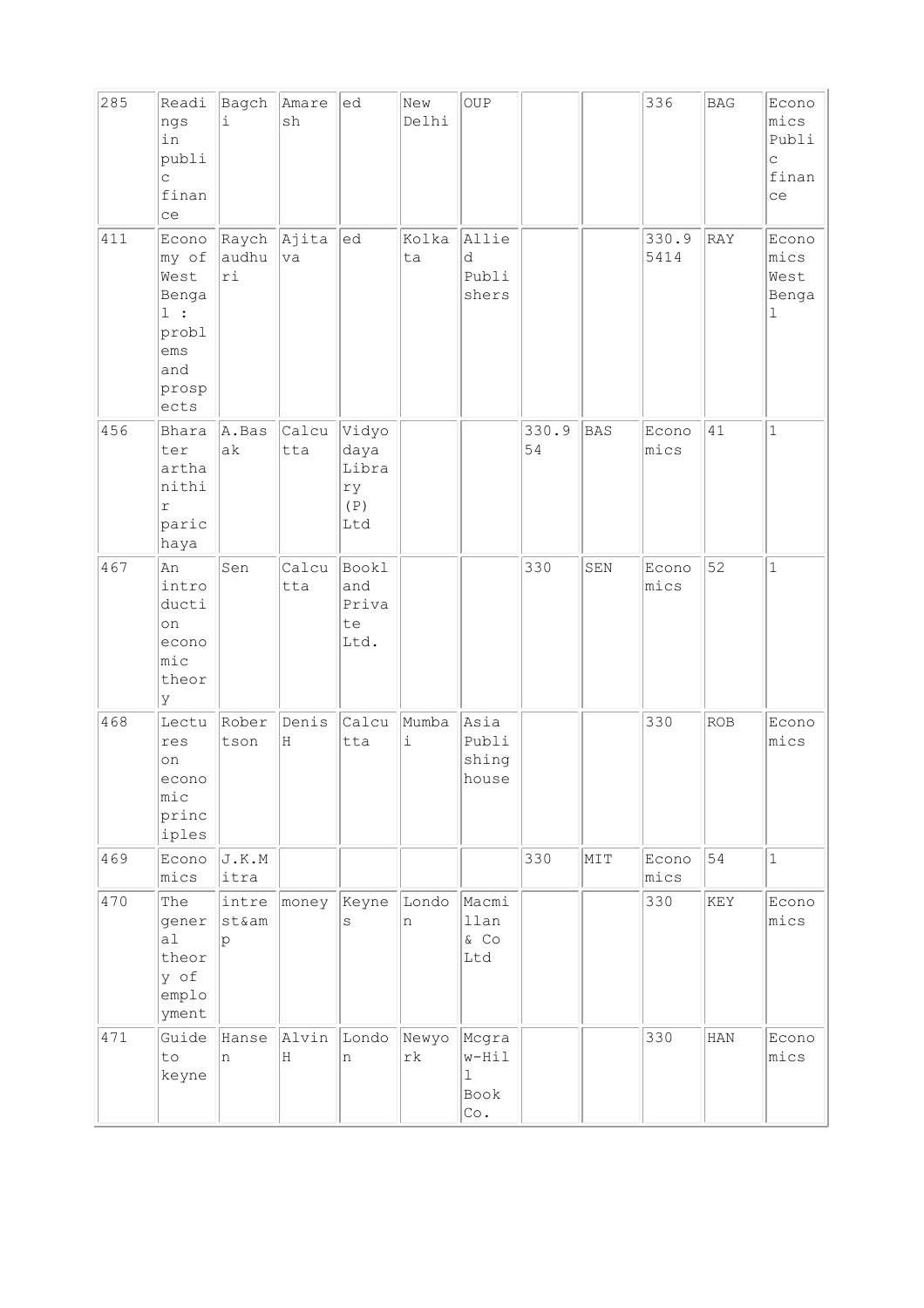| 472 | Econo<br>mic<br>devel<br>opmen<br>$\sf t$                                             | Kindl<br>eberg<br>S                                                           |               |                                                                    |                               |                                                       | 338.9 | KIN        | Econo<br>mics | 57            | $\mathbf 1$   |
|-----|---------------------------------------------------------------------------------------|-------------------------------------------------------------------------------|---------------|--------------------------------------------------------------------|-------------------------------|-------------------------------------------------------|-------|------------|---------------|---------------|---------------|
| 473 | Econo<br>mics<br>of<br>emplo<br>ment                                                  | Lerne<br>$\Upsilon$                                                           |               |                                                                    |                               |                                                       | 331   | LER        | Econo<br>mics | 58            | $\mathbf 1$   |
| 474 | Inter<br>natio<br>nal<br>econo<br>mics                                                | Kindl<br>eberg<br>er                                                          |               |                                                                    |                               |                                                       | 337   | KIN        | Econo<br>mics | 59            | $\mathbf 1$   |
| 475 | Engli<br>sh<br>econo<br>mic<br>histo<br>ry                                            | South<br>gate                                                                 | Georg<br>e W. | Londo<br>n                                                         | J.M.D<br>ent &<br>Sons<br>Ltd |                                                       |       | 330        | SOU           | Econo<br>mics | 60            |
| 476 | An<br>intro<br>ducti<br>on to<br>stati<br>stica<br>$\mathbf 1$<br>calcu<br>latio<br>n | Mouns<br>ey                                                                   | Londo<br>n    | The<br>Engli<br>${\tt sh}$<br>Unive<br>rsiti<br>es<br>Press<br>Ltd |                               |                                                       | 330   | MOU        | Econo<br>mics | 61            | $\mathbf 1$   |
| 480 | The<br>theor<br>y of<br>publi<br>$\overline{C}$<br>ce                                 | $\mathsf{a}$<br>study<br>in<br>publi<br>$\mathsf{C}$<br>$f$ inan econo<br> my | Musgr<br>ave  | R.A.                                                               | Londo<br>n                    | Megra<br>W<br>Hill<br>Book<br>Co.In<br>$\mathsf{C}$ . |       |            | 336           | MUS           | Econo<br>mics |
| 568 | Price Ryan<br>theor<br>У                                                              |                                                                               |               |                                                                    |                               |                                                       | 330   | <b>RYA</b> | Econo<br>mics | $ 153\rangle$ | $1\,$         |
| 569 | Macro Hende<br>econo<br>mic<br>theor<br>У                                             | rson                                                                          |               |                                                                    |                               |                                                       | 339   | HEN        | Econo<br>mics | 154           | $\mathbf 1$   |
| 570 | Macro Ackle<br>econo<br>mic<br>theor<br>У                                             | y                                                                             |               |                                                                    |                               |                                                       | 339   | ACK        | Econo<br>mics | 155           | $1\,$         |
| 571 | Publi Gangu<br>$\mathtt{C}$<br>finan<br>ce                                            | 1y                                                                            |               |                                                                    |                               |                                                       | 336   | GAN        | Econo<br>mics | 156           | $\mathbf 1$   |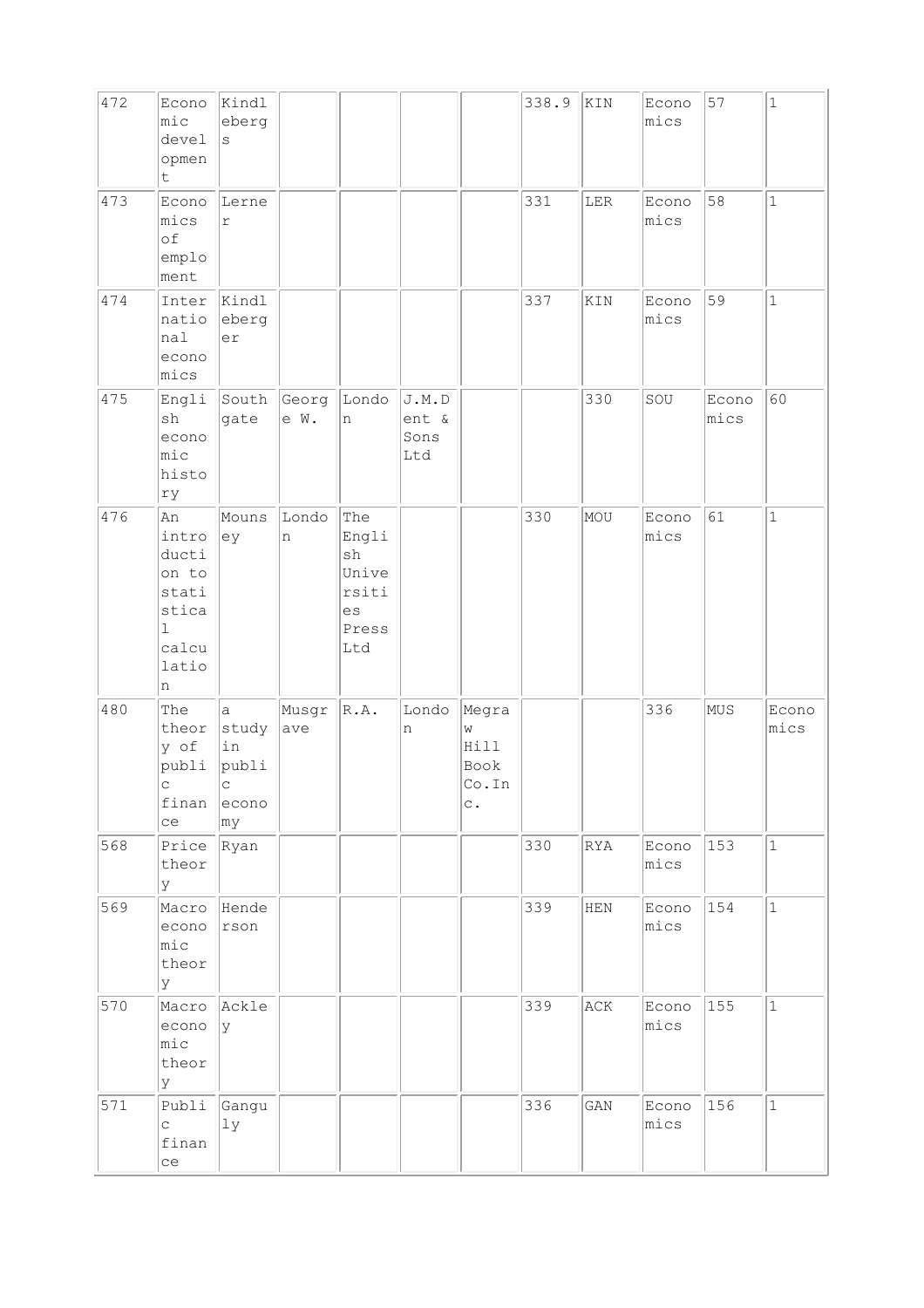| 572 | Readi<br>ngs<br>in<br>the<br>theor<br>y of<br>incom<br>e<br>distr<br>ibuti<br>on       | A.E.A                   | Londo<br>n                     | Georg<br>e<br>Allen<br>and<br>Unwin<br>Ltd.                     |                                                              | 330 | AEA        | Econo<br>mics | 157           | $\mathbf 1$  |
|-----|----------------------------------------------------------------------------------------|-------------------------|--------------------------------|-----------------------------------------------------------------|--------------------------------------------------------------|-----|------------|---------------|---------------|--------------|
| 573 | Readi<br>ngs<br>in<br>monet<br>ary<br>theor<br>Y                                       | A.E.A<br>(Comp<br>iler) | Londo<br>n                     | Georg<br>$\mathop{\mathrm{e}}$<br>Allen<br>and<br>Unwin<br>Ltd. |                                                              | 330 | AEA        | Econo<br>mics | 158           | $\mathbf 1$  |
| 574 | Econo<br>$ $ mic<br>theor<br>y and<br>opera<br>tiona<br>$\mathbf 1$<br>analy<br>sis    | Baumo<br>$\mathbf{1}$   |                                |                                                                 |                                                              | 330 | <b>BAU</b> | Econo<br>mics | 159           | $\mathbf{1}$ |
| 575 | Text<br>book<br>of<br>ecnom<br>$i\,c$<br>theor<br>y                                    | Stoni<br>er             |                                |                                                                 |                                                              | 330 | STO        | Econo<br>mics | 160           | $\mathbf{1}$ |
| 576 | Econo<br>mics<br>(E.L.<br>B.S.<br>$\mathsf{a}$<br>gener<br>a1<br>intro<br>ducti<br>on  | Benha<br>m              | Fredr<br>$\rm \dot{1}$ $\rm C$ | Londo<br>n                                                      | E.L.B<br>$.S. \&$<br>Issac<br>Pitma<br>n and<br>Sons<br>Ltd. |     | 330        | $\rm BEN$     | Econo<br>mics | 161          |
| 577 | Econo<br>mics<br>: (<br>cheap<br>$\mathcal{C}$<br>intro<br>ducto<br>ry<br>analy<br>sis | Samel<br>son            | $\texttt{P.A.}$                | Londo<br>n                                                      | Magra<br>er -<br>Hill<br>Book<br>Co.In<br>$\mathtt{C}$ .     |     | 330        | SAM           | Econo<br>mics | 162          |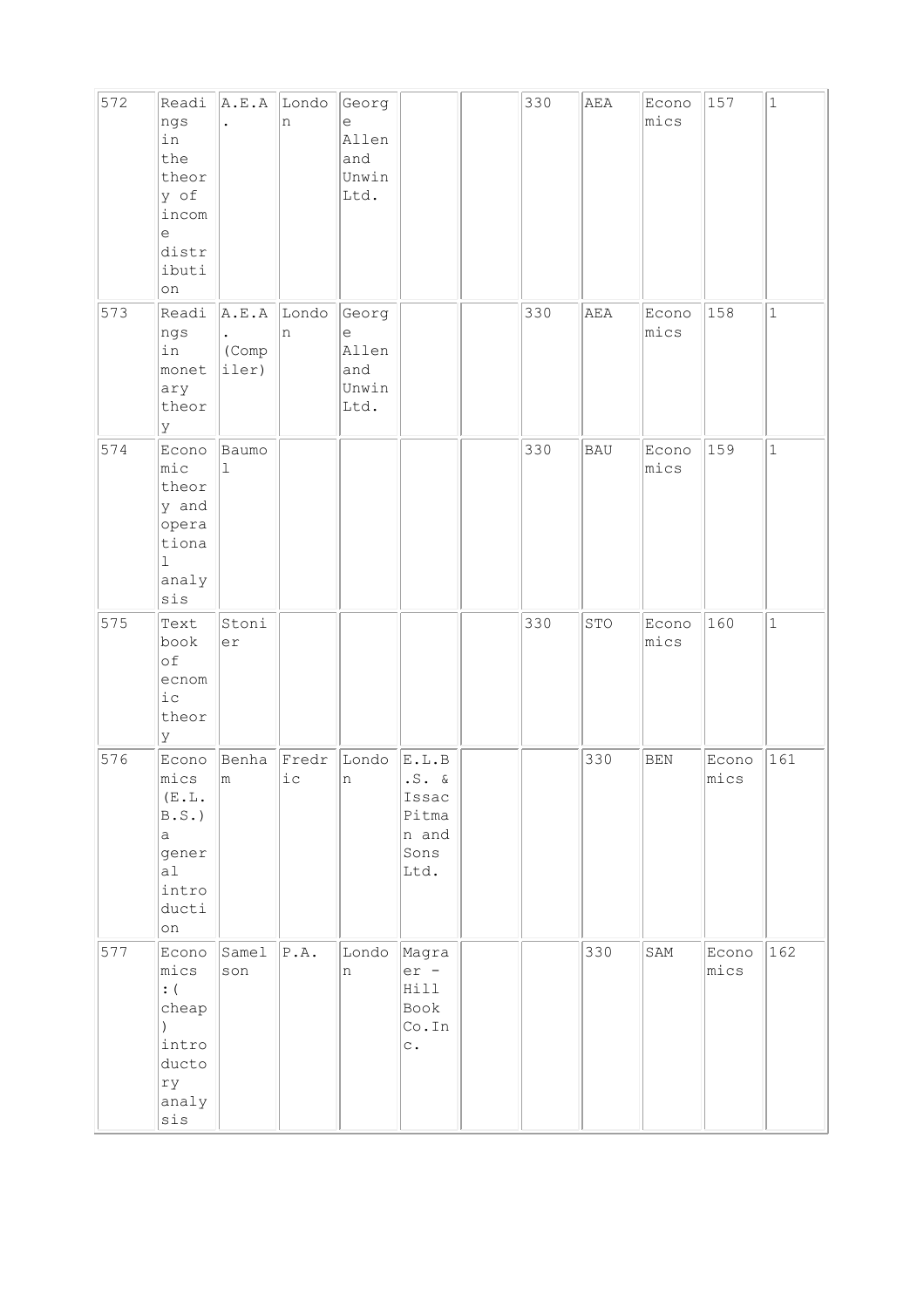| 578 | Princ<br>ipal<br>of<br>econo<br>mics(<br>${\tt E}$ . ${\tt L}$ . ${\tt B}$<br>$\ldots \mathbb{S}$ . ) :<br>an<br>intro<br>ducto<br>ry<br>volum<br>e | Marsh<br>all                                                       | Alfre<br>d          | Londo<br>n                                  | The<br>Engli<br>sh<br>Langu<br>age<br>Book<br>Agenc<br>У<br>Ltd. |     | 330 | MAR           | Econo<br>mics | 163          |
|-----|-----------------------------------------------------------------------------------------------------------------------------------------------------|--------------------------------------------------------------------|---------------------|---------------------------------------------|------------------------------------------------------------------|-----|-----|---------------|---------------|--------------|
| 591 | Macro<br>econo<br>mics (<br>Minev<br>a<br>sines<br>no.9)                                                                                            | Broom<br>an                                                        | F.S.                | Londo<br>n                                  | Georg<br>е<br>Allel<br>and<br>Urwin<br>Ltd.                      |     | 339 | <b>BRO</b>    | Econo<br>mics | 176          |
| 637 | Readi<br>ngs<br>in<br>price<br>theor<br>У                                                                                                           | Ameri<br>can<br>Econo<br> mic<br>assoc<br>iatio<br>n<br>Serie<br>S | Londo<br>n          | Georg<br>e<br>Allen<br>and<br>Unwin<br>Ltd. |                                                                  | 330 | AME | Econo<br>mics | 222           | $\mathbf 1$  |
| 638 | Monet<br>ary<br>theor<br>y and<br>publi<br>polic<br>У                                                                                               | Kurih<br>ara<br>Kenne<br>th K.                                     | Londo<br>n          | Georg<br>е<br>Allen<br>and<br>Unwin<br>Ltd. |                                                                  | 330 | KUR | Econo<br>mics | 223           | $\mathbf{1}$ |
| 738 | Α<br>surve<br>y of<br>conte<br>mpora<br>ry<br>econo<br>mics                                                                                         |                                                                    | Ellis Howar<br>d S. | Illin Richa<br>$\circ$ s                    | rd D.<br>Irwin<br>Inc.                                           |     | 330 | ELL           | Econo<br>mics | 323          |
| 805 | The<br>natur<br>e of<br>price<br>theor<br>У                                                                                                         | Lebha H.H.<br>fsky                                                 |                     | U.S.A                                       | The<br>Dorse<br>У<br>Press<br>Inc.                               |     | 332 | LEB           | Econo<br>mics | 390          |
| 806 | Lemea<br>$\Upsilon$<br>progr<br>ammin<br>g in<br>econo<br>mic<br>analu                                                                              | Dorfm<br>an                                                        |                     |                                             |                                                                  | 330 | DOR | Econo<br>mics | 391           | $\mathbf{1}$ |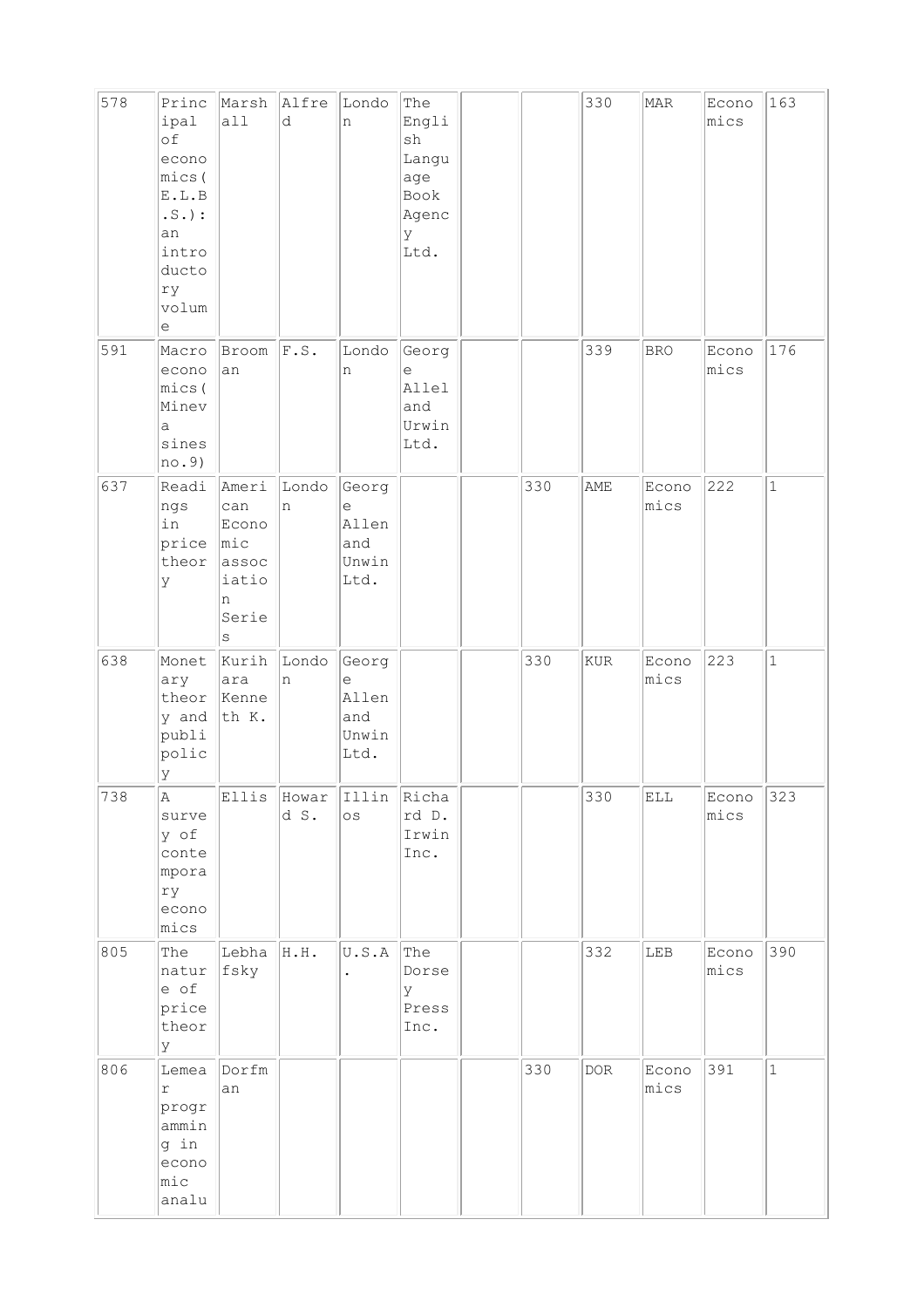|      | sis                                                                  |                        |              |                                                     |                                                                         |     |             |               |               |              |
|------|----------------------------------------------------------------------|------------------------|--------------|-----------------------------------------------------|-------------------------------------------------------------------------|-----|-------------|---------------|---------------|--------------|
| 807  | Price<br>theor<br>У                                                  | Fridm<br>an            | Milto<br>n   | Londo<br>n                                          | Frank<br>Cass<br>and<br>Co.Lt<br>d.                                     |     | 332         | FRI           | Econo<br>mics | 392          |
| 808  | Econo<br>mic<br>devel<br>opmen<br>t                                  | Higgu<br>S             | Benja<br>min | Allah<br>abad                                       | Centr<br>a1<br>Book<br>Depot                                            |     | 338.9       | HIG           | Econo<br>mics | 393          |
| 809  | The<br>plan<br>under<br>press<br>ure                                 | Ward                   | Barbe<br>ra  | Calcu<br>tta                                        | Asia<br>Publi<br>shing<br>House                                         |     | 330         | WAR           | Econo<br>mics | 394          |
| 810  | The<br>effic<br>acy<br>of<br>publi<br>$\mathsf{C}$<br>enter<br>prise | Raman<br>adham<br>V.V. | Calcu<br>tta | Allie<br>d<br>publi<br>shers<br>Priva<br>te<br>Ltd. |                                                                         | 336 | RAM         | Econo<br>mics | 395           | $\mathbf{1}$ |
| 926  | The<br>econo<br>mics<br>of<br>every<br>day<br>life                   | Willi<br>ams           | Gertr<br>ude |                                                     | Pengu<br>in<br><b>Books</b><br>Ltd.                                     |     | 330         | WIL           | Econo<br>mics | 511          |
| 927  | Marx<br>on<br>econo<br>mics                                          | Freed<br>man           | Rober<br>t   |                                                     | Pengu<br>in<br><b>Books</b><br>Ltd.                                     |     | 330         | FRE           | Econo<br>mics | 512          |
| 977  | The<br>class<br>ical<br>accou<br>nts<br>of<br>India                  | Majum<br>dar           | R.C.         |                                                     | Firma<br>$\mathbb K$ . $\mathbb L$ . $\mathbb M$<br>ukhap<br>adhya<br>У |     | 330.1<br>53 | MAJ           | Econo<br>mics | 562          |
| 978  | Welfa<br>re<br>econo<br>mics<br>in<br>India                          | Guha                   | Sunil        |                                                     | Firma<br>$\mathbb K$ . $\mathbb L$ . $\mathbb M$<br>ukhap<br>adhya<br>У |     | 330.9<br>54 | GUH           | Econo<br>mics | 563          |
| 1102 | Econo<br>mics<br>(Made<br>Simpl<br>e)                                | White<br>head          | Geoff<br>rey | Londo<br>n                                          | Made<br>Simpl<br>е<br>Books                                             |     | 330         | WHI           | Econo<br>mics | 687          |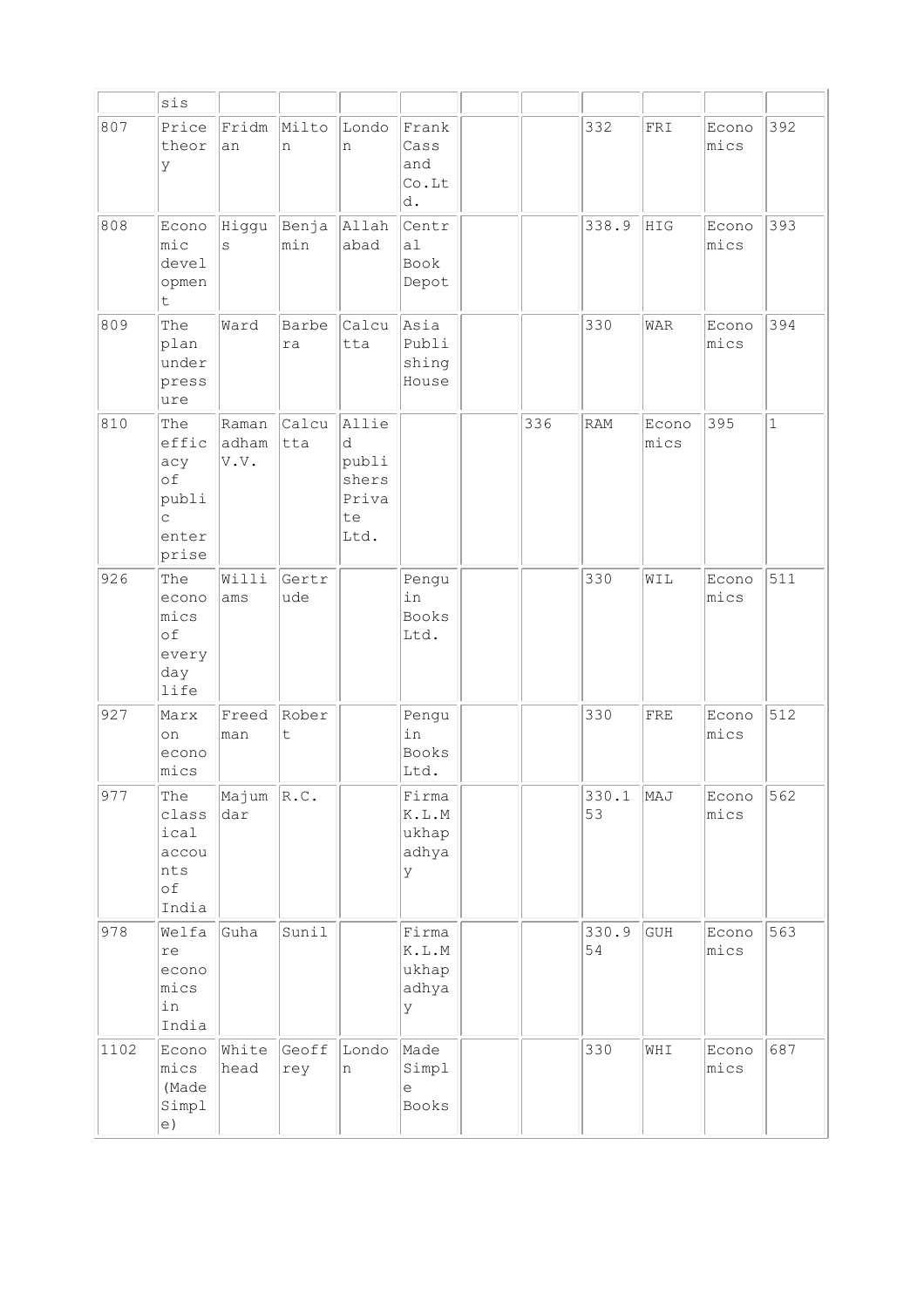| 1126 | Third<br>five<br>year<br>plan<br>: a<br>draft<br>outli<br>ne             | Govt.<br>of<br>India |       | Plann<br>ing<br>Commi<br>ssion | Govt.<br>of<br>India                                                         |                                     | 330 | GOV          | Econo<br>mics | 711           |
|------|--------------------------------------------------------------------------|----------------------|-------|--------------------------------|------------------------------------------------------------------------------|-------------------------------------|-----|--------------|---------------|---------------|
| 1127 | Third<br>five<br>year<br>plan<br>summa<br>ry                             | Govt.<br>of<br>India |       | Plann<br>ing<br>Commi<br>ssion | Govt.<br>of<br>India                                                         |                                     | 330 | GOV          | Econo<br>mics | 712           |
| 1128 | Third<br>five<br>year<br>plan<br>$\ddot{\cdot}$<br>compr<br>ehens<br>ive | Govt.<br>of<br>India |       | Plann<br>ing<br>Commi<br>ssion | Govt.<br>of<br>India                                                         |                                     | 330 | GOV          | Econo<br>mics | 713           |
| 1254 | India<br>n<br>econo<br>mic<br>polic<br>y and<br>devel<br>opmen<br>t.     | Baner                | P. T. | Bomba<br>У                     | Popul<br>ar<br>Praka<br>shan                                                 |                                     | 330 | $_{\rm BAN}$ | Econo<br>mics | 839           |
| 1322 | Moder<br>n<br>econo<br>$ $ mic<br>theor<br>У                             | Dewet<br>t           | K. K. | New<br>Delhi                   | Premi<br>er<br>Publi<br>shing<br>Co.<br>fo<br>Shyam<br>lal<br>Chari<br>table |                                     | 330 | DWE          | Econo<br>mics | 907           |
| 1323 | Moder<br>n<br>econo<br>$ $ mic<br>theor<br>У                             | Dewet<br>t.          | K. K. | New<br>Delhi                   | Premi<br>er<br>Publi<br>shing<br>Co.<br>fo<br>Shyam<br>lal<br>Chari<br>table |                                     | 330 | DWE          | Econo<br>mics | 908           |
| 1324 | Keyne<br>siani<br>$\texttt{sm}$<br>retro<br>spect<br>&                   | prosp<br>ect         | Hutt  | W. H.                          | Chica<br>go                                                                  | Henry<br>Regne<br>ry<br>Compa<br>ny |     | 330          | HUT           | Econo<br>mics |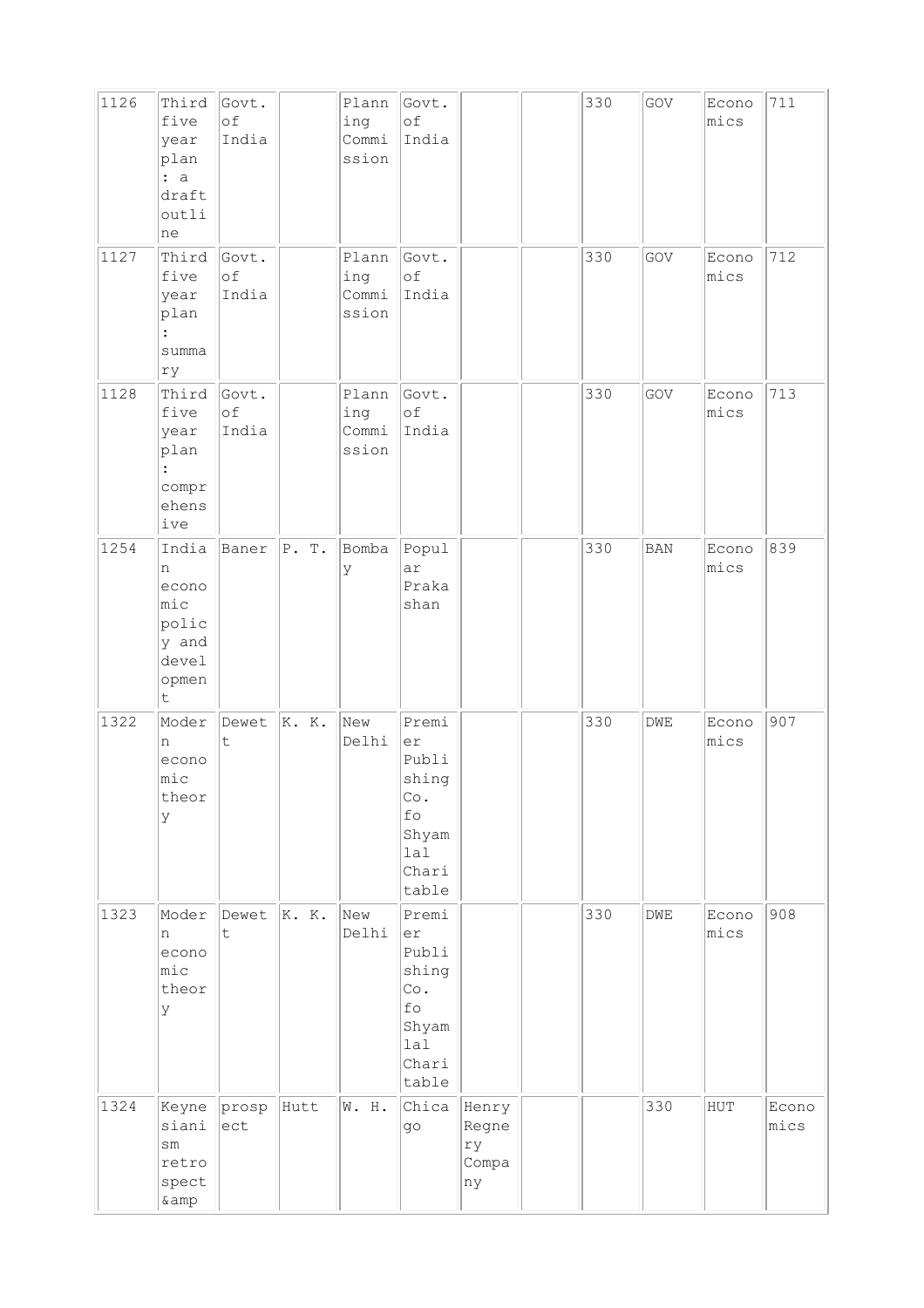| 1325 | Keyne<br>siani<br>$\texttt{sm}$<br>retro<br>spect<br>& amp                                                             | prosp<br>$ $ ect                                       | Hutt  | W. H.        | Chica<br>go                      | Henry<br>Regne<br>ry<br>Compa<br>ny                |     | 330 | ${\rm HUT}$          | Econo<br>mics |
|------|------------------------------------------------------------------------------------------------------------------------|--------------------------------------------------------|-------|--------------|----------------------------------|----------------------------------------------------|-----|-----|----------------------|---------------|
| 1326 | Theor<br>У<br>& amp                                                                                                    | pract<br>ice<br>of<br>econo<br>$ $ mic<br>plann<br>ing | Seth  | M. L.        | New<br>Delhi                     | $\operatorname{\mathsf{S}}$ .<br>Chand<br>$\&$ Co. |     | 330 | SET                  | Econo<br>mics |
| 1327 | Theor<br>У<br>$\&amp$                                                                                                  | pract<br>ice<br>of<br>econo<br>$ $ mic<br>plann<br>ing | Seth  | M. L.        | New<br>Delhi                     | $\texttt{S}$ .<br>Chand<br>& Co.                   |     | 330 | $\operatorname{SET}$ | Econo<br>mics |
| 1328 | Theor<br>У<br>& amp                                                                                                    | pract<br>ice<br>оf<br>econo<br>mic<br>plann<br>ing     | Seth  | M. L.        | New<br>Delhi                     | $\mathtt{S}$ .<br>Chand<br>$\&$ Co.                |     | 330 | $\operatorname{SET}$ | Econo<br>mics |
| 1329 | Studi<br>es in<br>advan<br>ced<br>econo<br>mic<br>theor<br>У                                                           | Mehta                                                  | J. K. | New<br>Delhi | $\mathtt{S}$ .<br>Chand<br>& Co. |                                                    | 330 | MEH | Econo<br>mics        | 914           |
| 1330 | es in<br>advan<br>ced<br>econo<br>mic<br>theor<br>У                                                                    | Studi Mehta $J. K.$                                    |       | New<br>Delhi | S.<br>Chand<br>& Co.             |                                                    | 330 | MEH | Econo<br>mics        | 915           |
| 1331 | $\mathbb A$<br>Study<br>$\circ f$<br>the<br>Europ<br>ean<br>commo<br>nmark<br>$\mathrel{\mathop{\mathrm{e}}\nolimits}$ | $Migam \,  R.S.$                                       |       | New<br>Delhi | $S$ .<br>Chand<br>$\&$ Co.       |                                                    | 330 | MIG | Econo<br>mics        | 916           |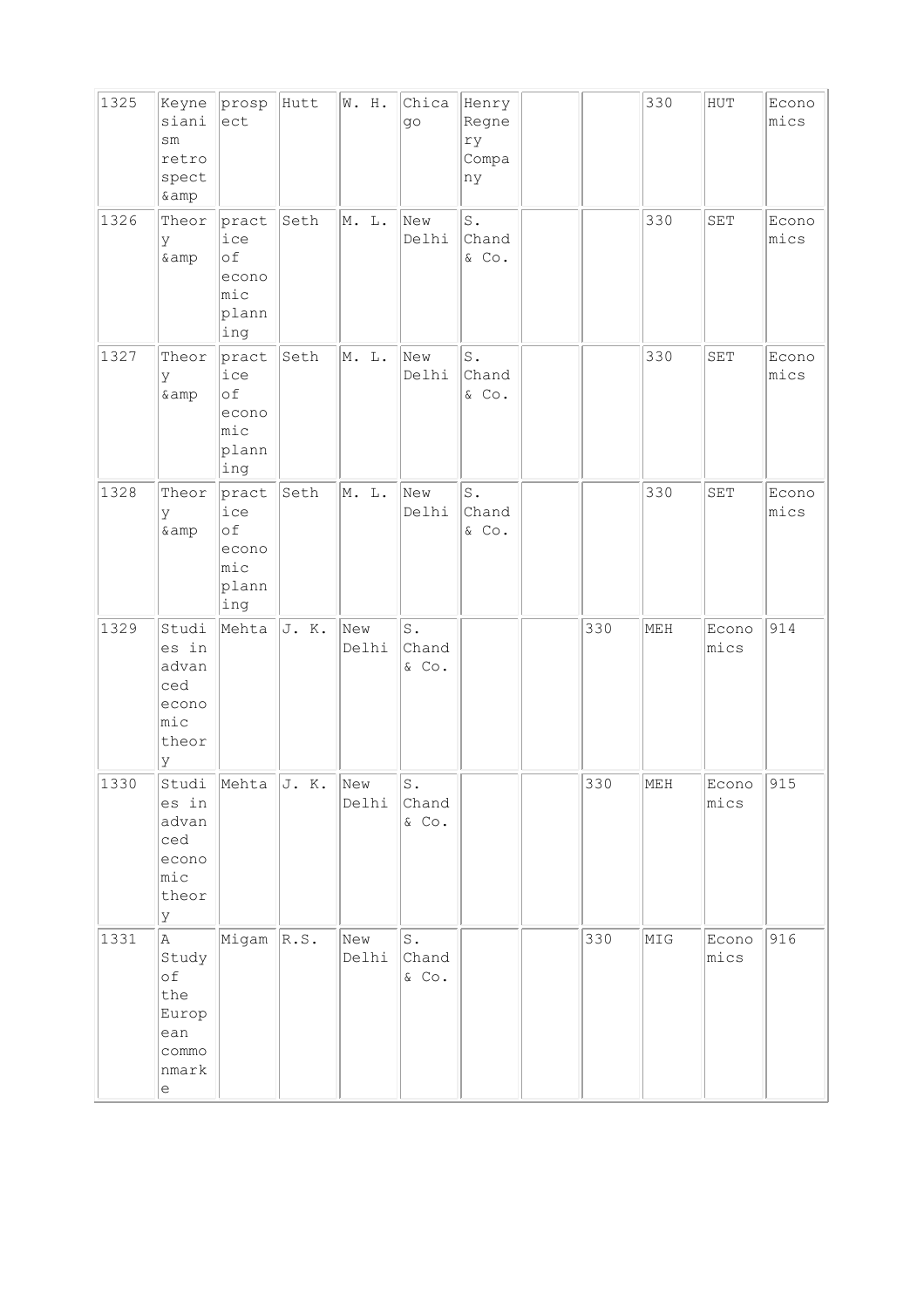| 1332 | Α<br>Study<br>of<br>the<br>Europ<br>ean<br>commo<br>nmark<br>е | Migam                  | R.S.                                                  | New<br>Delhi | $\mathtt{S}$ .<br>Chand<br>& Co.       |                                       |                              | 330         | MIG        | Econo<br>mics | 917           |
|------|----------------------------------------------------------------|------------------------|-------------------------------------------------------|--------------|----------------------------------------|---------------------------------------|------------------------------|-------------|------------|---------------|---------------|
| 1333 | Econo<br>mic<br>polic<br>У<br>& amp                            | full<br>emplo<br>yment | Hanse<br>n                                            | Alvin<br>Η.  | New<br>Delhi                           | Euasi<br>a<br>Publi<br>shing<br>House |                              |             |            |               | Econo<br>mics |
| 1334 | Econo<br>mic<br>polic<br>У<br>& amp                            | full<br>emplo<br>yment | Hanse<br>n                                            | Alvin<br>H . | New<br>Delhi                           | Euasi<br>a<br>Publi<br>shing<br>House |                              |             | 330        | HAN           | Econo<br>mics |
| 1335 | Labou<br>$\Upsilon$<br>probl<br>ems<br>in<br>India             | Mehro<br>tra           | S.N.                                                  | New<br>Delhi | Euasi<br>a<br>Publi<br>shing<br>House  |                                       |                              | 331         | MEH        | Econo<br>mics | 920           |
| 1336 | Labou<br>$\Upsilon$<br>probl<br>ems<br>in<br>India             | Mehro<br>tra           | S.N.                                                  | New<br>Delhi | Euasi<br>а<br>Publi<br>shing<br>House  |                                       |                              | 330         | MEH        | Econo<br>mics | 921           |
| 1337 | India<br>n<br>econo<br>mics                                    | Dewet<br>t             | K.K.                                                  | New<br>Delhi | Preom<br>ier<br>Publi<br>shing<br> Co. |                                       |                              | 330.9<br>54 | DEW        | Econo<br>mics | 922           |
| 1338 | India<br>n<br>econo<br>mics                                    | Dewet<br>t             | K.K.                                                  | New<br>Delhi | Preom<br>ier<br>Publi<br>shing<br>Co.  |                                       |                              | 330.9<br>54 | DEW        | Econo<br>mics | 923           |
| 1367 | Inter<br>natio<br>nal<br>monet<br>ary<br>polic<br>У            | Scamm<br>e11           | W. M.                                                 | Londo<br>n   | Macmi<br>llan<br>& Co.<br>Ltd.         |                                       |                              | 337         | SCA        | Econo<br>mics | 952           |
| 1368 | Pvice<br>theor<br>У                                            | Ryan                   | W. J.<br>L.                                           | Londo<br>n   | Macmi<br>llan<br>$&$ Co.<br>Ltd.       |                                       |                              | 338.5       | <b>RYA</b> | Econo<br>mics | 953           |
| 1455 | Money                                                          | trade<br>& amp         | publi<br>$\mathop{\rm \bf C}\nolimits$<br>finan<br>ce | Sen          | D.                                     | Calcu<br>tta                          | Book<br>Land<br>Pvt.<br>Ltd. |             |            | 336           | ${\tt SEM}$   |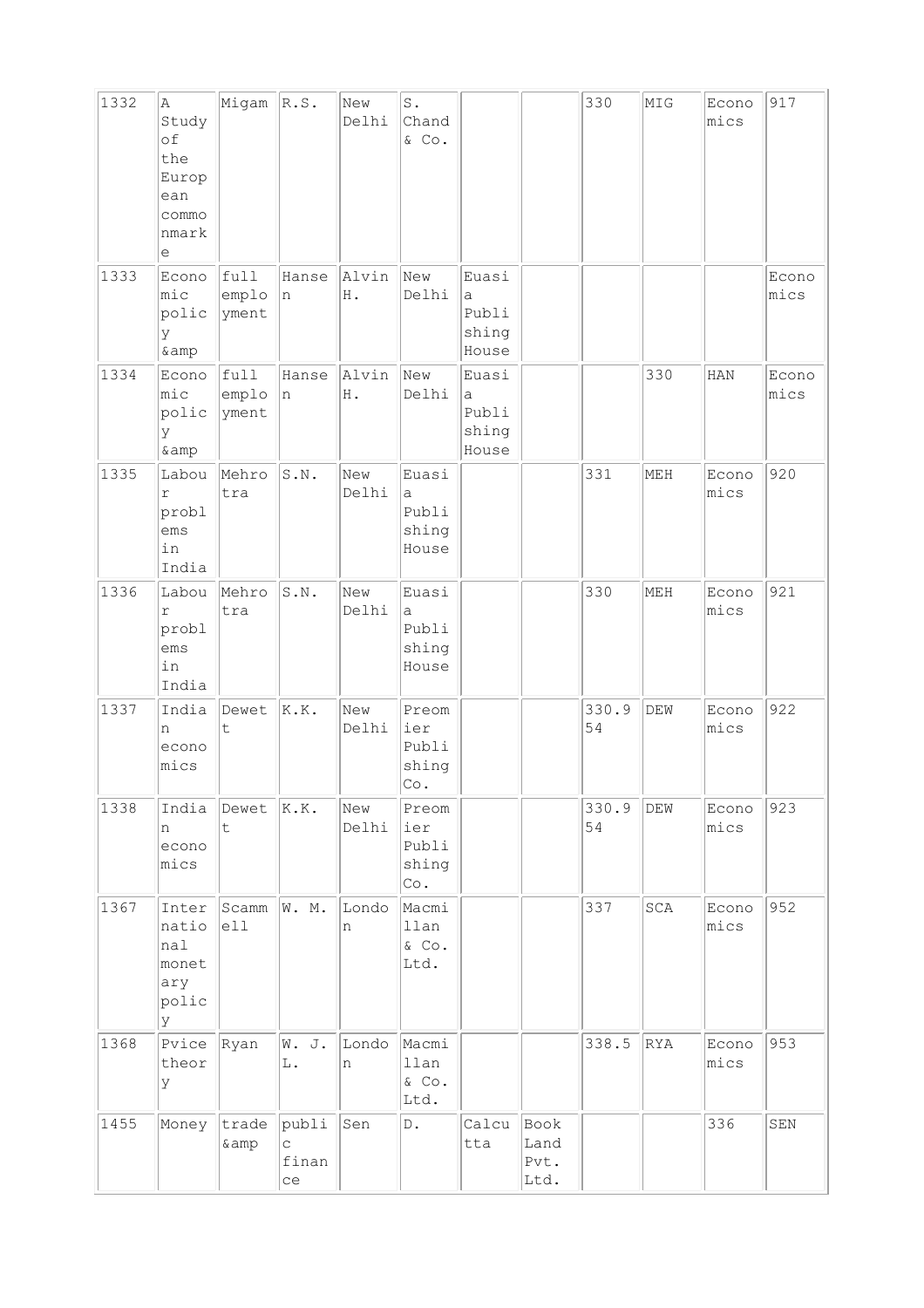| 1499 | Eleme<br>nts<br>of<br>econ.<br>& amp                                                              | civie<br>ı           | Gangu<br>lу                  | Chitt<br>atosh               |                                                   | Ashal<br>ata<br>Devi |     |     | 330           | $\mathop{\rm GAN}\nolimits$ | Econo<br>mics |
|------|---------------------------------------------------------------------------------------------------|----------------------|------------------------------|------------------------------|---------------------------------------------------|----------------------|-----|-----|---------------|-----------------------------|---------------|
| 1515 | Artha<br>naiti<br>C<br>bikas<br>ar<br>star                                                        | Rosto                | W. W.                        |                              | Art &<br>Lette<br>$\mathtt{rs}$<br>Publi<br>shars |                      |     | 330 | <b>ROS</b>    | Econo<br>mics               | 1100          |
| 1716 | Artha<br>bigan                                                                                    | Subra<br>ta<br>Gupta |                              | Ashok<br>Praka<br>shan       |                                                   |                      | 330 | GUP | Econo<br>mics | 1301                        | $\mathbf 1$   |
| 2212 | Aesth<br>etic<br>: as<br>scien<br>ce of<br>expre<br>ssion<br>and<br>gener<br>a1<br>lingu<br>istic | Croce                | Bened<br>etto                | Londo<br>n                   | Peter<br>Owen<br>Ltd.                             |                      |     | 330 | CRO           | Econo<br>mics               | 1797          |
| 2213 | A<br>revie<br>w of<br>curre<br>nt<br>banki<br>ng<br>theor<br>y and<br>pract<br>ice                | Basu                 | S. K.                        | Calcu<br>tta                 | Macmi<br>llan<br>& Co.<br>Ltd.                    |                      |     | 330 | <b>BAS</b>    | Econo<br>mics               | 1798          |
| 2214 | Econo<br>mic<br>doctr<br>ine<br>and<br>metho<br>$d$ :<br>an<br>histo<br>rical<br>sketc<br>h       | Schum Josep<br>peter | $ h$ (R.<br>Aris.<br>$tr.$ ) | Londo<br>n                   | Georg<br>e<br>Allen<br>$\&$<br>Urwin              |                      |     | 330 | SCH           | Econo<br>mics               | 1799          |
| 2220 | Artha<br>bidya<br>(byak<br>tigat<br>a<br>bisla<br>sion)                                           | Alok<br>Ghosh        | Calcu<br>tta                 | Vidyo<br>daya<br>Libra<br>ry |                                                   |                      | 330 | GHO | Econo<br>mics | 1805                        | $\mathbf{1}$  |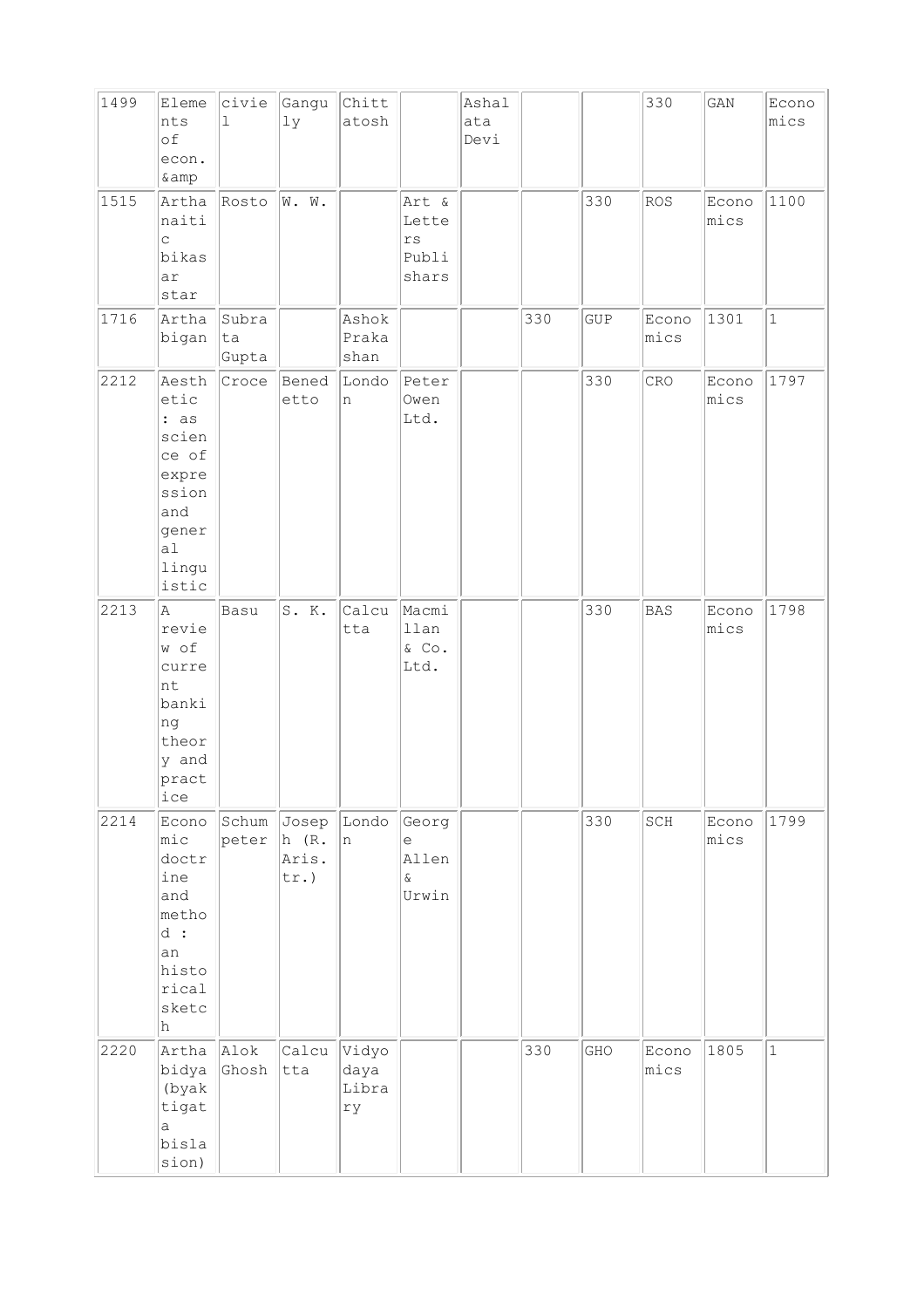| 2221 | Dhana<br>binga<br>n                                                                 | Haras<br>hanka<br>r<br>Bhatt<br>achar<br>ya          | $ $ Calcu $ $<br>tta                  | Chatt<br>erjee<br>Publi<br>shers |                                         | 330 | <b>BHA</b> | Econo<br>mics               | 1806          | $\mathbf{1}$ |
|------|-------------------------------------------------------------------------------------|------------------------------------------------------|---------------------------------------|----------------------------------|-----------------------------------------|-----|------------|-----------------------------|---------------|--------------|
| 2222 | Moder<br>n<br>econo<br>mic<br>theor<br>y :<br>imcro<br>and<br>macro<br>analy<br>sis | Dewet<br>t                                           | Kewal<br>Krish<br>an                  | Delhi                            | s.<br>Chand<br>$\&$ Co.<br>Pvt.<br>Ltd. |     | 330        | DEW                         | Econo<br>mics | 1807         |
| 2223 | Adhun<br>ik<br>artha<br>niti                                                        | Jiten<br>dra<br>Kumar<br>Mitra                       | Calcu<br>tta                          | World<br>Press                   |                                         | 330 | MIT        | Econo<br>mics               | 1808          | $\mathbf{1}$ |
| 2232 | Refre<br>sher<br>cours<br>e in<br>econo<br>mic<br>theor<br>lУ                       | Dewet<br>t.                                          | K. K.                                 | Calcu<br>tta                     | $\texttt{S}$ .<br>Chand<br>& Co.        |     | 330        | $\mathop{\rm DEW}\nolimits$ | Econo<br>mics | 1817         |
| 2233 | Refre<br>sher<br>cours<br>e in<br>india<br>n<br>econo<br>$ $ mic                    | Dewet<br>$\mathsf t$                                 | K. K.                                 | Calcu<br>tta                     | s.<br>Chand<br>& Co.                    |     | 330        | DEW                         | Econo<br>mics | 1818         |
| 2234 | Publi<br>$\mathsf{C}$<br>finan<br>ce                                                | Chatt<br>erjee                                       | Santo<br>$\operatorname{sh}$<br>Kumar | Calcu<br>tta                     | Praka<br>sh<br>Bhava<br>n               |     | 331        | $\rm CHA$                   | Econo<br>mics | 1819         |
| 2235 | Centr<br> a <br>banki<br>ng in<br>undev<br>elope<br>d.<br>money<br>marke<br>ts      | Sen                                                  | S. N.                                 | Calcu<br>tta                     | Bookl<br>and<br>Pvt.<br>Ltd.            |     | 330        | SEN                         | Econo<br>mics | 1820         |
| 2236 | Artha<br>-tatw<br>a                                                                 | Haras<br>hanka<br>$\Upsilon$<br>Bhatt<br>achar<br>ya | Calcu<br>tta                          | Chatt<br>erjee<br>Publi<br>shers |                                         | 330 | BHA        | Econo<br>mics               | 1821          | $\mathbf{1}$ |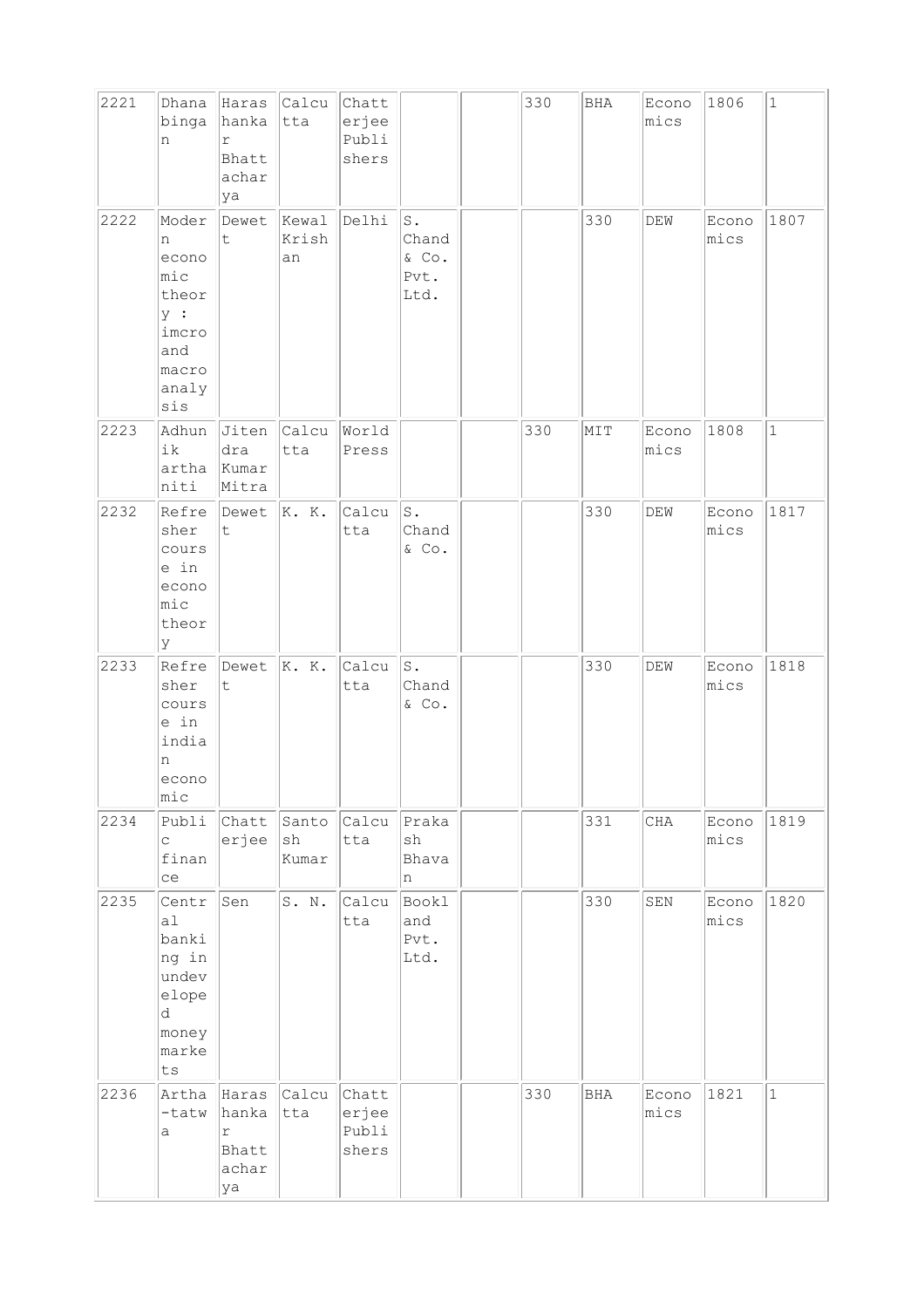| 2237 | The<br>india<br>n<br>const<br>ituti<br>on :<br>corne<br>rstor<br>e of<br>a<br>natio<br>n                          | Austi<br>n     | Granv<br>ille          | Calcu<br>tta | Oxfor<br>X<br>Unive<br>rsity<br>Press   |  | 330 | AUS        | Econo<br>mics | 1822 |
|------|-------------------------------------------------------------------------------------------------------------------|----------------|------------------------|--------------|-----------------------------------------|--|-----|------------|---------------|------|
| 2238 | Monet<br>ary<br>theor<br>y and<br>publi<br>$\mathsf C$<br>polic<br> y                                             | Kurih<br>ara   | Kenne<br>th K.         | Londo<br>n   | Georg<br>Allen<br>$\&$<br>Urwin         |  | 330 | KUR        | Econo<br>mics | 1823 |
| 2239 | Feder<br>alism<br>and<br>econo<br>$ $ mic<br>growt<br>h:<br>in<br>under<br>devel<br>oped<br>count<br>ries         | Hicks          | U.K.                   | Londo<br>n   | Georg<br>Allen<br>$\&$<br>Urwin         |  | 330 | HIC        | Econo<br>mics | 1824 |
| 2240 | The<br>direc<br>tive<br>princ<br>iples<br>of<br>state<br>polic<br>y in<br>the<br>const<br>ituti<br>on of<br>india | Hegde $ K. S.$ |                        | Delhi        | Natio<br>nal<br>Publi<br>shing<br>House |  | 330 | <b>HEG</b> | Econo<br>mics | 1825 |
| 2241 | A<br>histo<br>ry of<br>polit<br>ical<br>thoug<br>ht                                                               | Doyle          | Phyll<br>$\mathtt{is}$ | Londo<br>n   | Jonat<br>han<br>Cape                    |  | 330 | DOY        | Econo<br>mics | 1826 |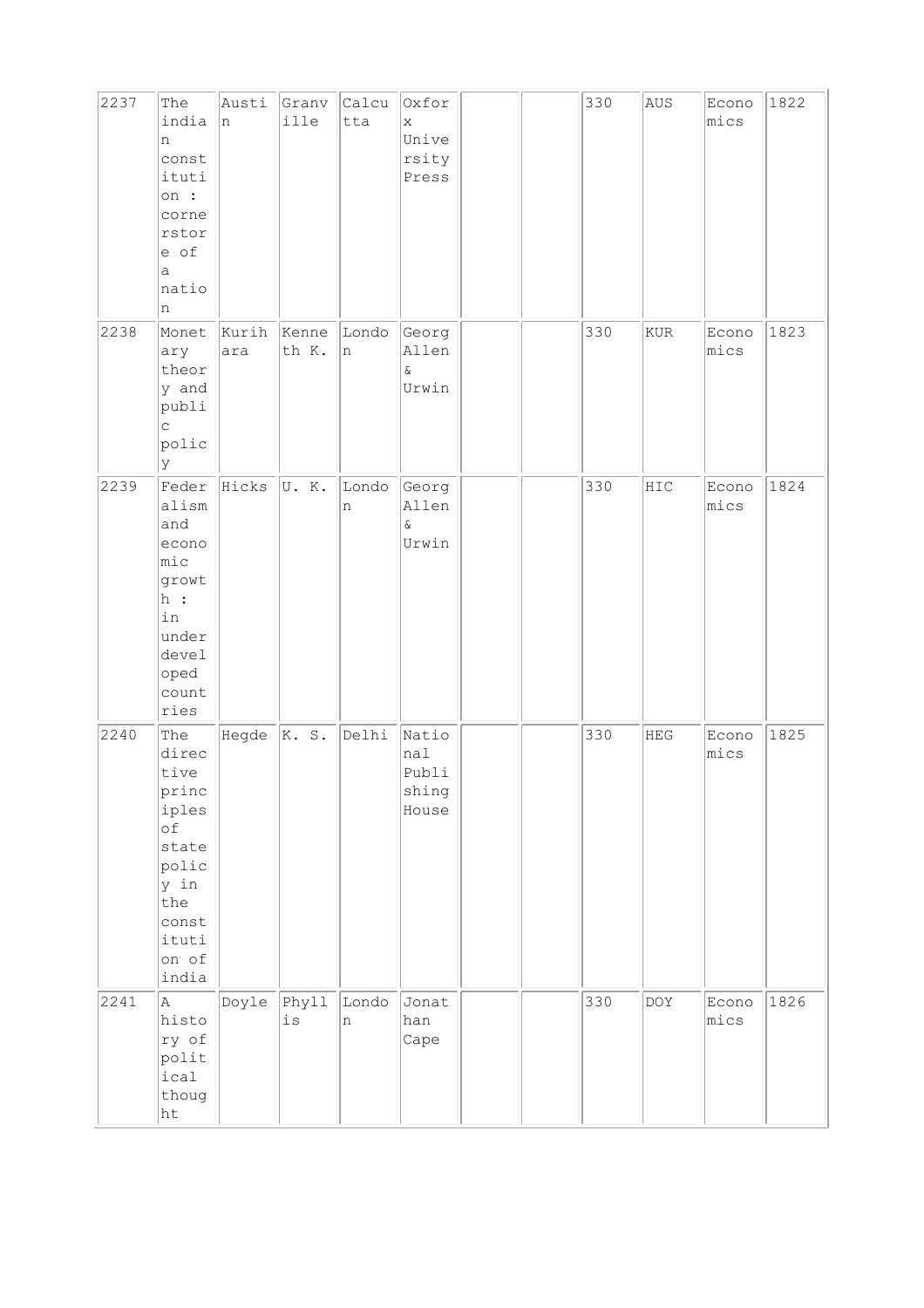| 2242 | Urban<br>goot                                                                                                      | finan<br>ce<br>and<br>devel<br>opmen<br>t.           | Datta        | Abhij<br>it                      | Calcu<br>tta                          | World<br>Press<br>Pvt.<br>Ltd. |     |            | 330           | $\mathsf{DAT}$ | Econo<br>mics |
|------|--------------------------------------------------------------------------------------------------------------------|------------------------------------------------------|--------------|----------------------------------|---------------------------------------|--------------------------------|-----|------------|---------------|----------------|---------------|
| 2243 | Essay<br>s in<br>urban<br>goot                                                                                     | Bhatt<br>achar<br> ya                                | Mohit        | Calcu<br>tta                     | World<br>Press<br>Pvt.<br>Ltd.        |                                |     | 330        | BHA           | Econo<br>mics  | 1828          |
| 2244 | The<br>briti<br>sh<br>const<br>ituti<br>on                                                                         | Harve<br>lУ                                          | J            | Londo<br>n                       | Macmi<br>llan<br>& Co.<br>Ltd.        |                                |     | 330        | $_{\rm HAR}$  | Econo<br>mics  | 1829          |
| 2245 | India<br>n<br>econo<br>my:<br>its<br>natur<br>e and<br>probl<br>$\rm{ems}$                                         | Ghosh                                                | Alok         | Calcu<br>tta                     | World<br>Press<br>Pvt.<br>Ltd.        |                                |     | 330        | GHO           | Econo<br>mics  | 1830          |
| 2253 | Artha<br>-tatw<br>а                                                                                                | Haras<br>hanka<br>$\Upsilon$<br>Bhatt<br>achar<br>ya | Calcu<br>tta | Chatt<br>erjee<br>Publi<br>shers |                                       |                                | 330 | <b>HAR</b> | Econo<br>mics | 1838           | $\mathbf{1}$  |
| 2254 | Under<br>stand<br>ing<br>india<br>$\mathbf{I}$ s<br>econo<br>$ my $ :<br>a<br>cours<br>e of<br>analy<br>sis        | Bhatt<br>achar<br>ya                                 | Dhire<br>n   | Calcu<br>tta                     | Progr<br>essiv<br>е<br>Publi<br>shers |                                |     | 330        | <b>BHA</b>    | Econo<br>mics  | 1839          |
| 2255 | Under<br>stand<br>ing<br>india<br>$\mathbf{I}$ s<br>econo<br>$ my $ :<br>$\alpha$<br>cours<br>e of<br>analy<br>sis | Bhatt<br>achar<br>ya                                 | Dhire<br>n   | Calcu<br>tta                     | Progr<br>essiv<br>е<br>Publi<br>shers |                                |     | 330        | <b>BHA</b>    | Econo<br>mics  | 1840          |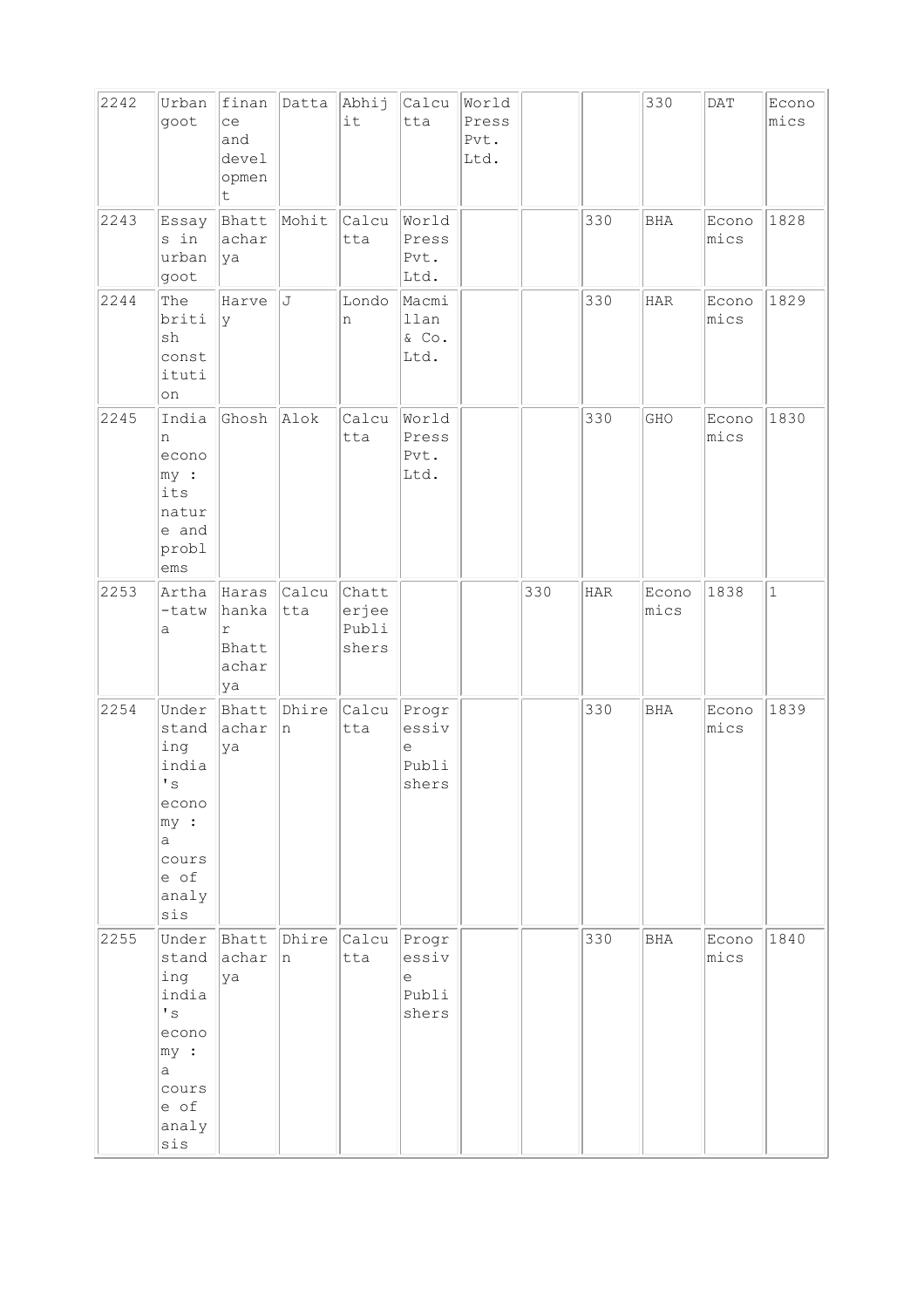| 2256 | Bhara<br>ter<br>artha<br>nitir<br>paric<br>hoy                              | Anil<br>kumar<br>Basak         | Calcu<br>tta       | Bidyo<br>day<br>Libra<br>ry                 |                                    |            | 330 | <b>BAS</b> | Econo<br>mics | 1841          | $\mathbf{1}$  |
|------|-----------------------------------------------------------------------------|--------------------------------|--------------------|---------------------------------------------|------------------------------------|------------|-----|------------|---------------|---------------|---------------|
| 2257 | Adhun<br>ik<br>artha<br>niti                                                | Jiten<br>dra<br>Kumar<br>Mitra | Calcu<br>tta       | World<br>Press                              |                                    |            | 330 | MIT        | Econo<br>mics | 1842          | $\mathbf{1}$  |
| 2258 | Econo<br>mic<br>aspec<br>ts of<br>the<br>india<br>n<br>const<br>ituti<br>on | Misra                          | B. R.              | Calcu<br>tta                                | Orien<br>t.<br>Longm<br>an<br>Ltd. |            |     | 330        | MIS           | Econo<br>mics | 1843          |
| 2388 | Micro<br>scope<br>$\rm s$<br>& amp                                          | micro<br>scopi<br>е<br>life    | Heale<br>У         | peter                                       | Londo<br>n                         | Hamly<br>n |     |            | 355           | <b>HEA</b>    | Econo<br>mics |
| 2396 | Bhara<br>tiyo<br>artho<br>nity                                              | Aloke<br>Ghosh                 | Calcu<br>tta       | The<br>World<br>Press<br>Pvt.<br>Ltd.       |                                    |            | 330 | GHO        | Econo<br>mics | 1981          | $\mathbf{1}$  |
| 2397 | Bhara<br>tiyo<br>artho<br>nity                                              | Aloke<br>Ghosh                 | Calcu<br>tta       | The<br>World<br>Press<br>Pvt.<br>Ltd.       |                                    |            | 330 | GHO        | Econo<br>mics | 1982          | $\mathbf{1}$  |
| 2477 | Artho<br>bidya<br>(sami<br>sthig<br>ato<br>bisla<br>son)                    | Alock<br>Ghosh                 | Calcu<br> tta      | Bidya<br>doy<br>Libra<br>ry<br>Pvt.<br>Ltd. |                                    |            | 330 | GHO        | Econo<br>mics | 2062          | $\mathbf{1}$  |
| 2478 | Artho<br>bidya<br>(best<br>higat<br>$\circ$<br>bishl<br>ason)               | Alock<br>Ghosh                 | Calcu Bidya<br>tta | doy<br>Libra<br>ry<br>Pvt.<br>Ltd.          |                                    |            | 330 | GHO        | Econo<br>mics | 2063          | $\vert$ 1     |
| 2479 | Artho<br>bidya<br>$\Upsilon$<br>paric<br>hay                                | Sachh<br>idana<br>nda<br>Ghosh |                    | Mackm<br>illan<br>$\&$ Co.<br>Ltd.          |                                    |            | 330 | GHO        | Econo<br>mics | 2064          | $\mathbf{1}$  |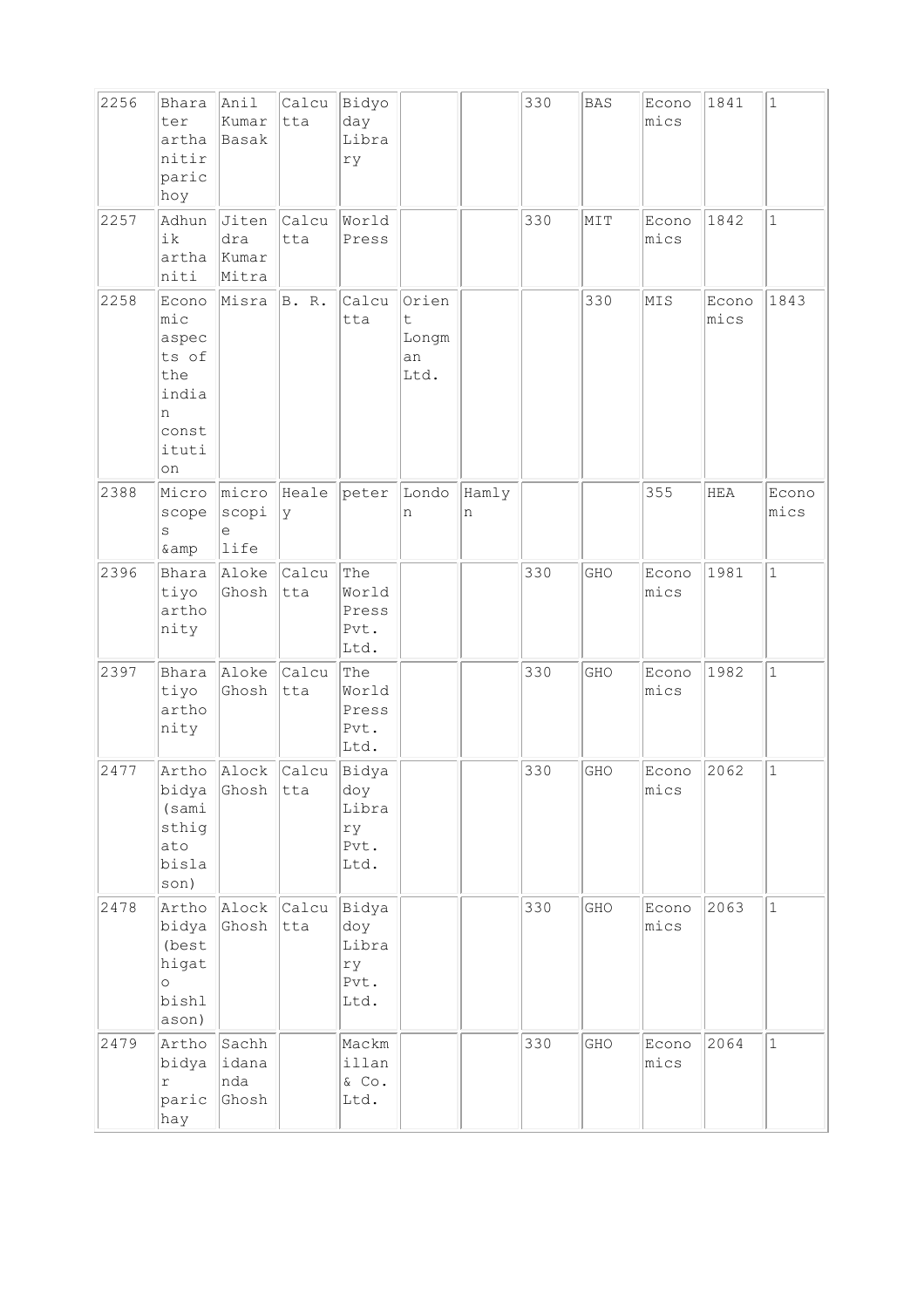| 2480 | Artho<br>bidya<br>$\Upsilon$<br>paric<br>hay                                             | Sachh<br>lidana<br>nda<br>Ghosh             |                       | Mackm<br>illan<br>$\&$ Co.<br>Ltd. |                                                       | 330 | GHO | Econo<br>mics | 2065          | $\mathbf{1}$ |
|------|------------------------------------------------------------------------------------------|---------------------------------------------|-----------------------|------------------------------------|-------------------------------------------------------|-----|-----|---------------|---------------|--------------|
| 2481 | India<br>$^\prime$ s<br>five<br>years<br>plans<br>(an)<br>econo<br>mic<br>analy<br>sis)  | Bhatt<br>achar<br>ууа                       | Dhire<br>$\mathtt{s}$ |                                    | Calcu<br>tta<br>Progr<br>essiv<br>е<br>Publi<br>shers |     | 330 | BHA           | Econo<br>mics | 2066         |
| 2482 | A<br>centu<br>ry of<br>econo<br>mic<br>devel<br>opmen<br>t of<br>russi<br>a and<br>japan | Datta                                       | Amlan                 |                                    | The<br>World<br>Press<br>Pvt.<br>Ltd.                 |     | 330 | DAT           | Econo<br>mics | 2067         |
| 2483 | Α<br>histo<br>ry of<br>econo<br>mic<br>thoug<br>ht                                       | Roll                                        | Eric                  | Londo<br>n                         | Faber<br>$\delta$<br>Faber<br>Ltd.                    |     | 330 | <b>ROL</b>    | Econo<br>mics | 2068         |
| 2568 | tiyo<br>artho<br>naiti<br>$c\,k$<br>aloch<br>ona                                         | Bhara Chity Calcu<br>otosh<br>Gangu<br> 1y  | tta                   | J. N.<br>Ghosh<br>$\&$<br>Sons.    |                                                       | 330 | CHI | Econo<br>mics | 2153          | $\mathbf{1}$ |
| 2569 | Artho<br>bidya<br>$\Upsilon$<br>paric<br>hoy (<br>perso<br>nal<br>anali<br>sis)          | Sachh Calcu Mackm<br>lidana<br>nda<br>Ghosh | tta                   | illan<br>$\&$ Co.<br>Ltd.          |                                                       | 330 | GHO | Econo<br>mics | 2154          | $\mathbf{1}$ |
| 2570 | Artho<br>bidya<br>$\Upsilon$<br>paric<br>hoy<br>(sami)<br>stheg<br>oto<br>anali          | Sachh<br> idana<br>nda<br>Ghosh             | <b>Calcu</b><br>tta   | Macmi<br>llan<br>$\&$ Co.<br>Ltd.  |                                                       | 330 | GHO | Econo<br>mics | 2155          | $\mathbf{1}$ |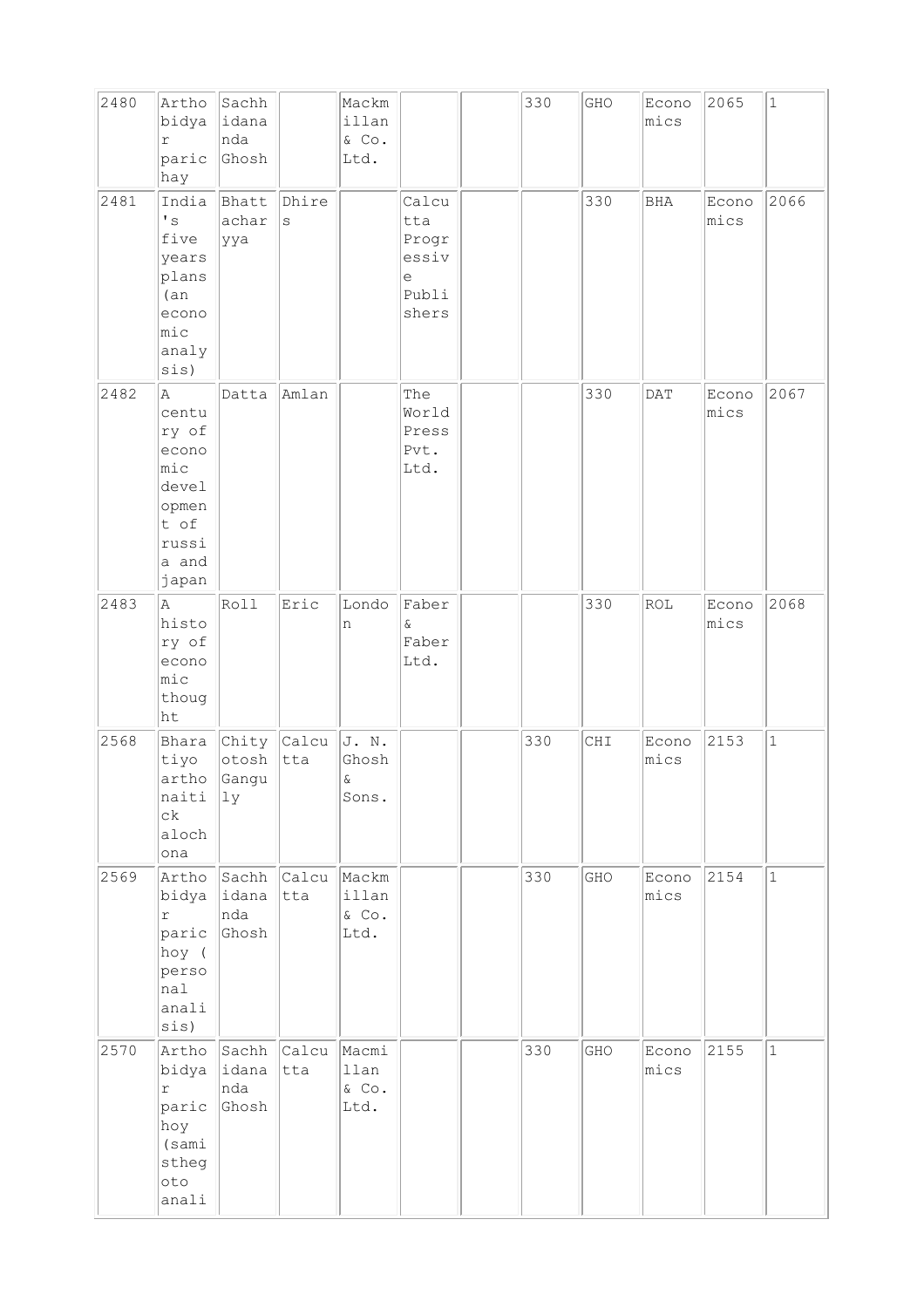|      | sis)                                                                                  |                                         |                     |                                                                      |                                       |                                          |     |            |               |               |               |
|------|---------------------------------------------------------------------------------------|-----------------------------------------|---------------------|----------------------------------------------------------------------|---------------------------------------|------------------------------------------|-----|------------|---------------|---------------|---------------|
| 2571 | A<br>revie<br>w of<br>curre<br>nt<br>banki<br>ng<br>theor<br>У<br>& amp               | pract<br>ice                            | Basu                | S. K.                                                                | Calcu<br>tta                          | The<br>Macmi<br>llan<br>$\&$ Co.<br>Ltd. |     |            | 330           | <b>BAS</b>    | Econo<br>mics |
| 2572 | Tripu<br>ra<br>state<br>gaget<br>sanka<br>lon                                         | Supra<br>sanna<br>Bandh<br>apadh<br>yay | Tripu<br>ra         | Shikh<br>а<br>Adhik<br>ar                                            |                                       |                                          | 330 | <b>BAN</b> | Econo<br>mics | 2157          | $1\,$         |
| 2588 | Rastr<br>iyo<br>artha<br>niti                                                         | Sunil<br>Roych<br>oudhu<br>ri           | Calcu<br>tta        | Pasch<br>imban<br>ga<br>Rajya<br>Pusta<br>$\mathbf k$<br>Parsh<br>ad |                                       |                                          | 330 | <b>ROY</b> | Econo<br>mics | 2173          | $\mathbf{1}$  |
| 2668 | Fisca<br>ı<br>polic<br>y and<br>econo<br>mic<br>devel<br>opmen<br>t in<br>india       | Tripa<br>thy                            | Ram<br>Niran<br>jan | Calcu<br>tta                                                         | The<br>World<br>Press<br>Pvt.<br>Ltd. |                                          |     | 330        | TRI           | Econo<br>mics | 2253          |
| 2998 | India<br>n<br>econo<br>mics<br>$:$ its<br>natur<br>$\mathop{\rm e}\nolimits$<br>& amp | $ $ probl<br>ems                        | Ghosh Alok          |                                                                      | Calcu<br>tta                          | The<br>World<br>Press                    |     |            | 330           | GHO           | Econo<br>mics |
| 2999 | India<br>n<br>econo<br>mics<br>: its<br>natur<br>$\epsilon$<br>&                      | probl<br>ems                            | Alock<br>Ghosh      | Calcu<br>tta                                                         | The<br>World<br>Press                 |                                          |     | 330        | GHO           | Econo<br>mics | 2584          |
| 3000 | Artho<br>bidhy<br>ar<br>bhumi<br>ka                                                   | Arun<br>Kumar<br>Sen                    | Calcu<br>tta        | The<br>Centr<br>al<br>Book<br>Agenc<br>У                             |                                       |                                          | 330 | SEN        | Econo<br>mics | 2585          | $\mathbf 1$   |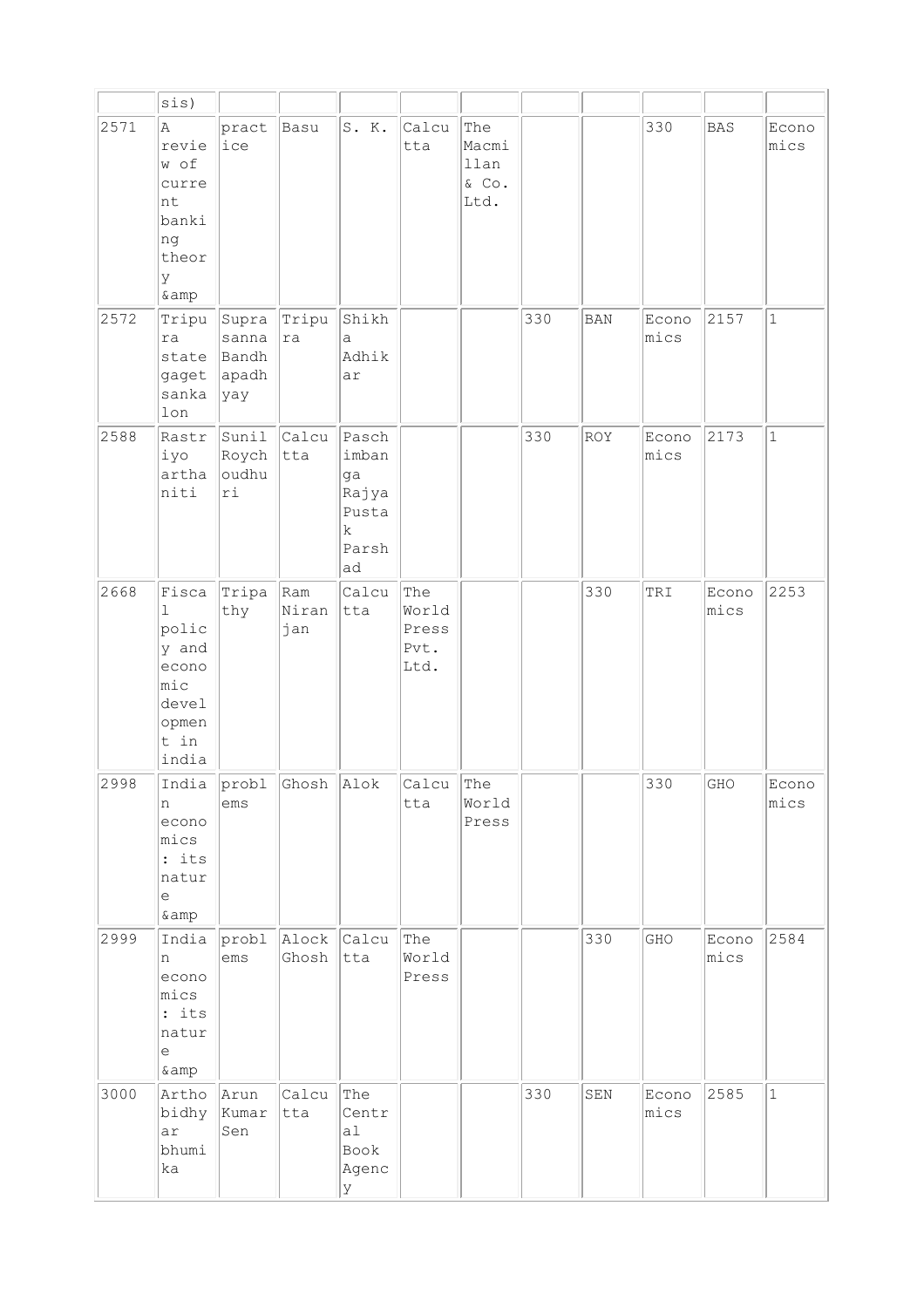| 3001 | Artho<br>bidhy<br>ar<br>bhumi<br>ka                                             | Arun<br>Kumar<br>Sen                        | Calcu<br>tta       | The<br>Centr<br>a1<br>Book<br>Agenc<br>У             |  | 330 | ${\tt SEN}$ | Econo<br>mics | 2586 | $\mathbf{1}$ |
|------|---------------------------------------------------------------------------------|---------------------------------------------|--------------------|------------------------------------------------------|--|-----|-------------|---------------|------|--------------|
| 3002 | Artho<br>bidhy<br>ar<br>bhumi<br>ka                                             | Arun<br>Kumar<br>Sen                        | Calcu<br>tta       | The<br>Centr<br>a <sub>1</sub><br>Book<br>Agenc<br>У |  | 330 | SEN         | Econo<br>mics | 2587 | $\mathbf{1}$ |
| 3003 | Artho<br>bidhy<br>ar<br>bhumi<br>ka                                             | Arun<br>Kumar<br>Sen                        | Calcu<br>tta       | The<br>Centr<br>a1<br>Book<br>Agenc<br>У             |  | 330 | SEN         | Econo<br>mics | 2588 | $\mathbf{1}$ |
| 3004 | bidhy<br>ar<br>paric<br>hay<br>(bakt<br>igato<br>bilas<br>on)                   | Artho Sachh Calcu<br>lidana<br>nda<br>Ghosh | tta                | Mackm<br>illan<br>$&$ Co.                            |  | 330 | GHO         | Econo<br>mics | 2589 | $\mathbf{1}$ |
| 3005 | Artho<br>bidhy<br>ar<br>paric<br>hay<br>(bakt<br>igato<br>bilas<br>on)          | Sachh Calcu<br> idana<br>nda<br>Ghosh       | tta                | Mackm<br>illan<br>& Co.                              |  | 330 | GHO         | Econo<br>mics | 2590 | $\mathbf{1}$ |
| 3006 | Artho<br>bidhy<br>ar<br>paric<br>hay<br>(sama<br>shiti<br>gato<br>bisla<br>son) | Sachh<br>idana<br>nda<br>Ghosh              | Calcu Mackm<br>tta | illan<br>$\&$ Co.                                    |  | 330 | GHO         | Econo<br>mics | 2591 | $\mathbf 1$  |
| 3007 | Artho<br>bidhy<br>ar<br>paric<br>hay<br>(sama<br>shiti<br>gato<br>bisla<br>son) | Sachh<br>idana<br>nda<br>Ghosh              | Calcu<br>tta       | Mackm<br>illan<br>$\&$ Co.                           |  | 330 | GHO         | Econo<br>mics | 2592 | $\mathbf 1$  |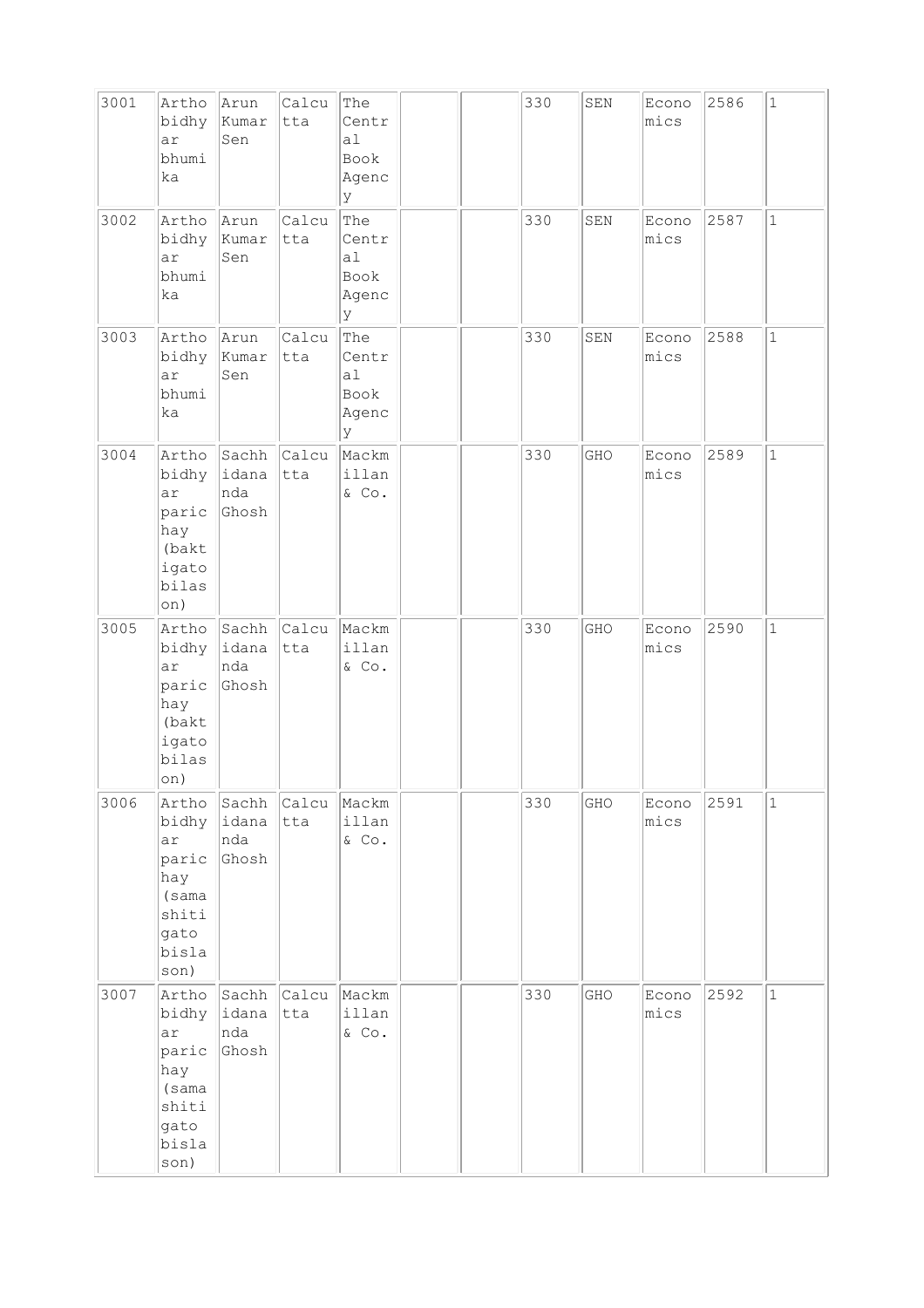| 3008 | A<br>text<br>book<br>econo<br>micth<br>eory                                                                     | Stoni<br>er            | Alfre<br>d W.       | Londo<br>n   | The<br>Eng.<br>langu<br>age<br>Book<br>Socie<br>ty |              |                                                  | 330 | STO        | Econo<br>mics | 2593 |
|------|-----------------------------------------------------------------------------------------------------------------|------------------------|---------------------|--------------|----------------------------------------------------|--------------|--------------------------------------------------|-----|------------|---------------|------|
| 3009 | Econo<br>mics                                                                                                   | Samun<br>elson         | Paul<br>A.          | Londo<br>n   | Mcgro<br>W<br>Hill<br>Kogak<br>usha                |              |                                                  | 330 | SAM        | Econo<br>mics | 2594 |
| 3209 | Econm<br>iс<br>theor<br>У                                                                                       | Baner<br>jee           | Asit                |              | Macmi<br>llan<br>Compa<br>ny of<br>India           |              |                                                  | 330 | <b>BAN</b> | Econo<br>mics | 2794 |
| 3210 | Econm<br>ic<br>theor<br>У                                                                                       | Baner<br>jee           | Asit                |              | Macmi<br>llan<br>Compa<br>ny of<br>India           |              |                                                  | 330 | <b>BAN</b> | Econo<br>mics | 2795 |
| 3211 | Econm<br>iс<br>plaun<br>ing<br>(prnc<br>iples                                                                   | techn<br>ique<br>& amp | pract<br>ic)        | Agraw<br>a1  | A. N.                                              | Calcu<br>tta | Vikas<br>Publi<br>shing<br>House<br>Pvt.<br>Ltd. |     |            | 330           | AGR  |
| 3212 | Moder<br>n<br>macfo<br>econo<br>mies                                                                            | Baner<br>jee           | Sumit               | Calcu<br>tta | Progr<br>essiv<br>e<br>Publi<br>shers              |              |                                                  | 330 | <b>BAN</b> | Econo<br>mics | 2797 |
| 3213 | Α<br>conci<br>se<br>histo<br>ry of<br>the<br>india<br>n<br>econo<br> my                                         | Bhatt<br>achar<br>ya   | Dhire<br>S          | Calcu<br>tta | Progr<br>essiv<br>е<br>Publi<br>shers              |              |                                                  | 330 | <b>BHA</b> | Econo<br>mics | 2798 |
| 3214 | Econo<br>mcs<br>: (an)<br>intro<br>d to<br>its<br>basic<br>princ<br>iples<br>$\lambda$<br>micro<br>and<br>macro | Mitra                  | Jiten<br>dra<br>Kr. | Calcu<br>tta | The<br>World<br>Press<br>Ltd.                      |              |                                                  | 330 | MIT        | Econo<br>mics | 2799 |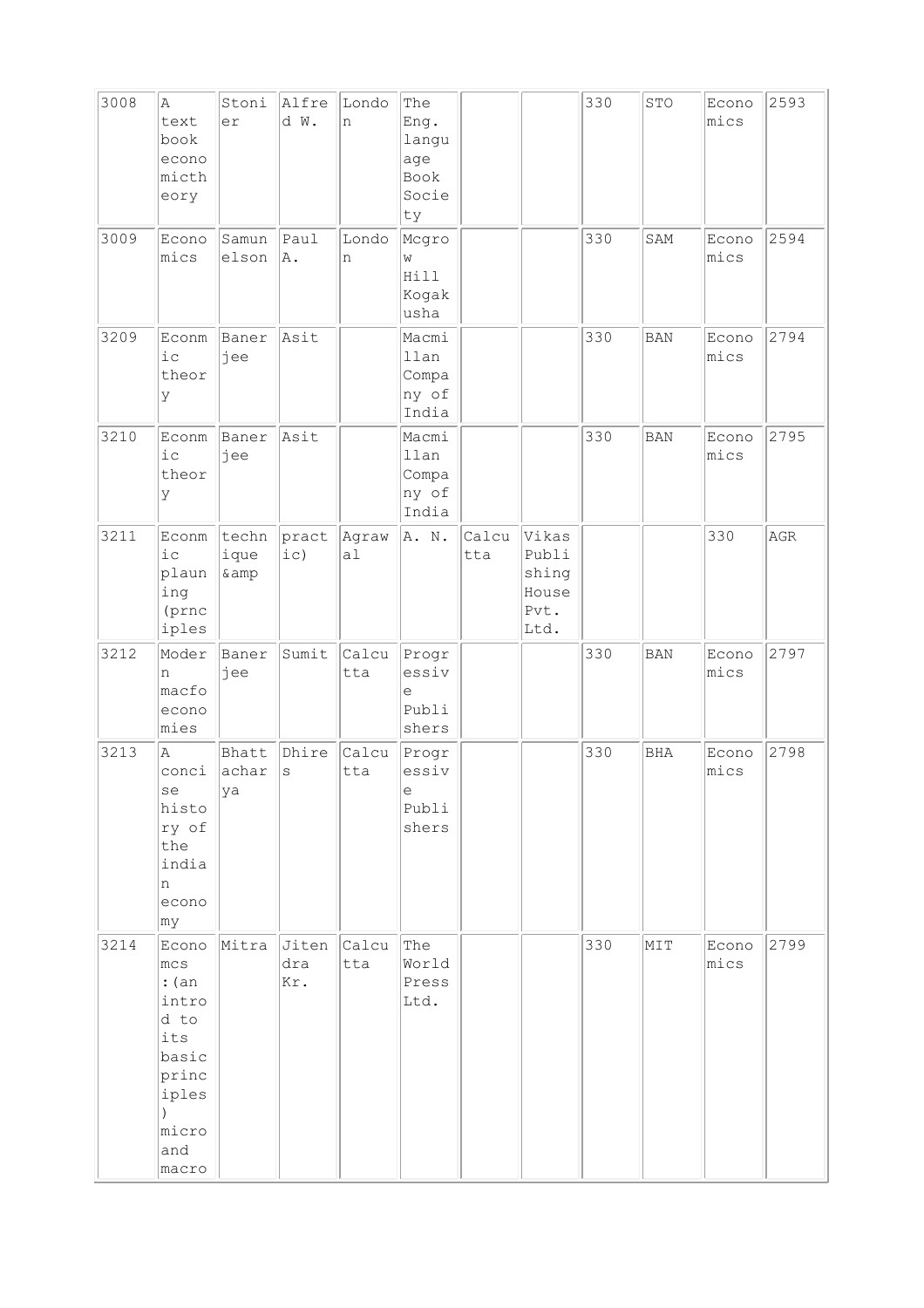| 3215 | Persp<br>ectiv<br>es<br>econo<br>mic<br>devel<br>opmen<br>t               | Datta                                                     | Amlan            |                                                       | Macmi<br>llan                         |     | 330          | DATA          | Econo<br>mics | 2800         |
|------|---------------------------------------------------------------------------|-----------------------------------------------------------|------------------|-------------------------------------------------------|---------------------------------------|-----|--------------|---------------|---------------|--------------|
| 3216 | India<br>n's<br>five<br>year<br>plans<br>: an<br>econ<br>analy<br>sis     | Bhatt<br>achar<br>ya                                      | Dhire<br>S       |                                                       | Progr<br>essiv<br>е<br>Publi<br>shers |     | 330          | <b>BHA</b>    | Econo<br>mics | 2801         |
| 3217 | Bhari<br>tyo<br>artho<br>bidhy<br>а                                       | Arun<br>Kumar<br>Sen                                      |                  | The<br>Centr<br>a <sub>1</sub><br>Book<br>Agenc<br>lУ |                                       | 330 | SEN          | Econo<br>mics | 2802          | $\mathbf{1}$ |
| 3218 | Inter<br>natio<br>nal<br>econo<br>mics                                    | Kindl<br>eberh<br>er                                      | Charl<br>es P.   |                                                       | Richa<br>rd D.<br>Irwin<br>Inc.       |     | 330          | KIN           | Econo<br>mics | 2803         |
| 3219 | Panca<br>ratra<br>m                                                       | Bhasa                                                     | Calcu<br>tta     | Moder<br>n<br>Book<br>Agenc<br>y P.<br>Ltd.           |                                       | 330 | <b>BHA</b>   | Econo<br>mics | 2804          | $\mathbf{1}$ |
| 3220 | Avant<br>isund<br>ari<br>parin<br>aya<br>(dasa<br>kumar<br>achar<br>itam) | Daudi<br>$ n -$                                           | Calcu<br>tta     | Sankr<br>it<br>Pusta<br>$\mathbf k$<br>Bhand<br>er    |                                       | 330 | DAU          | Econo<br>mics | 2805          | $\mathbf 1$  |
| 3221 | nisha<br>d                                                                | Isopa Sitan Calcu<br>ath<br>Goswa<br>mi                   | tta              | Sankr<br>it<br>Pusta<br>k<br>Bhand<br>er              |                                       | 330 | SIT          | Econo<br>mics | 2806          | $\mathbf{1}$ |
| 3222 | Kadam<br>bari                                                             | Prabo<br>dh<br>Chand<br>ra<br>Lihir<br>$\dot{\mathtt{l}}$ | $ $ Calcu<br>tta | Sankr<br>lit<br>Pusta<br>$\mathbf k$<br>Bhand<br>er   |                                       | 330 | $\mbox{PRA}$ | Econo<br>mics | 2807          | $\mathbf 1$  |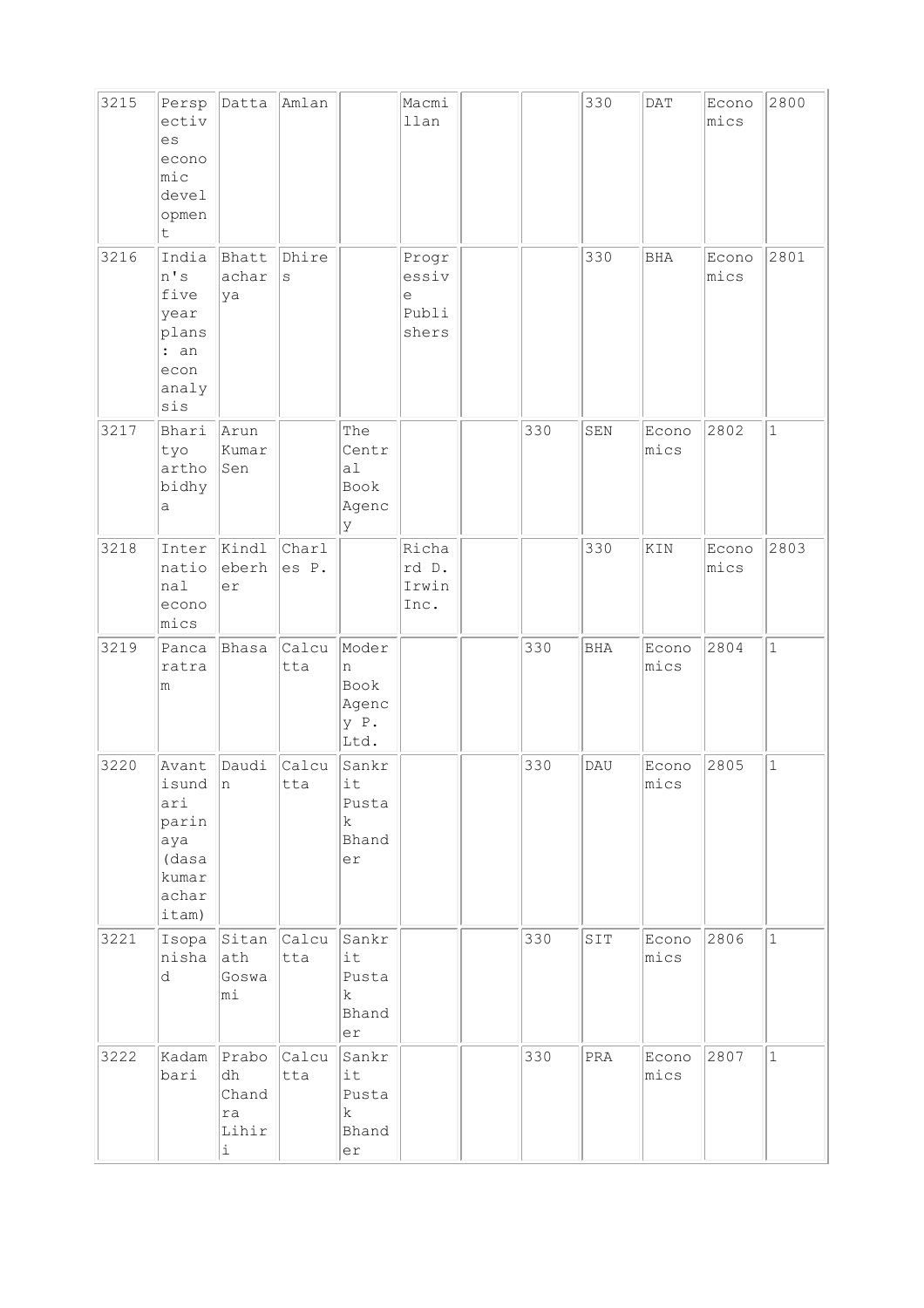| 3223 | Kirat<br>arjun<br>iya<br>(cant<br>$O-II)$                                  | Bhara<br>ir                         | Calcu<br>tta          | Moder<br>n<br>Book<br>Agenc<br>y P.<br>Ltd. |                                           |                                           | 330 | BHA | Econo<br>mics | 2808          | $\mathbf 1$   |
|------|----------------------------------------------------------------------------|-------------------------------------|-----------------------|---------------------------------------------|-------------------------------------------|-------------------------------------------|-----|-----|---------------|---------------|---------------|
| 3224 | Manus<br>amhit<br>a<br>(ch.V<br>II)                                        | Ashok<br>Nath<br>Shast<br>ri        | $ $ Calcu<br>tta      | Moder<br>n<br>Book<br>Agenc<br>y P.<br>Ltd. |                                           |                                           | 330 | SHA | Econo<br>mics | 2809          | $\mathbf{1}$  |
| 3225 | A<br>moder<br>n<br>sansk<br>rit<br>gramm<br>ar<br>& amp                    | compo<br>sitio<br>n                 | Shast<br>ri           | Najen<br>dra<br>Nath                        | Udair<br>ajpur                            | $\sqrt{24}$<br>Pgs.                       |     |     |               | 330           | SHA           |
| 3226 | Abhij<br>anha-<br>sakun<br>talam                                           | Kalid<br>asa                        |                       | Moder<br>n<br>Book<br>Agenc<br>y P.<br>Ltd. |                                           |                                           | 330 | KAL | Econo<br>mics | 2811          | $\mathbf{1}$  |
| 3227 | Sansk<br>rit<br>sahit<br>yar<br>itiha<br>S<br>(bidi<br>k o<br>louki<br> k) | Jhana<br>bichr<br>an<br>Bhowm<br>ik |                       | Sansk<br>rit<br>Pusta<br>k<br>Bhand<br>ar   |                                           |                                           | 330 | JHA | Econo<br>mics | 2812          | $\mathbf{1}$  |
| 3228 | siddh<br>anta-<br>kaumn<br>di<br>(kara<br>ka-pr<br>akara<br>na)            | Diksi<br>ta                         | Bhatt<br>achar<br>jee |                                             | Sansk<br>rit<br>Pusta<br>k<br>Bhand<br>ar |                                           |     | 330 | BHA           | Econo<br>mics | 2813          |
| 3229 | Sansk<br>rito<br>natak<br>ar<br>golpo                                      | Amita<br>Chakr<br>abort<br>У        |                       | Sahit<br>yo<br>Sansh<br>ad                  |                                           |                                           | 330 | CHA | Econo<br>mics | 2814          | $\mathbf{1}$  |
| 3230 | Kalid<br>asar<br>nabam<br>ulyan<br>(kali<br>dasar<br>kal                   | kabyo                               | natok                 | Kamal<br>Kumar<br>Shany<br>a1               | Calcu<br>tta                              | Sansk<br>rit<br>Pusta<br>k<br>Bhand<br>ar |     |     | 330           | SHA           | Econo<br>mics |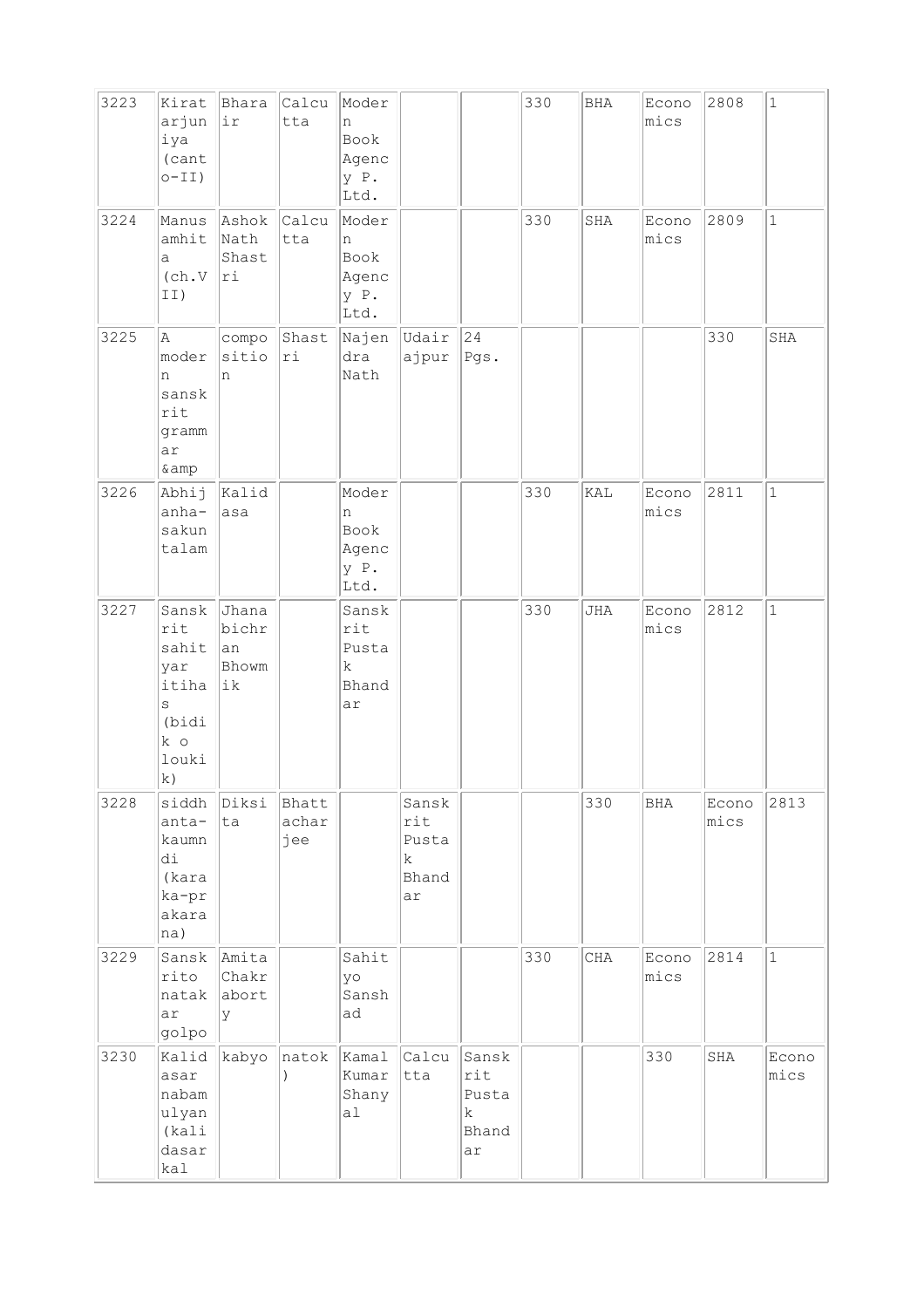| 3231 | kalid<br>as<br>prati<br>bha                                       | raghu<br>Nath<br>Malli<br>${\tt c}$                             | $ $ Calcu<br>tta                   | $M/s$ .<br>U.N.<br>Dhar<br>&<br>Sons.                      |                                    | 330 | MAL        | Econo<br>mics | 2816          | $1\,$        |
|------|-------------------------------------------------------------------|-----------------------------------------------------------------|------------------------------------|------------------------------------------------------------|------------------------------------|-----|------------|---------------|---------------|--------------|
| 3232 | Shaku<br>ntala<br>У<br>natya<br>kala                              | Daben<br>dra<br>Nath<br>Basu                                    | Calcu<br>tta                       | Sarsw<br>ata<br>Libra<br>ry                                |                                    | 330 | <b>BAS</b> | Econo<br>mics | 2817          | $\mathbf{1}$ |
| 3233 | karan<br>sindd<br>hanta<br>koumu<br>di                            | Baiya Ayodh Calcu<br><b>yanat</b><br> h<br>Sanya<br>$\mathbf 1$ | tta                                | Sansk<br>rita<br>Pusta<br>k<br>Bhand<br>ar                 |                                    | 330 | SAN        | Econo<br>mics | 2818          | $\mathbf{1}$ |
| 3234 | Histo<br>ry of<br>class<br>ical<br>sansk<br>rit<br>liter<br>ature | Krish<br>nacha<br>rior                                          | $\mathbb{M}$                       | Delhi                                                      | Motil<br>al<br>Banar<br>sidas<br>S |     | 330        | KRI           | Econo<br>mics | 2819         |
| 3310 | Bhara<br>tr<br>artho<br>nitir<br>poric<br>hay                     | Anil<br>Kr.<br>Basak                                            | Calcu<br>tta                       | Bidda<br>yday<br>Libra<br>ry                               |                                    | 330 | <b>BAS</b> | Econo<br>mics | 2895          | $\mathbf{1}$ |
| 3311 | Bhara<br>tr<br>artho<br>nitib<br>idhya                            | Arun<br>Kr.<br>Sen                                              | Calcu<br>tta                       | The<br>Centr<br>a <sub>1</sub><br>Book<br>Agenc<br>$\ Y\ $ |                                    | 330 | SEN        | Econo<br>mics | 2896          | $\mathbf{1}$ |
| 3312 | ik<br>artho<br>nity<br>(micr)<br>$\circ$<br>& amp                 | Adhun  macro                                                    | $ J$ iten<br>dra<br>Kumar<br>Mitra | Calcu<br>tta                                               | The<br>World<br>Press              |     | 330        | MIT           | Econo<br>mics | 2897         |
| 3313 | Adhun<br>ik<br>artho<br>nity<br>(micr)<br>$\circ$<br>& amp        | macro                                                           | Jiten<br>dra<br>Kumar<br>Mitra     | Calcu<br>tta                                               | The<br>World<br>Press              |     | 331        | MIT           | Econo<br>mics | 2898         |
| 3314 | Artho<br>bidha<br>r<br>poric<br>hay<br>(pers<br>onal              | Sachh Calcu Macmi<br> idana<br>nda<br>Ghosh                     | tta                                | llan<br>& Co.                                              |                                    | 330 | GHO        | Econo<br>mics | 2899          | $\mathbf 1$  |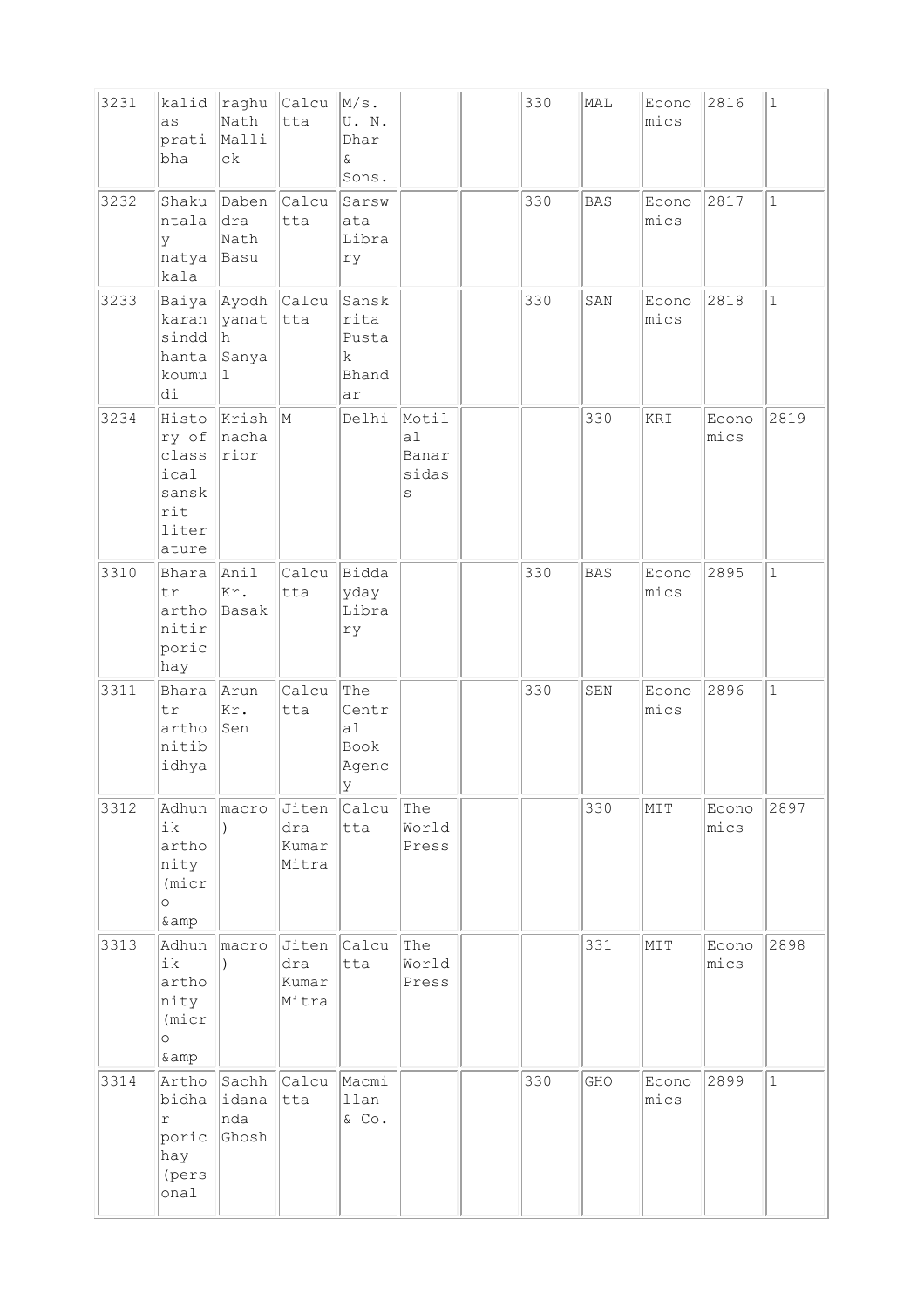|      | anali<br>sies)                                                                 |                                |               |                                                       |                                    |     |     |               |               |              |
|------|--------------------------------------------------------------------------------|--------------------------------|---------------|-------------------------------------------------------|------------------------------------|-----|-----|---------------|---------------|--------------|
| 3315 | Artho<br>bidha<br>r<br>poric<br>hay<br>(sama<br>sthig<br>oto<br>anali<br>sies) | Sachh<br>idana<br>nda<br>Ghosh | Calcu<br>tta  | Macmi<br>llan<br>& Co.                                |                                    | 330 | GHO | Econo<br>mics | 2900          | $\mathbf{1}$ |
| 3481 | Econo<br>mics                                                                  | Samue<br>lson                  | Paul<br>A.    | Kogak<br>usha                                         | Mcgra<br>whill<br>Ltd.             |     | 330 | SAM           | Econo<br>mics | 3066         |
| 3482 | Advan<br>ced<br>econo<br>mic<br>theor<br>У                                     | Ahuja                          | H. L.         | New<br>Delhi                                          | S.<br>Chand<br>ra &<br>Co.<br>Ltd. |     | 330 | AHU           | Econo<br>mics | 3067         |
| 3483 | Micro<br>econo<br>mic<br>theor<br>ly                                           | Bilas                          | rd A.         | $ $ Richa $ $ Kogak<br>usha                           | Mcgra<br>whill                     |     | 330 | <b>BIL</b>    | Econo<br>mics | 3068         |
| 3484 | Macro<br>econo<br>mics                                                         | Dernl<br>wrg                   | Thoma<br>s F. | Kogak<br>usha                                         | Mcgra<br>whill                     |     | 330 | DER           | Econo<br>mics | 3069         |
| 3485 | Adhun<br>ik<br>artho<br>niti                                                   | Jiten<br>dra<br>Kumar<br>Mitra | Calcu<br>tta  | The<br>World<br>Press<br>Pvt.<br>Ltd.                 |                                    | 330 | JIT | Econo<br>mics | 3070          | $\mathbf{1}$ |
| 3486 | Artho<br>bidya<br>$\Upsilon$<br>bhumi<br>ka                                    | Arun<br>Kumar<br>Sen           | Calcu<br>tta  | the<br>Centr<br>a1<br>Book<br>Agenc<br>lУ             |                                    | 330 | SEN | Econo<br>mics | 3071          | $\mathbf 1$  |
| 3487 | Artho<br>bidya<br>r<br>bhumi<br>ka                                             | Arun<br>Kumar<br>Sen           | Calcu<br>tta  | the<br>Centr<br>a <sub>1</sub><br>Book<br>Agenc<br>lУ |                                    | 330 | SEN | Econo<br>mics | 3072          | $\mathbf{1}$ |
| 3488 | Bhart<br>iyo<br>artho<br>bidya                                                 | Arun<br>Kumar<br>Sen           | Calcu<br>tta  | The<br>Centr<br>a1<br>Book<br>Agenc<br>Y              |                                    | 330 | SEN | Econo<br>mics | 3073          | $\mathbf 1$  |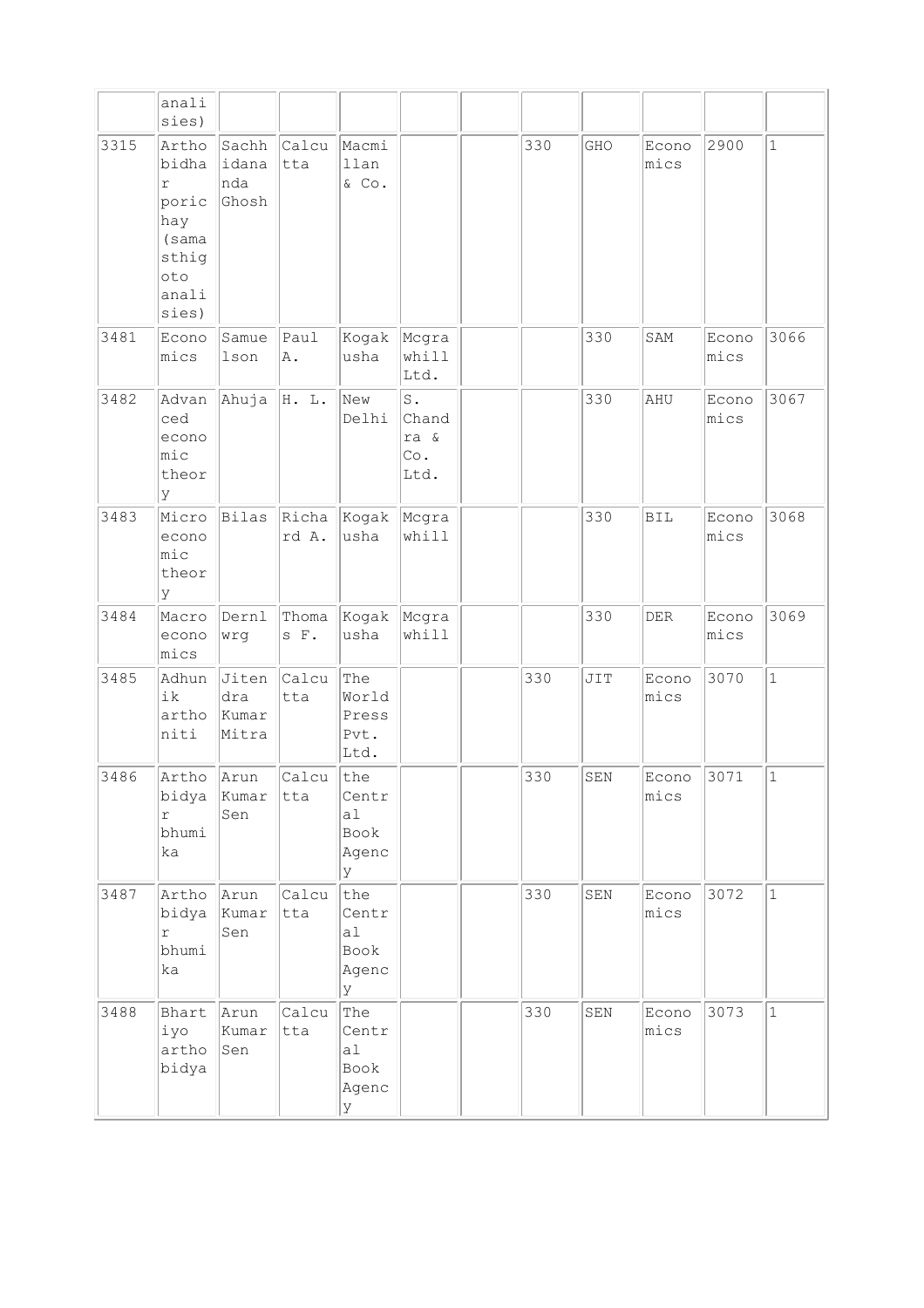| 3489 | India<br>n<br>econo<br>my:<br>its<br>natur<br>e<br>& amp                         | probl<br>ems          | Ghosh         | Alak         | Calcu<br>tta                                   | The<br>World<br>Press<br>Pvt.<br>Ltd. |     | 330         | GHO           | Econo<br>mics |
|------|----------------------------------------------------------------------------------|-----------------------|---------------|--------------|------------------------------------------------|---------------------------------------|-----|-------------|---------------|---------------|
| 3490 | Text<br>book<br>of<br>econo<br>mic<br>theor<br>Y                                 | Stoni<br>er           | Alfre<br>d W. | Londo<br>n   | E. L.<br>${\tt S}$ .<br><b>B</b> .             |                                       | 330 | STO         | Econo<br>mics | 3075          |
| 3491 | India<br>n<br>econo<br>my                                                        | Bhatt<br>achar<br>ууа | Dhire<br>S    | Calcu<br>tta | Pragr<br>essiv<br>e<br>Publi<br>shers          |                                       | 330 | <b>BHA</b>  | Econo<br>mics | 3076          |
| 3681 | Macro<br>econo<br>mic<br>theor<br>Y                                              | Vaish                 | M.C.          | New<br>Delhi | Vikas<br>Pub.<br>House                         |                                       | 330 | VAI         | Econo<br>mics | 3266          |
| 3708 | Valu<br>and<br>Capit<br>a1                                                       | Hicks                 | J. R.         | Londo<br>n   | The<br>E. L.<br>B. S.                          |                                       | 330 | HIC         | Econo<br>mics | 3293          |
| 3709 | Princ<br>iples<br>of<br>Econo<br>mics                                            | Marsh<br>a11          | Alfre<br>d    | Londo<br>n   | The<br>E. L.<br>B. S.                          |                                       | 330 | <b>MAR</b>  | Econo<br>mics | 3294          |
| 3710 | Publi<br>C<br>finan<br>ce in<br>theor<br>y and<br>pract<br>ice                   | Prest                 | A. R.         | Londo<br>n   | The<br>E. L.<br>B. S.                          |                                       | 330 | PRE         | Econo<br>mics | 3295          |
| 3711 | Micro<br>econo<br>mic<br>theor<br>y : a<br>mathe<br>matic<br> a <br>appro<br>ach | Hende<br>rson         | James<br>M.   | Tokyo        | McGra<br>w-Hil<br>$\mathbf 1$<br>Kogak<br>usha |                                       | 330 | ${\tt HEN}$ | Econo<br>mics | 3296          |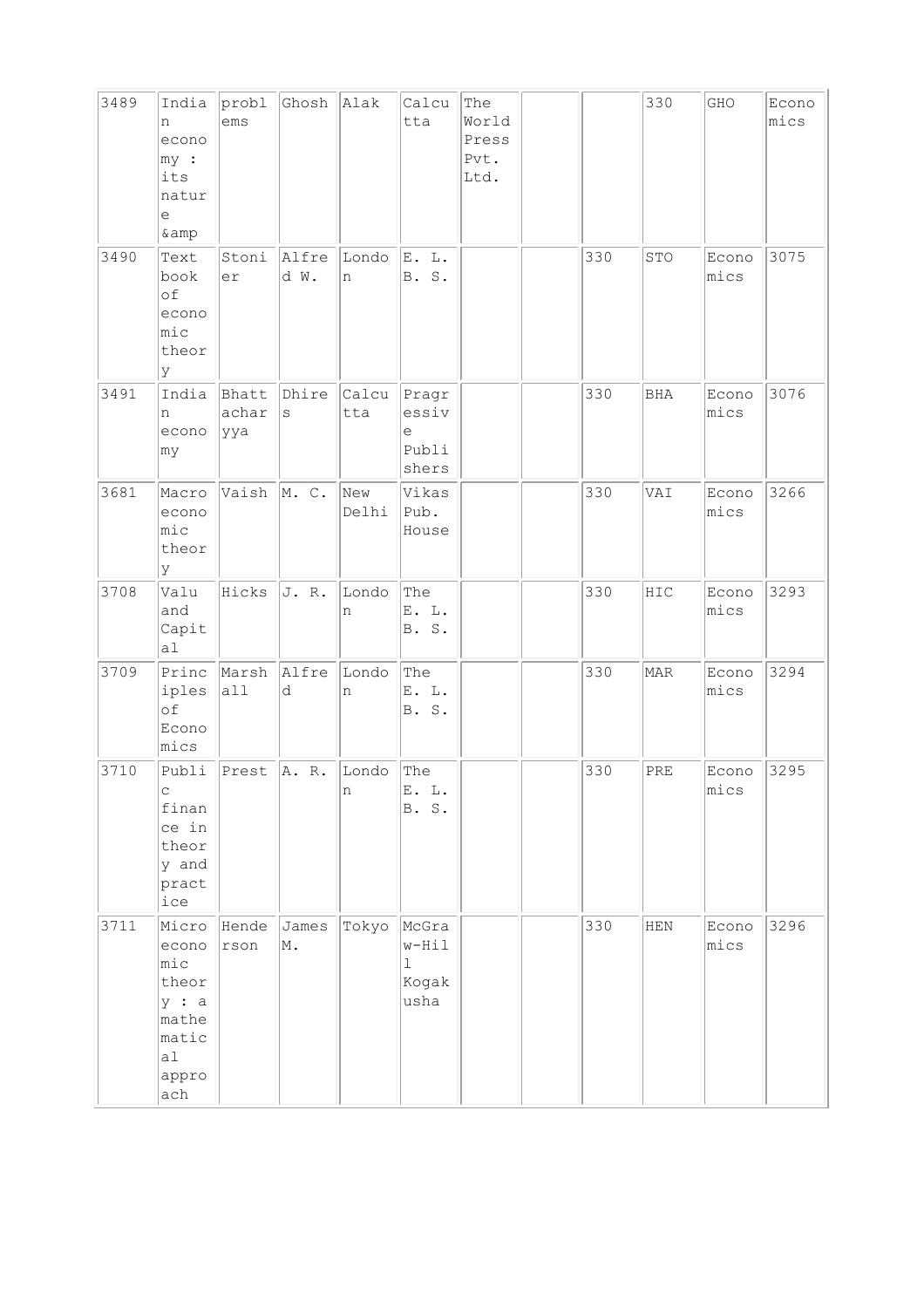| 3770 | State<br>plann<br>ing<br>board<br>west<br>benga<br>1                                                         | Sen                                          | N.S.<br>(Secy<br>. $)$ | Calcu<br>tta                  | Govt.<br>of<br>West<br>Benga<br>$\mathbf 1$ |     | 330        | SEN           | Econo<br>mics | 3355         |
|------|--------------------------------------------------------------------------------------------------------------|----------------------------------------------|------------------------|-------------------------------|---------------------------------------------|-----|------------|---------------|---------------|--------------|
| 3813 | Artho<br>bidya<br>$\Upsilon$<br>rupre<br>kha<br>(akad<br>ash o<br>dadas<br>h<br>sreni<br>$\Upsilon$<br>janna | Alak<br>Ghose                                | Calcu<br>tta           | The<br>New<br>Book<br>Stall   |                                             | 330 | GHO        | Econo<br>mics | 3398          | $\mathbf{1}$ |
| 3814 | Bharo<br>ter<br>artho<br>niti                                                                                | Haros<br>hanka<br> r<br>Bhatt<br>achar<br>ya | Calcu<br>tta           | Calcu<br>tta<br>Book<br>House |                                             | 330 | <b>BHA</b> | Econo<br>mics | 3399          | $\mathbf{1}$ |
| 3815 | Bharo<br>ter<br>artho<br>niti                                                                                | hanka<br>r<br>Bhatt<br>achar<br>ya           | Haros Calcu<br>tta     | Calcu<br>tta<br>Book<br>House |                                             | 330 | BHA        | Econo<br>mics | 3400          | $\mathbf{1}$ |
| 3816 | Macro<br>econo<br>mics<br>$\ddot{\cdot}$<br>theor<br>y and<br>polic<br>У                                     | Ackle<br>У                                   | Gardn<br>er            | New<br>York                   | Macmi<br>llan<br>Pub.<br>Com.<br>Inc.       |     | 330        | ACK           | Econo<br>mics | 3401         |
| 3817 | An.<br>intro<br>posit<br>ive<br>econo<br>mics.                                                               | Lipse<br>lУ                                  | Richa<br>rd G.         |                               | Eng.<br>Lang.<br>Bk.<br>Socie<br>ty         |     | 330        | LIP           | Econo<br>mics | 3402         |
| 3818 | An.<br>intro<br>$\bullet$<br>posit<br>ive<br>econo<br>mics.                                                  | Lipse<br>Ιy                                  | Richa<br>rd G.         |                               | Eng.<br>Lang.<br>Bk.<br>Socie<br>ty         |     | 330        | LIP           | Econo<br>mics | 3403         |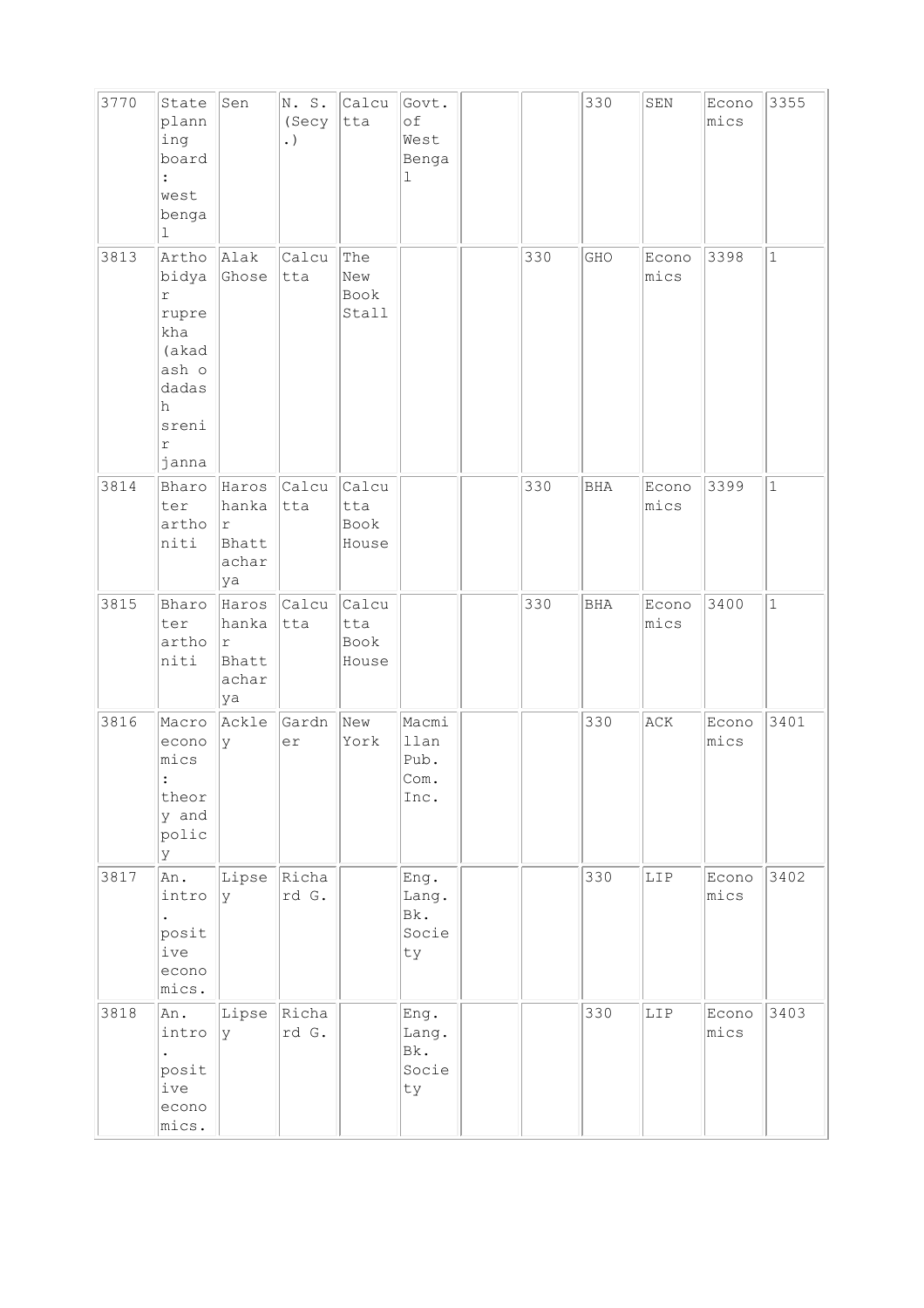| 3855 | Risht<br>rio<br>artho<br>niti<br>$\left($<br>bharo<br>tio<br>artho<br>babos<br>tha<br>parip<br>rekhi<br>te) | Dr.<br>Sunil<br>Raych<br>oudhu<br>ry    | Calcu<br>tta       | Pasch<br>imban<br>go<br>Rajyo<br>Pusta<br>$\mathbf{k}$<br>Parsh<br>ad |  | 330 | RAY        | Econo<br>mics | 3440 | $\mathbf{1}$ |
|------|-------------------------------------------------------------------------------------------------------------|-----------------------------------------|--------------------|-----------------------------------------------------------------------|--|-----|------------|---------------|------|--------------|
| 3856 | Risht<br>rio<br>artho<br>niti<br>$\left($<br>bharo<br>tio<br>artho<br>babos<br>tha<br>parip<br>rekhi<br>te) | Dr.<br>Sunil<br>Raych<br>oudhu<br>ry    | Calcu<br>tta       | Pasch<br>imban<br>go<br>Rajyo<br>Pusta<br>$\rm k$<br>Parsh<br>ad      |  | 330 | RAY        | Econo<br>mics | 3441 | $\mathbf{1}$ |
| 4054 | Adhun<br>ik<br>dhana<br>bigya<br>n<br>bhumi<br>ka                                                           | Haras<br>ankar<br>Bhatt<br>achar<br>jee | Calcu<br>tta       | Calcu<br>tta<br>Book<br>House                                         |  | 330 | <b>BHA</b> | Econo<br>mics | 3639 | $\mathbf{1}$ |
| 4055 | Adhun<br>ik<br>dhana<br>bigya<br>n<br>bhumi<br>ka                                                           | Haras<br>ankar<br>Bhatt<br>achar<br>jee | Calcu<br>tta       | Calcu<br>tta<br>Book<br>House                                         |  | 330 | BHA        | Econo<br>mics | 3640 | $\mathbf{1}$ |
| 4056 | Unnay<br>aner<br>artha<br>niti                                                                              | Haras<br>ankar<br>Bhatt<br>achar<br>jee | Calcu<br>tta       | Calcu<br>tta<br>Book<br>House                                         |  | 330 | <b>BHA</b> | Econo<br>mics | 3641 | $\mathbf{1}$ |
| 4057 | Unnay<br>aner<br>artha<br>niti                                                                              | ankar<br>Bhatt<br>achar<br>jee          | Haras Calcu<br>tta | Calcu<br>tta<br>Book<br>House                                         |  | 330 | BHA        | Econo<br>mics | 3642 | $\mathbf 1$  |
| 4058 | Bhara<br>ter<br>artha<br>niti                                                                               | Haras<br>ankar<br>Bhatt<br>achar<br>jee | Calcu<br>tta       | Calcu<br>tta<br>Book<br>House                                         |  | 330 | <b>BHA</b> | Econo<br>mics | 3643 | $\mathbf 1$  |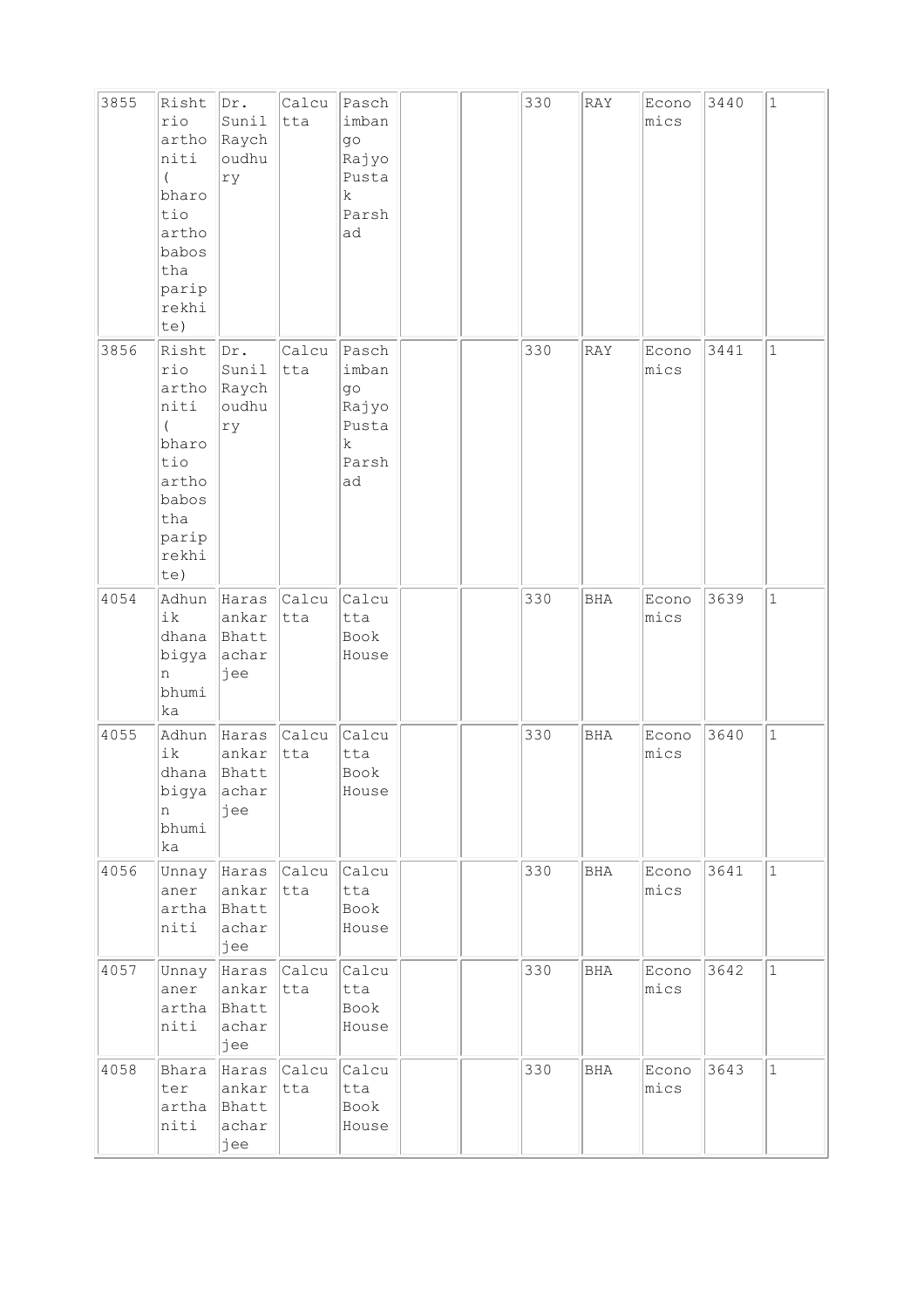| 4059 | India<br>n<br>econo<br>$ my $ :<br>iits<br>natur<br>e and<br>probl<br>ems                                       | Ghosh Alok             |                                | Calcu<br>tta | The<br>World                                                          |  | 330   | GHO         | Econo<br>mics | 3644 |
|------|-----------------------------------------------------------------------------------------------------------------|------------------------|--------------------------------|--------------|-----------------------------------------------------------------------|--|-------|-------------|---------------|------|
| 4060 | Publi<br>C<br>finan<br>ce in<br>devel<br>oping<br>count<br>ries                                                 | Prest                  | A. R.                          | Calcu<br>tta | E.L.B<br>$\cdot$ S .<br>and<br>Widen<br>field<br>and<br>Nicho<br>lson |  | 330   | PRE         | Econo<br>mics | 3645 |
| 4061 | India<br>n<br>econo<br>$ $ mic<br>thoug<br>ht                                                                   | Datta                  | Bhaba<br>tosh                  | Delhi        | Tata-<br>McGro<br>W<br>Hill<br>Publi<br>shing<br>Co.<br>Ltd.          |  | 330   | <b>DAT</b>  | Econo<br>mics | 3646 |
| 4062 | The<br>theor<br>y of<br>econo<br>mic<br>growt<br>h                                                              | Lewis                  | W.<br>Arthu<br>r               | Londo<br>n   | Goerg<br>е<br>Allen<br>Q.<br>Urwin                                    |  | 330   | ${\tt LEW}$ | Econo<br>mics | 3647 |
| 4063 | Econo<br>$ $ mic<br>devel<br>opmen<br>$\mathsf t$                                                               | eberg<br>er            | Kindl Charl<br>es P.           | Londo<br>n   | McGra<br>W<br>Hill<br>Kogak<br>usha<br>Ltd.                           |  | 330   | KIN         | Econo<br>mics | 3648 |
| 4158 | Conci<br>se<br>histo<br>ry of<br>the<br>india<br>n<br>econo<br>$ \texttt{my} $<br>(1750<br>$-1950$<br>$\lambda$ | Bhatt<br>achar<br> yya | Dhire<br>$\mathtt{s}$          | New<br>Delhi | Prent<br>ice-H<br>a11<br>оf<br>India<br>Pvt.<br>Ltd.                  |  | 891.2 | BHA         | Econo<br>mics | 3743 |
| 4159 | A:<br>dhano<br>bigya<br>nar<br>bhumi<br>ka                                                                      | Bhatt<br>achar<br> yya | Haros<br>hanka<br>$\mathtt{r}$ | Calcu<br>tta | Calcu<br>tta<br>Book<br>House                                         |  | 891.2 | BHA         | Econo<br>mics | 3744 |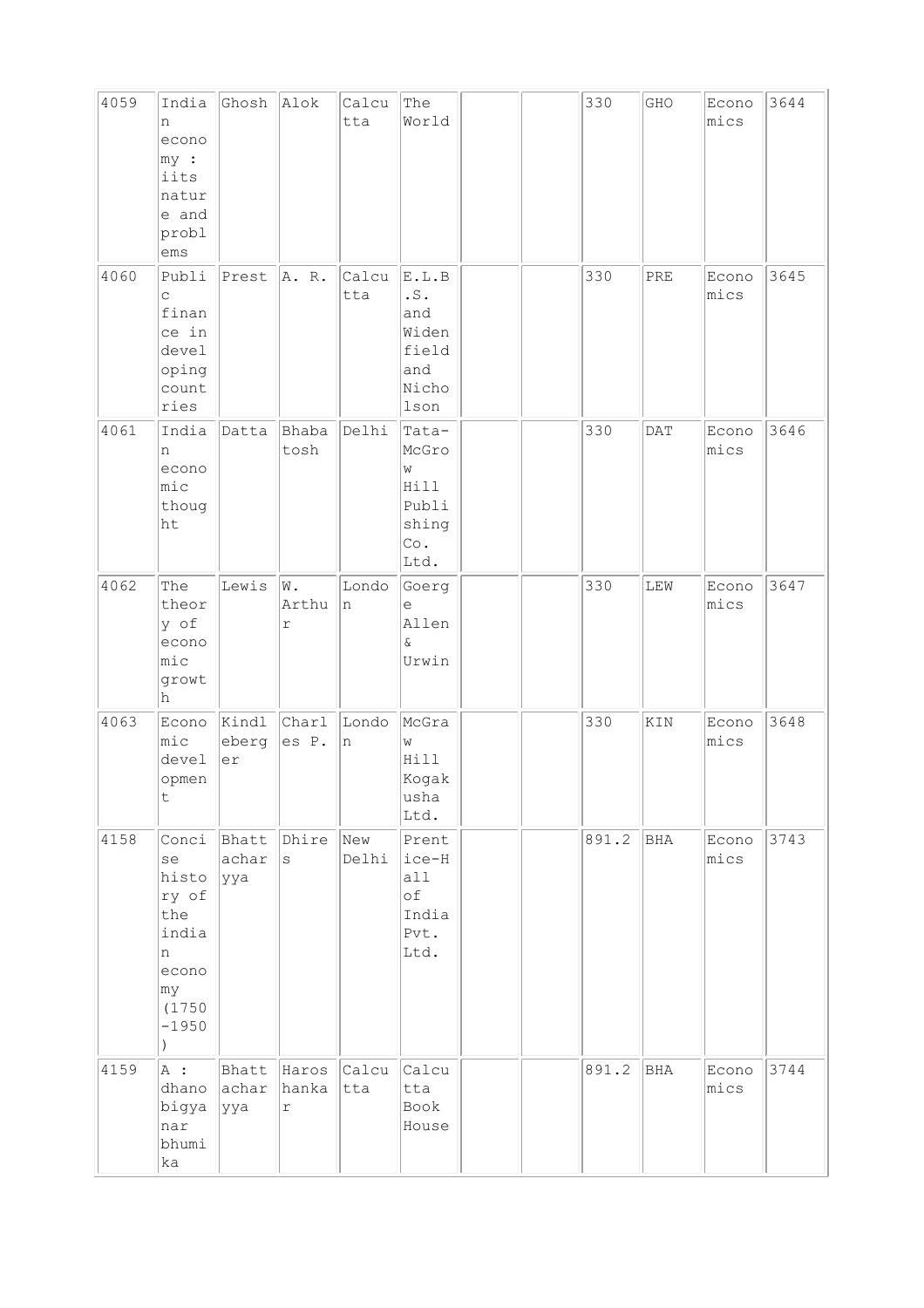| 4160 | Unnay<br>ner<br>artho<br>niti                                                    | Haros<br>hanka<br>$\Upsilon$<br>Bhatt<br>achar<br>ууа | Calcu<br>tta             | Calcu<br>tta<br>Book<br>House                   |                                          | 891.2 | <b>BHA</b>  | Econo<br>mics  | 3745          | $\vert$ 1    |
|------|----------------------------------------------------------------------------------|-------------------------------------------------------|--------------------------|-------------------------------------------------|------------------------------------------|-------|-------------|----------------|---------------|--------------|
| 4246 | U: m:<br>artho<br>bidya                                                          | Subra<br>ta<br>Gupta                                  | Calcu<br>tta             | New<br>Book<br>Agenc<br><sup>y</sup>            |                                          | 330   | <b>GUP</b>  | Econo<br>mics  | 3831          | $\mathbf{1}$ |
| 4247 | U: m:<br>artho<br>bidya                                                          | Subra<br>ta<br>Gupta                                  | Calcu<br>tta             | New<br>Book<br>Agenc<br>У                       |                                          | 330   | <b>GUP</b>  | Econo<br>mics  | 3832          | $\mathbf{1}$ |
| 4248 | U: m:<br>artho<br>bidya                                                          | Subra<br>ta<br>Gupta                                  | Calcu<br>tta             | New<br>Book<br>Agenc<br>y                       |                                          | 330   | GUP         | Econo<br>mics  | 3833          | $\mathbf{1}$ |
| 4249 | Gover<br>nment<br>fanan<br>ce<br>eco.<br>of<br>the<br>pub<br>secto<br>$\Upsilon$ | Due                                                   | John<br>${\bf F}$ .      |                                                 |                                          |       | 330         | $\texttt{DUE}$ | Econo<br>mics | 3834         |
| 4250 | Princ<br>iples<br>of<br>econo<br>mics                                            | Marsh<br>a11                                          | Alfre<br>d               | Londo<br>n                                      | E. L.<br>S.<br>B.<br>&<br>macmi<br>llion |       | 330         | MAR            | Econo<br>mics | 3835         |
| 4421 | Artho<br>þidya<br>r<br>rupre<br>kha                                              | Alok<br>Ghosh                                         | Calcu<br> tta            | The<br>New<br>Book<br>Stall                     |                                          | 330   | GHO         | Econo<br>Imics | 4006          | $\mathbf{1}$ |
| 4422 | U.M.<br>dhano<br>bighy<br>an                                                     | hanka<br> r <br>Bhatt<br>achar<br>ya                  | Haros Calcu Calcu<br>tta | tta<br>Book<br>House                            |                                          | 330   | <b>BHA</b>  | Econo<br>mics  | 4007          | $\mathbf{1}$ |
| 4423 | U.M.<br>dhano<br>bighy<br>an                                                     | hanka tta<br> r <br>Bhatt<br>achar<br>ya              | Haros Calcu Calcu        | tta<br>Book<br>House                            |                                          | 330   | BHA         | Econo<br>mics  | 4008          | $\vert$ 1    |
| 4424 | Artho<br>bidya<br>r<br>poric<br>hay<br>(ucch<br>omadh                            | Arun<br>Kumar<br>Sen                                  | Calcu<br>tta             | The<br>New<br>Centr<br>al<br>Book<br>Agenc<br>У |                                          | 330   | ${\tt SEM}$ | Econo<br>mics  | 4009          | $\mathbf{1}$ |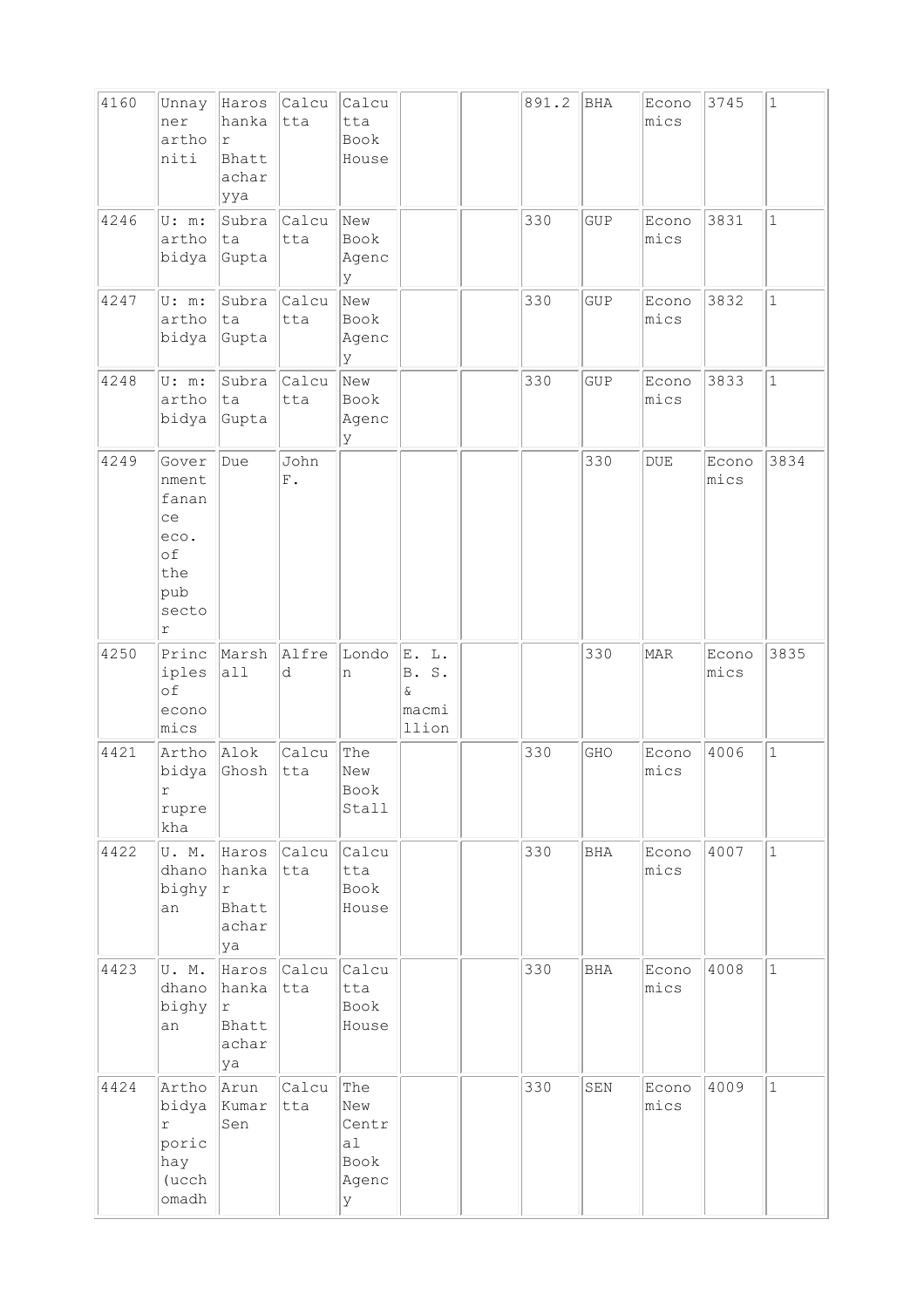|      | yamik                                                          |                                              |                                |                                                 |                                      |     |            |               |               |              |
|------|----------------------------------------------------------------|----------------------------------------------|--------------------------------|-------------------------------------------------|--------------------------------------|-----|------------|---------------|---------------|--------------|
| 4425 | Artho<br>bidya<br>r<br>poric<br>hay<br>(ucch<br>omadh<br>yamik | Arun<br>Kumar<br>Sen                         | Calcu<br>tta                   | The<br>New<br>Centr<br>a1<br>Book<br>Agenc<br>У |                                      | 330 | SEN        | Econo<br>mics | 4010          | $\mathbf{1}$ |
| 4426 | Artho<br>bidya<br>r<br>rupre<br>kha                            | Alok<br>Ghosh                                | Calcu<br>tta                   | The<br>New<br>Book<br>Stall                     |                                      | 330 | GHO        | Econo<br>mics | 4011          | $\mathbf 1$  |
| 4427 | Artho<br>bidya<br>r<br>rupre<br>kha                            | Alok<br>Ghosh                                | Calcu<br>tta                   | The<br>New<br>Book<br>Stall                     |                                      | 330 | GHO        | Econo<br>mics | 4012          | $\mathbf{1}$ |
| 4428 | Artho<br>bidya<br>$\Upsilon$<br>rupre<br>kha                   | Alok<br>Ghosh                                | Calcu<br>tta                   | The<br>New<br>Book<br>Stall                     |                                      | 330 | GHO        | Econo<br>mics | 4013          | $\mathbf{1}$ |
| 4429 | U.M.<br>dhano<br>bigya<br>n                                    | Haros<br>hanka<br>١r<br>Bhatt<br>achar<br>ya | Calcu<br>tta                   | Calcu<br>tta<br>Book<br>House                   |                                      | 330 | <b>BHA</b> | Econo<br>mics | 4014          | $\mathbf{1}$ |
| 4430 | U.M.<br>dhano<br>bigya<br>n                                    | Haros<br>hanka<br> r<br>Bhatt<br>achar<br>ya | Calcu<br>tta                   | Calcu<br>tta<br>Book<br>House                   |                                      | 330 | <b>BHA</b> | Econo<br>mics | 4015          | $\mathbf 1$  |
| 4431 | An<br>intro<br>d. to<br>ecnom<br>ics                           | Bhatt<br>achar<br>ya                         | Haros<br>hanka<br>$\mathtt{r}$ | Calcu<br>tta                                    | Calcu<br>tta<br><b>Book</b><br>House |     | 330        | BHA           | Econo<br>mics | 4016         |
| 4432 | An<br>intro<br>d. to<br>ecnom<br>ics                           | Bhatt<br>achar<br>ya                         | Haros<br>hanka<br>r            | Calcu<br>tta                                    | Calcu<br>tta<br>Book<br>House        |     | 330        | <b>BHA</b>    | Econo<br>mics | 4017         |
| 4433 | Artho<br>bidya<br>r<br>poric<br>hay<br>(U.M)                   | Arun<br>Kumar<br>Sen                         | Calcu<br>tta                   | New<br>Centr<br>a1<br>Book<br>Agenc<br>У        |                                      | 330 | SEN        | Econo<br>mics | 4018          | $\mathbf{1}$ |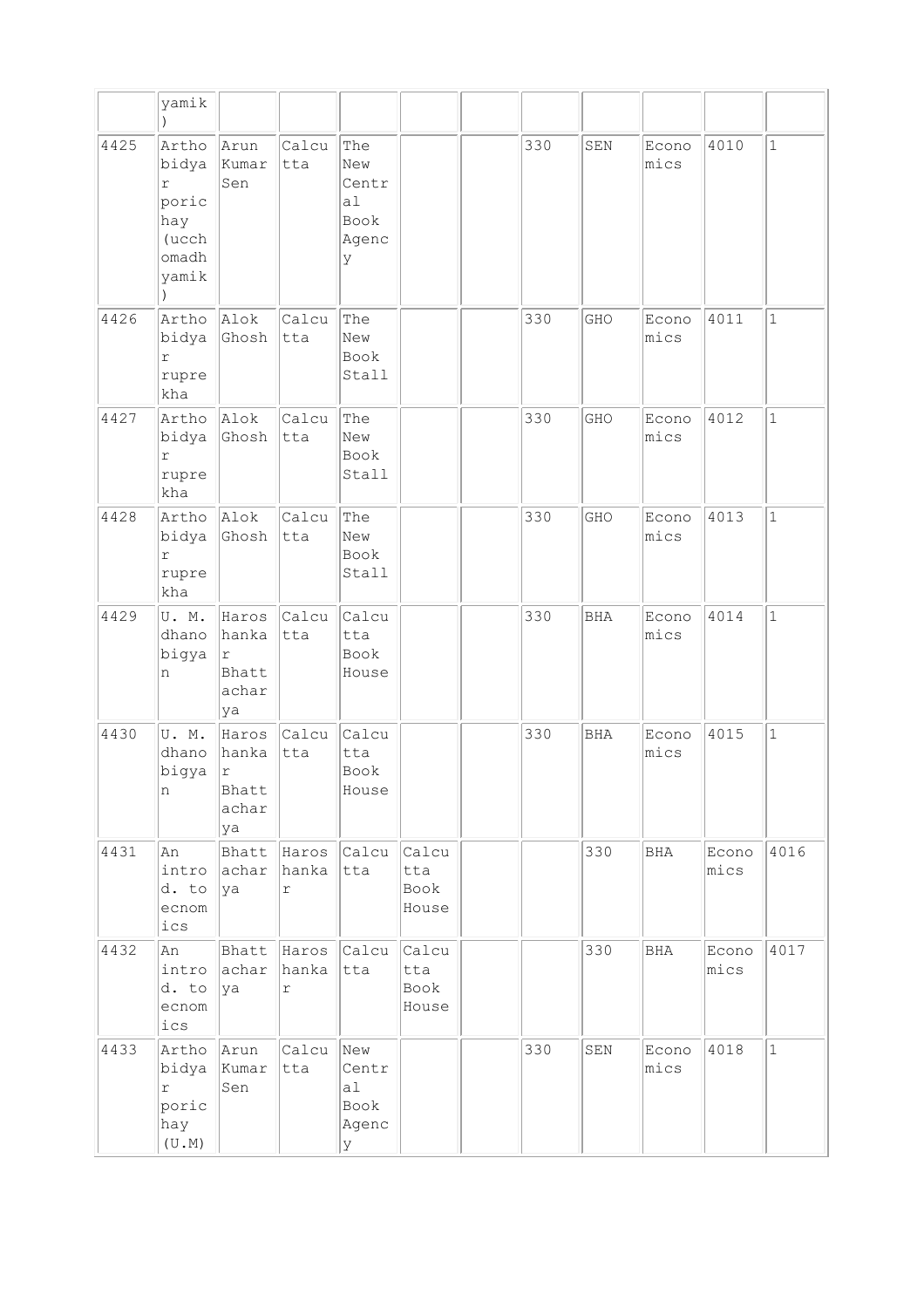| 4434 | Artho<br>bidya<br>$\Upsilon$<br>poric<br>hay<br>(U.M)                                                                                  | Arun<br>Kumar<br>Sen | Calcu<br>tta         | New<br>Centr<br>a1<br>Book<br>Agenc<br>У     |                                                               | 330 | SEN         | Econo<br>mics | 4019          | $\vert$ 1    |
|------|----------------------------------------------------------------------------------------------------------------------------------------|----------------------|----------------------|----------------------------------------------|---------------------------------------------------------------|-----|-------------|---------------|---------------|--------------|
| 4435 | Econo<br>mics                                                                                                                          | Chatt<br>erjee       | Rabin<br>dra<br>Nath | Calcu<br>tta                                 | Moder<br>n<br>Book<br>Agenc<br>y (P)<br>Ltd.                  |     | 330         | CHA           | Econo<br>mics | 4020         |
| 4436 | H.<br>S.eco<br>nomic<br>$\rm s$                                                                                                        | Sen                  | Arun<br>Kumar        | Calcu<br>tta                                 | The<br>New<br>Book<br>Stall                                   |     | 330         | SEN           | Econo<br>mics | 4021         |
| 4437 | H.<br>S.eco<br>nomic<br>$\rm s$                                                                                                        | Sen                  | Arun<br>Kumar        | Calcu<br>tta                                 | The<br>New<br>Book<br>Stall                                   |     | 330         | SEN           | Econo<br>mics | 4022         |
| 4853 | Artho<br>naiti<br>$c\,k$<br>unnay<br>an<br>(samp<br>rosar<br>anar<br>artho<br>bidya<br>$\lambda$                                       | Arun<br>Kumar<br>Sen | Calcu<br>tta         | Centr<br>a1<br>Publi<br>shing<br>Consu<br>rn |                                                               | 330 | ${\tt SEM}$ | Econo<br>mics | 4438          | $\mathbf{1}$ |
| 4854 | Artho<br>naiti<br>$c\,k$<br>unnay<br>an<br>(samp<br>rosar<br>anar<br>artho<br>bidya                                                    | Arun<br>Kumar<br>Sen | Calcu<br>tta         | Centr<br>a1<br>Publi<br>shing<br>Consu<br>rn |                                                               | 330 | SEN         | Econo<br>mics | 4439          | $\mathbf{1}$ |
| 4855 | India<br>$\mathbf{I}$ s<br>five<br>year<br>plans<br>(an)<br>eco.<br>analy<br>sis<br>inclu<br>ding<br>6th<br>plan<br>draft<br>$\lambda$ | Bhatt<br>achar<br>ya | Dhire<br>S           | Calcu<br>tta                                 | Progr<br>essiv<br>$\mathop{\rm e}\nolimits$<br>Publi<br>shers |     | 330         | DHI           | Econo<br>mics | 4440         |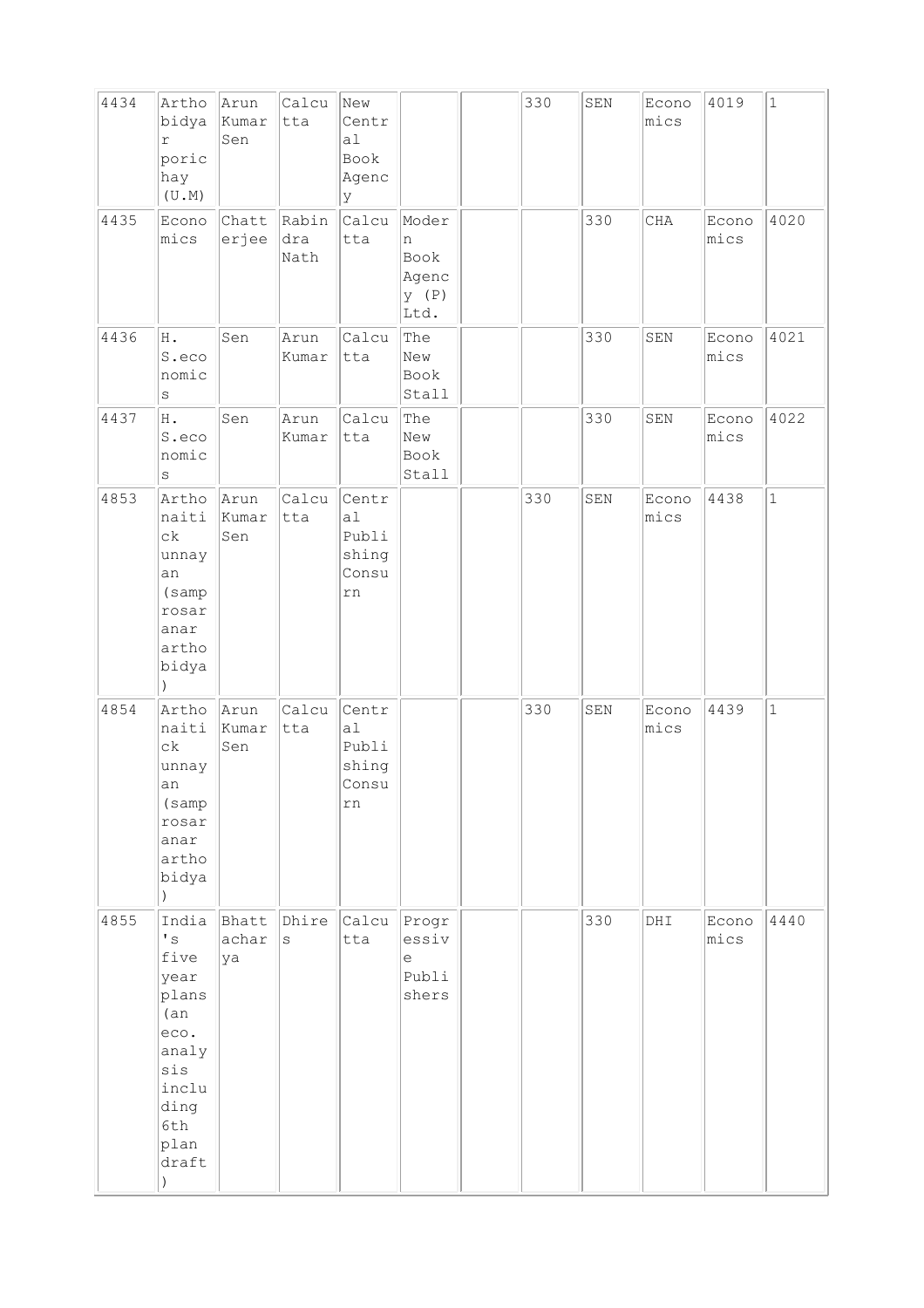| 4856 | Bharo<br>tia<br>artho<br>bidya                        | Arun<br>Kumar<br>Sen | Calcu<br>tta | New<br>Centr<br>a1<br>Book<br>Agenc<br>У  |  | 330 | SEN         | Econo<br>mics | 4441 | $\mathbf{1}$ |
|------|-------------------------------------------------------|----------------------|--------------|-------------------------------------------|--|-----|-------------|---------------|------|--------------|
| 4857 | Bharo<br>tia<br>artho<br>bidya                        | Arun<br>Kumar<br>Sen | Calcu<br>tta | New<br>Centr<br>a1<br>Book<br>Agenc<br>У  |  | 330 | SEN         | Econo<br>mics | 4442 | $\mathbf 1$  |
| 4858 | Bharo<br>tia<br>artho<br>bidya                        | Arun<br>Kumar<br>Sen | Calcu<br>tta | New<br>Centr<br>a1<br>Book<br>Agenc<br>Y  |  | 330 | SEN         | Econo<br>mics | 4443 | $\mathbf{1}$ |
| 4859 | Bharo<br>tia<br>artho<br>bidya                        | Arun<br>Kumar<br>Sen | Calcu<br>tta | New<br>Centr<br>a1<br>Book<br>Agenc<br>У  |  | 330 | SEN         | Econo<br>mics | 4444 | $\mathbf{1}$ |
| 4860 | Artha<br>naiti<br>$\mathbf k$<br>parik<br>alpan<br>а  | Arun<br>Kumar<br>Sen | Calcu<br>tta | New<br>Centr<br>a1<br>Book<br>Agenc<br>lУ |  | 330 | SEN         | Econo<br>mics | 4445 | $\mathbf{1}$ |
| 4861 | Artha<br>naiti<br>$\mathbf k$<br>parik<br>alpan<br> a | Arun<br>Kumar<br>Sen | Calcu<br>tta | New<br>Centr<br>a1<br>Book<br>Agenc<br> y |  | 330 | SEN         | Econo<br>mics | 4446 | $\mathbf 1$  |
| 4862 | Artha<br>bidya<br>r<br>bhumi<br>ka                    | Arun<br>Kumar<br>Sen | Calcu<br>tta | Books<br>and<br>Ayala<br>yed              |  | 330 | ${\tt SEM}$ | Econo<br>mics | 4447 | $1\,$        |
| 4863 | Artha<br>bidya<br>$\mathtt{r}$<br>bhumi<br>ka         | Arun<br>Kumar<br>Sen | Calcu<br>tta | Books<br>and<br>Ayala<br>yed              |  | 330 | SEN         | Econo<br>mics | 4448 | $\mathbf{1}$ |
| 4864 | Artha<br>bidya<br>r<br>bhumi<br>ka                    | Sen                  | Calcu<br>tta | Books<br>and<br>Ayala<br>yed              |  | 330 | SEN         | Econo<br>mics | 4449 | $\mathbf 1$  |
| 4865 | Artha<br>bidya<br>$\Upsilon$<br>bhumi<br>ka           | Sen                  | Calcu<br>tta | Books<br>and<br>Ayala<br>yed              |  | 330 | ${\tt SEN}$ | Econo<br>mics | 4450 | $\mathbf{1}$ |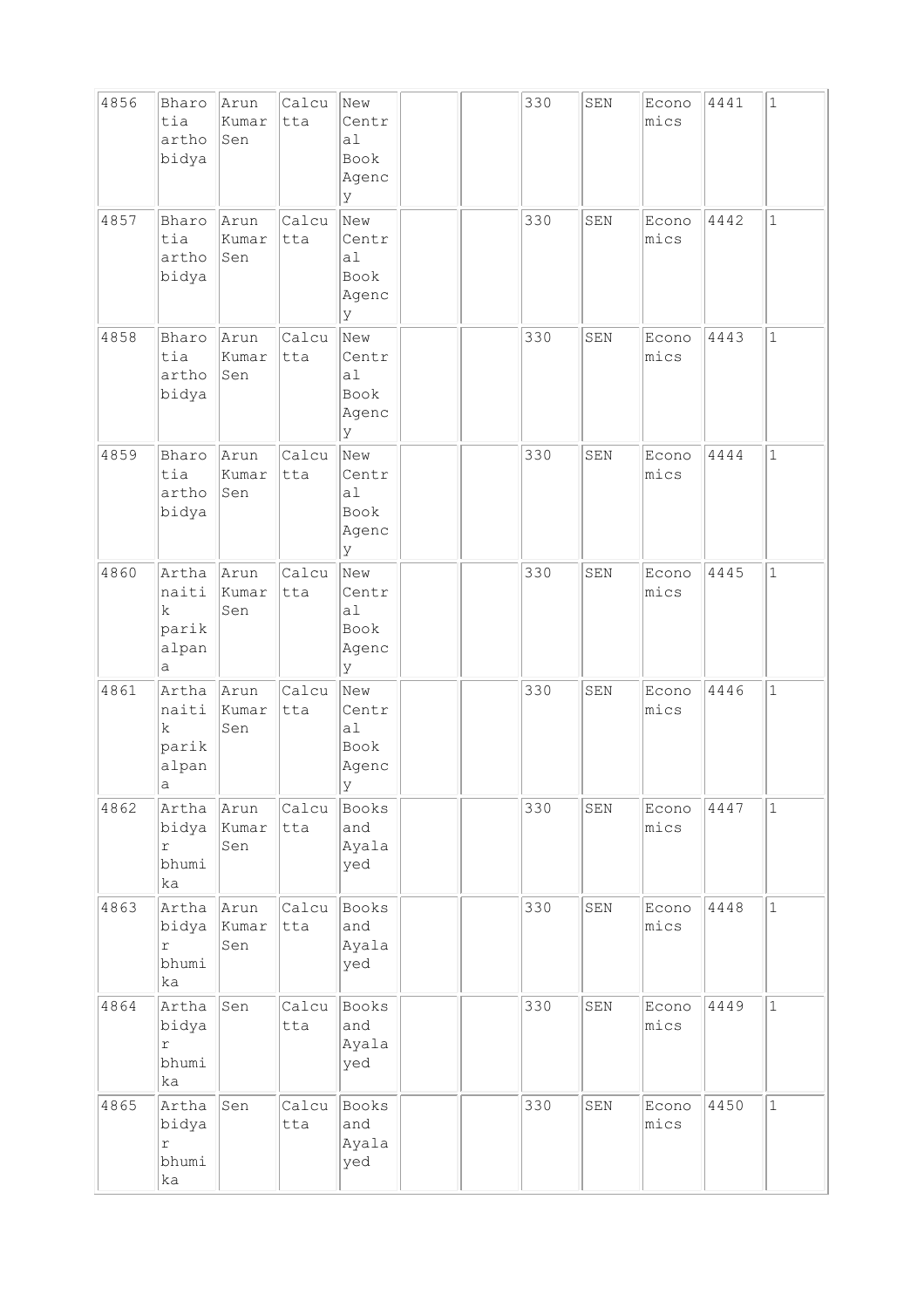| 4866 | Parik<br>alpan<br>er<br>bhumi<br>ka                                  | Haros<br>ankar<br>Bhatt<br>achar<br>ya | Calcu<br>tta         | Calcu<br>tta<br>Book<br>House                            |                                                      | 330   | <b>BHA</b>  | Econo<br>mics | 4451          | $\mathbf{1}$ |
|------|----------------------------------------------------------------------|----------------------------------------|----------------------|----------------------------------------------------------|------------------------------------------------------|-------|-------------|---------------|---------------|--------------|
| 4867 | India<br>n<br>econo<br>∣my                                           | Datt                                   | Rudda<br>$\Upsilon$  | New<br>Delhi                                             | S.Cha<br>nd &<br>$\circ$ .<br>Ltd.                   |       | 330         | DAT           | Econo<br>mics | 4452         |
| 4868 | Parik<br>alpan<br>ar<br>bhumi<br>ka                                  | Haros<br>ankar<br>Bhatt<br>achar<br>ya | Calcu<br>tta         | Calcu<br>tta<br>Book<br>House                            |                                                      | 330   | BHA         | Econo<br>mics | 4453          | $\mathbf{1}$ |
| 5432 | India<br>n<br>econo<br>my                                            | Datt                                   | Rndda<br>$\Upsilon$  | Calcu<br>tta                                             | s.<br>Chand<br>ra &<br>Co.<br>Ltd.                   |       | 330.9<br>54 | DATA          | Econo<br>mics | 5017         |
| 5433 | India<br>n<br>econo<br>mics                                          | Dewet<br>t                             | Kewal<br>Krish<br>an | Calcu<br>tta                                             | s.<br>Chand<br>ra &<br>Co.<br>Ltd.                   |       | 330.9<br>54 | DEW           | Econo<br>mics | 5018         |
| 5434 | Econo<br>mic<br>devel<br>opeme<br>nt :<br>past<br>and<br>prese<br>nt | Gill                                   | Richa<br>rd          | New<br>Delhi                                             | Prent<br>ice-H<br>a11<br>of<br>India<br>Pvt.<br>Ltd. |       | 338.9       | GIL           | Econo<br>mics | 5019         |
| 5435 | Artho<br>bidya<br>r<br>bhumi<br>ka                                   | Arun<br>Kumar<br>Sen                   | Calcu<br>tta         | Centr<br>a1<br>Publi<br>shing<br>Conse<br>rn             |                                                      | 330.1 | SEN         | Econo<br>mics | 5020          | $\mathbf 1$  |
| 5436 | Artho<br>bidya<br>r<br>bhumi<br>ka                                   | Arun<br>Kumar<br>Sen                   | Calcu<br>tta         | Centr<br>a <sub>l</sub><br>Publi<br>shing<br>Conse<br>rn |                                                      | 330.1 | SEN         | Econo<br>mics | 5021          | $\mathbf{1}$ |
| 5437 | Adhun<br>ik<br>artho<br>niti<br>$\circ$<br>parik<br>alpan<br>a       | Jiten<br>dra<br>Kumar<br>Mitra         | Calcu<br>tta         | The<br>World<br>Press<br>Pvt.<br>Ltd.                    |                                                      | 330.1 | MIT         | Econo<br>mics | 5022          | $\mathbf{1}$ |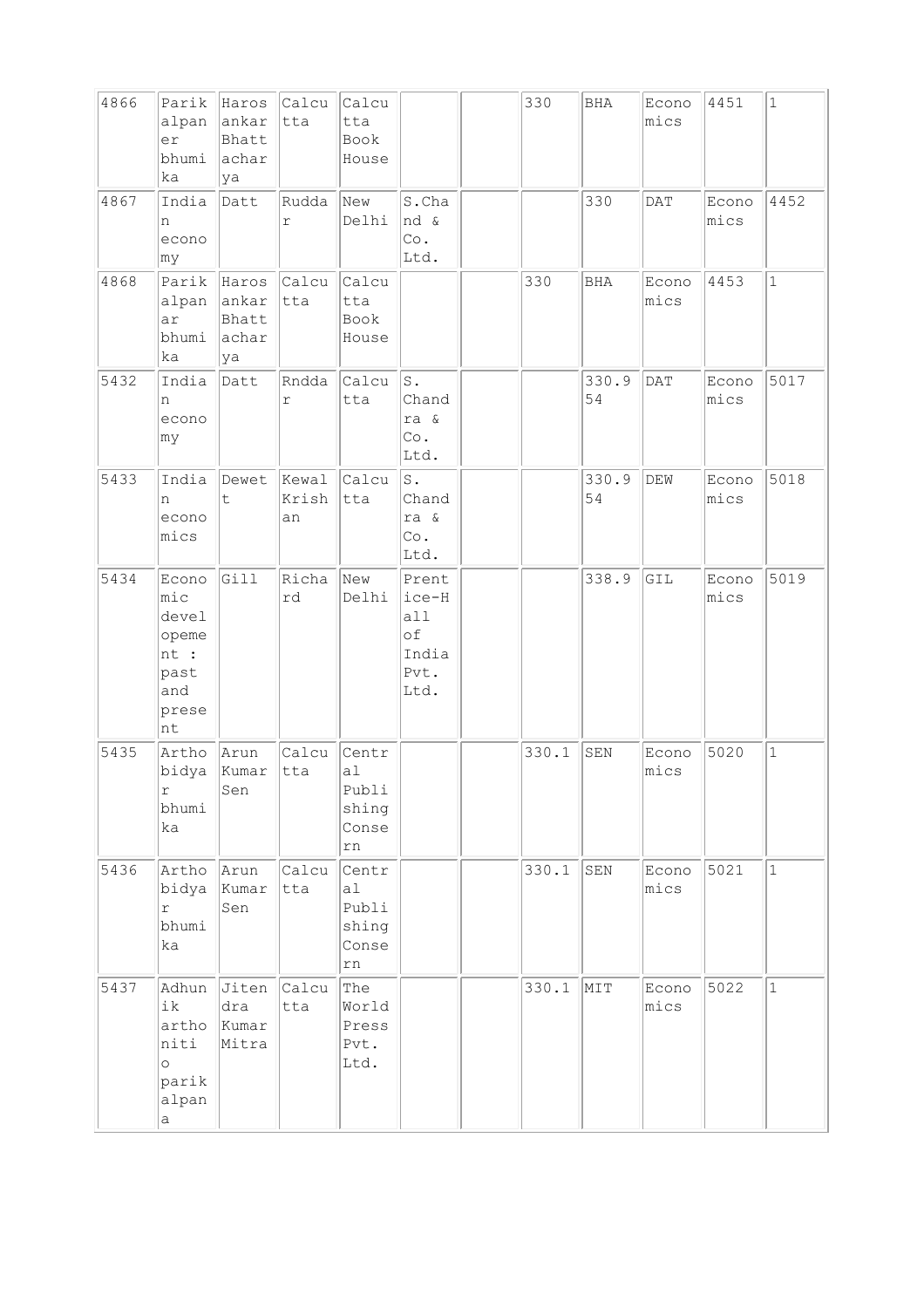| 5438 | Artho<br>bidya<br>paric<br>hay<br>(U.M.                          | Arun<br>Kumar<br>Sen        | Calcu<br>tta | The<br>Centr<br>a1<br>Book<br>Agenc<br>У        |                                                  |                                                                | 330.1 | ${\tt SEN}$ | Econo<br>mics | 5023          | $\mathbf 1$   |
|------|------------------------------------------------------------------|-----------------------------|--------------|-------------------------------------------------|--------------------------------------------------|----------------------------------------------------------------|-------|-------------|---------------|---------------|---------------|
| 5439 | India<br>n<br>econo<br>my                                        | Agarw<br>a1                 | A. N.        | New<br>Delhi                                    | Vikas<br>Publi<br>shing<br>House<br>Pvt.<br>Ltd. |                                                                |       | 330.1       | AGA           | Econo<br>mics | 5024          |
| 5445 | Artho<br>bidya<br>r<br>rupre<br>kha<br>(h.s)                     | Alok<br>Ghosh               | Calcu<br>tta | The<br>Centr<br>a1<br>Book<br>Stall             |                                                  |                                                                | 330.1 | GHO         | Econo<br>mics | 5030          | $\mathbf{1}$  |
| 5456 | The<br>econo<br>mics<br>of<br>under<br>devel<br>opmen<br>$\sf t$ | Agarw<br>ala                | A. N.        | Delhi                                           | Oxfor<br>d<br>Unive<br>rsity<br>Press            |                                                                |       | 330.1       | AGA           | Econo<br>mics | 5041          |
| 5457 | On<br>the<br>econo<br>mics<br>theor<br>y of<br>socia<br>lism     | Lange                       | Oskar        | New<br>Delhi                                    | Tata<br>McGra<br>w-Hil<br>ı<br>Ltd.              |                                                                |       | 330.1       | LAN           | Econo<br>mics | 5042          |
| 5458 | Α<br>dict.<br>оf<br>Econ.<br>&                                   | Comme<br>rce                | Hansa<br> n  | J. H.                                           | Londo<br>n                                       | E. L.<br>B. S.<br>&.<br>Macdo<br>nald<br>$\&$<br>Evans<br>Ltd. |       |             | 330.1         | HAN           | Econo<br>mics |
| 5459 | Price<br>theor<br>У                                              | $\vert$ Rayan $\vert$ W. J. | L.           | Londo<br>n                                      | The<br>Macmi<br>llan<br>Press<br>Ltd.            |                                                                |       | 338.5       | RYA           | Econo<br>mics | 5044          |
| 5620 | The<br>artha<br>sastr<br>a of<br>kauti<br>lya                    | Kauti<br> lya               | Delhi        | Indol<br>ogica<br>$\mathbf{1}$<br>Book<br>House |                                                  |                                                                | 330.1 | KAU         | Econo<br>mics | 5205          | $\mathbf 1$   |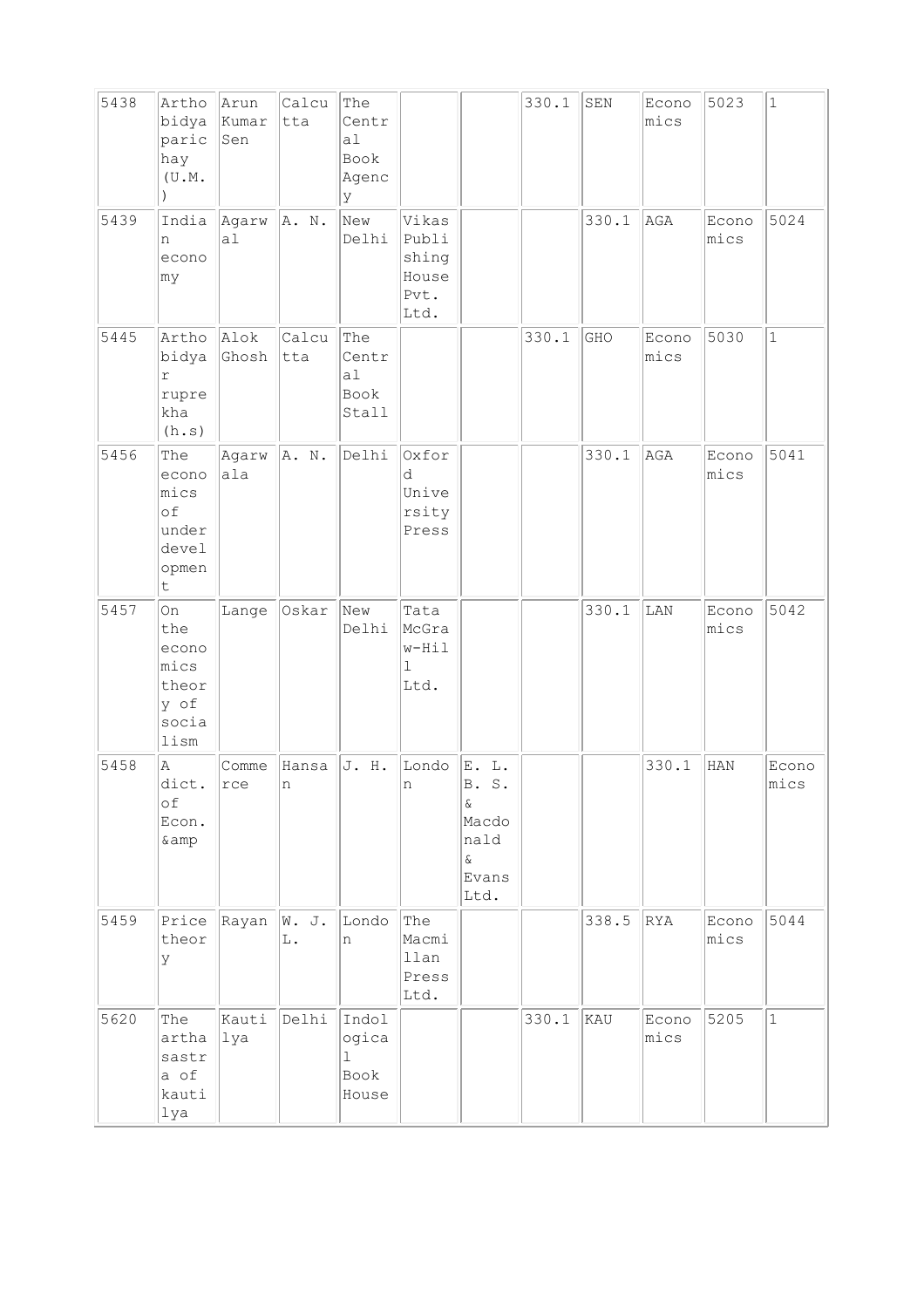| 6158 | Adhun<br>ik<br>artho<br>niti<br>$\circ$<br>parik<br>alpan<br>а | Jiten<br>dra<br>Kumar<br>Mitra                | Calcu<br>tta | The<br>World<br>Press<br>Pvt.<br>Ltd.                    |                                                                | 330.1       | MIT        | Econo<br>mics | 5743          | $\mathbf{1}$ |
|------|----------------------------------------------------------------|-----------------------------------------------|--------------|----------------------------------------------------------|----------------------------------------------------------------|-------------|------------|---------------|---------------|--------------|
| 6159 | Adhun<br>ik<br>dhanb<br>igyan<br>ar<br>bhumi<br>ka             | Haros<br>hanka<br>١r<br>Bhatt<br>achar<br> ya | Calcu<br>tta | Calcu<br>tta<br>Book<br>House                            |                                                                | 330.1       | <b>BHA</b> | Econo<br>mics | 5744          | 1            |
| 6160 | Artho<br>bidya<br>$\Upsilon$<br>bhumi<br>ka                    | Arun<br>Kumar<br>Sen                          | Calcu<br>tta | Centr<br>a1<br>Publi<br>shing<br>Conse<br>rn             |                                                                | 330.1       | SEN        | Econo<br>mics | 5745          | $\mathbf{1}$ |
| 6161 | Artho<br>bidya<br>r<br>bhumi<br>ka                             | Arun<br>Kumar<br>Sen                          | Calcu<br>tta | Centr<br>a1<br>Publi<br>shing<br>Conse<br>rn             |                                                                | 330.1       | SEN        | Econo<br>mics | 5746          | $\mathbf{1}$ |
| 6162 | Bhari<br>tiyo<br>artho<br>bidya                                | Arun<br>Kumar<br>Sen                          | Calcu<br>tta | Centr<br>a <sub>1</sub><br>Publi<br>shing<br>Conse<br>rn |                                                                | 330.9<br>54 | SEN        | Econo<br>mics | 5747          | $\mathbf{1}$ |
| 6163 | Adhun<br>ik<br>artho<br>bidya                                  | Alok<br>Ghosh                                 | Calcu<br>tta | The<br>New<br>Book<br>Stall                              |                                                                | 330.1       | GHO        | Econo<br>mics | 5748          | $\mathbf 1$  |
| 6164 | Adhun<br>ik<br>artho<br>bidya                                  | Alok<br>Ghosh                                 | Calcu<br>tta | The<br>New<br>Book<br>Stall                              |                                                                | 330.1       | GHO        | Econo<br>mics | 5749          | $\mathbf 1$  |
| 6165 | Value<br>and<br>capit<br>al                                    | Hicks                                         | J.R.         |                                                          | E. L.<br>B. S.<br>$\delta$<br>$\circ$ . $\circ$<br>${\tt P}$ . |             | 330.1      | HIC           | Econo<br>mics | 5750         |
| 6166 | Macro<br>econo<br>mic<br>theor<br>y and<br>polic<br>У          | Braus<br>on                                   | W. H.        | Delhi                                                    | All<br>India<br>Trave<br>ller<br>Books<br>eller                |             | 339        | $_{\rm BRA}$  | Econo<br>mics | 5751         |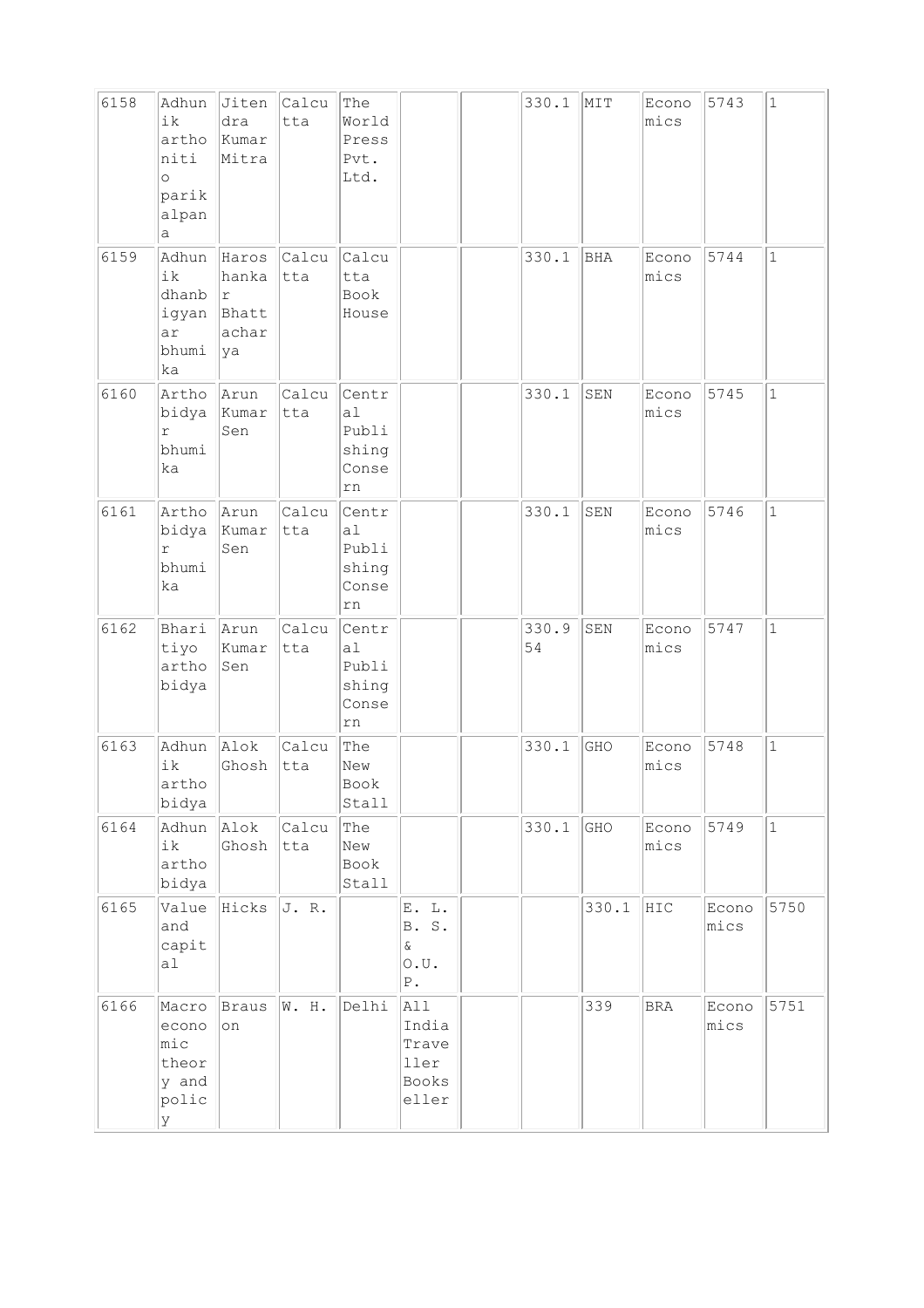| 6167 | Pouer<br>ty<br>and<br>famin<br>es                                              | Sen         | Amart<br>ya         | Calcu<br>tta                                           | 0. U.<br>${\mathbb P}$ .                                    |     | 330.1       | SEN           | Econo<br>mics | 5752         |
|------|--------------------------------------------------------------------------------|-------------|---------------------|--------------------------------------------------------|-------------------------------------------------------------|-----|-------------|---------------|---------------|--------------|
| 6168 | The<br>econo<br>mies<br>of<br>publi<br>$\mathop{\mathsf{C}}$<br>finan<br>ce    | $\Upsilon$  | Jaylo Phili<br>p E. | Calcu<br>tta                                           | Oxfor<br>d &<br>IBH<br>Publi<br>shing<br>Co.                |     | 336         | TAY           | Econo<br>mics | 5753         |
| 6169 | Natio<br>nal<br>incom<br>e and<br>expeu<br>ditur<br>e                          | Riche<br>rd | Londo<br>n          | E. L.<br>B. S.<br>$\&$<br>Bones<br>and<br><b>Bowes</b> |                                                             | 339 | RIC         | Econo<br>mics | 5754          | $\mathbf{1}$ |
| 6170 | $\mathbb{A}$<br>guide<br>to<br>keyne<br>S                                      | Hanse<br> u | Alirn<br>H .        | New<br>Delhi                                           | Tata<br>McGra<br>W<br>Hill<br>Publi<br>shing<br>Co.<br>Ltd. |     | 339         | <b>HAN</b>    | Econo<br>mics | 5755         |
| 6171 | Plann<br>ing<br>techn<br>iques<br>and<br>india<br>n<br>plaus                   | Ghosh       | Alak                | Allah<br>abad                                          | A. H.<br>Wheel<br>er &<br>Co.<br>(P)<br>Ltd.                |     | 338.9       | GHO           | Econo<br>mics | 5756         |
| 6172 | Sovie<br>t.<br>econo<br>mic<br>devel<br>opmen<br>$\mathsf{t}$<br>since<br>1917 | Dobb        | Mauri<br>ce         | Londo<br>n                                             | Poutl<br>sdge<br>$\delta$<br>Kegau<br>Paul                  |     | 330         | DOB           | Econo<br>mics | 5757         |
| 6173 | Priva<br>te<br>inves<br>tment<br>in<br>india<br>$1900 -$<br>1939               | Bagch<br>i. | Amiya<br>Kr.        | Calcu<br>tta                                           | Orien<br>$\mathsf t$<br>Longm<br>an<br>Ltd.                 |     | 332.4<br>01 | BAG           | Econo<br>mics | 5758         |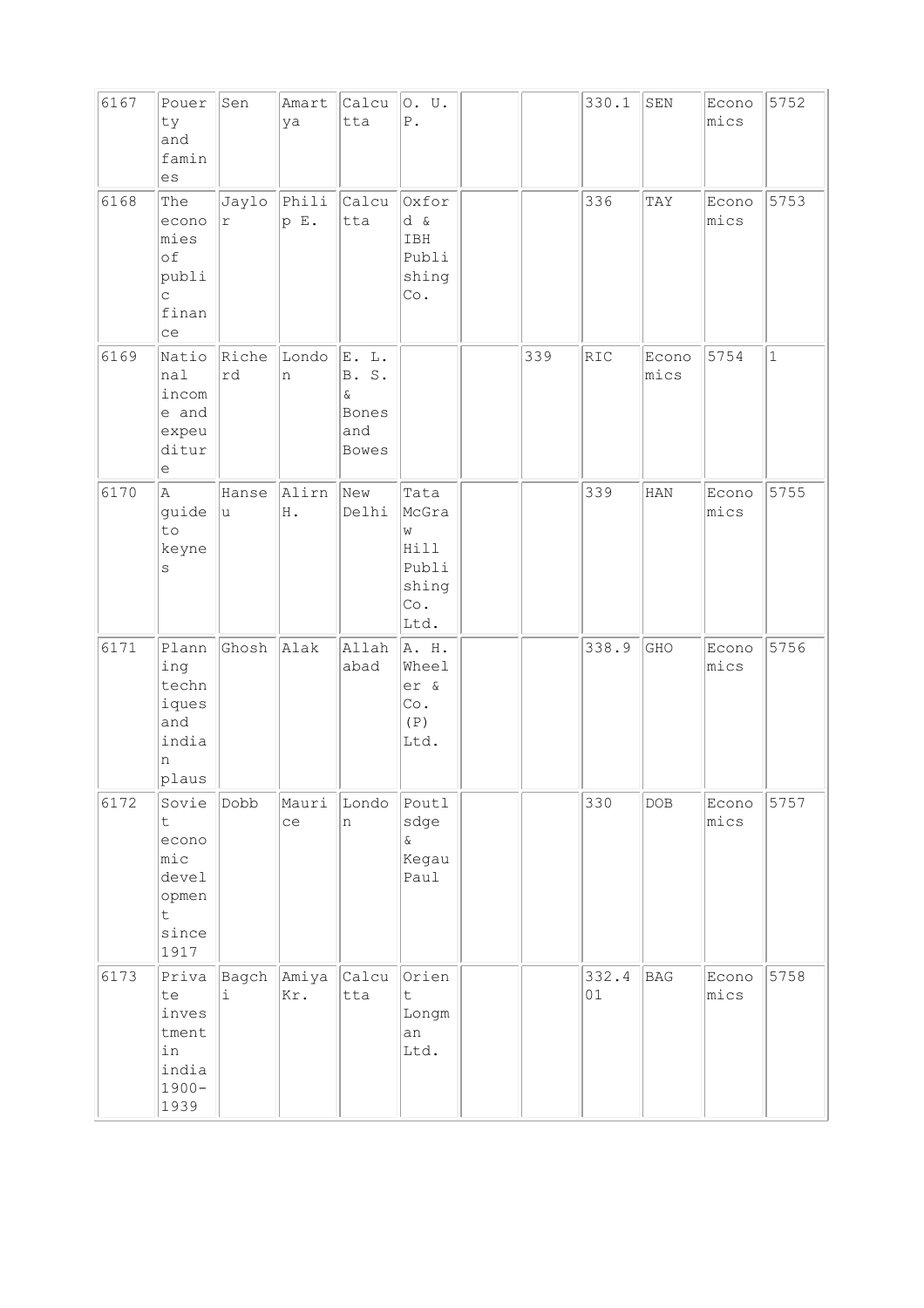| 6174 | Rural<br>banki<br>ng in<br>india                                                                         | Desai                                  | S. S.<br>M.           | Bomba<br>У                           | Himal<br>aya<br>Publi<br>shing<br>House                |             | 332.4<br>01 | DES           | Econo<br>mics | 5759         |
|------|----------------------------------------------------------------------------------------------------------|----------------------------------------|-----------------------|--------------------------------------|--------------------------------------------------------|-------------|-------------|---------------|---------------|--------------|
| 6195 | Moder<br>n<br>Banki<br>ng                                                                                | Sayer<br>S                             | R. S.                 | Calcu<br>tta                         | Oxfor<br>d<br>Unive<br>rsity<br>Press                  |             | 330.1       | SAY           | Econo<br>mics | 5780         |
| 6196 | Micro<br>econo<br>mic<br>theor<br>У                                                                      | Gould                                  | J. P.                 | Delhi                                | AI1<br>India<br>Trave<br>ller<br>Books<br>eller        |             | 338.5       | GOU           | Econo<br>mics | 5781         |
| 6197 | An<br>intro<br>d. to<br>posit<br>ive<br>econo<br>mics                                                    | Lipse<br>l V                           | Richa<br>rd G.        |                                      | <b>ELBS</b><br>Weide<br>nfiel<br>d and<br>Nicol<br>son |             | 330.1       | LIP           | Econo<br>mics | 5782         |
| 6198 | Adhun<br>ik<br>dhana<br>bigya<br>ner<br>bhumi<br>ka                                                      | Haras<br>ankar<br>Bhatt<br>achar<br>ya | Calcu<br>tta          | <i>calcu</i><br>tta<br>Book<br>House |                                                        | 330.1       | BHA         | Econo<br>mics | 5783          | $\mathbf{1}$ |
| 6199 | Bhara<br>ter<br>artha<br>nitir<br>paric<br>hoy                                                           | Anil<br>Kumar<br>Basak                 | Calcu Bidyo<br>tta    | daya<br>Libra<br>ry<br>Pvt.<br>Ltd.  |                                                        | 330.9<br>54 | <b>BAS</b>  | Econo<br>mics | 5784          | $\mathbf{1}$ |
| 6200 | Bhara<br>ter<br>artha<br>nitir<br>paric<br>hoy                                                           | Anil<br>Kumar<br>Basak                 | Calcu Bidyo<br>tta    | daya<br>Libra<br>ry<br>Pvt.<br>Ltd.  |                                                        | 330.9<br>54 | BAS         | Econo<br>mics | 5785          | $\mathbf{1}$ |
| 6201 | India<br>n<br>econo<br>my                                                                                | Datt                                   | Rudda<br>$\Upsilon$   | New<br>Delhi                         | $\mathtt{S}$ .<br>Chand<br>&.<br>Compa<br>ny           |             | 330.9<br>54 | DATA          | Econo<br>mics | 5786         |
| 6202 | India<br>$\mathbf{I}$ s<br>five<br>year<br>plans<br>: an<br>econo<br>$\mathtt{mic}$<br>analy<br>$\sin s$ | Bhatt<br>achar<br>ya                   | Dhire<br>$\mathtt{s}$ | Calcu<br>tta                         | Joydu<br>rga<br>Libra<br>ry                            |             | 330.9<br>54 | BHA           | Econo<br>mics | 5787         |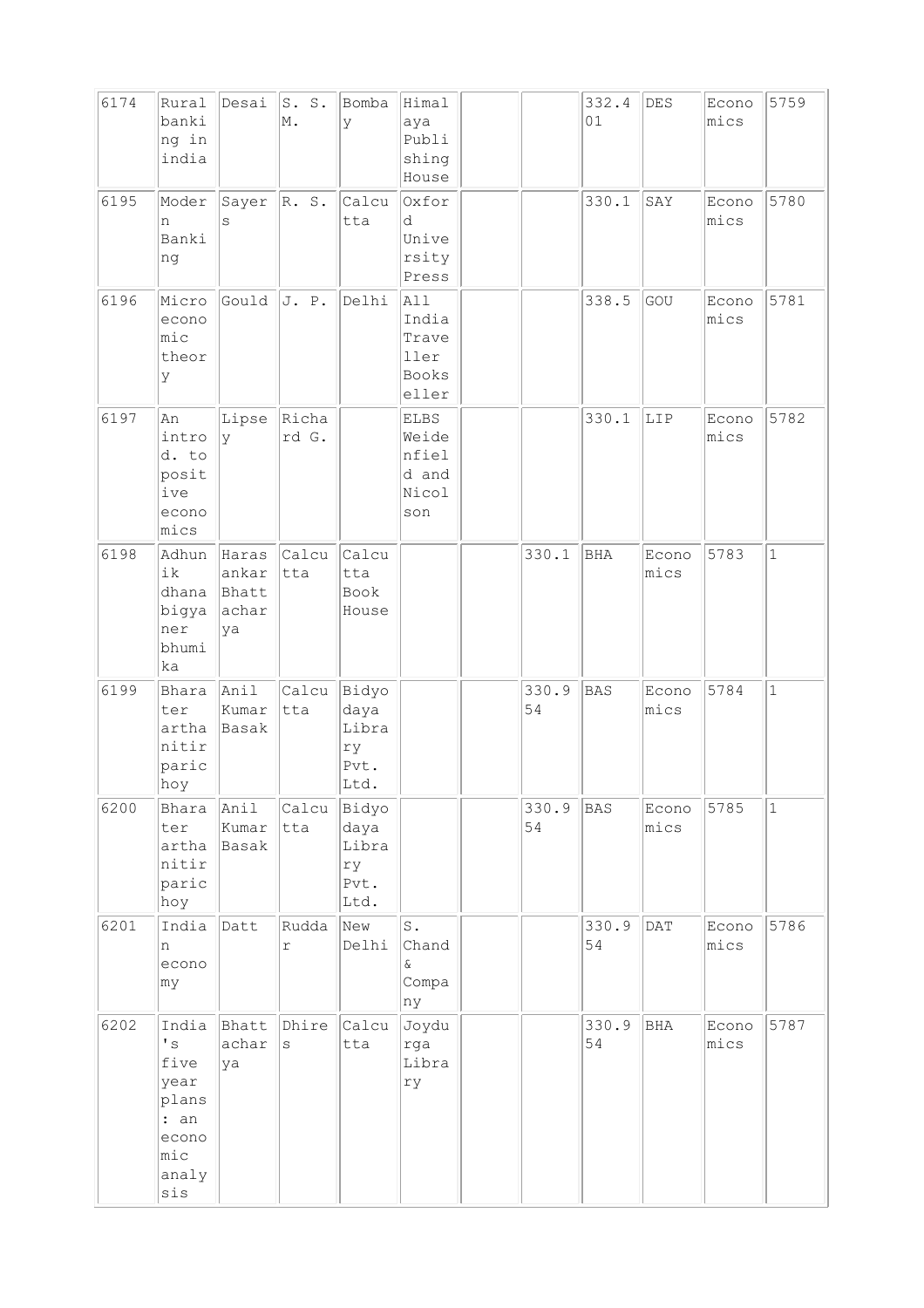| 6203 | Capit<br>alism                                                      | socia<br>lism<br>and<br>democ<br>racy | peter                   | Schum Josep<br>h A.                          | New<br>Delhi                                                        | $\texttt{S}$ .<br>Chand<br>$\&$ Co. |             |             | 330.1         | SCH           | Econo<br>mics |
|------|---------------------------------------------------------------------|---------------------------------------|-------------------------|----------------------------------------------|---------------------------------------------------------------------|-------------------------------------|-------------|-------------|---------------|---------------|---------------|
| 6204 | India<br>n<br>econo<br>my:<br>its<br>natur<br>e and<br>probl<br>ems | Ghosh                                 | Alak                    | Calcu<br>tta                                 | The<br>World<br>Press<br>Pvt.<br>Ltd.                               |                                     |             | 330.9<br>54 | GHO           | Econo<br>mics | 5789          |
| 6866 | India<br>$\mathbf{I}$ s<br>econo<br>mic<br>probl<br>ems             | Uppal                                 | J. S.                   | New<br>Delhi                                 | Tata<br>McGra<br>W<br>Hill<br>Publi<br>shing<br>Co.<br>Ltd.         |                                     |             | 330.9<br>54 | UPP           | Econo<br>mics | 6451          |
| 6867 | India<br>$\mathbf{I}$ s<br>econo<br>mic<br>probl<br>ems             | Uppal                                 | J. S.                   | New<br>Delhi                                 | Tata<br>McGra<br>W<br>Hill<br>Publi<br>shing<br>Co.<br>Ltd.         |                                     |             | 330.9<br>54 | UPP           | Econo<br>mics | 6452          |
| 6868 | India<br>n<br>econo<br>my                                           | Datt                                  | Rudda<br>$\Upsilon$     | New<br>Delhi                                 | $\operatorname{\mathsf{S}}$ .<br>Chand<br>&<br>Compa<br>ny<br>Ltd.  |                                     |             | 330.9<br>54 | <b>DUT</b>    | Econo<br>mics | 6453          |
| 6869 | India<br>n<br>econo<br>my                                           | Datt                                  | Rudda New<br>$\Upsilon$ | Delhi                                        | $\operatorname{\mathsf{S}}$ .<br>Chand<br>&.<br>Compa<br>ny<br>Ltd. |                                     |             | 330.9<br>54 | DUT           | Econo<br>mics | 6454          |
| 6870 | Bharo<br>ter<br>ortha<br>nitir<br>paric<br>hay                      | Anil<br>Kumar<br>Basak                | Calcu Biddy<br>tta      | oday<br>Libre<br>ry<br>Pvt.<br>Ltd.          |                                                                     |                                     | 330.9<br>54 | BAS         | Econo<br>mics | 6455          | $\mathbf{1}$  |
| 6871 | Bharo<br>ter<br>ortha<br>nitir<br>paric<br>hay                      | Anil<br>Kumar<br>Basak                | Calcu<br>tta            | Biddy<br>oday<br>Libre<br>ry<br>Pvt.<br>Ltd. |                                                                     |                                     | 330.9<br>54 | BAS         | Econo<br>mics | 6456          | $\mathbf{1}$  |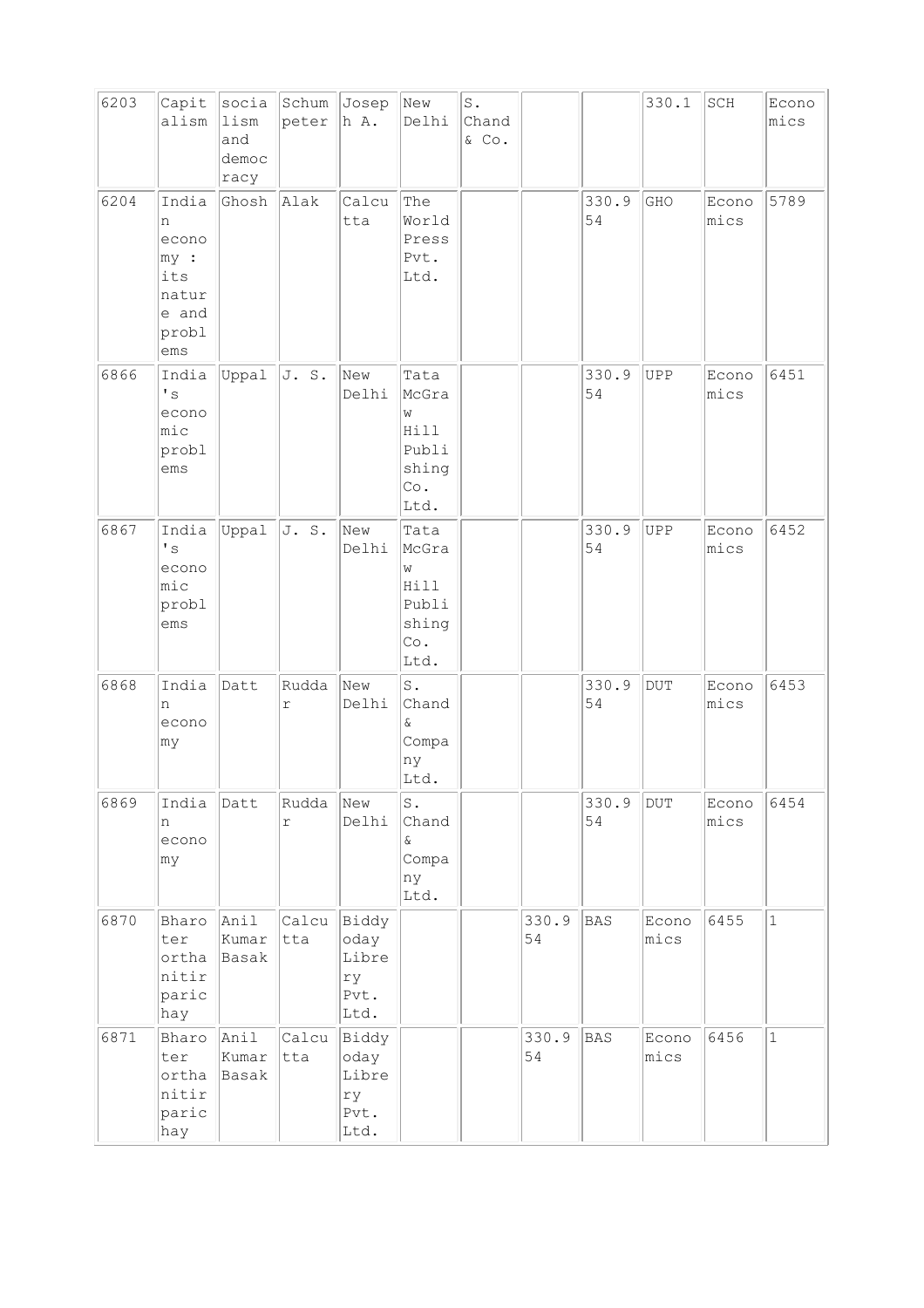| 6872 | Adhun<br>ik<br>artha<br>bidya                                  | Alok<br>Ghosh                  | Calcu<br> tta | The<br>New<br>Book<br>Stall                              |  | 330.1 | GHO         | Econo<br>mics | 6457 | $\mathbf 1$  |
|------|----------------------------------------------------------------|--------------------------------|---------------|----------------------------------------------------------|--|-------|-------------|---------------|------|--------------|
| 6873 | Adhun<br>ik<br>artha<br>bidya                                  | Alok<br>Ghosh                  | Calcu<br>tta  | The<br>New<br>Book<br>Stall                              |  | 330.1 | GHO         | Econo<br>mics | 6458 | $\mathbf{1}$ |
| 6874 | Artha<br>naiti<br>k<br>unnay<br>an                             | Arun<br>Kumar<br>Sen           | Calcu<br>tta  | Centr<br>a1<br>Publi<br>shing<br>Conse<br>rs             |  | 338.9 | SEN         | Econo<br>mics | 6459 | $\mathbf{1}$ |
| 6875 | Artha<br>naiti<br>k.<br>unnay<br>an                            | Arun<br>Kumar<br>Sen           | Calcu<br>tta  | Centr<br>a1<br>Publi<br>shing<br>Conse<br>$\mathtt{rs}$  |  | 338.9 | SEN         | Econo<br>mics | 6460 | $\mathbf{1}$ |
| 6876 | Artha<br>naiti<br>k<br>unnay<br>an                             | Arun<br>Kumar<br>Sen           | Calcu<br>tta  | Centr<br>a1<br>Publi<br>shing<br>Conse<br>$\mathtt{rs}$  |  | 338.9 | SEN         | Econo<br>mics | 6461 | $\mathbf{1}$ |
| 6877 | Artha<br>naiti<br>k<br>unnay<br>an                             | Arun<br>Kumar<br>Sen           | Calcu<br>tta  | Centr<br>a <sub>1</sub><br>Publi<br>shing<br>Conse<br>rs |  | 338.9 | SEN         | Econo<br>mics | 6462 | $\mathbf{1}$ |
| 6878 | Artha<br>naiti<br>k<br>unnay<br>an                             | Arun<br>Kumar<br>Sen           | Calcu<br>tta  | Centr<br>a1<br>Publi<br>shing<br>Conse<br>$\mathtt{rs}$  |  | 338.9 | ${\tt SEN}$ | Econo<br>mics | 6463 | $\mathbf{1}$ |
| 6879 | Adhun<br>ik<br>artha<br>niti<br>$\circ$<br>parik<br>alpan<br>а | Jiten<br>dra<br>Kumar<br>Mitra | Calcu<br>tta  | The<br>Word<br>Press<br>Pvt.<br>Ltd.                     |  | 330.1 | MIT         | Econo<br>mics | 6464 | $\vert$ 1    |
| 6880 | Adhun<br>ik<br>artha<br>niti<br>$\circ$<br>parik<br>alpan<br>a | Jiten<br>dra<br>Kumar<br>Mitra | Calcu<br>tta  | The<br>Word<br>Press<br>Pvt.<br>Ltd.                     |  | 330.1 | MIT         | Econo<br>mics | 6465 | $\mathbf{1}$ |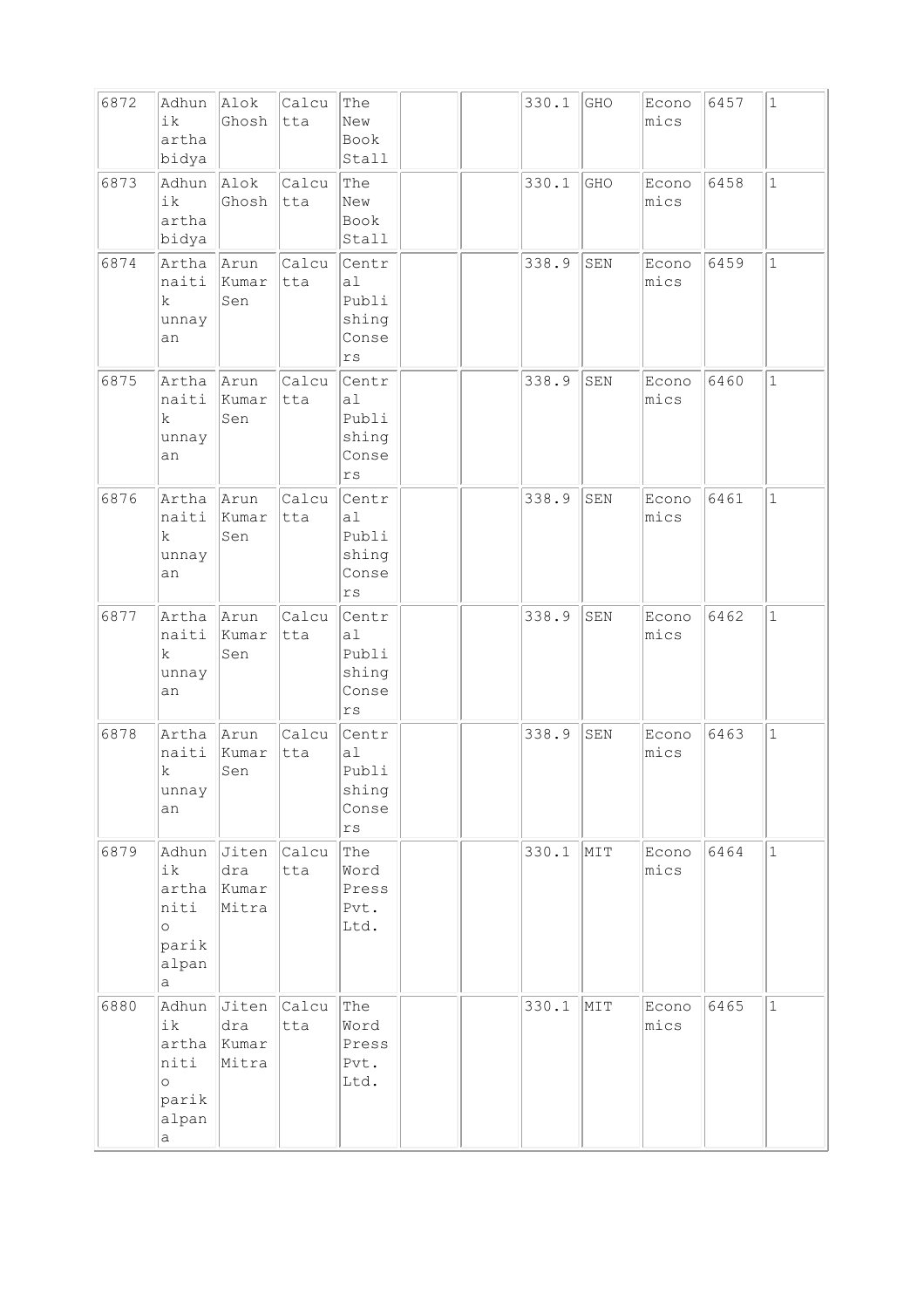| 6881 | Unnay<br>ner<br>artha<br>niti                | Haras<br>ankar<br>Bhatt<br>achar<br>ya | Calcu<br> tta | Calcu<br>tta<br>Book<br>House            |                                      | 338.9 | BHA         | Econo<br>mics | 6466          | $\mathbf{1}$ |
|------|----------------------------------------------|----------------------------------------|---------------|------------------------------------------|--------------------------------------|-------|-------------|---------------|---------------|--------------|
| 6882 | Uchch<br>amadh<br>yamik<br>artha<br>niti     | Harid Calcu<br> as<br>Achar<br> ya     | tta           | The<br>Book<br>Conse<br>rn               |                                      | 330.1 | ACH         | Econo<br>mics | 6467          | $\mathbf{1}$ |
| 6883 | Uchch<br>amadh<br>yamik<br>artha<br>niti     | Harid Calcu<br> as<br>Achar<br> ya     | tta           | The<br>Book<br>Conse<br>rn               |                                      | 330.1 | ACH         | Econo<br>mics | 6468          | $\mathbf{1}$ |
| 6884 | India<br>n<br>econo<br>my                    | Agraw<br>a <sub>1</sub>                | A. N.         |                                          | Vani<br>Educa<br>tiona<br>1<br>books |       | 330.9<br>54 | AGG           | Econo<br>mics | 6469         |
| 6961 | $\cup$ :<br>ma :<br>artho<br>niti            | Harid<br>as<br>Achar<br>ya             | Calcu<br>tta  | The<br>Book<br>Conse<br>rn               |                                      | 330.1 | ACH         | Econo<br>mics | 6546          | $\mathbf{1}$ |
| 6962 | $U$ :<br>ma :<br>artho<br>niti               | Harid<br>as<br>Achar<br>ya             | Calcu<br>tta  | The<br>Book<br>Conse<br>rn               |                                      | 330.1 | ACH         | Econo<br>mics | 6547          | $\mathbf{1}$ |
| 6963 | $U$ :<br>ma :<br>artho<br>niti               | Harid Calcu<br>as<br>Achar<br>ya       | tta           | The<br>Book<br>Conse<br>rn               |                                      |       | 330.1       | Econo<br>mics | 6548          | $\mathbf{1}$ |
| 6964 | Artho<br>bidya<br>$\Upsilon$<br>rupre<br>kha | Alok<br>Ghosh                          | Calcu<br> tta | The<br>New<br>Book<br>Stall              |                                      | 330.1 | GHO         | Econo<br>mics | 6549          | $\mathbf{1}$ |
| 6965 | Artho<br>bidya<br>r<br>rupre<br>kha          | Alok<br>Ghosh                          | Calcu<br>tta  | The<br>New<br>Book<br>Stall              |                                      | 330.1 | GHO         | Econo<br>mics | 6550          | $\mathbf{1}$ |
| 6966 | $U$ :<br>ma :<br>artho<br>bidya              | Subra<br>to<br>Gupta                   | Calcu<br>tta  | Kiubi<br>Publi<br>shers                  |                                      | 330.1 | GUP         | Econo<br>mics | 6551          | $\mathbf{1}$ |
| 6967 | Artho<br>bidya<br>paric<br>hay               | Arun<br>Kumar<br>Sen                   | Calcu<br>tta  | New<br>Centr<br>al<br>Book<br>Agenc<br>У |                                      | 330.1 | ${\tt SEN}$ | Econo<br>mics | 6552          | $\mathbf 1$  |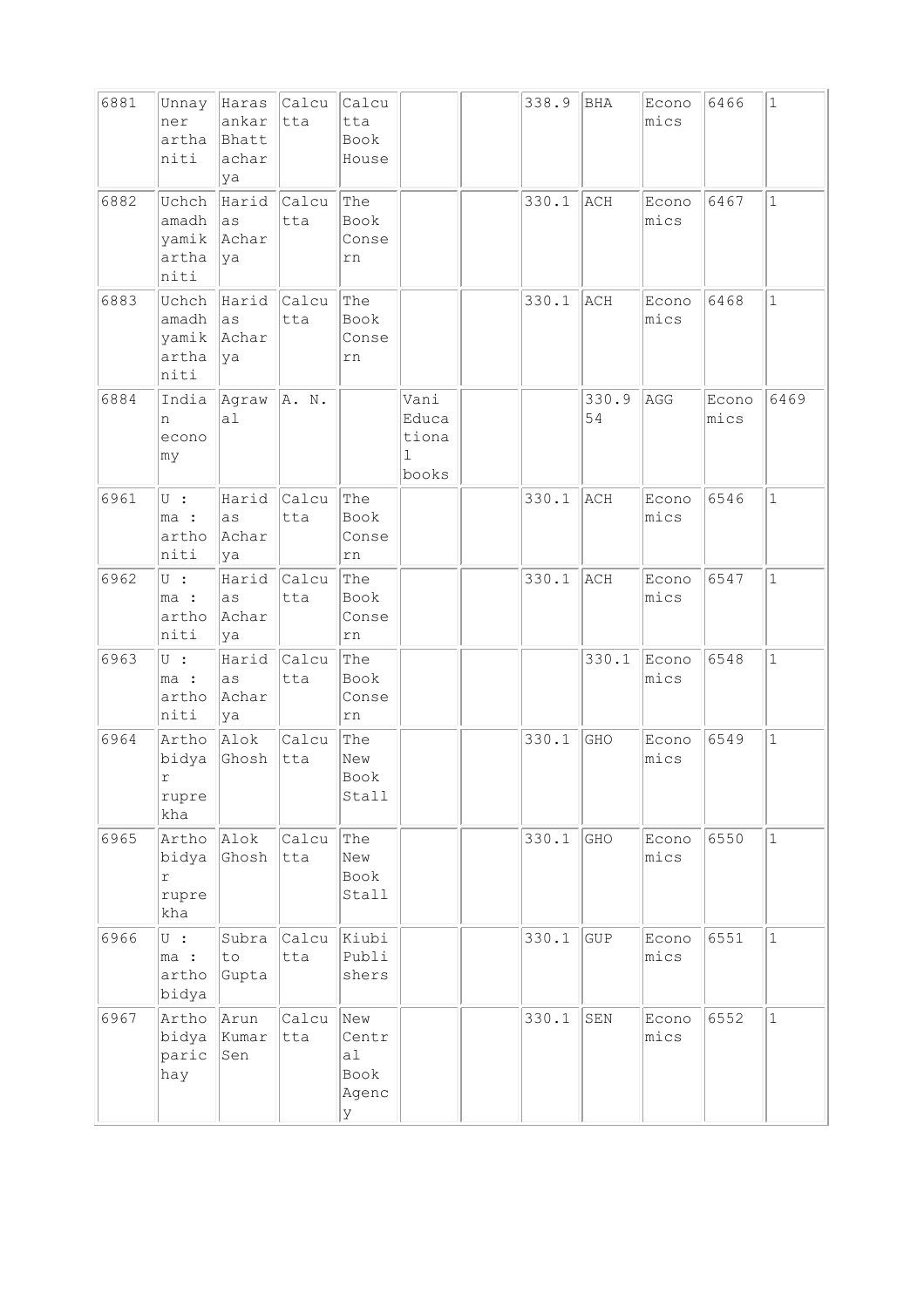| 6968 | Artho<br>bidya<br>paric<br>hay                                                                      | Arun<br>Kumar<br>Sen              | Calcu<br>tta | New<br>Centr<br>a1<br>Book<br>Agenc<br>У |                                                |                                    |       | 330.1       | Econo<br>mics | 6553          | $1\,$         |
|------|-----------------------------------------------------------------------------------------------------|-----------------------------------|--------------|------------------------------------------|------------------------------------------------|------------------------------------|-------|-------------|---------------|---------------|---------------|
| 6969 | Terms<br>of<br>trade<br>and<br>class<br>relat<br>ions                                               | Mitra                             | Asoke        | Calcu<br>tta                             | Rupa<br>$\delta$<br>Compa<br>ny                |                                    |       | 330.1       | MIT           | Econo<br>mics | 6554          |
| 6970 | Econo<br>mics<br>of<br>devel<br>opmen<br>t<br>& amp                                                 | plani<br>ng                       | Jhing<br>an  | M. L.                                    | New<br>Delhi                                   | Konar<br>k<br>Publi<br>catio<br>ns |       |             | 338.9         | JHI           | Econo<br>mics |
| 6971 | Probl<br>ems<br>of<br>capit<br>al<br>forma<br>tion<br>in<br>under<br>devel<br>oped<br>count<br>ries | Nurks<br>$\mathsf{C}$             | Ragna<br>r   | Brita<br>in                              | Oxfor<br>d<br>Unive<br>rsity<br>Press          |                                    |       | 338.9       | NUR           | Econo<br>mics | 6556          |
| 6972 | India<br>n<br>econo<br>my                                                                           | Chaud<br>hury                     | Prami<br>t   | New<br>Delhi                             | Vani<br>Educa<br>tiona<br>$\mathbf 1$<br>Books |                                    |       | 330.9<br>54 | <b>CHA</b>    | Econo<br>mics | 6557          |
| 6973 | Econo<br>my<br>theor<br>lУ                                                                          | Jhing $\ $ M. L.<br>an            |              | New<br>Delhi                             | Knoar<br>$\mathbf{k}$<br>Pub.                  |                                    |       | 330.1       | JHI           | Econo<br>mics | 6558          |
| 6974 | Adhun<br>ik<br>artho<br>niti                                                                        | Harid Calcu<br>as<br>achar<br> ya | tta          | Dey<br>Book<br>Conse<br>rn               |                                                |                                    | 330.1 | ACH         | Econo<br>mics | 6559          | $\mathbf{1}$  |
| 6975 | Adhun<br>ik<br>artho<br>niti                                                                        | Harid<br>as<br>achar<br>ya        | Calcu<br>tta | Dey<br>Book<br>Conse<br>rn               |                                                |                                    | 330.1 | ACH         | Econo<br>mics | 6560          | $\mathbf{1}$  |
| 6976 | Polit<br>ical<br>econo<br>my of<br>devol<br>opmen<br>t in                                           | Bardh<br>an                       | Prana<br>b   | New<br>Delhi                             | Oxfor<br>d<br>Unive<br>rsity<br>Press          |                                    |       | 330.9<br>54 | <b>BAR</b>    | Econo<br>mics | 6561          |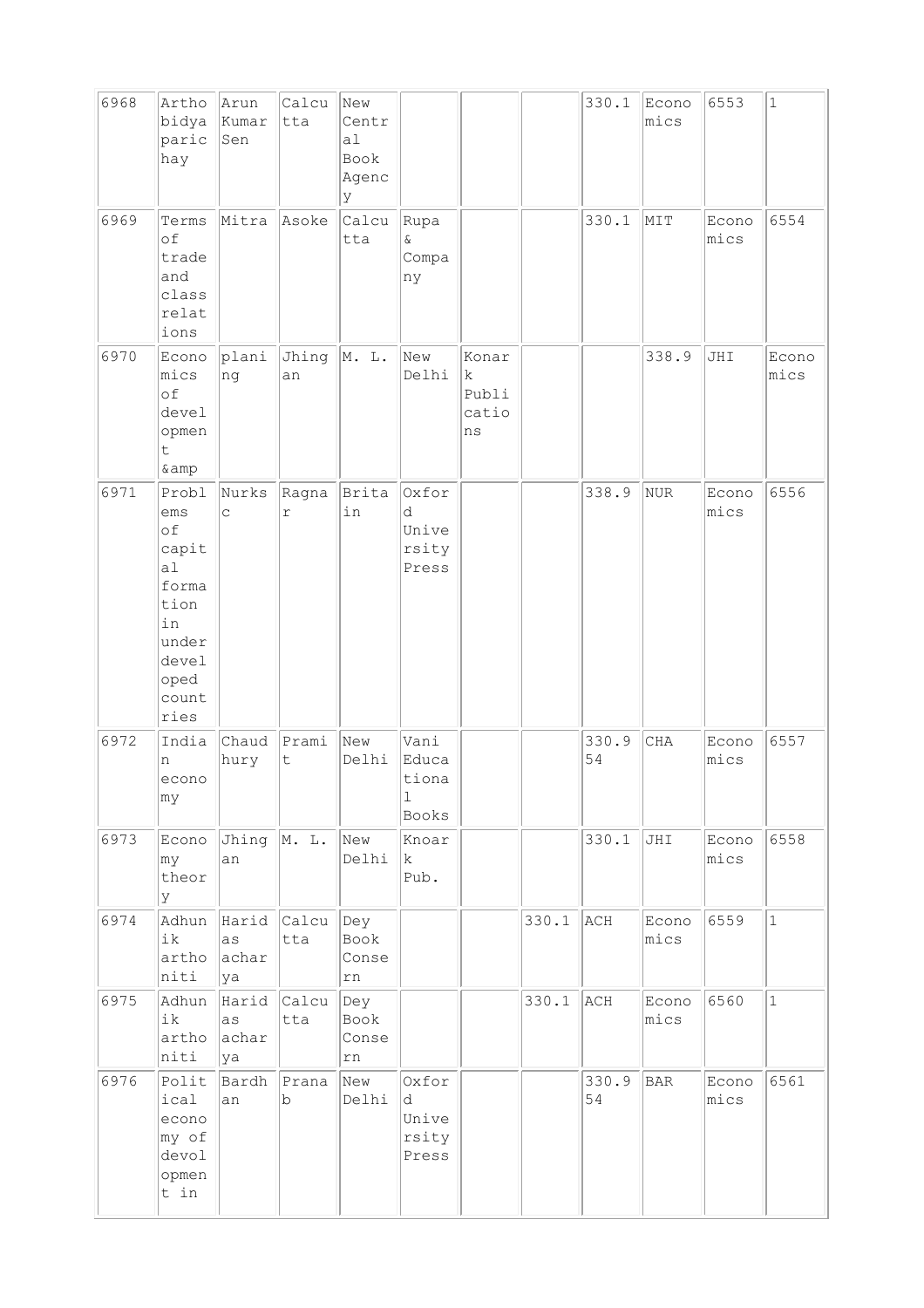|      | india                                                                    |                      |                |                                              |                                     |             |             |               |               |              |
|------|--------------------------------------------------------------------------|----------------------|----------------|----------------------------------------------|-------------------------------------|-------------|-------------|---------------|---------------|--------------|
| 6977 | Adhun<br>ik<br>artha<br>bidya                                            | Alok<br>Ghosh        | Calcu<br>tta   | The<br>New<br>Book<br>Stall                  |                                     | 330.1       | GHO         | Econo<br>mics | 6562          | $\mathbf{1}$ |
| 6978 | Adhun<br>ik<br>artha<br>bidya                                            | Alok<br>Ghosh        | Calcu<br>tta   | The<br>New<br>Book<br>Stall                  |                                     | 330.1       | GHO         | Econo<br>mics | 6563          | $\mathbf{1}$ |
| 7549 | Artho<br>naiti<br>сk<br>unnay<br>an                                      | Arun<br>kumar<br>Sen | Calcu<br>tta   | Centr<br>a1<br>Publi<br>shing<br>Conse<br>rn |                                     | 338.9       | SEN         | Econo<br>mics | 7134          | $\mathbf 1$  |
| 7550 | Artho<br>naiti<br>сk<br>unnay<br>an                                      | Arun<br>Kumar<br>Sen | Calcu<br>tta   | Centr<br>a1<br>Publi<br>shing<br>Conse<br>rn |                                     | 338.9       | ${\tt SEM}$ | Econo<br>mics | 7135          | $\mathbf{1}$ |
| 7551 | Artho<br>naiti<br>сk<br>unnay<br>an                                      | Arun<br>Kumar<br>Sen | Calcu<br>tta   | Centr<br>al<br>Publi<br>shing<br>Conse<br>rn |                                     | 338.9       | SEN         | Econo<br>mics | 7136          | $\mathbf 1$  |
| 7552 | Econo<br>$ $ mic<br>devel<br>opeme<br>nt :<br>past<br>and<br>prese<br>nt | Gill                 | Richa<br>rd T. | New<br>Delhi                                 | Prent<br>ice<br>Hall<br>оf<br>India |             | 338.9       | GIL           | Econo<br>mics | 7137         |
| 7553 | Econo<br>$ $ mic<br>devel<br>opeme<br>nt :<br>past<br>and<br>prese<br>nt | Gill                 | Richa<br>rd T. | New<br>Delhi                                 | Prent<br>ice<br>Hall<br>оf<br>India |             | 338.9       | GIL           | Econo<br>mics | 7138         |
| 7554 | Bharo<br>tiyo<br>artho<br>natic<br>k<br>unnay<br>an o<br>samos<br>ha     | Alok<br>Ghosh        | Calcu<br>tta   | The<br>World<br>Press<br>Pvt.<br>Ltd.        |                                     | 330.9<br>54 | GHO         | Econo<br>mics | 7139          | $\mathbf{1}$ |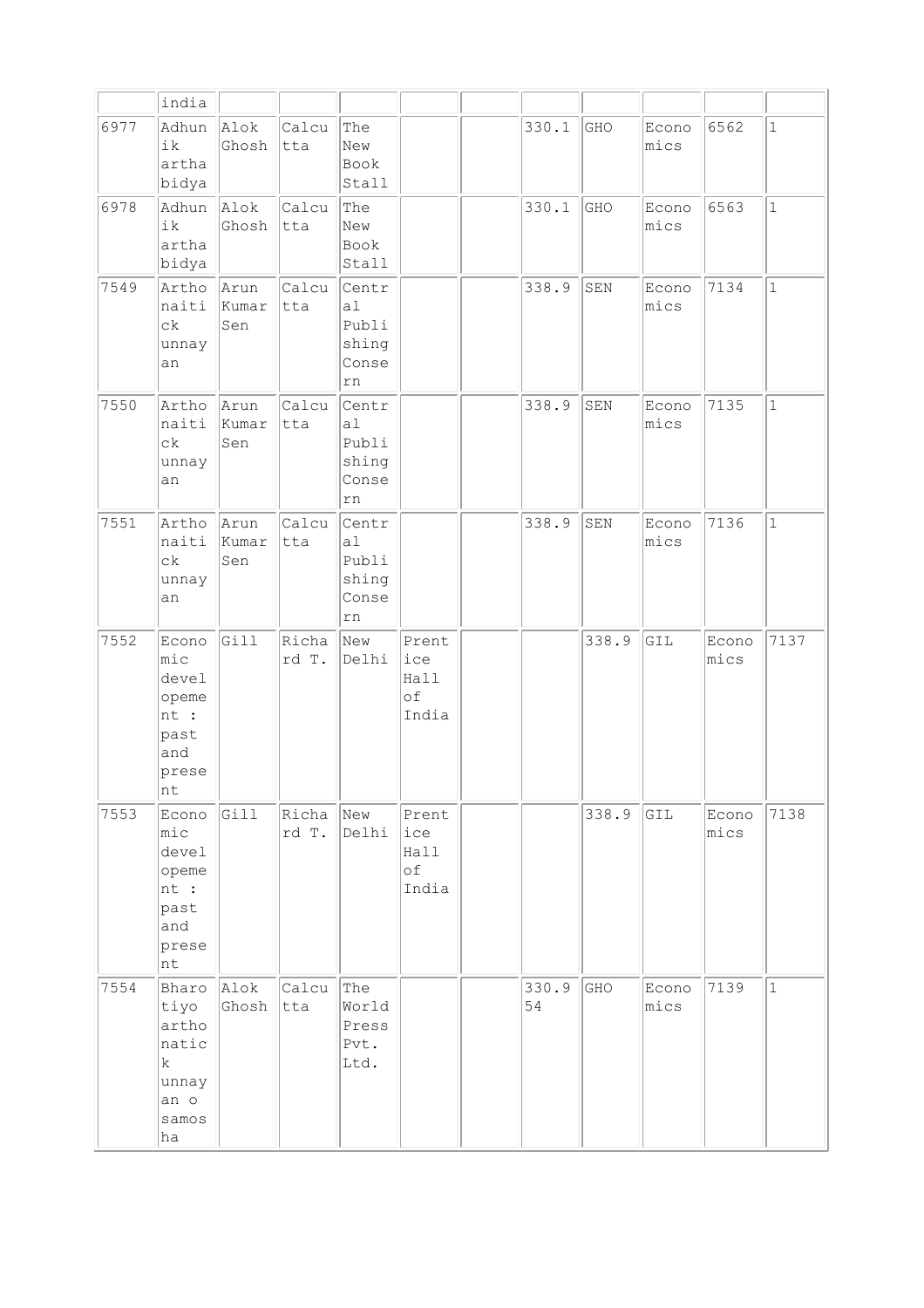| 7555 | Bharo<br>tiyo<br>artho<br>natic<br>k<br>unnay<br>an o<br>samos<br>ha           | Alok<br>Ghosh                  | Calcu<br>tta | The<br>World<br>Press<br>Pvt.<br>Ltd.                            |  | 330.9<br>54 | GHO | Econo<br>mics | 7140 | $\mathbf 1$  |
|------|--------------------------------------------------------------------------------|--------------------------------|--------------|------------------------------------------------------------------|--|-------------|-----|---------------|------|--------------|
| 7556 | Bharo<br>tiyo<br>artho<br>natic<br>$\mathbf k$<br>unnay<br>an o<br>samos<br>ha | Alok<br>Ghosh                  | Calcu<br>tta | The<br>World<br>Press<br>Pvt.<br>Ltd.                            |  | 330.9<br>54 | GHO | Econo<br>mics | 7141 | $\mathbf 1$  |
| 7557 | Adhun<br>ik<br>Artha<br>niti<br>$\circ$<br>parik<br>alpan<br>а                 | Jiten<br>dra<br>Kumar<br>Mitra | Calcu<br>tta | The<br>World<br>Press<br>Pvt.<br>Ltd.                            |  | 330.1       | MIT | Econo<br>mics | 7142 | $\mathbf{1}$ |
| 7558 | Adhun<br>ik<br>Artha<br>niti<br>$\circ$<br>parik<br>alpan<br>а                 | Jiten<br>dra<br>Kumar<br>Mitra | Calcu<br>tta | The<br>World<br>Press<br>Pvt.<br>Ltd.                            |  | 330.1       | MIT | Econo<br>mics | 7143 | $\mathbf{1}$ |
| 7559 | Parik<br>alpan<br>ar<br>artha<br>niti                                          | Alok<br>Ghosh                  | Calcu<br>tta | The<br>New<br>Book<br>Stall                                      |  | 335         | GHO | Econo<br>mics | 7144 | $\mathbf 1$  |
| 7560 | Parik<br>alpan<br>ar<br>artha<br>niti                                          | $ $ Alok<br>Ghosh              | Calcu<br>tta | The<br>New<br>Book<br>Stall                                      |  | 335         | GHO | Econo<br>mics | 7145 | $\mathbf{1}$ |
| 7561 | Parik<br>alpan<br>ar<br>artha<br>niti                                          | Alok<br>Ghosh                  | Calcu<br>tta | The<br>New<br>Book<br>Stall                                      |  | 335         | GHO | Econo<br>mics | 7146 | $\mathbf{1}$ |
| 7562 | Artha<br>bidya<br>r<br>bhumi<br>ka<br>(samp<br>urna<br>khand                   | Arun<br>Kumar<br>Sen           | Calcu<br>tta | Centr<br>a <sub>l</sub><br>Publi<br>shing<br>Conce<br>${\tt rn}$ |  | 330.1       | SEN | Econo<br>mics | 7147 | $\mathbf 1$  |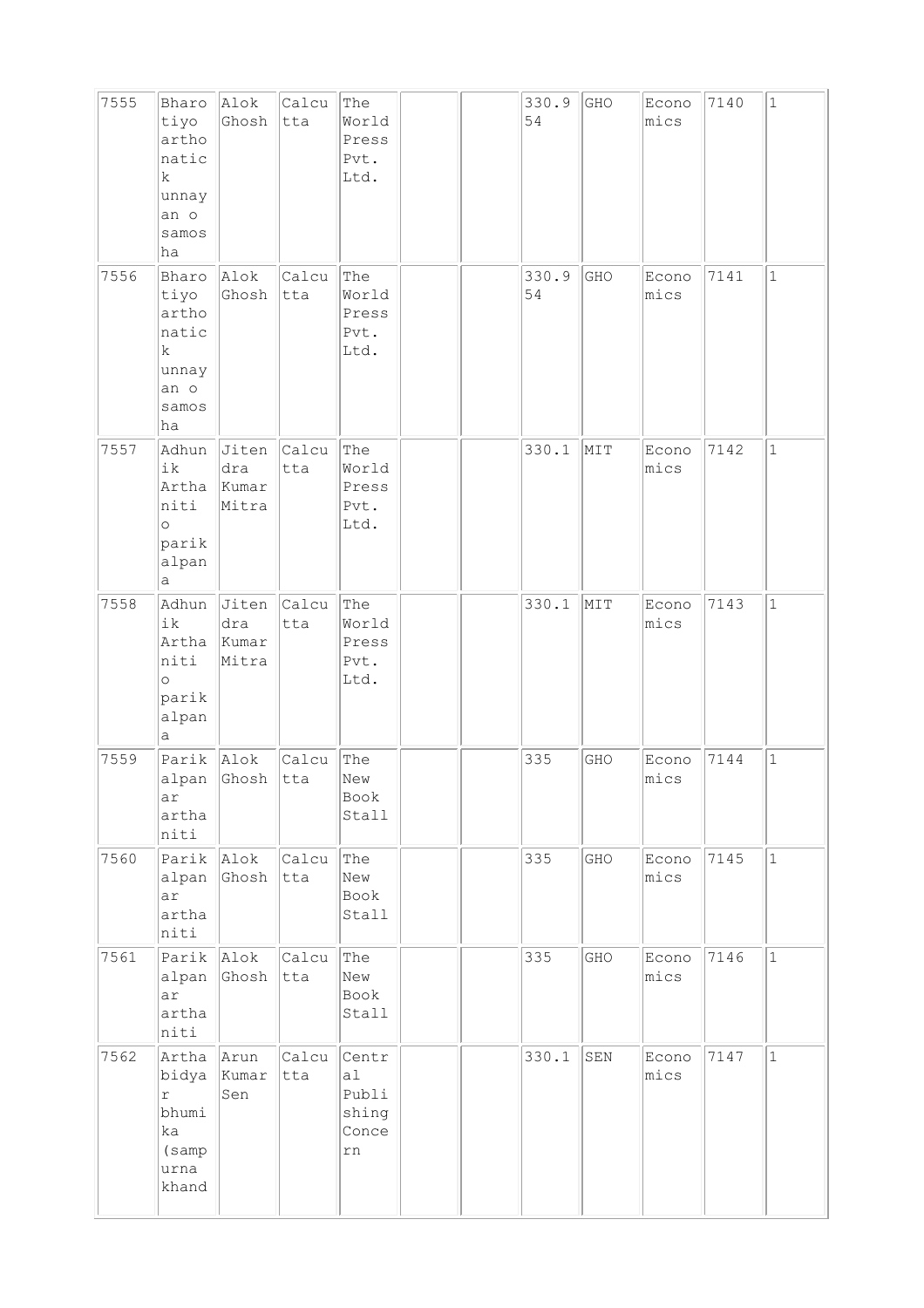|      | a)                                                |                                                                                                       |               |            |                                          |                                         |              |             |               |               |
|------|---------------------------------------------------|-------------------------------------------------------------------------------------------------------|---------------|------------|------------------------------------------|-----------------------------------------|--------------|-------------|---------------|---------------|
| 7673 | Macro<br>econi<br>$\mathsf C$<br>theor<br>У       | Fishe<br>r                                                                                            | Dougl<br>as   | Londo<br>n | The<br>Macmi<br>llan<br>Press<br>Ltd.    |                                         | 339          | ${\tt FIS}$ | Econo<br>mics | 7258          |
| 7674 | Consu<br>mer<br>theor<br>У                        | Green                                                                                                 | H. A.<br>John | Londo<br>n | The<br>Macmi<br>llan<br>Press<br>Ltd.    |                                         | 338.5        | <b>GRE</b>  | Econo<br>mics | 7259          |
| 7675 | Growt<br>h and<br>devel<br>opmen<br>t             | Thirl<br>wall                                                                                         | A. P.         | Londo<br>n | The<br>Macmi<br>llan<br>Press<br>Ltd.    |                                         | 338.9        | THI         | Econo<br>mics | 7260          |
| 7676 | Moder<br>n<br>Micro<br>econo<br>mics              | Kouts<br>oyian<br>nis                                                                                 | A.            | Londo<br>n | The<br>Macmi<br>llan<br>Press<br>Ltd.    |                                         | 338.5        | kou         | Econo<br>mics | 7261          |
| 7677 | Macro<br>econo<br>mics                            | Levac<br>$i\,c$                                                                                       | Rosal<br>ind  | Londo<br>n | The<br>Macmi<br>llan<br>Press<br>Ltd.    |                                         | 339          | LEV         | Econo<br>mics | 7262          |
| 7678 | Macro<br>econo<br>mic<br>polic<br>У               | Cuthb<br>ertso<br>n                                                                                   | Keith         | Londo<br>n | The<br>Macmi<br>llan<br>Press<br>Ltd.    |                                         | 339          | <b>CUT</b>  | Econo<br>mics | 7263          |
| 7679 | The<br>first<br>indus<br>trial<br>revol<br>ution  | Deane                                                                                                 | Phyll<br>us   | Londo<br>n | Cambr<br>idge<br>Unive<br>rsity<br>Press |                                         | 330.9<br>034 | DEA         | Econo<br>mics | 7264          |
| 7680 | Outpu<br>t                                        | infla<br>tion<br>and<br>growt<br>h (an<br>intro<br>ducti<br>on to<br>macro<br>econo<br>$ mics\rangle$ | Rowan         | D. C.      | Londo<br>n                               | Macmi<br>llan<br>Publi<br>shing<br>Ltd. |              | 339         | ROW           | Econo<br>mics |
| 7681 | Econo<br>mics<br>for a<br>devel<br>oping<br>world | Todar<br>$\circ$                                                                                      | M. P.         | Londo<br>n | Longm<br>an<br>Group<br>Ltd.             |                                         | 338.9        | TOD         | Econo<br>mics | 7266          |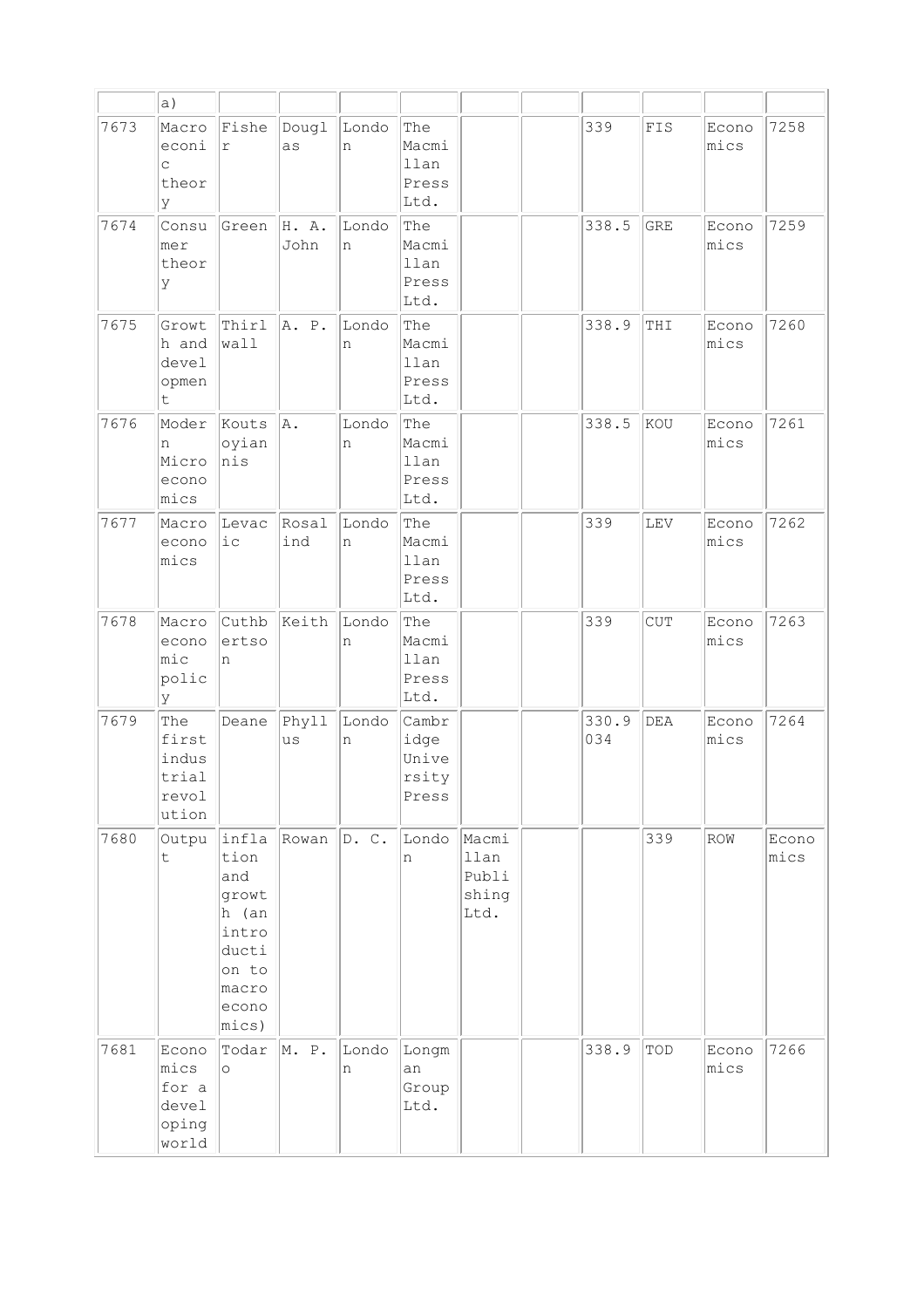| 7682 | The<br>frame<br>work<br>of<br>the<br>india<br>n<br>econo<br> my                                                            | Hicks                         | J. R.                  | Kolka<br>ta      | Oxfor<br>d<br>Unive<br>risty<br>Press                        |  | 330.9<br>54 | HIC       | Econo<br>mics | 7267 |
|------|----------------------------------------------------------------------------------------------------------------------------|-------------------------------|------------------------|------------------|--------------------------------------------------------------|--|-------------|-----------|---------------|------|
| 7683 | The<br>labou<br>$\mathbf r$<br>surpl<br>us<br>econo<br> my                                                                 | Raksh<br>it                   | Mihir                  | New<br>Delhi     | Macmi<br>llan<br>India<br>Ltd.                               |  | 330.1       | RAK       | Econo<br>mics | 7268 |
| 7684 | Class<br>ical<br>pol.<br>econ.<br>and<br>rise<br>to<br>domin<br>ance<br>of<br>suppl<br>y and<br>deman<br>d<br>theor<br>ies | Bhara<br>dwaj                 | $\vert$ K.             | Madra<br>$\rm s$ | Unive<br>rsiti<br>es<br>Press<br>(Indi<br>a)<br>Pvt.<br>Ltd. |  | 338.5       | BHA       | Econo<br>mics | 7269 |
| 7685 | Mathe<br>matic<br>a1<br>analy<br>sis<br>for<br>econo<br>mics                                                               | Allen                         | R. G.<br>$\mathbb D$ . | Delhi            | Macmi<br>llan<br>India<br>Ltd.                               |  | 510         | ALL       | Econo<br>mics | 7270 |
| 7686 | Natio<br>nal<br>accou<br>nts<br>infor<br>matio<br>n<br>syste<br>m                                                          | Dutta<br>Roy<br>Choud<br>hury | Uma                    | Delhi            | Macmi<br>llan<br>India<br>Ltd.                               |  | 339         | $\rm DUT$ | Econo<br>mics | 7271 |
| 7687 | Econo<br>$ $ mic<br>devel<br>opmen<br>$\sf t$                                                                              | Tuvek<br>as                   | Clare<br>nce           | Londo<br>n       | Macmi<br>llan<br>India<br>Ltd.                               |  | 338.9       | TUV       | Econo<br>mics | 7272 |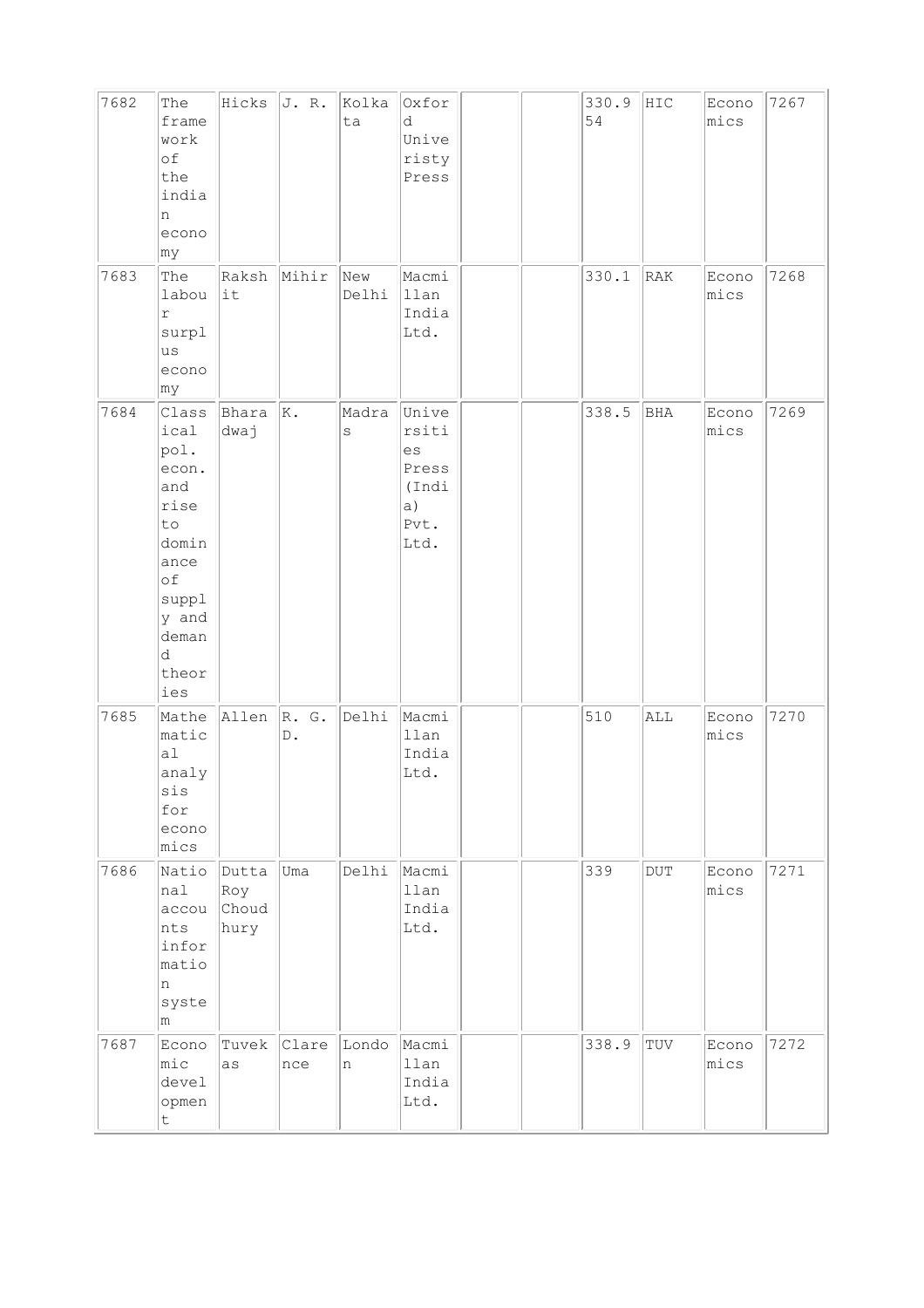| 7688 | Inter<br>natio<br>nal<br>econo<br>mics                                                                        | Soder<br>sten | Bo                   | Londo<br>n                            | Macmi<br>llan<br>India<br>Ltd.                     |  |                | 327.1<br>01    | Econo<br>mics | 7273         |
|------|---------------------------------------------------------------------------------------------------------------|---------------|----------------------|---------------------------------------|----------------------------------------------------|--|----------------|----------------|---------------|--------------|
| 7689 | World<br>devel<br>opmen<br>$\mathsf t$<br>repor<br>$t -$<br>1987                                              |               | Londo<br>n           | Oxfor<br>d<br>Unive<br>rsity<br>Press |                                                    |  |                | Econo<br>mics  | 7274          | $\mathbf{1}$ |
| 7807 | Int.<br>monet<br>ary<br>devel<br>opeme<br>nt<br>and<br>the<br>third<br>world                                  | Gulat<br>i.   | I.S.                 | New<br>Delhi                          | Orien<br>$\mathsf t$<br>Longm<br>an                |  | 332.4          | GUL            | Econo<br>mics | 7392         |
| 7808 | Sovie<br>t.<br>econo<br>mic<br>devel<br>opmen<br>$\mathsf{t}$<br>since<br>1917                                | Dobb          | Mauri<br>ce          | New<br>Delhi                          | Unive<br>rsal<br>Book<br>Stall                     |  | 330.9<br>47084 | $\mathtt{DOB}$ | Econo<br>mics | 7393         |
| 7809 | The<br>econo<br>mics<br>of<br>the<br>devel<br>oping<br>count<br>ries                                          | Myint         | H.                   | Calcu<br>tta                          | B.I.<br>Publi<br>catio<br>$\rm ns$<br>Pvt.<br>Ltd. |  | 338.9          | NYI            | Econo<br>mics | 7394         |
| 7810 | India<br>n<br>econo<br>mics<br>of<br>the<br>devel<br>opmen<br>t :<br>aspec<br>ts of<br>class<br>relat<br>ions | Sen           | Ranji<br>$\mathsf t$ | New<br>Delhi                          | Orien<br>$\mathsf t$<br>Longm<br>an                |  | 330.9<br>54    | ${\tt SEN}$    | Econo<br>mics | 7395         |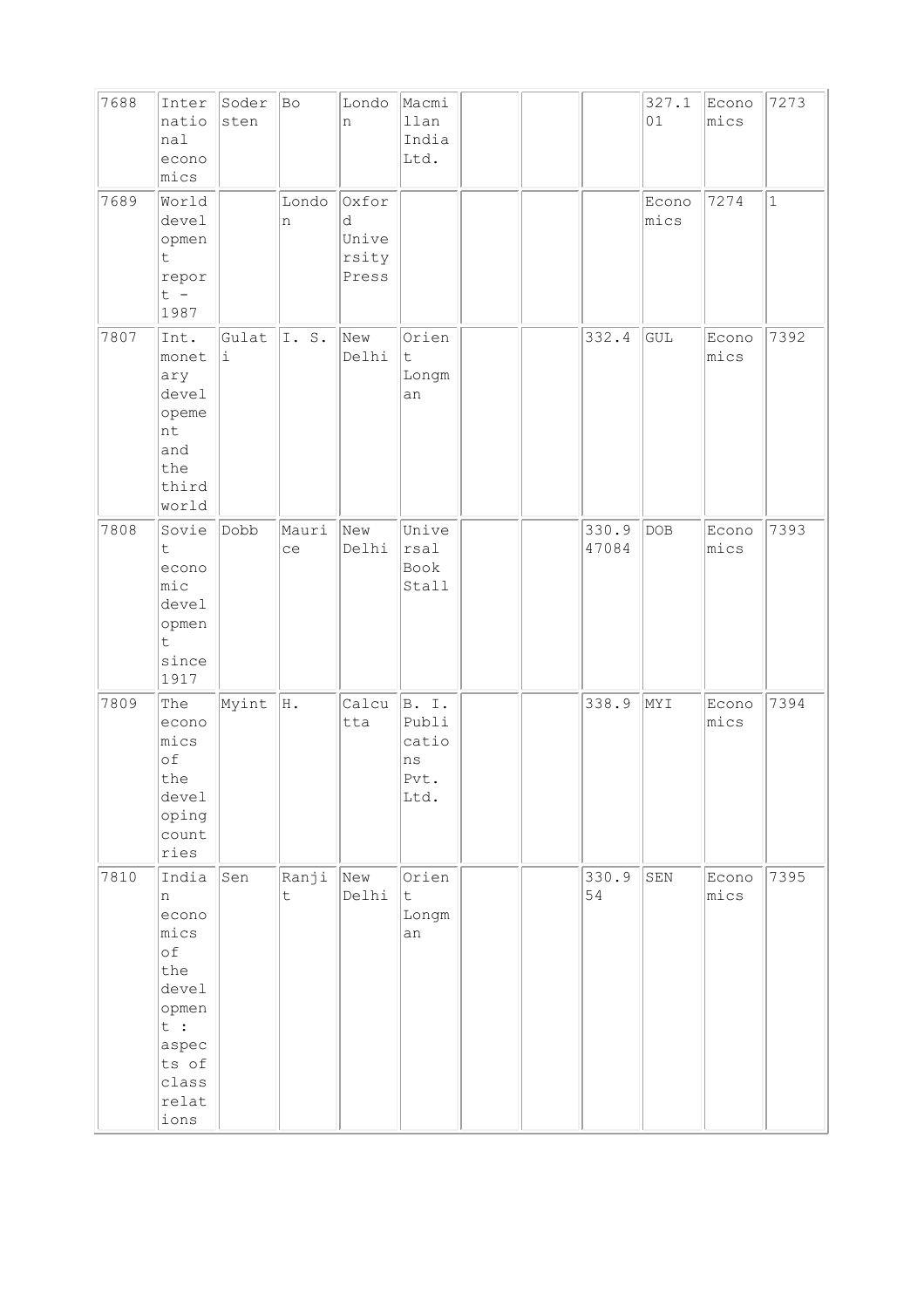| 7811 | Macro<br>econo<br>mics<br>: the<br>dynam<br>ics<br>of<br>commo<br>dity<br>produ<br>ction | Bhadh<br>uri         | Amil         | New<br>Delhi                | Macmi<br>llan<br>India<br>Ltd.                       |       | 339           | BHA           | Econo<br>mics | 7396         |
|------|------------------------------------------------------------------------------------------|----------------------|--------------|-----------------------------|------------------------------------------------------|-------|---------------|---------------|---------------|--------------|
| 7829 | India<br>n<br>Econo<br>my                                                                | Datt                 | Rudda<br>r   | Calcu<br>tta                | $\mathbbm{S}$ .<br>Chand<br>$\&$ Co.<br>Pvt.<br>Ltd. |       | 330.9<br>54   | <b>DAT</b>    | Econo<br>mics | 7414         |
| 7841 | Banki<br>ng in<br>india                                                                  | Bhatt<br>achar<br>ya | H.           | Kolka<br>ta                 | Forei<br>gn<br>Book<br>House                         |       | 332.1<br>0954 | BHA           | Econo<br>mics | 7426         |
| 8184 | Artho<br>bidya<br>r<br>rupre<br>kha                                                      | Alok<br>Ghosh        | Calcu<br>tta | The<br>New<br>Book<br>Stall |                                                      | 330.1 | GHO           | Econo<br>mics | 7769          | $\mathbf 1$  |
| 8185 | Artho<br>bidya<br>$\Upsilon$<br>rupre<br>kha                                             | Alok<br>Ghosh        | Calcu<br>tta | The<br>New<br>Book<br>Stall |                                                      | 330.1 | GHO           | Econo<br>mics | 7770          | $\mathbf 1$  |
| 8186 | Artho<br>bidya<br>$\mathtt{r}$<br>rupre<br>kha                                           | Alok<br>Ghosh        | Calcu<br>tta | The<br>New<br>Book<br>Stall |                                                      | 330.1 | GHO           | Econo<br>mics | 7771          | $\mathbf{1}$ |
| 8187 | Artho<br>bidya<br>$\Upsilon$<br>rupre<br>kha                                             | Alok<br>Ghosh        | Calcu<br>tta | The<br>New<br>Book<br>Stall |                                                      | 330.1 | GHO           | Econo<br>mics | 7772          | $\mathbf 1$  |
| 8188 | Artho<br>bidya<br>r<br>rupre<br>kha                                                      | Alok<br>Ghosh        | Calcu<br>tta | The<br>New<br>Book<br>Stall |                                                      | 330.1 | GHO           | Econo<br>mics | 7773          | $\mathbf{1}$ |
| 8189 | Artho<br>bidya<br>r<br>rupre<br>kha                                                      | Alok<br>Ghosh        | Calcu<br>tta | The<br>New<br>Book<br>Stall |                                                      | 330.1 | GHO           | Econo<br>mics | 7774          | $\mathbf 1$  |
| 8190 | Artho<br>bidya<br>$\Upsilon$<br>rupre<br>kha                                             | Alok<br>Ghosh        | Calcu<br>tta | The<br>New<br>Book<br>Stall |                                                      | 330.1 | GHO           | Econo<br>mics | 7775          | $\mathbf{1}$ |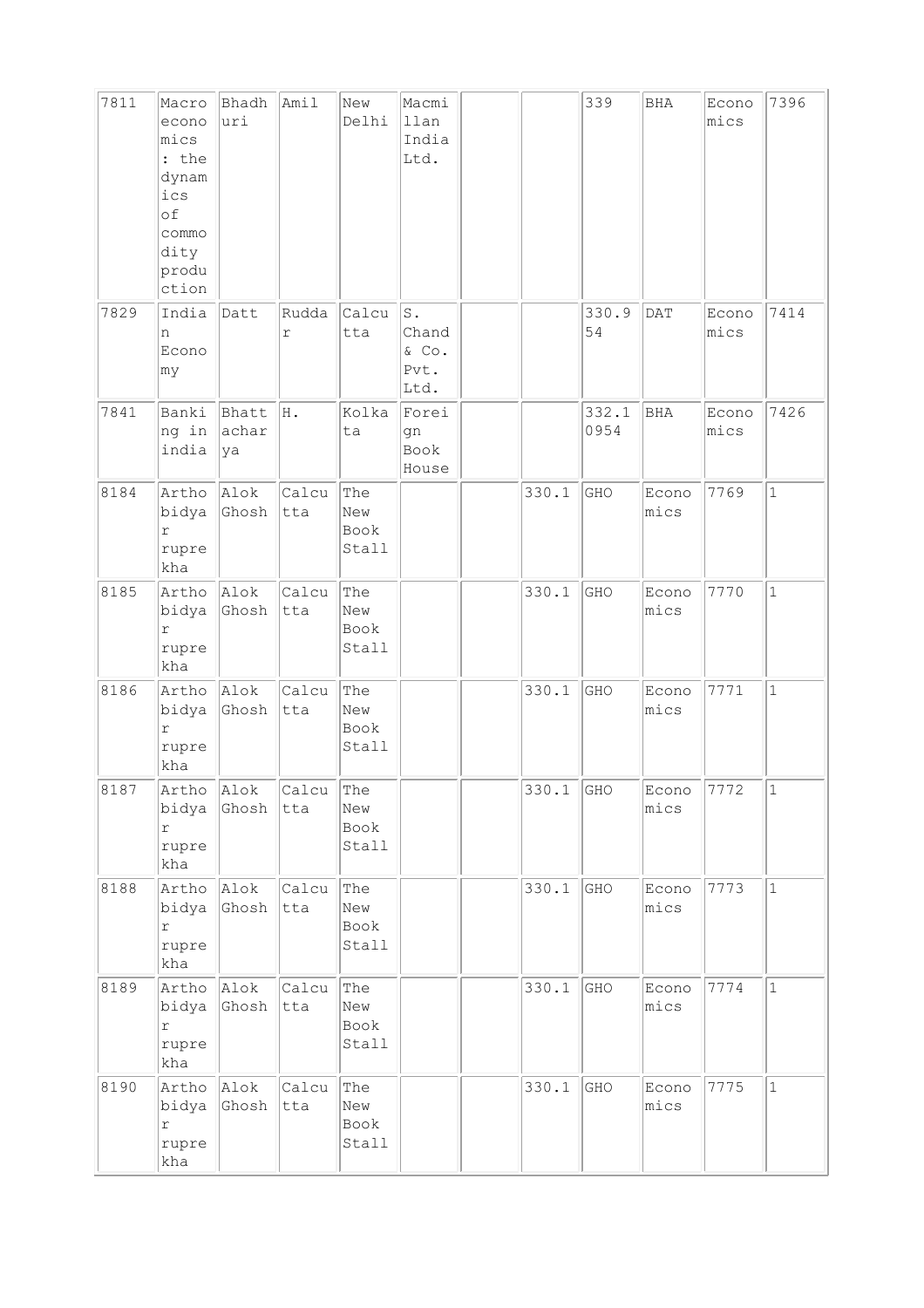| 8191 | Artho<br>bidya<br>r<br>rupre<br>kha                                       | Alok<br>Ghosh | Calcu<br>tta | The<br>New<br>Book<br>Stall               |                              | 330.1 | GHO | Econo<br>mics | 7776          | $1\,$        |
|------|---------------------------------------------------------------------------|---------------|--------------|-------------------------------------------|------------------------------|-------|-----|---------------|---------------|--------------|
| 8192 | Artho<br>bidya<br>r<br>rupre<br>kha                                       | Alok<br>Ghosh | Calcu<br>tta | The<br>New<br>Book<br>Stall               |                              | 330.1 | GHO | Econo<br>mics | 7777          | $\mathbf{1}$ |
| 8193 | Artho<br>bidya<br>$\Upsilon$<br>poric<br>hay                              | Arun<br>Sen   | Calcu<br>tta | New<br>Centr<br>a1<br>Book<br>Agenc<br>Y  |                              | 330.1 | SEN | Econo<br>mics | 7778          | $\mathbf{1}$ |
| 8194 | Artho<br>bidya<br>r<br>poric<br>hay                                       | Arun<br>Sen   | Calcu<br>tta | New<br>Centr<br>a1<br>Book<br>Agenc<br>lУ |                              | 330.1 | SEN | Econo<br>mics | 7779          | $\mathbf{1}$ |
| 8195 | Artho<br>bidya<br>$\Upsilon$<br>poric<br>hay                              | Arun<br>Sen   | Calcu<br>tta | New<br>Centr<br>a1<br>Book<br>Agenc<br>lУ |                              | 330.1 | SEN | Econo<br>mics | 7780          | $\mathbf{1}$ |
| 8196 | Artho<br>bidya<br>$\Upsilon$<br>poric<br>hay                              | Arun<br>Sen   | Calcu<br>tta | New<br>Centr<br>a1<br>Book<br>Agenc<br>lУ |                              | 330.1 | SEN | Econo<br>mics | 7781          | $\mathbf{1}$ |
| 8197 | Artho<br>bidya<br>$\Upsilon$<br>poric<br>hay                              | Arun<br>Sen   | Calcu<br>tta | New<br>Centr<br>al<br>Book<br>Agenc<br>lУ |                              | 330.1 | SEN | Econo<br>mics | 7782          | $\mathbf{1}$ |
| 8198 | The<br>polit<br>ical<br>econo<br>my of<br>devel<br>opmen<br>t in<br>india | Bardh<br>an   | Prana<br>b   | Calcu<br>tta                              | Oxfor<br>d<br>Univ.<br>Press |       |     | 338.9         | Econo<br>mics | 7783         |
| 8199 | Land<br>labou<br>r and<br>rural<br>polic<br>У<br>(essa<br>ys in           | Bardh<br>an   | Prana<br>b   | Calcu<br>tta                              | Oxfor<br>d<br>Univ.<br>Press |       | 333 | <b>BAR</b>    | Econo<br>mics | 7784         |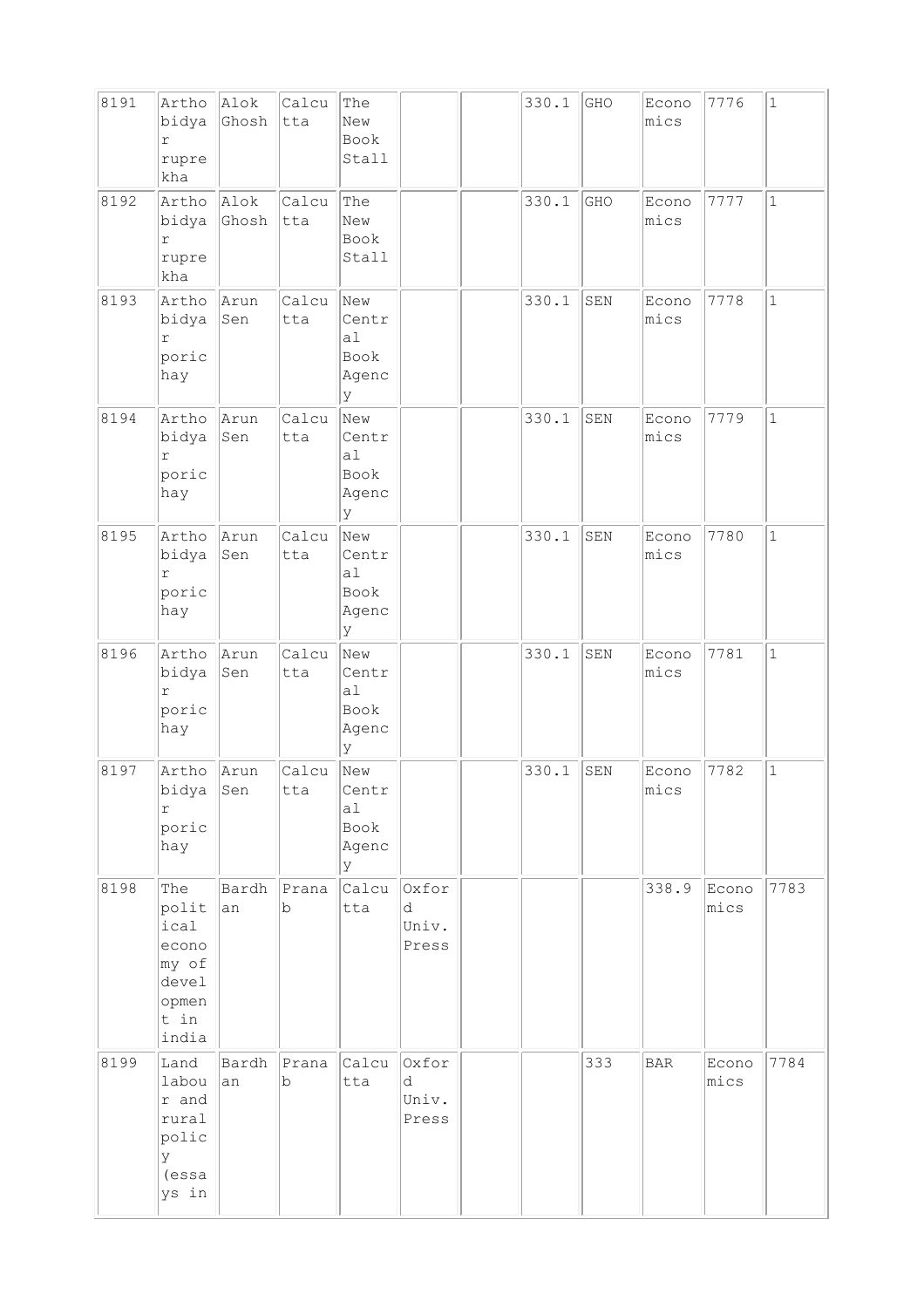|      | devel<br>opmen<br>t.<br>econo<br>$ mics\rangle$             |                      |                         |                  |                                                                            |              |                      |             |     |               |            |
|------|-------------------------------------------------------------|----------------------|-------------------------|------------------|----------------------------------------------------------------------------|--------------|----------------------|-------------|-----|---------------|------------|
| 8200 | Pover<br>ty in<br>india                                     | Dande<br>kar         | V. M.                   | Pune             | Gokha<br>1e<br>Insti<br>tyte<br>оf<br>Polit<br>ics<br>and<br>Econo<br>mics |              |                      | 330.9<br>54 | DAN | Econo<br>mics | 7785       |
| 8201 | India<br>n<br>agrcu<br>ltura<br>$\mathbf{1}$<br>econo<br>my | Arpnt<br>haraj       | c.                      | Delhi            | Macmi<br>llan<br>India<br>Ltd.                                             |              |                      | 330.9<br>54 | ARP | Econo<br>mics | 7786       |
| 8202 | Indus<br>trial<br>growt<br>h in<br>india                    | Alhuw<br>alia        | I. J.                   | Calcu<br>tta     | O. U.<br>${\tt P}$ .                                                       |              |                      | 330.9<br>54 | ALU | Econo<br>mics | 7787       |
| 8203 | Econo<br> my                                                | socie<br>ty<br>& amp | polit<br>У              | Bagch A. K.<br>i |                                                                            | Calcu<br>tta | O. U.<br>${\tt P}$ . |             |     | 330.1         | <b>BAG</b> |
| 8204 | Epoch<br>s of                                               | Dasgu<br> pta        | A. K.                   | Calcu<br>tta     | O. U.                                                                      |              |                      | 330.1       | DAS | Econo<br>mics | 7789       |
|      | econo<br>mic<br>theor                                       |                      |                         |                  | ${\mathbb P}$ .                                                            |              |                      |             |     |               |            |
| 8205 | Y <br>Macro<br>ecomi<br>$\mathop{\mathsf{C}}$<br>theme<br>S | Surre<br>lУ          | M. J.<br>$\mathtt{C}$ . | Calcu<br>tta     | o. u.<br>${\mathbb P}$ .                                                   |              |                      | 339         | SUR | Econo<br>mics | 7790       |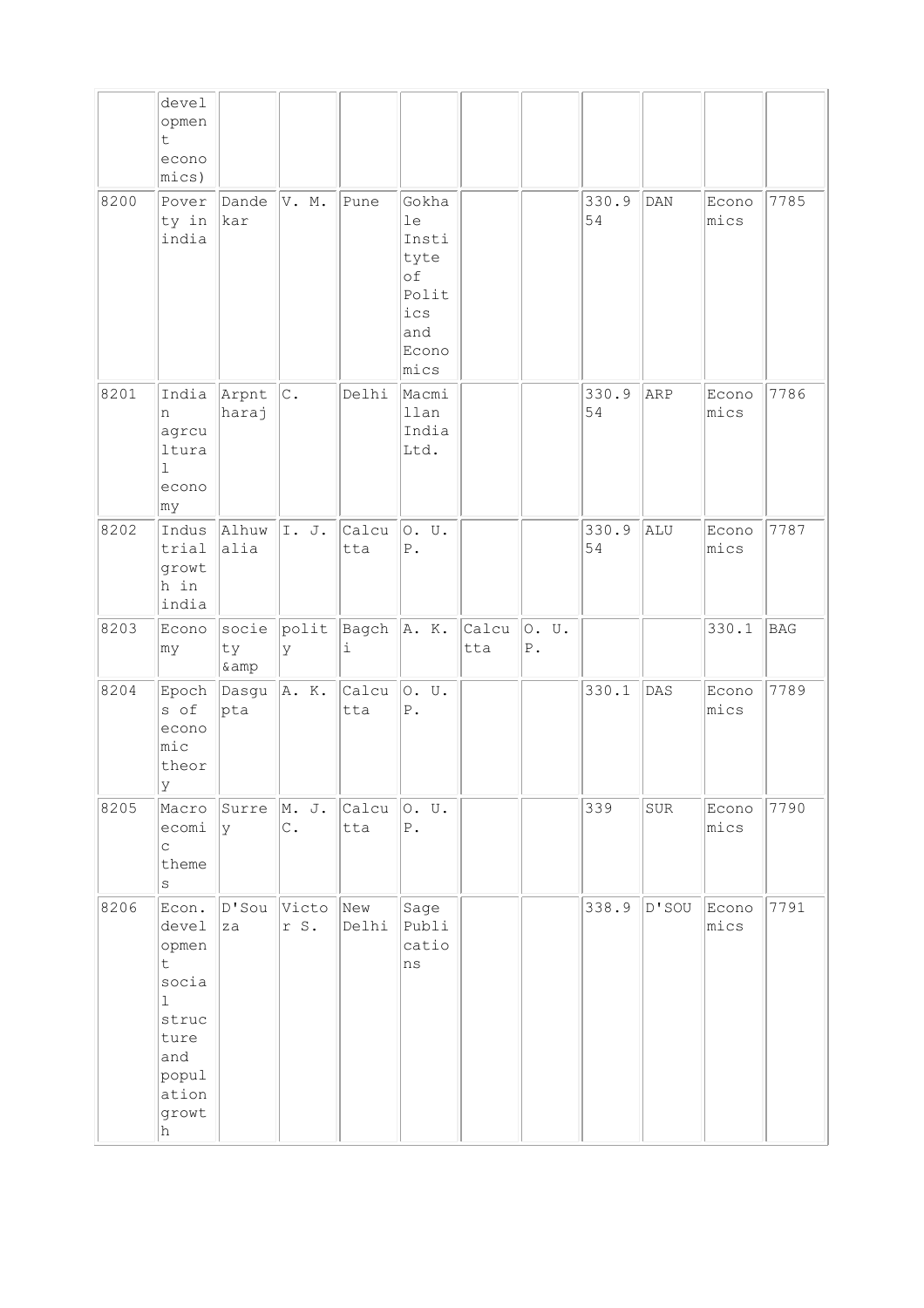| 8207 | The<br>conte<br>nts<br>οf<br>econ.<br>growt<br>h and<br>other<br>essay<br>S | Datta                             | Bhala<br>tosh | Calcu<br>tta                                                    | Resea<br>rch<br>India<br>Publi<br>catio<br>ns |               | 338.9       | DAT           | Econo<br>mics | 7792         |
|------|-----------------------------------------------------------------------------|-----------------------------------|---------------|-----------------------------------------------------------------|-----------------------------------------------|---------------|-------------|---------------|---------------|--------------|
| 8208 | India<br>n<br>econo<br>mic<br>plann<br>ing                                  | Uppal                             | New<br>Delhi  | Macmi<br>llan<br>India<br>Ltd.                                  |                                               | 338.9<br>0954 | <b>UPP</b>  | Econo<br>mics | 7793          | $\mathbf{1}$ |
| 8209 | Rural<br>econo<br>mics                                                      | Grewa<br>$\perp$                  | P.S.          | Ludhi<br>ana                                                    | kalya<br>ni<br>Publi<br>shers                 |               |             | 330.1         | Econo<br>mics | 7794         |
| 8210 | Macro<br>econo<br>mics                                                      | Brans<br>on                       | W. H.         | New<br>York                                                     | Harpe<br>$r \&$<br>Row<br>Publi<br>shers      |               | 339         | <b>BRA</b>    | Econo<br>mics | 7795         |
| 8211 | India<br>n<br>econo<br>my                                                   | Ghosh                             | Alok          | Kolka<br>ta                                                     | The<br>World<br>Press<br>Pvt.<br>Ltd.         |               | 330.9<br>54 | GHO           | Econo<br>mics | 7796         |
| 8212 | Publi<br>C<br>finan<br>ce in<br>theor<br>y and<br>pract<br>ice              | Musgr<br>ave                      | R. A.         | New<br>York                                                     | McGra<br>W<br>Hill<br>Book<br>Co.             |               | 335         | MUS           | Econo<br>mics | 7797         |
| 8213 | Artha<br>naiti<br>k.<br>parik<br>alpan<br>a                                 | Sampa Kolka<br>t<br>Mukhe<br>rjee | ta            | Centr<br>a1<br>Educa<br>tiona<br>$\mathbf 1$<br>Enter<br>prise  |                                               | 338.9         | MUK         | Econo<br>mics | 7798          | $\mathbf{1}$ |
| 8214 | Artha<br>naiti<br>k.<br>parik<br>alpan<br>а                                 | Sampa<br>∣t.<br>Mukhe<br>rjee     | Kolka<br>ta   | Centr<br>a1<br>Educa<br>tiona<br>$\mathbf{1}$<br>Enter<br>prise |                                               | 338.9         | MUK         | Econo<br>mics | 7799          | $\mathbf{1}$ |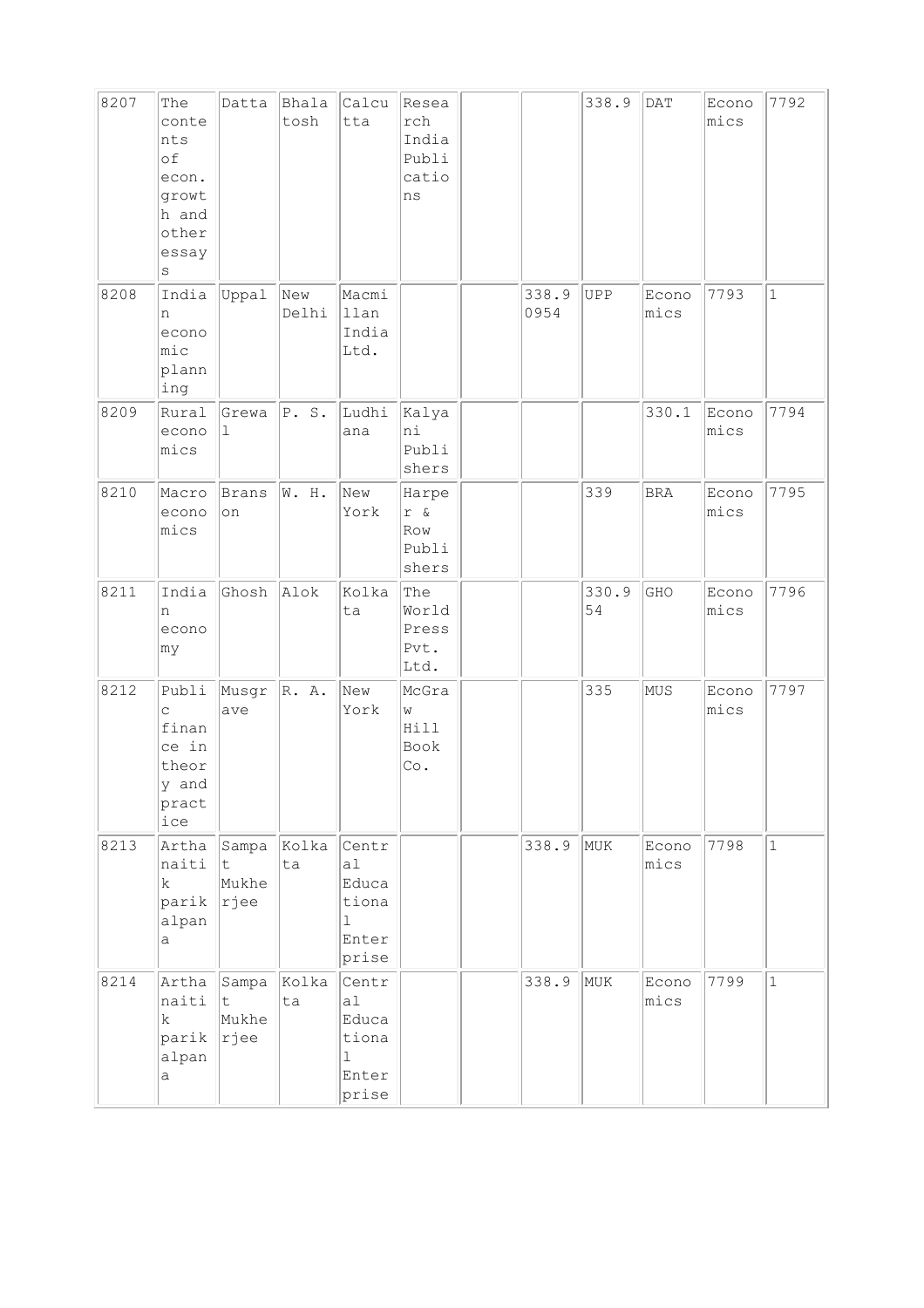| 8215 | Artha<br>naiti<br>k<br>parik<br>alpan<br>а | Sampa<br>t.<br>Mukhe<br>rjee | Kolka<br>ta | Centr<br>a1<br>Educa<br>tiona<br>1<br>Enter<br>prise |  | 338.9 | MUK | Econo<br>mics | 7800 | $\mathbf{1}$ |
|------|--------------------------------------------|------------------------------|-------------|------------------------------------------------------|--|-------|-----|---------------|------|--------------|
| 8216 | Artha<br>naiti<br>k<br>parik<br>alpan<br>а | Sampa<br>t<br>Mukhe<br>rjee  | Kolka<br>ta | Centr<br>a1<br>Educa<br>tiona<br>1<br>Enter<br>prise |  | 338.9 | MUK | Econo<br>mics | 7801 | $\mathbf 1$  |
| 8217 | Adhun<br>ik<br>Artha<br>bidya              | Alok<br>Ghosh                | Kolka<br>ta | The<br>New<br>Book<br>Stall                          |  | 330.1 | GHO | Econo<br>mics | 7802 | $\mathbf 1$  |
| 8218 | Adhun<br>ik<br>Artha<br>bidya              | Alok<br>Ghosh                | Kolka<br>ta | The<br>New<br>Book<br>Stall                          |  | 330.1 | GHO | Econo<br>mics | 7803 | $\mathbf{1}$ |
| 8219 | Adhun<br>ik<br>Artha<br>bidya              | Alok<br>Ghosh                | Kolka<br>ta | The<br>New<br>Book<br>Stall                          |  | 330.1 | GHO | Econo<br>mics | 7804 | $\mathbf{1}$ |
| 8220 | Adhun<br>ik<br>Artha<br>bidya              | Alok<br>Ghosh                | Kolka<br>ta | The<br>New<br>Book<br>Stall                          |  | 330.1 | GHO | Econo<br>mics | 7805 | $\mathbf{1}$ |
| 8221 | Adhun<br>ik<br>Artha<br>bidya              | Alok<br>Ghosh                | Kolka<br>ta | The<br>New<br>Book<br>Stall                          |  | 330.1 | GHO | Econo<br>mics | 7806 | $\mathbf 1$  |
| 8222 | Adhun<br>ik<br>Artha<br>bidya              | Alok<br>Ghosh                | Kolka<br>ta | The<br>New<br>Book<br>Stall                          |  | 330.1 | GHO | Econo<br>mics | 7807 | $\mathbf 1$  |
| 8223 | Adhun<br>ik<br>Artha<br>bidya              | Alok<br>Ghosh                | Kolka<br>ta | The<br>New<br>Book<br>Stall                          |  | 330.1 | GHO | Econo<br>mics | 7808 | $\mathbf 1$  |
| 8224 | Adhun<br>ik<br>Artha<br>bidya              | Alok<br>Ghosh                | Kolka<br>ta | The<br>New<br>Book<br>Stall                          |  | 330.1 | GHO | Econo<br>mics | 7809 | $\mathbf{1}$ |
| 8225 | Adhun<br>ik<br>Artha<br>niti               | Harid<br>as<br>Achar<br>ya   | Kolka<br>ta | Dey<br>Book<br>Cence<br>rn (Di<br>strib<br>utors     |  | 330.1 | ACH | Econo<br>mics | 7810 | $\mathbf{1}$ |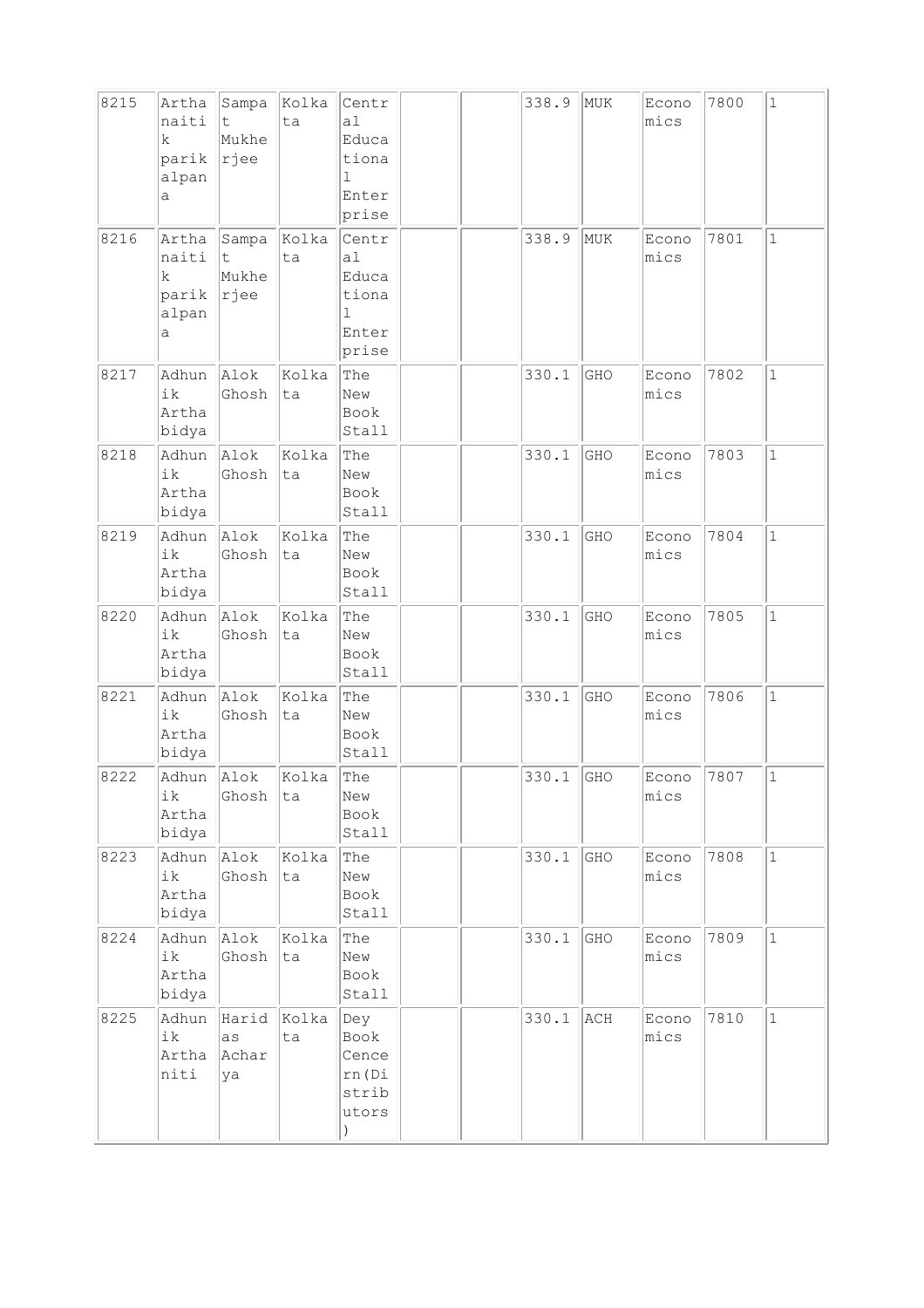| 8226 | Adhun<br>ik<br>Artha<br>niti                                                  | Harid<br>as<br>Achar<br>ya       | Kolka<br>ta | Dey<br>Book<br>Cence<br>rn (Di<br>strib<br>utors<br>$\lambda$     |             |                                       | 330.1 | ACH | Econo<br>mics | 7811 | $\mathbf{1}$  |
|------|-------------------------------------------------------------------------------|----------------------------------|-------------|-------------------------------------------------------------------|-------------|---------------------------------------|-------|-----|---------------|------|---------------|
| 8227 | Adhun<br>ik<br>Artha<br>niti                                                  | Harid<br>as<br>Achar<br>ya       | Kolka<br>ta | Dey<br>Book<br>Cence<br>rn (Di<br>strib<br>utors<br>$\lambda$     |             |                                       | 330.1 | ACH | Econo<br>mics | 7812 | $\mathbf{1}$  |
| 8228 | Adhun<br>ik<br>Artha<br>niti                                                  | Harid<br>as<br>Achar<br>ya       | Kolka<br>ta | Dey<br>Book<br>Cence<br>rn (Di<br>strib<br>utors<br>$\mathcal{L}$ |             |                                       | 330.1 | ACH | Econo<br>mics | 7813 | $\mathbf 1$   |
| 8229 | Adhun<br>ik<br>Artha<br>niti                                                  | Harid Kolka<br>as<br>Achar<br>ya | ta          | Dey<br>Book<br>Cence<br>rn (Di<br>strib<br>utors<br>$\lambda$     |             |                                       | 330.1 | ACH | Econo<br>mics | 7814 | $\mathbf 1$   |
| 8230 | Econo<br>mics<br>(incl<br>uding<br>$eco-p$<br>lanni<br>ng :<br>micro<br>& amp | macro<br>$\lambda$               | Mitra       | J. K.                                                             | Kolka<br>ta | The<br>World<br>Press<br>Pvt.<br>Ltd. |       |     | 330.1         | MIT  | Econo<br>mics |
| 8231 | Econo<br>mics<br>(incl<br>uding<br>$eco-p$<br>lanni<br>ng:<br>micro<br>& amp  | macro                            | Mitra       | J. K.                                                             | Kolka<br>ta | The<br>World<br>Press<br>Pvt.<br>Ltd. |       |     | 330.1         | MIT  | Econo<br>mics |
| 8232 | Econo<br>mics<br>(incl<br>uding<br>$eco-p$<br>lanni<br>ng :<br>micro<br>& amp | macro                            | Mitra       | J. K.                                                             | Kolka<br>ta | The<br>World<br>Press<br>Pvt.<br>Ltd. |       |     | 330.1         | MIT  | Econo<br>mics |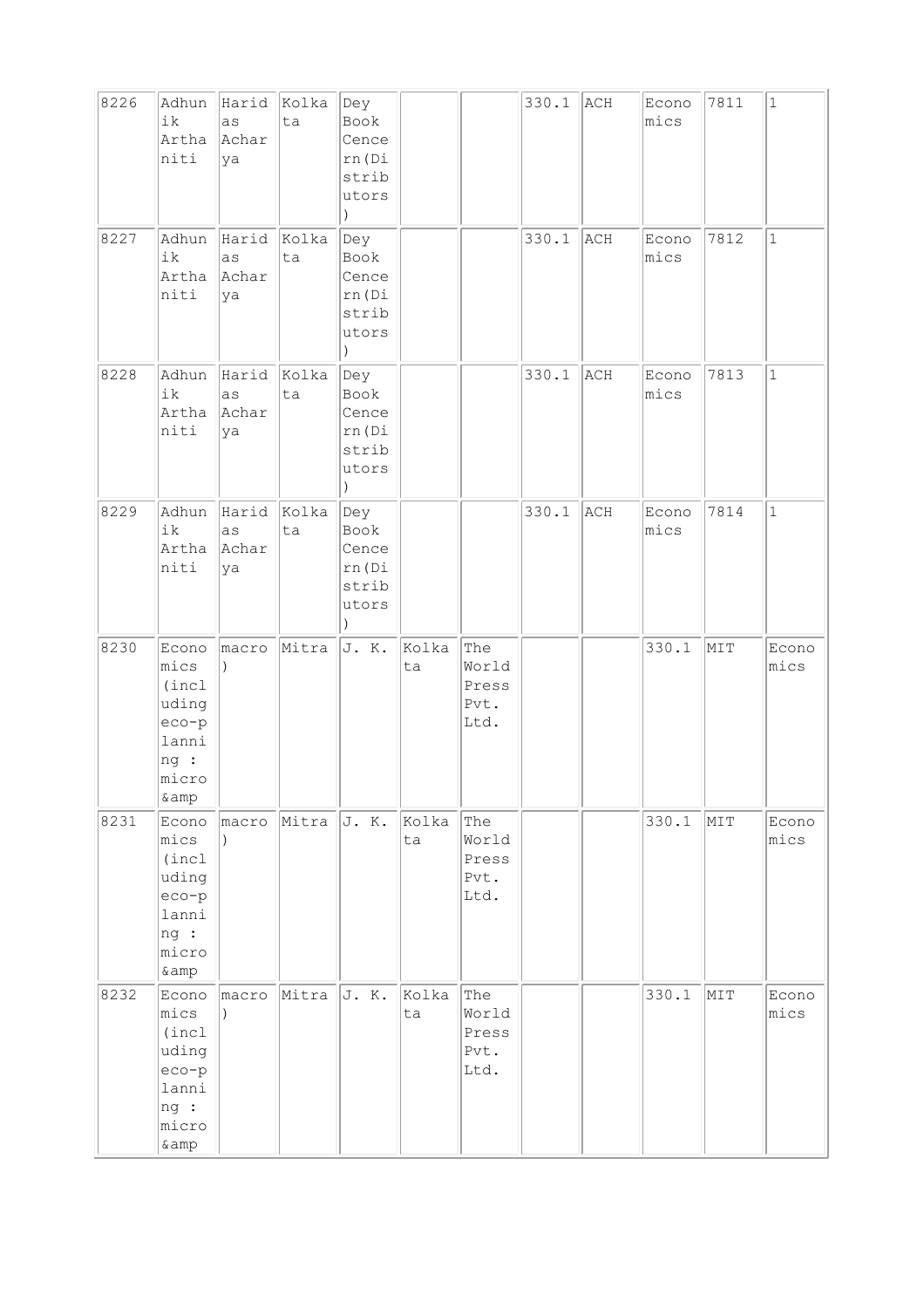| 8233 | Bhara<br>ter<br>artha<br>nitir<br>paric<br>hoy | Anil<br>Kumar<br>Basak      | Kolka<br>ta | Bidyo<br>daya<br>Libra<br>ry<br>Pvt.<br>Ltd. |  | 330.9<br>54 | <b>BAS</b> | Econo<br>mics | 7818 | $\mathbf{1}$ |
|------|------------------------------------------------|-----------------------------|-------------|----------------------------------------------|--|-------------|------------|---------------|------|--------------|
| 8234 | Bhara<br>ter<br>artha<br>nitir<br>paric<br>hoy | Anil<br>Kumar<br>Basak      | Kolka<br>ta | Bidyo<br>daya<br>Libra<br>ry<br>Pvt.<br>Ltd. |  | 330.9<br>54 | <b>BAS</b> | Econo<br>mics | 7819 | $\mathbf 1$  |
| 8235 | Bhara<br>ter<br>artha<br>nitir<br>paric<br>hoy | Anil<br>Kumar<br>Basak      | Kolka<br>ta | Bidyo<br>daya<br>Libra<br>ry<br>Pvt.<br>Ltd. |  | 330.9<br>54 | <b>BAS</b> | Econo<br>mics | 7820 | $\mathbf{1}$ |
| 8236 | Bhara<br>ter<br>artha<br>nitir<br>paric<br>hoy | Anil<br>Kumar<br>Basak      | Kolka<br>ta | Bidyo<br>daya<br>Libra<br>ry<br>Pvt.<br>Ltd. |  | 330.9<br>54 | <b>BAS</b> | Econo<br>mics | 7821 | $\mathbf{1}$ |
| 8237 | Bhara<br>ter<br>artha<br>nitir<br>paric<br>hoy | Anil<br>Kumar<br>Basak      | Kolka<br>ta | Bidyo<br>daya<br>Libra<br>ry<br>Pvt.<br>Ltd. |  | 330.9<br>54 | <b>BAS</b> | Econo<br>mics | 7822 | $\mathbf{1}$ |
| 8238 | Bhara<br>ter<br>artha<br>nitir<br>paric<br>hoy | Anil<br>Kumar<br>Basak      | Kolka<br>ta | Bidyo<br>daya<br>Libra<br>ry<br>Pvt.<br>Ltd. |  | 330.9<br>54 | <b>BAS</b> | Econo<br>mics | 7823 | $\mathbf 1$  |
| 8239 | Bhara<br>ter<br>artha<br>nitir<br>paric<br>hoy | Anil<br>Kumar<br>Basak      | Kolka<br>ta | Bidyo<br>daya<br>Libra<br>ry<br>Pvt.<br>Ltd. |  | 330.9<br>54 | BAS        | Econo<br>mics | 7824 | $\mathbf{1}$ |
| 8240 | Bhara<br>ter<br>artha<br>nitir<br>paric<br>hoy | Anil<br>Kumar<br>Basak      | Kolka<br>ta | Bidyo<br>daya<br>Libra<br>ry<br>Pvt.<br>Ltd. |  | 330.9<br>54 | <b>BAS</b> | Econo<br>mics | 7825 | $\mathbf{1}$ |
| 8241 | Artha<br>naiti<br>k.<br>unnay<br>an            | Sampa<br>t<br>Mukhe<br>rjee | Kolka<br>ta | New<br>Centr<br>a1<br>Book<br>Agenc<br>У     |  | 338.9       | MUK        | Econo<br>mics | 7826 | $\mathbf 1$  |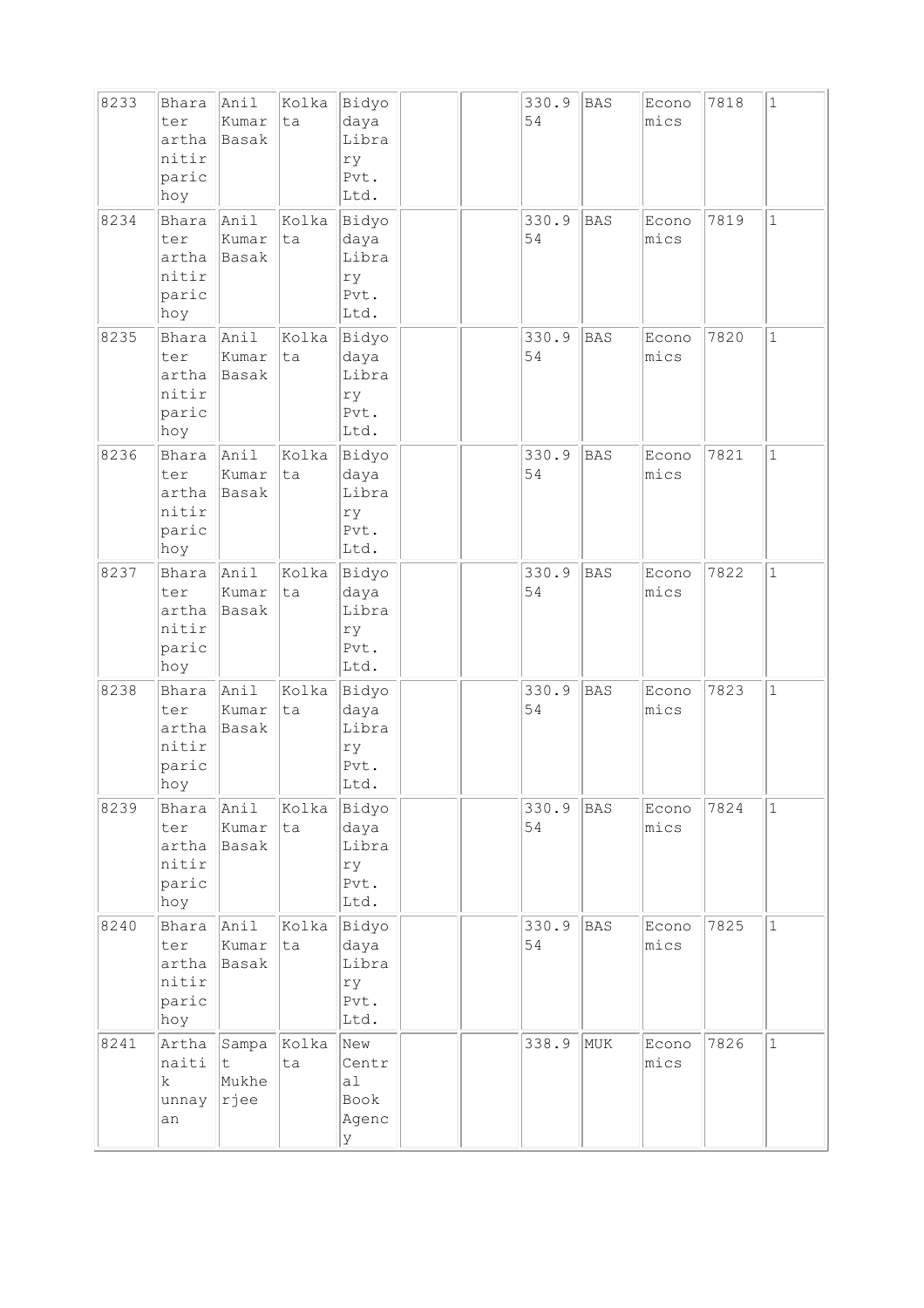| 8242 | naiti<br>k.<br>unnay<br>an          | Artha Sampa Kolka<br>It.<br>Mukhe<br>$\ $ rjee                         | ta                | New<br>Centr<br>a1<br>Book<br>Agenc<br>У |  | 338.9 | MUK        | Econo<br>mics | 7827 | $\mathbf{1}$ |
|------|-------------------------------------|------------------------------------------------------------------------|-------------------|------------------------------------------|--|-------|------------|---------------|------|--------------|
| 8243 | alpan<br>ar<br>bhumi<br>ka          | Parik Haras<br>hanka<br>$\Upsilon$<br>Bhatt<br>achar<br>ya             | Kolka<br>ta       | Calcu<br>tta<br>Book<br>House            |  | 338.9 | BHA        | Econo<br>mics | 7828 | $\mathbf 1$  |
| 8244 | Parik<br>alpan<br>ar<br>bhumi<br>ka | Haras Kolka<br>hanka ta<br>$\mathtt{r}$<br>Bhatt<br>achar<br>ya        |                   | Calcu<br>tta<br>Book<br>House            |  | 338.9 | BHA        | Econo<br>mics | 7829 | $\mathbf{1}$ |
| 8245 | ar<br>bhumi<br>ka                   | Parik Haras Kolka<br>alpan hanka<br>$\Upsilon$<br>Bhatt<br>achar<br>ya | ta                | Calcu<br>tta<br>Book<br>House            |  | 338.9 | <b>BHA</b> | Econo<br>mics | 7830 | $\mathbf{1}$ |
| 8246 | alpan<br>ar<br>bhumi<br>ka          | Parik Haras Kolka<br>hanka<br>r<br>Bhatt<br>achar<br>ya                | ta                | Calcu<br>tta<br>Book<br>House            |  | 338.9 | BHA        | Econo<br>mics | 7831 | $\mathbf{1}$ |
| 8247 | Parik<br>alpan<br>ar<br>bhumi<br>ka | Haras Kolka<br>hanka<br>$\Upsilon$<br>Bhatt<br>achar<br> ya            | ta                | Calcu<br>tta<br>Book<br>House            |  | 338.9 | BHA        | Econo<br>mics | 7832 | $\mathbf 1$  |
| 8248 | Unnay<br>aner<br>artha<br>niti      | hanka<br> r<br>Bhatt<br>achar<br>ya                                    | Haras Kolka<br>ta | Calcu<br>tta<br>Book<br>House            |  | 338.9 | BHA        | Econo<br>mics | 7833 | $\mathbf{1}$ |
| 8249 | Unnay<br>aner<br>artha<br>niti      | Haras Kolka<br>hanka ta<br> r<br>Bhatt<br>achar<br>ya                  |                   | Calcu<br>tta<br>Book<br>House            |  | 338.9 | BHA        | Econo<br>mics | 7834 | $\mathbf 1$  |
| 8250 | Unnay<br>aner<br>artha<br>niti      | Haras Kolka<br>hanka<br>lr.<br>Bhatt<br>achar<br>ya                    | ta                | Calcu<br>tta<br>Book<br>House            |  | 338.9 | BHA        | Econo<br>mics | 7835 | $\mathbf 1$  |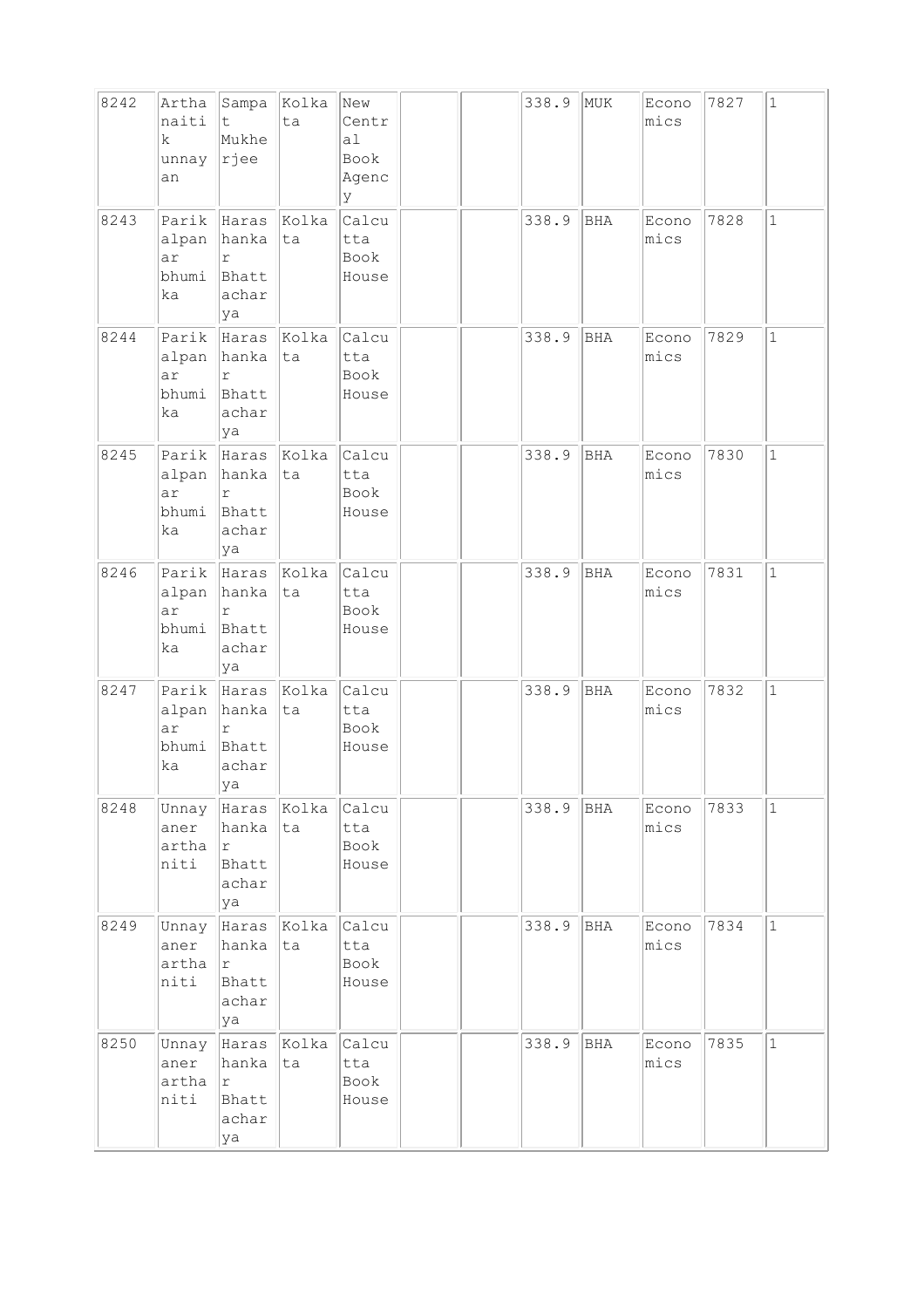| 8251 |                                                                               |                                              | Kolka          | Calcu                         |                                                      | 338.9 | <b>BHA</b>  |               | 7836          | $\vert$ 1 |
|------|-------------------------------------------------------------------------------|----------------------------------------------|----------------|-------------------------------|------------------------------------------------------|-------|-------------|---------------|---------------|-----------|
|      | Unnay<br>aner<br>artha<br>niti                                                | Haras<br>hanka<br> r<br>Bhatt<br>achar<br>ya | ta             | tta<br>Book<br>House          |                                                      |       |             | Econo<br>mics |               |           |
| 8252 | Unnay<br>aner<br>artha<br>niti                                                | Haras<br>hanka<br>r<br>Bhatt<br>achar<br>ya  | Kolka<br> ta   | Calcu<br>tta<br>Book<br>House |                                                      | 338.9 | BHA         | Econo<br>mics | 7837          | $\vert$ 1 |
| 8253 | Agric<br>ultur<br>a1<br>posts<br>of<br>india<br>and<br>south<br>-east<br>asia | Atwal                                        | A. S.          | Kolka<br>ta                   | Kalya<br>ni<br>Publi<br>shers                        |       | 330.9<br>54 | ATW           | Econo<br>mics | 7838      |
| 8760 | Econo<br>$ $ mic<br>devel<br>opmen<br>t in<br>the<br>third<br>world           | Todar<br>$\circ$                             | Micha<br>el P. | New<br>Delhi                  | Orien<br>t<br>Longm<br>an                            |       | 338.9       | TOD           | Econo<br>mics | 8345      |
| 8761 | Econ.<br>devel<br>opmen<br>t :<br>past<br>and<br>prese<br>nt                  | Gill                                         | Richa<br>rd T. | New<br>Delhi                  | Prent<br>ice-H<br>all<br>оf<br>India<br>Pvt.<br>Ltd. |       | 338.9       | GIL           | Econo<br>mics | 8346      |
| 8762 | Econ.<br>devel<br>opmen<br>t :<br>past<br>and<br>prese<br>nt                  | Gill                                         | Richa<br>rd T. | New<br>Delhi                  | Prent<br>ice-H<br>a11<br>оf<br>India<br>Pvt.<br>Ltd. |       | 338.9       | GIL           | Econo<br>mics | 8347      |
| 8763 | Devel<br>opmen<br>t.<br>plann<br>ing :<br>the<br>india<br>n<br>exper<br>ience | Chakr<br>abart<br>У                          | s.             | Calcu<br>tta                  | 0. U.<br>${\mathbb P}$ .                             |       | 338.9       | CHA           | Econo<br>mics | 8348      |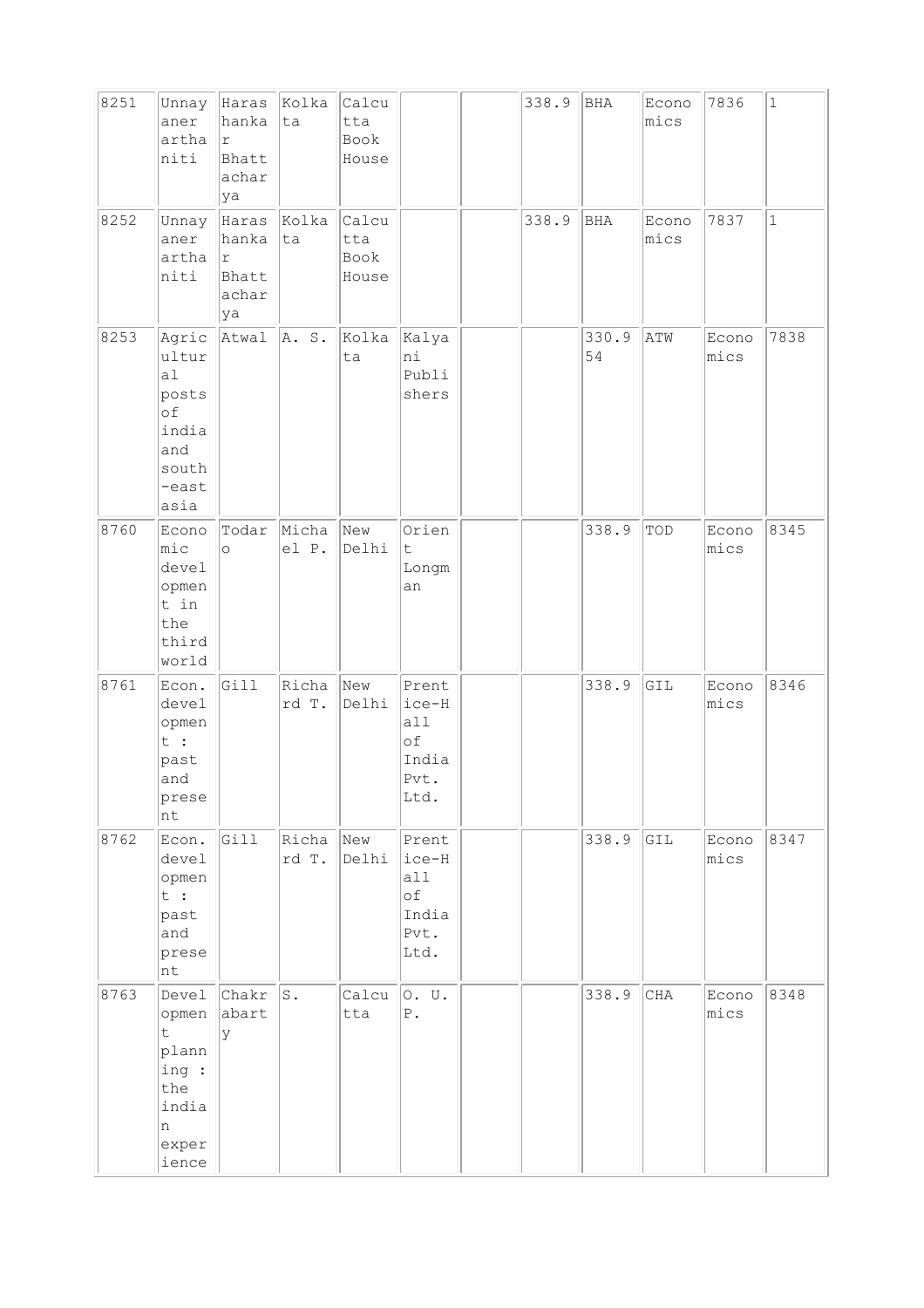| 8764 | An<br>outli<br>ne of<br>money                                               | Growt<br>her                 | Geoff<br>rey               | New<br>Delhi                          | Unive<br>rsal<br>Book<br>Stall                                           |              | 332.4         | GRO                  | Econo<br>mics | 8349         |
|------|-----------------------------------------------------------------------------|------------------------------|----------------------------|---------------------------------------|--------------------------------------------------------------------------|--------------|---------------|----------------------|---------------|--------------|
| 8765 | Metro<br>polit<br>an<br>calcu<br>tta :<br>econo<br>mics<br>of<br>growt<br>h | Ghosh                        | Murar<br>i                 | Calcu<br>tta                          | O. P.<br>$\operatorname{\mathsf{S}}$ .<br>Publi<br>shers<br>Pvt.<br>Ltd. |              | 330.9<br>5414 | 7                    | Econo<br>mics | 8350         |
| 8766 | The<br>econo<br>mics<br>of<br>the<br>devel<br>oping<br>count<br>ries        | Myint                        | H.                         | Calcu<br>tta                          | B. I.<br>Publi<br>catio<br>$\rm ns$<br>Pvt.<br>Ltd.                      |              | 338.9         | MYI                  | Econo<br>mics | 8351         |
| 8767 | Micro<br>econo<br>mics                                                      | Seth                         | M. L.                      | Agra                                  | Educa<br>tiona<br>$\mathbf{1}$<br>Publi<br>shers                         |              | 338.5         | $\operatorname{SET}$ | Econo<br>mics | 8352         |
| 8768 | Adhun<br>ik<br>artho<br>niti<br>$\circ$<br>parik<br>alpan<br>$\rm{a}$       | Jiten<br>dra<br>Kr.<br>Mitra | Calcu<br>tta               | The<br>World<br>Press<br>Pvt.<br>Ltd. |                                                                          | 330.1        | MIT           | Econo<br>mics        | 8353          | $\mathbf{1}$ |
| 8769 | Adhun<br>ik<br>artho<br>niti<br>$\circ$<br>parik<br>alpan<br>a              | Jiten<br>dra<br>Kr.<br>Mitra | Calcu<br>tta               | The<br>World<br>Press<br>Pvt.<br>Ltd. |                                                                          | 330.1        | MIT           | Econo<br>mics        | 8354          | $\mathbf 1$  |
| 8770 | U.m.<br>artho<br>niti                                                       | Swpan<br>Kr.<br>Ray          | Calcu<br>tta               | Dey's<br>Publi<br>shers               |                                                                          | 330.1        | RAY           | Econo<br>mics        | 8355          | $\mathbf 1$  |
| 8771 | U.m.<br>artho<br>niti                                                       | Swpan<br>Kr.<br>Ray          | Calcu<br>tta               | Dey's<br>Publi<br>shers               |                                                                          | 330.1<br>RAY |               | Econo<br>mics        | 8356          | $\mathbf{1}$ |
| 8772 | Highe<br>r<br>secon<br>dary<br>econ.                                        | Roy                          | Prabn<br>dhana<br>$\tt th$ | Calcu<br>tta                          | East<br>India<br>Publi<br>catio<br>$\rm ns$                              |              | 330.1         | ROY                  | Econo<br>mics | 8357         |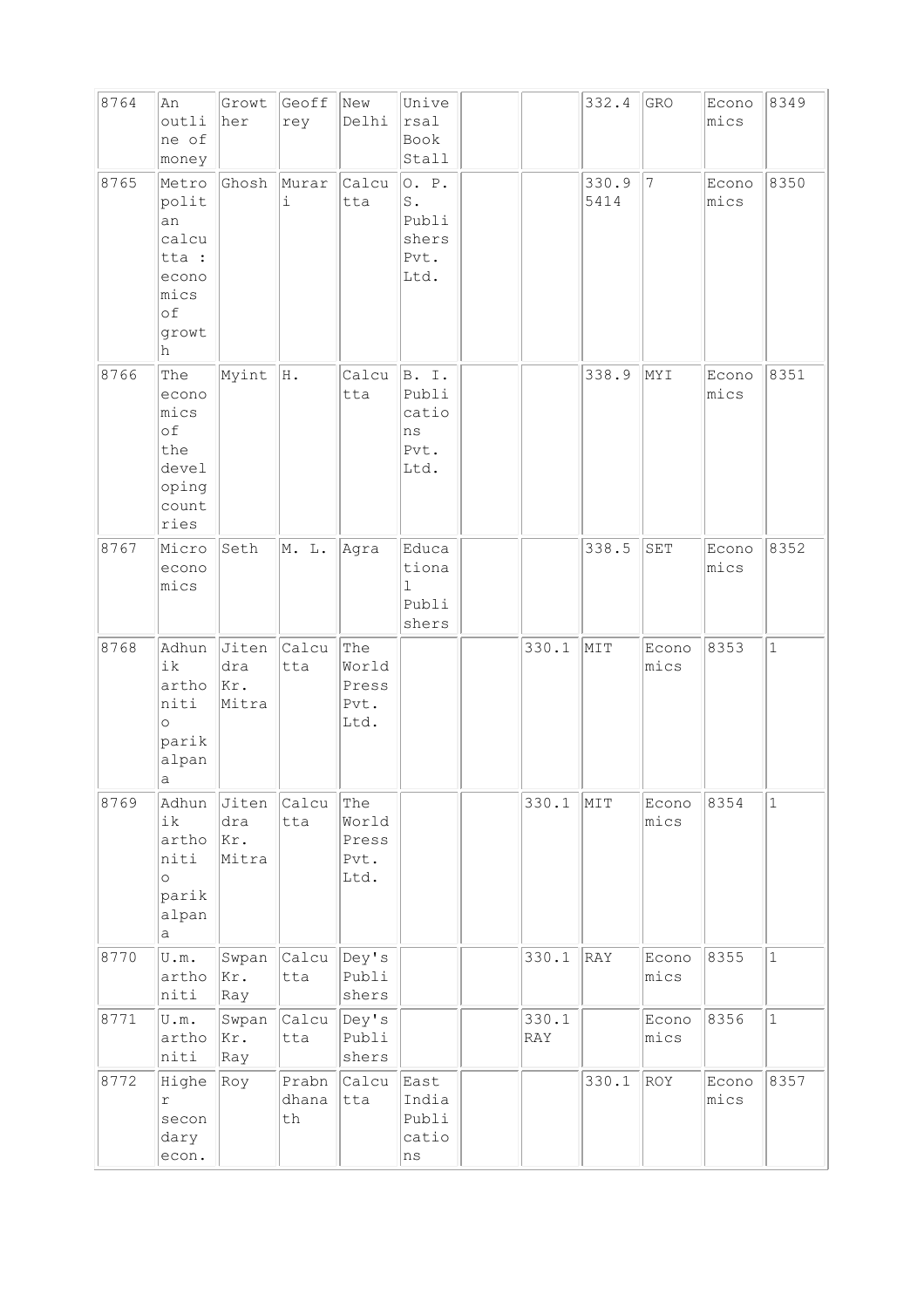| 8773 | U.m.<br>dhanb<br>igyan                                                     | Harsh<br>ankar<br>Bhatt<br>achar<br>ya       | Calcu<br>tta | Centr<br>a1<br>Book<br>House<br>(P)<br>Ltd.  |                                         | 330.1       | BHA         | Econo<br>mics | 8358          | $\mathbf{1}$ |
|------|----------------------------------------------------------------------------|----------------------------------------------|--------------|----------------------------------------------|-----------------------------------------|-------------|-------------|---------------|---------------|--------------|
| 8774 | U.m.<br>dhanb<br>igyan                                                     | Harsh<br>ankar<br>Bhatt<br>achar<br>ya       | Calcu<br>tta | Centr<br>a1<br>Book<br>House<br>(P)<br>Ltd.  |                                         | 330.1       | <b>BHA</b>  | Econo<br>mics | 8359          | $\mathbf{1}$ |
| 8775 | Samok<br>alin<br>artho<br>bidya                                            | Sampa<br>d<br>Mukhe<br>rjee                  | Calcu<br>tta | New<br>Centr<br>al<br>Book<br>Agenc<br>ly.   |                                         | 330.1       | MUK         | Econo<br>mics | 8360          | $\mathbf{1}$ |
| 8776 | Adhun<br>ik<br>artho<br>bidya                                              | Alok<br>Ghosh                                | Calcu<br>tta | The<br>New<br>Book<br>Stall                  |                                         | 330.1       | GHO         | Econo<br>mics | 8361          | $\mathbf{1}$ |
| 8777 | Bhari<br>tyo<br>artho<br>bidya                                             | Sen                                          | Calcu<br>tta | Centr<br>a1<br>Publi<br>shing<br>Conse<br>rn |                                         | 330.9<br>54 | SEN         | Econo<br>mics | 8362          | $\mathbf{1}$ |
| 8778 | Devel<br>opmen<br>t<br>plann<br>ing<br>the<br>india<br>n<br>exper<br>ience | Chakr<br>abart<br>У                          | Sukho<br>may |                                              | 0. U.<br>${\mathbb P}$ .                |             | 338.9<br>54 | CHA           | Econo<br>mics | 8363         |
| 8779 | Refre<br>sher<br>cours<br>e in<br>econ.<br>theor<br>У                      | Dewtt                                        | $\ K. K.$    | Calcu<br>tta                                 | $S$ .<br>Chand<br>& Co.<br>Pvt.<br>Ltd. |             | 330.1       | DEW           | Econo<br>mics | 8364         |
| 8780 | Econo<br>mics                                                              | Mitra                                        | J. K.        | Calcu<br>tta                                 | The<br>World<br>Press                   |             | 330.1       | MIT           | Econo<br>mics | 8365         |
| 8781 | Adhun<br>ik<br>dhanb<br>igyan<br>ar<br>bhumi<br>ka                         | Harsh Calcu<br>ankar<br>Bhatt<br>achar<br>ya | tta          | Calcu<br>tta<br>Book<br>House                |                                         | 330.1       | BHA         | Econo<br>mics | 8366          | $\mathbf{1}$ |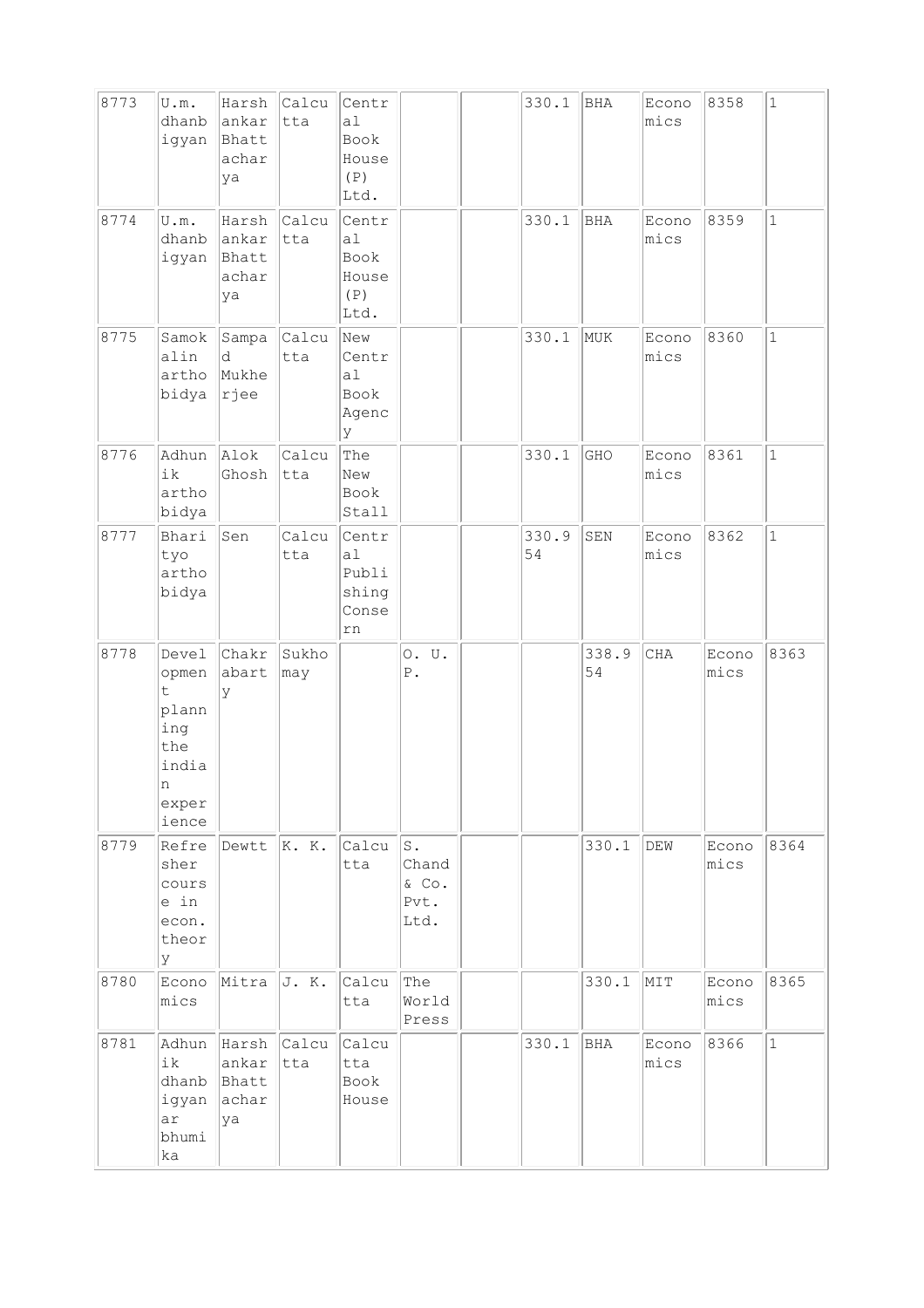| 8782 | U.m.a<br>rthon<br>iti                         | Roy                                    | Calcu<br>tta | East<br>India<br>Publi<br>catio<br>ns              |  | 330.1       | ROY         | Econo<br>mics | 8367 | $\mathbf{1}$ |
|------|-----------------------------------------------|----------------------------------------|--------------|----------------------------------------------------|--|-------------|-------------|---------------|------|--------------|
| 8783 | Unnay<br>anar<br>artho<br>niti                | Harsh<br>ankar<br>Bhatt<br>achar<br>ya | Calcu<br>tta | Calcu<br>tta<br>Book<br>House                      |  | 338.9       | <b>BHA</b>  | Econo<br>mics | 8368 | 1            |
| 8784 | Artho<br>naiti<br>k.<br>unnay<br>an           | Harid<br>las<br>Achar<br> ya           | Calcu<br>tta | De<br>Book<br>Conce<br>rn                          |  | 338.9       | ACH         | Econo<br>mics | 8369 | $\mathbf{1}$ |
| 8785 | India<br>n<br>econo<br>my                     | Datta<br>Sunda<br>ram                  | Calcu<br>tta | $\mathbbm{S}$ .<br>Chand<br>& Co.<br>(Pvt)<br>Ltd. |  | 330.9<br>54 | <b>DAT</b>  | Econo<br>mics | 8370 | $\mathbf{1}$ |
| 9149 | Uchch<br>a<br>madhy<br>amik<br>artho<br>bidya | Arun<br>Kumar<br>Sen                   | Calcu<br>tta | New<br>Centr<br>a1<br>Book<br>Agenc<br>У           |  | 330.1       | ${\tt SEM}$ | Econo<br>mics | 8734 | $\mathbf 1$  |
| 9150 | Uchch<br>a<br>madhy<br>amik<br>artho<br>bidya | Arun<br>Kumar<br>Sen                   | Calcu<br>tta | New<br>Centr<br>al<br>Book<br>Agenc<br>lУ          |  | 330.1       | SEN         | Econo<br>mics | 8735 | $\mathbf{1}$ |
| 9151 | Higer<br>secon<br>dary<br>econo<br>mics       | Prabu<br>ddhan<br>ath<br>Roy           | Calcu<br>tta | East<br>India<br>Publi<br>catio<br>n               |  | 330.1       | ROY         | Econo<br>mics | 8736 | $\mathbf 1$  |
| 9152 | Higer<br>secon<br>dary<br>econo<br>mics       | Prabu<br>ddhan<br>ath<br>Roy           | Calcu<br>tta | East<br>India<br>Publi<br>catio<br>n               |  | 330.1       | ROY         | Econo<br>mics | 8737 | $\mathbf{1}$ |
| 9153 | $U$ :<br>ma :<br>artha<br>niti                | Prabu<br>ddhan<br>ath<br>Roy           | Calcu<br>tta | East<br>India<br>Publi<br>catio<br>n               |  | 330.1       | ROY         | Econo<br>mics | 8738 | $\mathbf{1}$ |
| 9154 | $\overline{\cup}$ :<br>ma :<br>artha<br>niti  | Prabu<br>ddhan<br>ath<br>Roy           | Calcu<br>tta | East<br>India<br>Publi<br>catio<br>n               |  |             | 330.1       | Econo<br>mics | 8739 | $\mathbf{1}$ |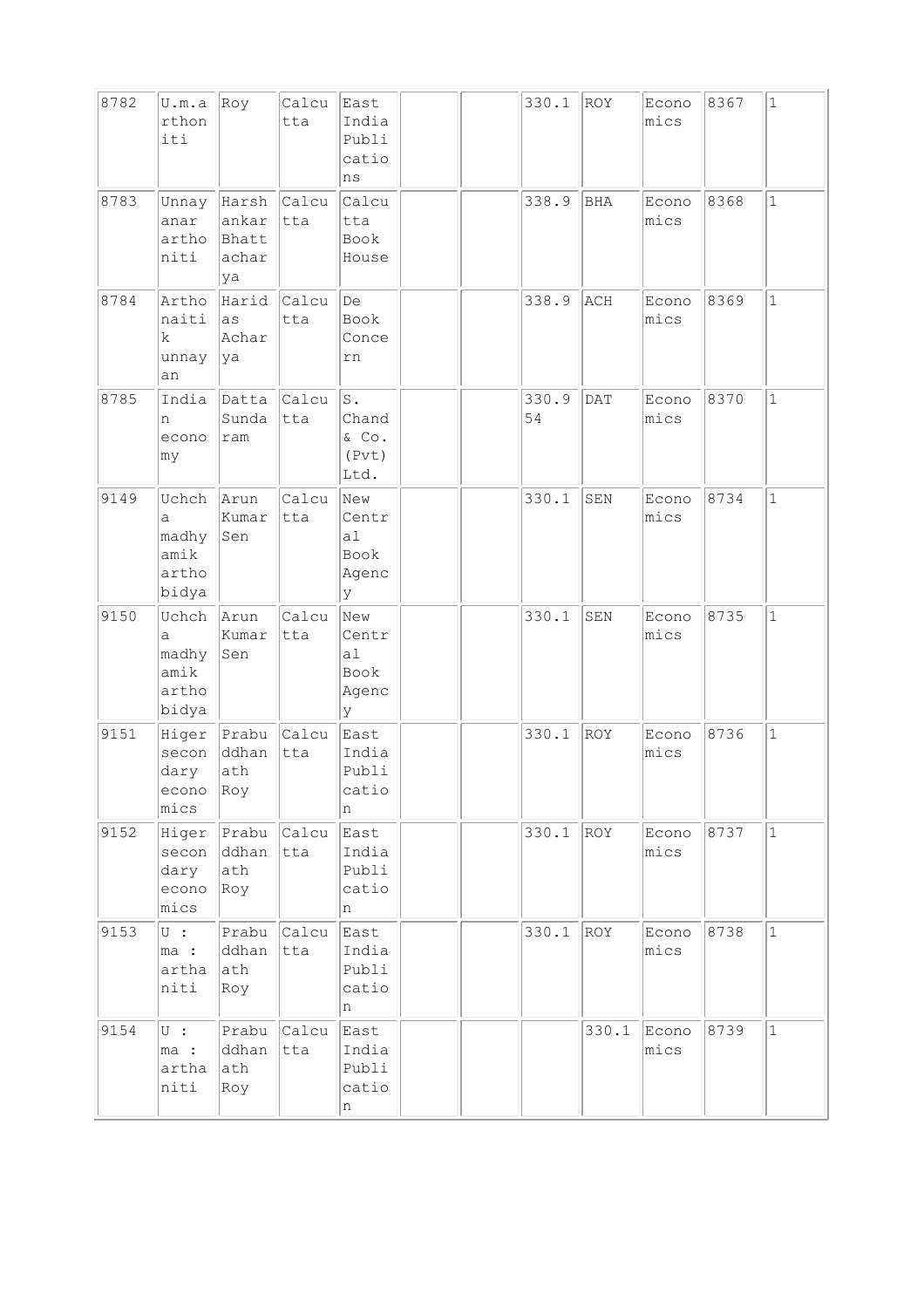| 9155 | $U$ :<br>ma:<br>dhana<br>bigya<br>n  | Haras<br>hanka<br>١r<br>Bhatt<br>achar<br>ya             | Calcu<br>tta | Calcu<br>tta<br>Book<br>House             |  | 330.1       | BHA                              | Econo<br>mics | 8740 | $\mathbf{1}$ |
|------|--------------------------------------|----------------------------------------------------------|--------------|-------------------------------------------|--|-------------|----------------------------------|---------------|------|--------------|
| 9156 | $U$ :<br>ma :<br>dhana<br>bigya<br>n | Haras<br>hanka<br>١r<br>Bhatt<br>achar<br>ya             | Calcu<br>tta | Calcu<br>tta<br>Book<br>House             |  | 330.1       | <b>BHA</b>                       | Econo<br>mics | 8741 | $\mathbf 1$  |
| 9157 | India<br>n<br>econo<br>∣my           | Misra                                                    |              |                                           |  | 330.9<br>54 | MIS                              | Econo<br>mics | 8742 | $\mathbf{1}$ |
| 9383 | anar<br>artho<br>niti                | Unnay Harsh Calcu<br>ankar<br>Bhatt<br>achar<br>ya       | tta          | Calcu<br>tta<br>Book<br>House             |  | 338.9       | BHA                              | Econo<br>mics | 8968 | $\mathbf{1}$ |
| 9384 | ar<br>bhumi<br>ka                    | Porik Harsh Calcu<br>alpan ankar<br>Bhatt<br>achar<br>ya | tta          | Calcu<br>tta<br>Book<br>House             |  | 338.9       | BHA                              | Econo<br>mics | 8969 | $\mathbf{1}$ |
| 9385 | U.m.<br>artho<br>bidya               | Arun<br>Kumar<br>Sen                                     | Calcu<br>tta | New<br>Centr<br>al<br>Book<br>Agenc<br>lУ |  | 330         | SEN                              | Econo<br>mics | 8970 | $\mathbf{1}$ |
| 9386 | U.m.<br>artho<br>niti                | Harid<br>as<br>Achra<br>ya                               | Calcu<br>tta | Dey<br>Book<br>Conse<br>rn                |  | 330         | $\mathbb{A}\mathbb{C}\mathbb{H}$ | Econo<br>mics | 8971 | $\mathbf 1$  |
| 9387 | U.m.<br>artho<br>niti                | Jayde<br>b<br>Sarkh<br>al                                | Calcu<br>tta | Book<br>Syndi<br>cate<br>Pvt.<br>Ltd.     |  | 330         | SAR                              | Econo<br>mics | 8972 | $\mathbf{1}$ |
| 9388 | U.m.<br>artho<br>niti                | Jayde<br>b<br>Sarkh<br>a <sub>1</sub>                    | Calcu<br>tta | Book<br>Syndi<br>cate<br>Pvt.<br>Ltd.     |  | 330         | SAR                              | Econo<br>mics | 8973 | $\mathbf{1}$ |
| 9389 | U.m.<br>dhanb<br>igyan               | Haras<br>hanka<br>Ιr<br>Bhatt<br>achar<br>ya             | Calcu<br>tta | Calcu<br>tta<br>Book<br>House             |  | 330         | <b>BHA</b>                       | Econo<br>mics | 8974 | $\mathbf{1}$ |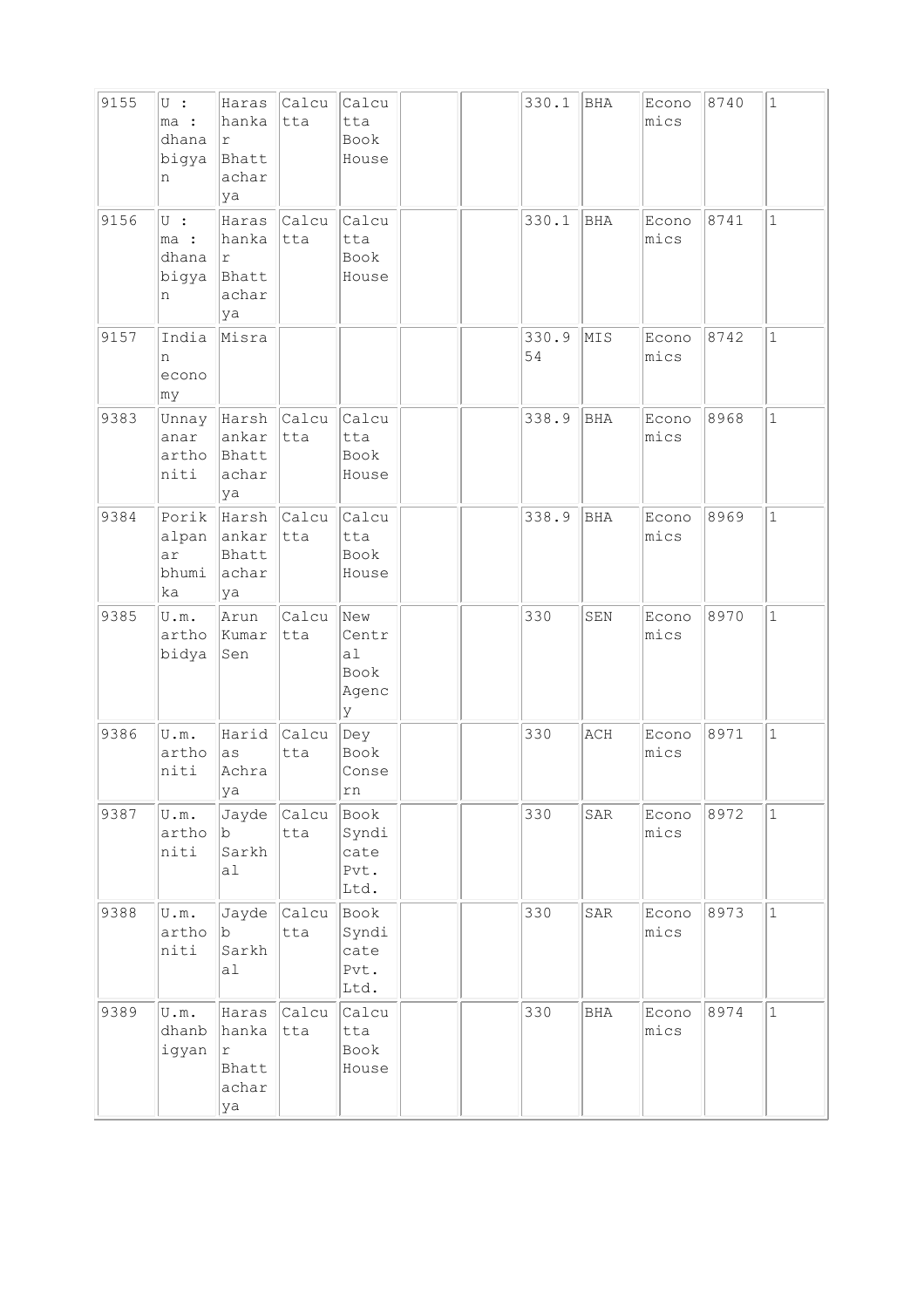| 9390 | U.m.<br>artho<br>niti                                                       | Prabu<br>dhana<br>th<br>Ray                           | Calcu<br>tta        | East<br>India<br>Publi<br>catio<br>ns       |                                         | 330 | RAY         | Econo<br>mics | 8975          | $\mathbf 1$  |
|------|-----------------------------------------------------------------------------|-------------------------------------------------------|---------------------|---------------------------------------------|-----------------------------------------|-----|-------------|---------------|---------------|--------------|
| 9391 | U.m.<br>artho<br>niti                                                       | Prabu<br>dhana<br>th<br>Ray                           | Calcu<br>tta        | East<br>India<br>Publi<br>catio<br>$\rm ns$ |                                         | 330 | RAY         | Econo<br>mics | 8976          | $\mathbf{1}$ |
| 9392 | U.m.<br>artho<br>niti                                                       | Prabu<br>dhana<br>$\operatorname{\mathsf{th}}$<br>Ray | Calcu<br>tta        | East<br>India<br>Publi<br>catio<br>$\rm ns$ |                                         | 330 | RAY         | Econo<br>mics | 8977          | $\mathbf{1}$ |
| 9393 | U.m.<br>artho<br>niti                                                       | Harid<br>as<br>Achar<br>ya                            | Calcu<br>tta        | Dey<br>Book<br>Conse<br>rn                  |                                         | 330 | ACH         | Econo<br>mics | 8978          | $\mathbf{1}$ |
| 9394 | U.m.<br>artho<br>bidya                                                      | Arun<br>Sen                                           | Calcu<br>tta        | New<br>Centr<br>a1<br>Book<br>Agenc<br>У    |                                         | 330 | SEN         | Econo<br>mics | 8979          | $\mathbf{1}$ |
| 9641 | India<br>n<br>econo<br>my:<br>its<br>devel<br>opmen<br>t.<br>exper<br>ience | Misra                                                 | S. K.               | Bomba<br>У                                  | Himal<br>aya<br>Publi<br>shing<br>House |     | 330.9<br>54 | MIS           | Econo<br>mics | 9226         |
| 9642 | India<br>n<br>econo<br> my                                                  | Datt                                                  | Rudda<br>$\Upsilon$ |                                             | s.<br>Chand<br>& Co.<br>Ltd.            |     | 330.9<br>54 | DAT           | Econo<br>mics | 9227         |
| 9649 | Uchch<br>a<br>madhy<br>amik<br>artha<br>bidya                               | Arun<br>Kumar<br>Sen                                  | Calcu<br>tta        | New<br>centr<br>a1<br>Book<br>Agenc<br>У    |                                         | 330 | SEN         | Econo<br>mics | 9234          | $\mathbf 1$  |
| 9650 | H. s.<br>econo<br>mics                                                      | Roy                                                   | Prabu<br>ddhan      | Calcu<br>tta                                | Bana<br>Pusta<br>kalay                  |     | 330         | SEN           | Econo<br>mics | 9235         |
|      |                                                                             |                                                       | ath                 |                                             | а                                       |     |             |               |               |              |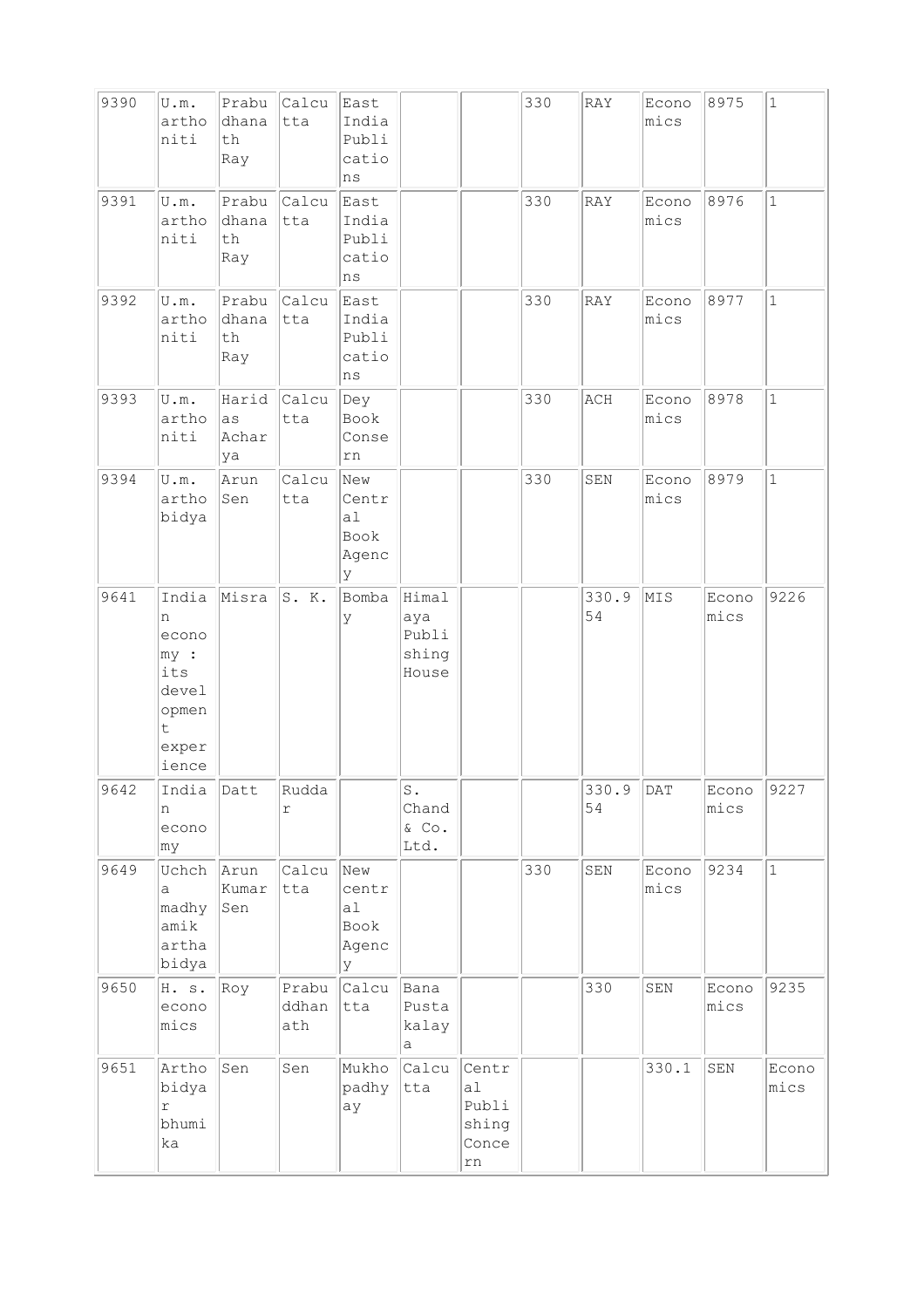| 9652 | Bhara<br>tio<br>artho<br>bidya                                | Sen                                           | Sen            | Mukho<br>padhy<br>ay                         | Calcu<br>tta                             | Centr<br>al<br>Publi<br>shing<br>Conce<br>rn |       |            | 330.9<br>54   | SEN           | Econo<br>mics |
|------|---------------------------------------------------------------|-----------------------------------------------|----------------|----------------------------------------------|------------------------------------------|----------------------------------------------|-------|------------|---------------|---------------|---------------|
| 9653 | Uchch<br>а<br>madhy<br>amik<br>dhanb<br>igyan                 | Haros<br>hanka<br> r<br>Bhatt<br>achar<br> ya | Calcu<br>tta   | Calcu<br>tta<br>Book<br>House<br>(P)<br>Ltd. |                                          |                                              | 330   | <b>BHA</b> | Econo<br>mics | 9238          | $\mathbf{1}$  |
| 9654 | Adhun<br>ik<br>artho<br>bidya                                 | Alok<br>Ghose                                 | Calcu<br>tta   | The<br>New<br>Book<br>Stall                  |                                          |                                              | 330.1 | GHO        | Econo<br>mics | 9239          | $\mathbf{1}$  |
| 9655 | Uchch<br>a<br>madhy<br>amik<br>artho<br>niti                  | Joyde<br>b<br>Sorkh<br>el                     | Calcu<br>tta   | Book<br>Syndi<br>cate<br>(P)<br>Ltd.         |                                          |                                              | 330   | SAR        | Econo<br>mics | 9240          | $\mathbf{1}$  |
| 9656 | Uchch<br>а<br>madhy<br>amik<br>artho<br>niti                  | Probu<br>ddha<br>Nath<br>Roy                  | Calcu<br>tta   | Bana<br>Pusta<br>kalay<br>а                  |                                          |                                              | 330   | <b>ROY</b> | Econo<br>mics | 9241          | $\mathbf{1}$  |
| 9657 | Artho<br>naiti<br>k.<br>Unnay<br>an                           | Sen                                           | Sen            | Mukho<br>padhy<br>ay                         | Calcu<br>tta                             | Centr<br>a1<br>Publi<br>shing<br>Conce<br>rn |       |            | 330.1         | SEN           | Econo<br>mics |
| 9658 | H. s.<br>econo<br>mics                                        | Mukhe<br>rjee                                 | $\texttt{S}$ . | Calcu<br>tta                                 | New<br>Centr<br>a1<br>Book<br>Agenc<br>У |                                              |       | 330        | MUK           | Econo<br>mics | 9243          |
| 9672 | Artho<br>naiti<br>k.<br>unany<br>an                           | Gobin<br>dra<br>Chand<br> ra<br>Monda<br>1    | Calcu<br>tta   | Furma<br>K. L.<br>Mukhe<br>rjee              |                                          |                                              | 338.9 | MON        | Econo<br>mics | 9257          | $\mathbf{1}$  |
| 9904 | Publi<br>$\mathsf{C}$<br>finan<br>ce in<br>west<br>benga<br>ı | Dr.<br>Das                                    | Priya<br>jit   | Kolka<br>ta                                  | Firma<br>K. L.<br>M.<br>Pvt.<br>Ltd.     |                                              |       | 336        | 95414         | Econo<br>mics | 9489          |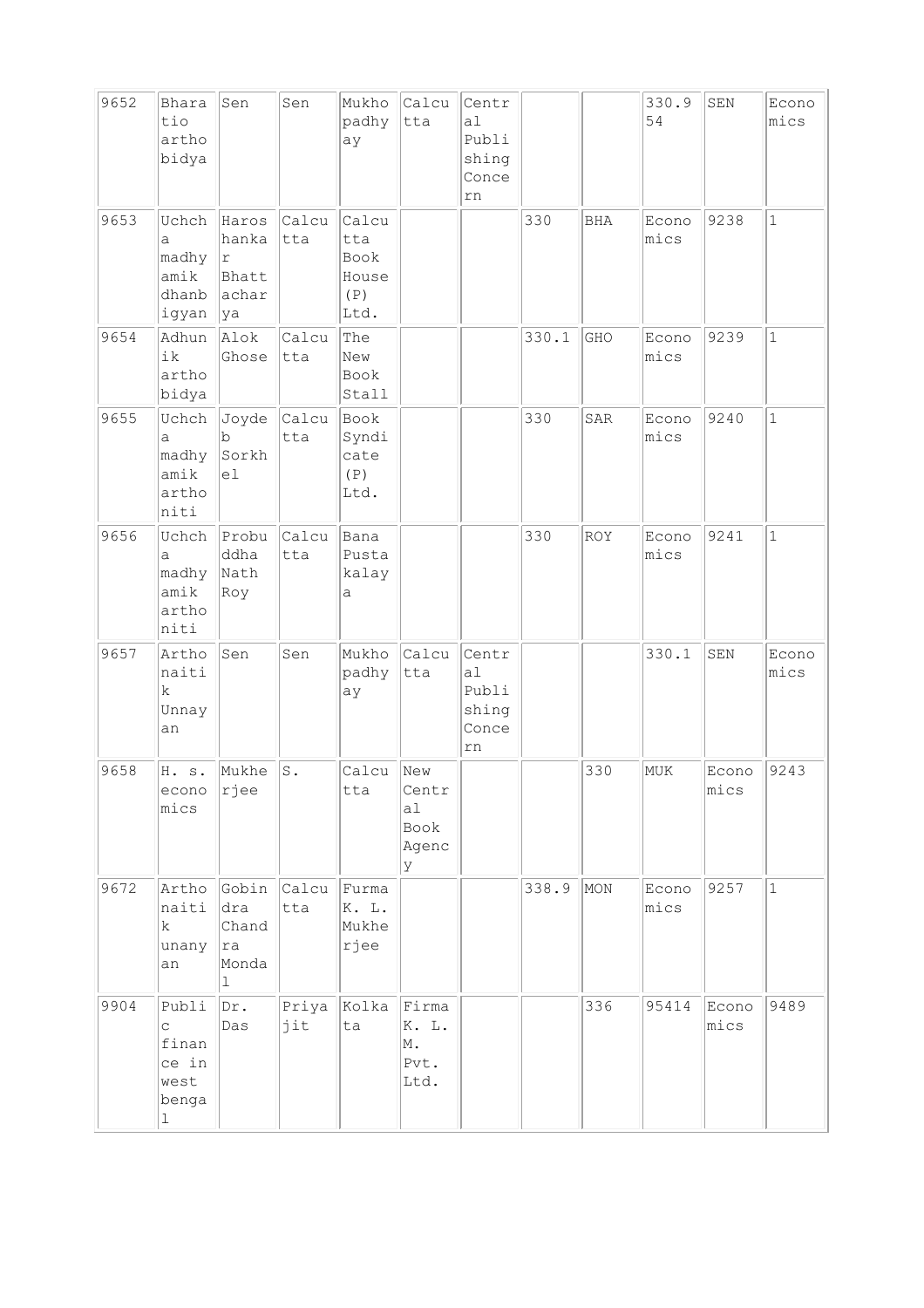| 9905  | Publi<br>C.<br>finan<br>ce in<br>west<br>benga<br>1                                   | Dr.<br>Das                   | Priya<br>jit | Kolka<br>ta                                 | Firma<br>K. L.<br>M.<br>Pvt.<br>Ltd.    |     | 336.0<br>95414 | DAS           | Econo<br>mics | 9490         |
|-------|---------------------------------------------------------------------------------------|------------------------------|--------------|---------------------------------------------|-----------------------------------------|-----|----------------|---------------|---------------|--------------|
| 10108 | Publi<br>$\mathsf C$<br>finan<br>ce in<br>west<br>benga<br>$\perp$                    | Das                          | Priya<br>jit | Calcu<br>tta                                | Firma<br>K. L.<br>M.<br>Pvt.<br>Ltd.    |     | 336.9<br>5414  | DAS           | Econo<br>mics | 9693         |
| 10109 | Publi<br>C<br>finan<br>ce in<br>west<br>benga<br>ı                                    | Das                          | Priya<br>jit | Calcu<br>tta                                | Firma<br>K. L.<br>M.<br>Pvt.<br>Ltd.    |     | 336.9<br>5414  | DAS           | Econo<br>mics | 9694         |
| 10110 | Publi<br>C<br>finan<br>ce in<br>west<br>benga<br>ı                                    | Das                          | Priya<br>jit | Calcu<br>tta                                | Firma<br>K. L.<br>M.<br>Pvt.<br>Ltd.    |     | 336.9<br>5414  | DAS           | Econo<br>mics | 9695         |
| 10111 | U :<br>ma :<br>artho<br>nity                                                          | Probu<br>ddhan<br>ath<br>Roy | Calcu<br>tta | East<br>India<br>Publi<br>catio<br>$\rm ns$ |                                         | 330 | ROY            | Econo<br>mics | 9696          | $\mathbf{1}$ |
| 10112 | India<br>n<br>econo<br>my:<br>its<br>devel<br>opmen<br>t<br>exper<br>ience<br>$\rm S$ | Misra                        | S. K.        | Delhi                                       | Himal<br>aya<br>Publi<br>shing<br>House |     | 330.9<br>54    | MIS           | Econo<br>mics | 9697         |
| 10113 | $\overline{\cup}$ :<br>ma :<br>artho<br>niti                                          | Joyde<br>b<br>Sarkh<br>e1    | Calcu<br>tta | Bk.<br>Syndi<br>cate<br>Pvt.<br>Ltd.        |                                         | 330 | SAR            | Econo<br>mics | 9698          | $1\,$        |
| 10114 | $\cup$ :<br>ma :<br>artho<br>niti                                                     | Joyde<br>b<br>Sarkh<br>el    | Calcu<br>tta | Bk.<br>Syndi<br>cate<br>Pvt.<br>Ltd.        |                                         | 330 | SAR            | Econo<br>mics | 9699          | $\mathbf 1$  |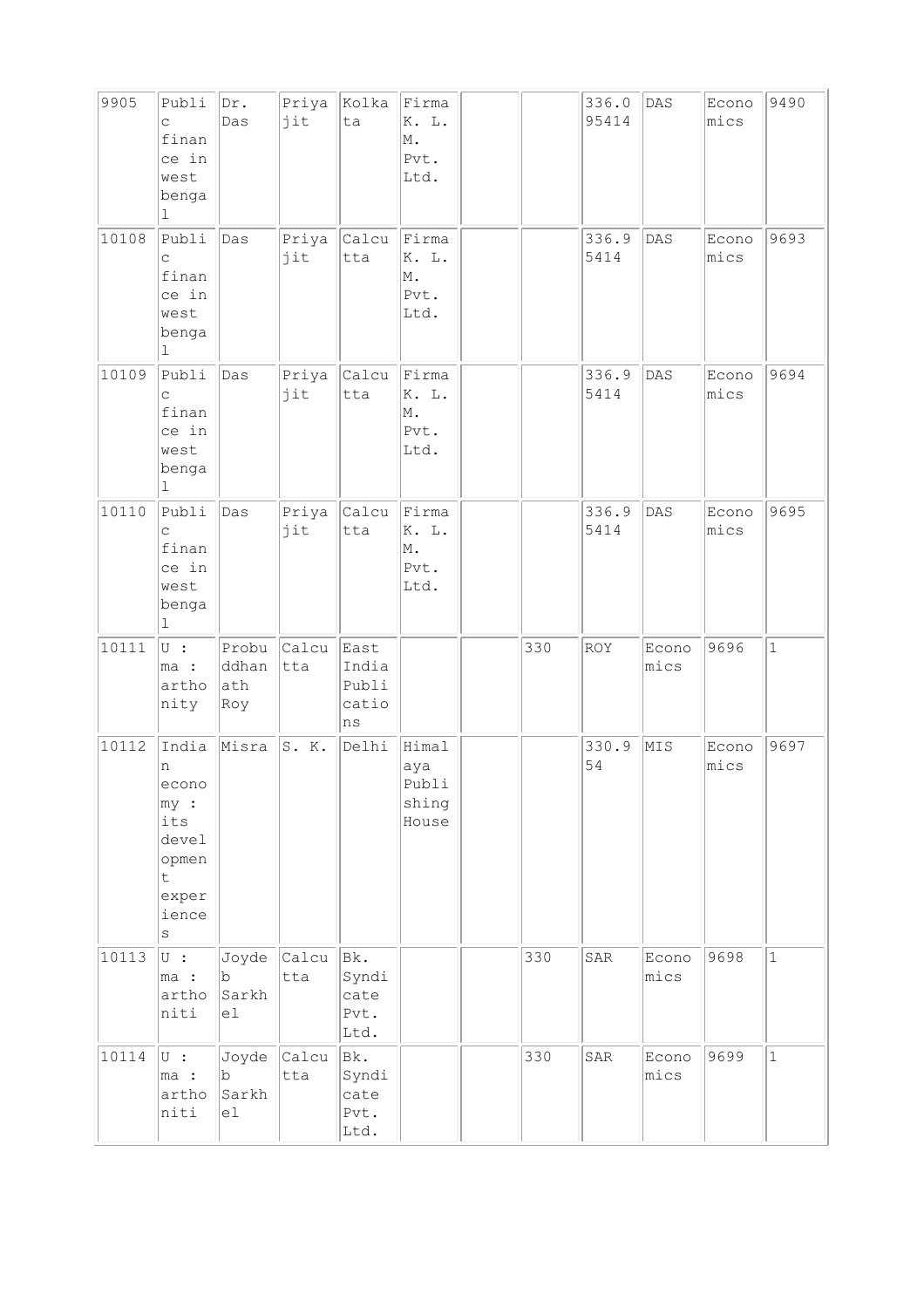| 10230 | The<br>chang<br>ing<br>patte<br>rn<br>and<br>distr<br>ibuti<br>on of<br>consu<br>mptio<br>n<br>expen<br>ditur<br>e in<br>india | Sen   | Rajku<br>mar | Calcu<br>tta | Rabin<br>dra<br>Bhara<br>ti<br>Unive<br>rsity |             | 330.9<br>54 | ${\tt SEN}$   | Econo<br>mics | 9815        |
|-------|--------------------------------------------------------------------------------------------------------------------------------|-------|--------------|--------------|-----------------------------------------------|-------------|-------------|---------------|---------------|-------------|
| 10286 | India<br>n<br>econo<br> my                                                                                                     | Dutta |              |              |                                               | 330.9<br>54 | $\rm DUT$   | Econo<br>mics | 9871          | $\mathbf 1$ |
| 10313 | Role<br>οf<br>publi<br>$\mathsf C$<br>borro<br>wing<br>in<br>india<br>n<br>devel<br>opmen<br>$\mathsf t$<br>finan<br>ce        | Das   | P. K.        |              | Autho<br>$\Upsilon$                           |             | 330.9<br>54 | DAS           | Econo<br>mics | 9898        |
| 10314 | Role<br>оf<br>publi<br>C.<br>borro<br>wing<br>in<br>india<br>n<br>devel<br>opmen<br>$\mathsf t$<br>finan<br>ce                 | Das   | P. K.        |              | Autho<br>$\Upsilon$                           |             | 330.9<br>54 | DAS           | Econo<br>mics | 9899        |
| 10315 | Role<br>оf<br>publi<br>$\mathsf C$<br>borro<br>wing<br>in<br>india<br>n<br>devel                                               | Das   | P. K.        |              | Autho<br>$\mathtt{r}$                         |             | 330.9<br>54 | DAS           | Econo<br>mics | 9900        |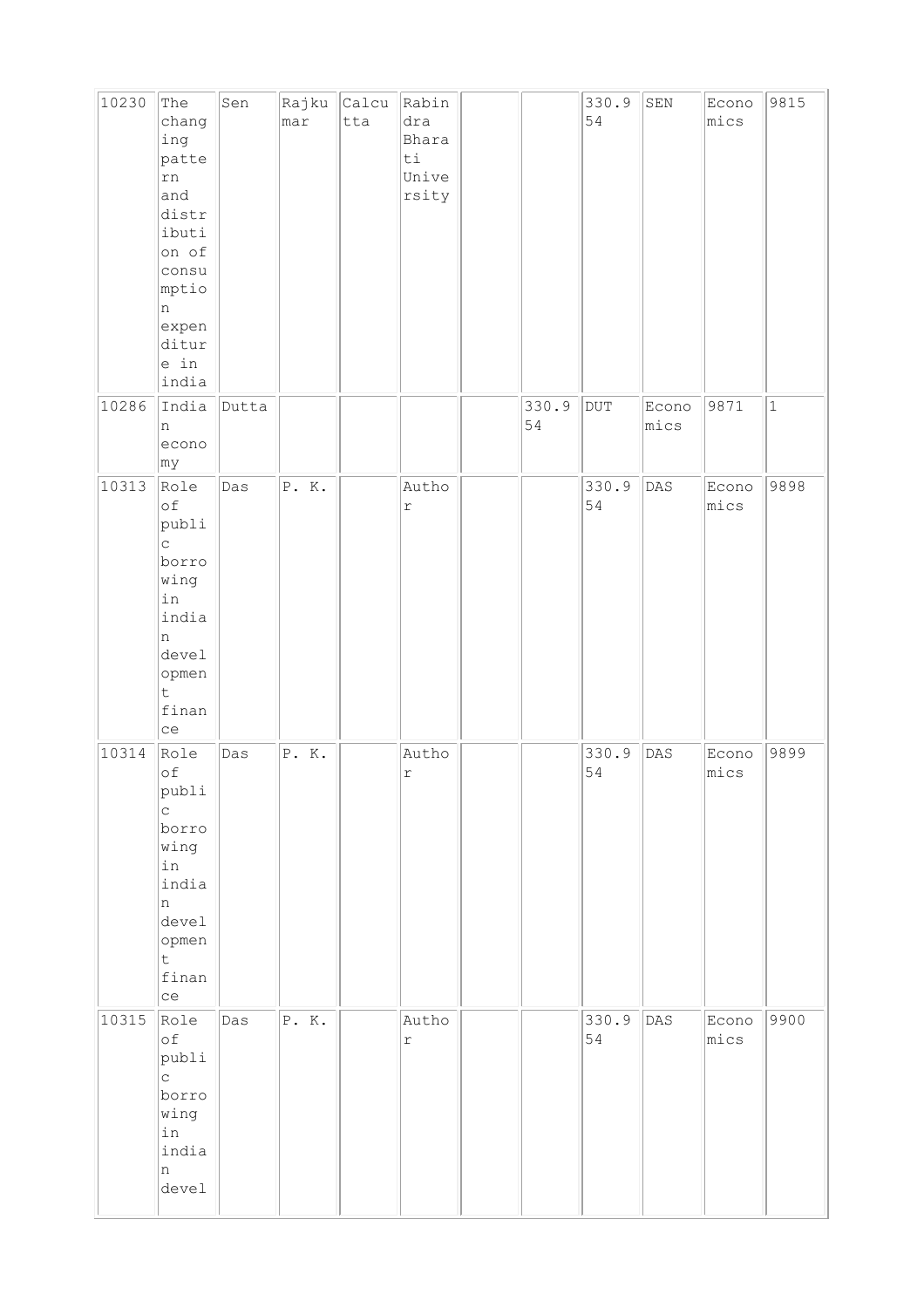|       | opmen<br>t.<br>finan<br>ce                                                         |                                                      |                     |                                            |                             |       |             |               |               |              |
|-------|------------------------------------------------------------------------------------|------------------------------------------------------|---------------------|--------------------------------------------|-----------------------------|-------|-------------|---------------|---------------|--------------|
| 10365 | $\overline{\mathsf{U}}$ :<br>ma :<br>artho<br>niti                                 | Harid<br>as<br>Achar<br>ya                           | Calcu<br>tta        | De<br>Book<br>Conce<br>rn                  |                             | 330   | ACH         | Econo<br>mics | 9950          | $\mathbf{1}$ |
| 10366 | Artho<br>nitir<br>rupre<br>kha<br>(U:<br>ma:                                       | Alok<br>Ghosh                                        | Calcu<br>tta        | The<br>New<br>Bk.<br>Stall                 |                             | 330.1 | GHO         | Econo<br>mics | 9951          | $\mathbf 1$  |
| 10367 | $U$ :<br>ma :<br>dhana<br>bigya<br>n                                               | Haras<br>hanka<br>r<br>Bhatt<br>achar<br>ya          | Calcu<br>tta        | Calcu<br>tta<br>Book<br>House              |                             | 330   | <b>BHA</b>  | Econo<br>mics | 9952          | $\mathbf{1}$ |
| 10368 | U :<br>ma :<br>artho<br>niti                                                       | Probu<br>dha<br>Nath<br>Roy                          | Calcu<br>tta        | Chhay<br>a<br>Praka<br>shani               |                             | 330   | <b>ROY</b>  | Econo<br>mics | 9953          | $\mathbf{1}$ |
| 10369 | India<br>$\cdot$ s<br>five<br>year<br>plan<br>: an<br>econo<br>mic<br>analy<br>sis | Bhatt<br>achar<br>ya                                 | Dhire<br>n          | Calcu<br>tta                               | Joydu<br>rga<br>Libra<br>ry |       | 330.9<br>54 | <b>BHA</b>    | Econo<br>mics | 9954         |
| 10370 | Unnay<br>an o<br>parik<br>alpan                                                    | Haras<br>hanka<br>$\Upsilon$<br>Bhatt<br>achar<br>ya | Calcu<br>tta        | Calcu<br>tta<br>Book<br>House              |                             | 338.9 | <b>BHA</b>  | Econo<br>Mics | 9955          | $\mathbf{1}$ |
| 10371 | $\overline{\cup}$ :<br>ma :<br>artho<br>niti                                       | Joyde<br>$\rm{b}$<br>Sarkh<br>a <sub>1</sub>         | <b>Calcu</b><br>tta | Book<br>Syndi<br>cate<br>Pvt.<br>Ltd.      |                             | 330   | BHA         | Econo<br>mics | 9956          | $\mathbf{1}$ |
| 10372 | Unnay<br>aner<br>artho<br>niti                                                     | Joyde<br>b<br>Sarkh<br>a <sub>1</sub>                | Calcu<br>tta        | Book<br>Syndi<br>cate<br>Pvt.<br>Ltd.      |                             | 338.9 | SAR         | Econo<br>mics | 9957          | $\mathbf{1}$ |
| 10373 | $\cup$ :<br>ma :<br>artho<br>niti                                                  | Dilip<br>Ghosh                                       | <b>Calcu</b><br>tta | Orien<br>tal<br>Bk.<br>$\mathbb{C}\circ$ . |                             | 330   | GHO         | Econo<br>mics | 9958          | $1\,$        |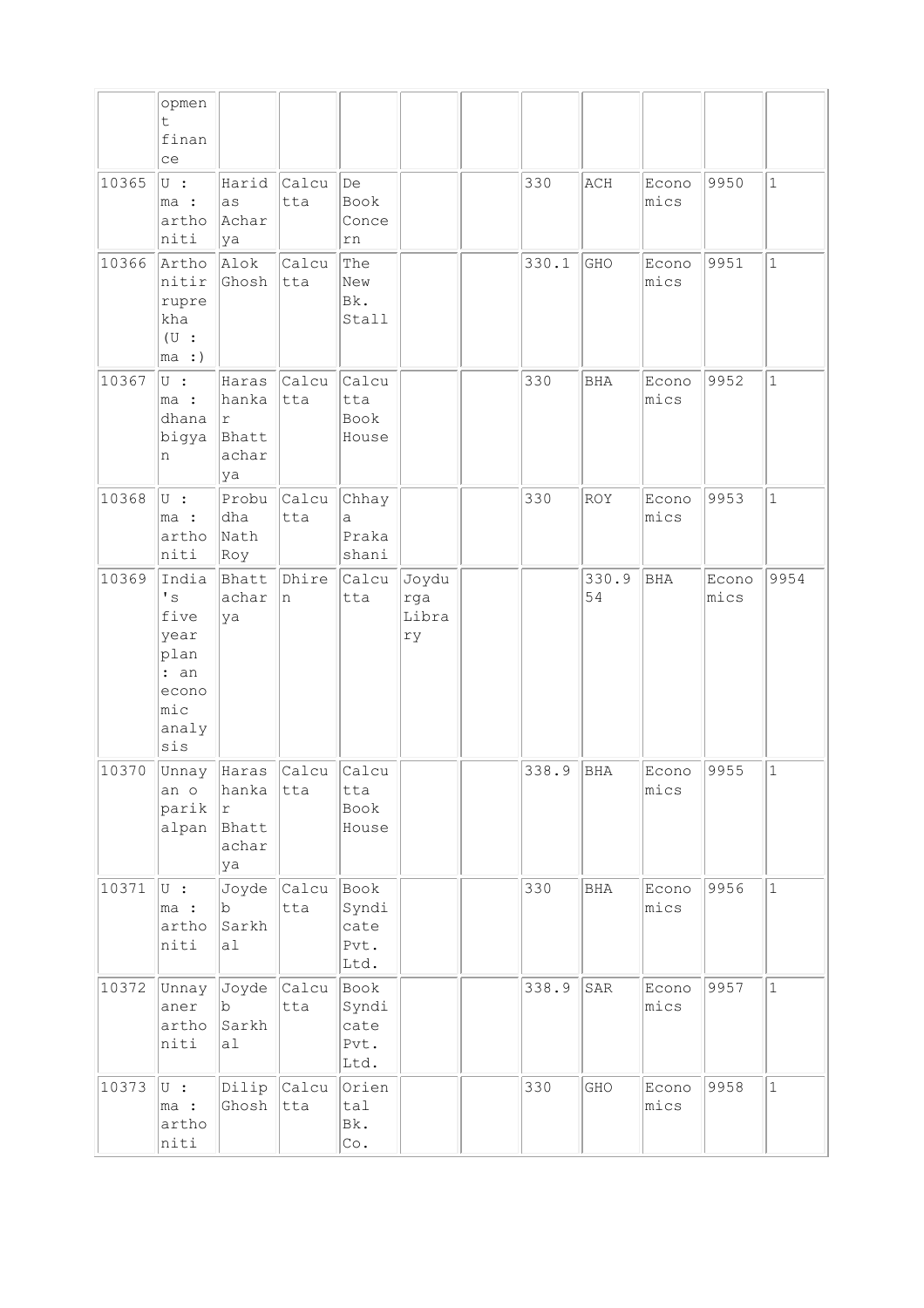| 10447 | Role<br>$\circ f$<br>publi<br>$\mathsf{C}$<br>borro<br>wing<br>in<br>india<br>n<br>devel<br>opmen<br>t.<br>finan<br>ce        | Das | Priya<br>jit | Calcu<br>tta | Autho<br>$\,$ $\,$ $\,$     |  | 330 | $\mathtt{DAS}$ | Econo<br>mics | 10032 |
|-------|-------------------------------------------------------------------------------------------------------------------------------|-----|--------------|--------------|-----------------------------|--|-----|----------------|---------------|-------|
| 10448 | Role<br>оf<br>publi<br>$\mathop{\mathsf{C}}$<br>borro<br>wing<br>in<br>india<br>n<br>devel<br>opmen<br>$\sf t$<br>finan<br>ce | Das | Priya<br>jit | Calcu<br>tta | Autho<br>$\Upsilon$         |  | 330 | $\mathtt{DAS}$ | Econo<br>mics | 10033 |
| 10449 | Role<br>оf<br>publi<br>$\mathsf C$<br>borro<br>wing<br>in<br>india<br>Щ<br>devel<br>opmen<br>$\mathsf t$<br>finan<br>ce       | Das | Priya<br>jit | Calcu<br>tta | Autho<br>$\acute{\text{r}}$ |  | 330 | DAS            | Econo<br>mics | 10034 |
| 10450 | Role<br>оf<br>publi<br>$\mathsf C$<br>borro<br>wing<br>in<br>india<br>n<br>devel<br>opmen<br>$\mathsf t$<br>finan<br>ce       | Das | Priya<br>jit | Calcu<br>tta | Autho<br>$\acute{\text{r}}$ |  | 330 | $\mathtt{DAS}$ | Econo<br>mics | 10035 |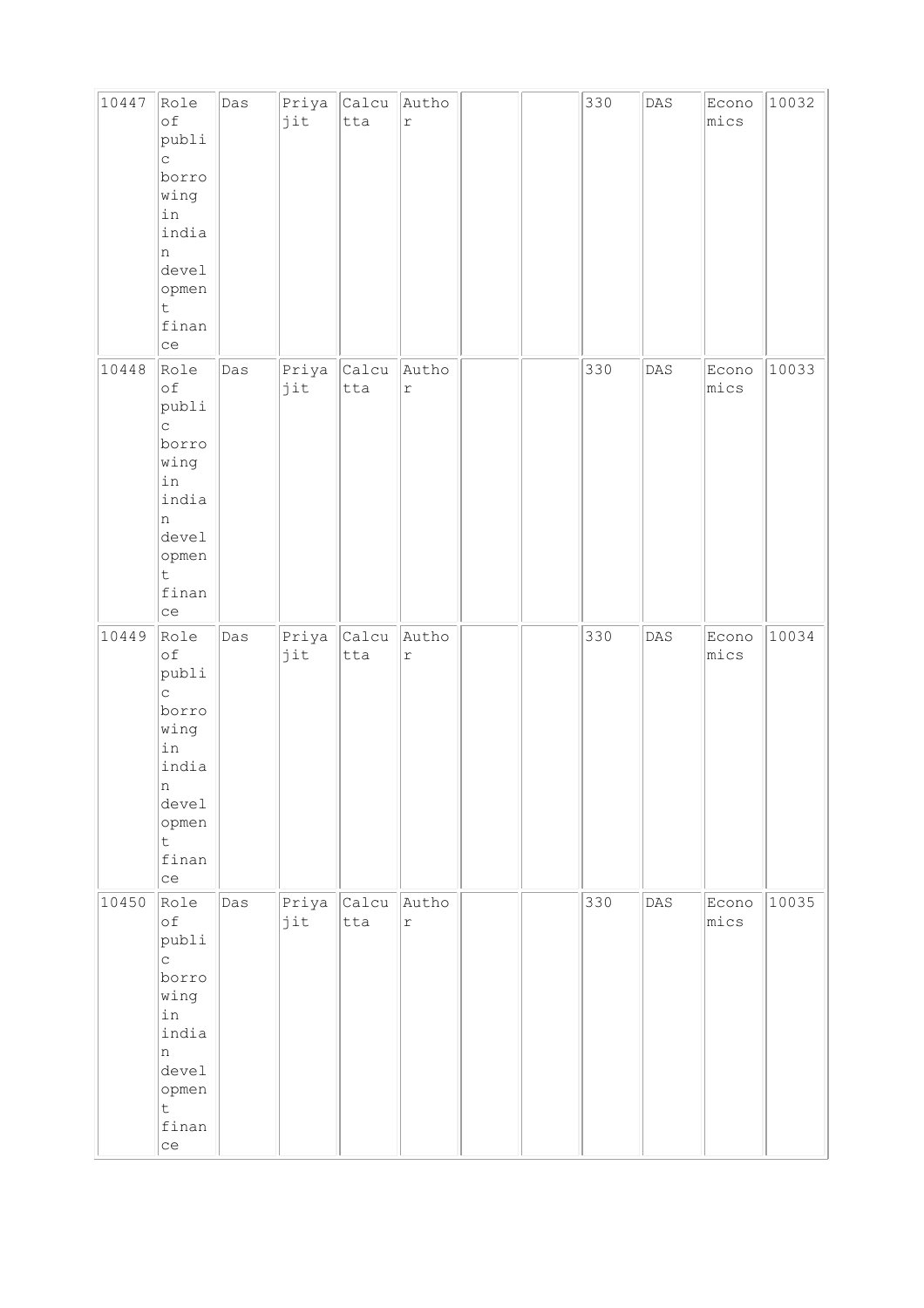| 10451 | Role<br>of<br>publi<br>C.<br>borro<br>wing<br>in<br>india<br>n<br>devel<br>opmen<br>t<br>finan<br>ce | Das                                                 | Priya<br>jit        | Calcu<br>tta                         | Autho<br>r |     | 330 | $\mathtt{DAS}$ | Econo<br>mics | 10036        |
|-------|------------------------------------------------------------------------------------------------------|-----------------------------------------------------|---------------------|--------------------------------------|------------|-----|-----|----------------|---------------|--------------|
| 10459 | Unnay<br>aner<br>artho<br>niti                                                                       | Joyde<br>b<br>Sarkh<br>a1                           | <b>Calcu</b><br>tta | Book<br>Syndi<br>cate<br>(P)<br>Ltd. |            | 330 | SAR | Econo<br>mics  | 10044         | $\mathbf{1}$ |
| 10460 | Unnay<br>aner<br>artho<br>niti                                                                       | Joyde<br>b<br>Sarkh<br>a1                           | Calcu<br>tta        | Book<br>Syndi<br>cate<br>(P)<br>Ltd. |            | 330 | SAR | Econo<br>mics  | 10045         | $\mathbf{1}$ |
| 10461 | Unnay<br>aner<br>artho<br>niti                                                                       | Joyde<br>b<br>Sarkh<br>a <sub>1</sub>               | Calcu<br>tta        | Book<br>Syndi<br>cate<br>(P)<br>Ltd. |            | 330 | SAR | Econo<br>mics  | 10046         | $\mathbf 1$  |
| 10462 | Unnay<br>aner<br>artho<br>niti                                                                       | Joyde<br>b<br>Sarkh<br>a1                           | <b>Calcu</b><br>tta | Book<br>Syndi<br>cate<br>(P)<br>Ltd. |            | 330 | SAR | Econo<br>mics  | 10047         | $\mathbf{1}$ |
| 10463 | Unnay<br>aner<br>artho<br>niti                                                                       | Joyde<br>$\mathbf{b}$<br>Sarkh<br>al                | Calcu<br>tta        | Book<br>Syndi<br>cate<br>(P)<br>Ltd. |            | 330 | SAR | Econo<br>mics  | 10048         | $\mathbf{1}$ |
| 10464 | India<br>n<br>econo<br>$ $ m $y$                                                                     | Misra                                               | Bomba<br>У          | Himal<br>aya<br>Pub.<br>House        |            | 330 | MIS | Econo<br>mics  | 10049         | $\mathbf{1}$ |
| 10465 | Unnay<br>an o<br>$\text{parity }  r $<br>alpan<br>a                                                  | Haros Calcu<br>hanka<br>Bhatt<br>achar<br>ya        | tta                 | Calcu<br>tta<br>Book<br>Agenc<br>У   |            | 330 | BHA | Econo<br>mics  | 10050         | $\vert$ 1    |
| 10466 | Unnay<br>an o<br>parik<br>alpan<br>a                                                                 | Haros Calcu<br>hanka<br> r <br>Bhatt<br>achar<br>ya | tta                 | Calcu<br>tta<br>Book<br>Agenc<br>У   |            | 330 | BHA | Econo<br>mics  | 10051         | $\mathbf 1$  |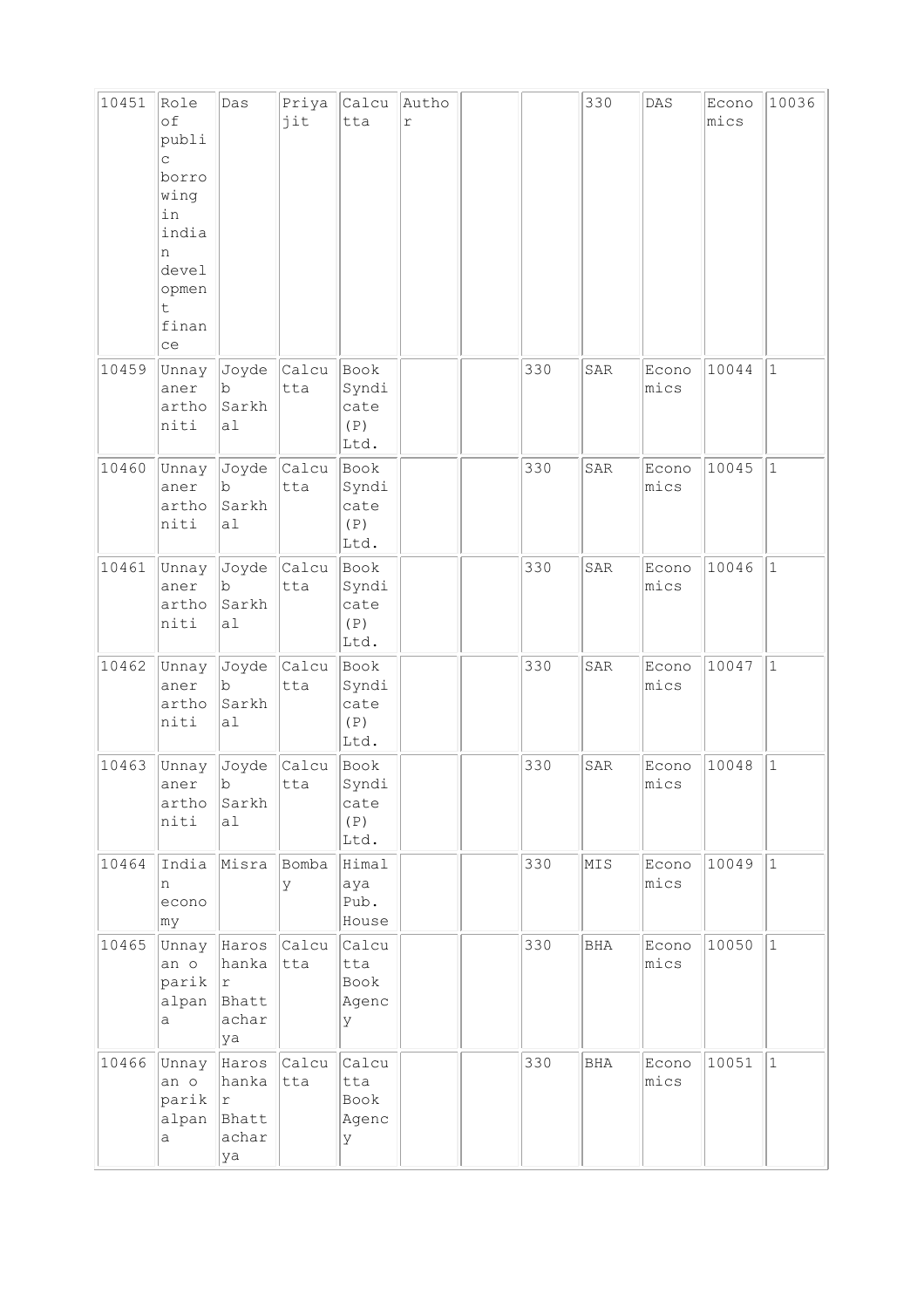| 10467 | $U$ :<br>ma :<br>artho<br>bidya                                                                         | Sampa<br>t.<br>Mukha<br> rjee       | Calcu<br>tta | New<br>Centr<br>a1<br>Book<br>Agenc<br>У |                                      | 330 | MUK | Econo<br>mics | 10052         | $ 1\rangle$ |
|-------|---------------------------------------------------------------------------------------------------------|-------------------------------------|--------------|------------------------------------------|--------------------------------------|-----|-----|---------------|---------------|-------------|
| 10468 | $\cup$ :<br>ma :<br>artho<br>niti                                                                       | Harid<br>as<br>Achar<br>ya          | Calcu<br>tta | Dey<br>Book<br>Conce<br>rn               |                                      | 330 | ACH | Econo<br>mics | 10053         | $\vert$ 1   |
| 10469 | Econo<br>mics                                                                                           | Mitra                               | J. K.        | Calcu<br>tta                             | The<br>World<br>Press<br>(P)<br>Ltd. |     | 330 | MIT           | Econo<br>mics | 10054       |
| 10470 | Α<br>tract<br>on<br>econo<br>mic<br>devel<br>opmen<br>t :<br>proce<br>SS<br>and<br>persp<br>ectiv<br>es | Gupta                               | ${\tt S}$ .  | Calcu<br>tta                             | Charu<br>Publi<br>shing<br>Co.       |     | 330 | GUP           | Econo<br>mics | 10055       |
| 10471 | The<br>theor<br>y of<br>capit<br>alist<br>devel<br>opmen<br>$\mathsf t$                                 | Sweez<br><sup>y</sup>               | Paul<br>M.   | Calcu<br>tta                             | K. P.<br>Bagch<br>i &<br>Co.         |     | 330 | SWE           | Econo<br>mics | 10056       |
| 10472 | Bharo<br>tio<br>artho<br>niti                                                                           | Subra<br>ta<br>Gupta                | Calcu<br>tta | Bani<br>Praka<br>shan                    |                                      | 330 | GUP | Econo<br>mics | 10057         | $\vert$ 1   |
| 10938 | Artha<br>naiti<br>$\mathbf k$<br>unnay<br>an                                                            | Sampa<br>t<br>Mukho<br>padhy<br>ay  | Kolka<br>ta  | New<br>Centr<br>a1<br>Book<br>Agenc<br>У |                                      | 330 | MUK | Econo<br>mics | 10523         | $\vert$ 1   |
| 10939 | Adhun<br>ik<br>artha<br>nitir<br>bhumi<br>ka                                                            | Joyde<br>$ {\rm b} $<br>Sarkh<br>el | Kolka<br>ta  | Book<br>Syndi<br>cate<br>Pvt.<br>Ltd.    |                                      | 330 | SAR | Econo<br>mics | 10524         | $\vert$ 1   |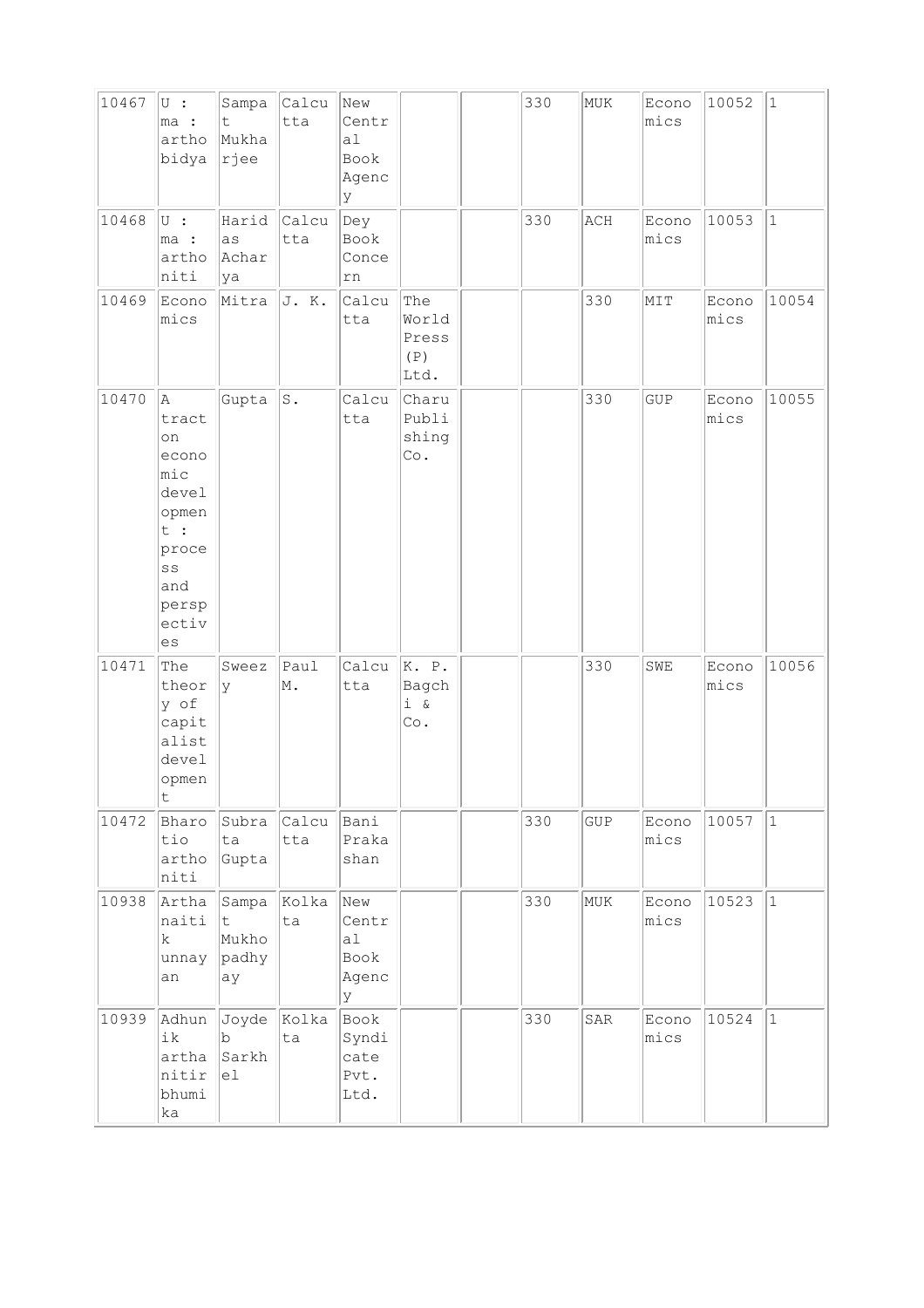| 10940 | Moder<br>n<br>econ.<br>theor<br>У                   | Dewet<br>t.                            | Kewal<br>Krist<br>an | New<br>Delhi                          | Shyam<br>lal<br>Chari<br>table<br>Trust |     | 330        | DEW           | Econo<br>mics | 10525        |
|-------|-----------------------------------------------------|----------------------------------------|----------------------|---------------------------------------|-----------------------------------------|-----|------------|---------------|---------------|--------------|
| 11184 | Artha<br>bidya<br>r<br>rupre<br>kha                 | Alok<br>Ghose                          | Calcu<br>tta         | The<br>New<br>Bk.<br>Stall            |                                         | 330 | GHO        | Econo<br>mics | 10769         | $\mathbf{1}$ |
| 11185 | Adhun<br>ik<br>artha<br>nitir<br>bhumi<br>ka        | Joyde<br>b<br>Sarkh<br>el              | Calcu<br>tta         | Book<br>Syndi<br>cate<br>Pvt.<br>Ltd. |                                         | 330 | SAR        | Econo<br>mics | 10770         | $\vert$ 1    |
| 11186 | Adhun<br>ik<br>artha<br>nitir<br>bhumi<br>ka        | Joyde<br>b<br>Sarkh<br>el              | Calcu<br>tta         | Book<br>Syndi<br>cate<br>Pvt.<br>Ltd. |                                         | 330 | SAR        | Econo<br>mics | 10771         | $\mathbf{1}$ |
| 11187 | Adhun<br>ik<br>artha<br>nitir<br>bhumi<br>ka        | Joyde<br>$\mathbf b$<br>Sarkh<br>e1    | Calcu<br>tta         | Book<br>Syndi<br>cate<br>Pvt.<br>Ltd. |                                         | 330 | SAR        | Econo<br>mics | 10772         | $\vert$ 1    |
| 11188 | $\cup$ :<br>ma :<br>artha<br>niti                   | Joyde<br>b<br>Sarkh<br>e1              | Calcu<br>tta         | Book<br>Syndi<br>cate<br>Pvt.<br>Ltd. |                                         | 330 | SAR        | Econo<br>mics | 10773         | $\mathbf{1}$ |
| 11189 | U :<br>ma :<br>artha<br>niti                        | Joyde<br>b<br>Sarkh<br>el              | Calcu<br>tta         | Book<br>Syndi<br>cate<br>Pvt.<br>Ltd. |                                         | 330 | SAR        | Econo<br>mics | 10774         | $\vert$ 1    |
| 11190 | $ U $ :<br>$\ln a$ :<br>artha<br>niti               | Joyde<br>b<br>Sarkh<br>el              | Calcu<br>tta         | Book<br>Syndi<br>cate<br>Pvt.<br>Ltd. |                                         | 330 | SAR        | Econo<br>mics | 10775         | $ 1\rangle$  |
| 11274 | Adhun<br>ik<br>dhana<br>bigya<br>ner<br>bhumi<br>ka | Haras<br>ankar<br>Bhatt<br>achar<br>ya | Kolka<br>lta         | Calcu<br>tta<br>Book<br>House         |                                         | 330 | <b>BHA</b> | Econo<br>mics | 10859         | $ 1\rangle$  |
| 11275 | Adhun<br>ik<br>dhana<br>bigya<br>ner<br>bhumi<br>ka | Haras<br>ankar<br>Bhatt<br>achar<br>ya | Kolka<br>ta          | Calcu<br>tta<br>Book<br>House         |                                         | 330 | <b>BHA</b> | Econo<br>mics | 10860         | $\vert$ 1    |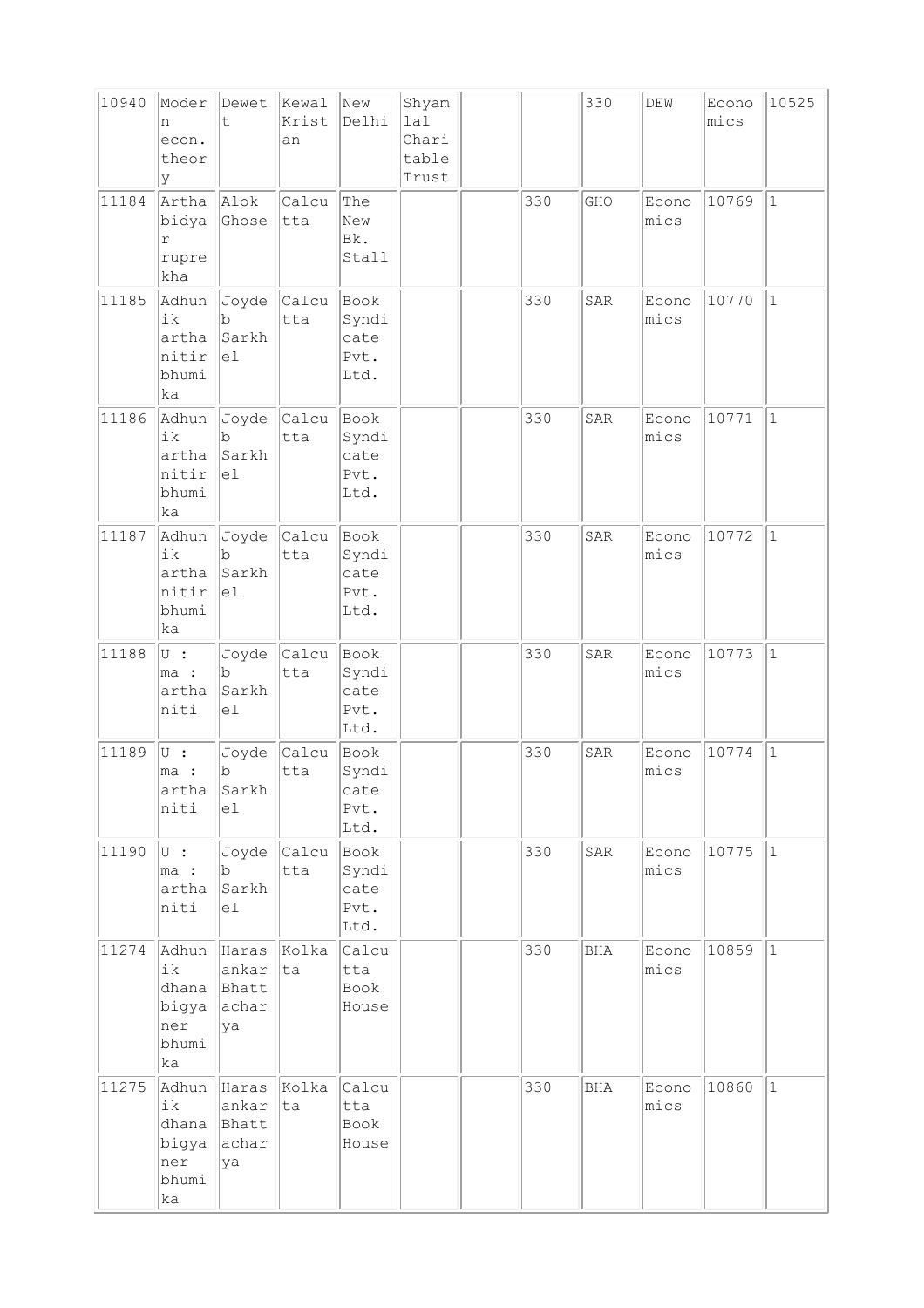| 11276 | U.M.<br>dhana<br>bigya<br>n                                                                 | Haras<br>ankar<br>Bhatt<br>achar<br>ya | Kolka<br>ta                   | Calcu<br>tta<br>Book<br>House         |              |                      | 330   | BHA        | Econo<br>mics | 10861 | $ 1\rangle$   |
|-------|---------------------------------------------------------------------------------------------|----------------------------------------|-------------------------------|---------------------------------------|--------------|----------------------|-------|------------|---------------|-------|---------------|
| 11277 | U.M.<br>dhana<br>bigya<br>n                                                                 | Haras<br>ankar<br>Bhatt<br>achar<br>ya | Kolka<br>ta                   | Calcu<br>tta<br>Book<br>House         |              |                      | 330   | <b>BHA</b> | Econo<br>mics | 10862 | $\vert$ 1     |
| 11278 | U.M.<br>artha<br>niti                                                                       | ddhan<br>ath<br>Ray                    | Prabu Kolka<br>ta             | Chhya<br>Praka<br>shani               |              |                      | 330   | RAY        | Econo<br>mics | 10863 | $ 1\rangle$   |
| 11279 | U.M.<br>artha<br>niti                                                                       | ddhan<br>ath<br>Ray                    | $ $ Prabu $ $ Kolka $ $<br>ta | Chhya<br>Praka<br>shani               |              |                      | 330   | RAY        | Econo<br>mics | 10864 | $\mathbf{1}$  |
| 11280 | Adhun<br>ik<br>artha<br>nitir<br>bhumi<br>ka                                                | $\mathbf b$<br>Sarkh<br>el             | Joyde Kolka<br>ta             | Book<br>Syndi<br>cate<br>Pvt.<br>Ltd. |              |                      | 330   | SAR        | Econo<br>mics | 10865 | $\vert$ 1     |
| 11281 | Unnay<br>aner<br>artha<br>niti<br>$\circ$<br>artha<br>naiti<br>$\mathbf k$<br>byabo<br>stha | b<br>Sarkh<br>e1                       | Joyde  Kolka<br>ta            | Book<br>Syndi<br>cate<br>Pvt.<br>Ltd. |              |                      | 330   | SAR        | Econo<br>mics | 10866 | $\vert$ 1     |
| 11491 | Artha Alok<br>bidya<br>$\Upsilon$<br>rupre<br>kha                                           | Ghosh                                  | Kolka<br>ta                   | The<br>New<br>Book<br>Stall           |              |                      | 330   | GHO        | Econo<br>mics | 11076 | $\vert$ 1     |
| 11492 | India<br>n<br>econo<br>mics<br>$\ddot{\cdot}$<br>prob.<br>devel<br>op<br>& amp              | plann<br>ing                           | Agarw<br>al                   | A. N.                                 | New<br>Delhi | Wiley<br>Easte<br>rn |       |            | 330.5<br>4    | AGA   | Econo<br>mics |
| 11515 | Artho<br>shist<br>ro<br>avidh<br>an                                                         | Anind<br>$\circ$<br>Dukto              | Kolka<br>ta                   | Progr<br>ashiv<br>e<br>Publi<br>shers |              |                      | 330.3 | <b>DUK</b> | Econo<br>mics | 12000 | $ 1\rangle$   |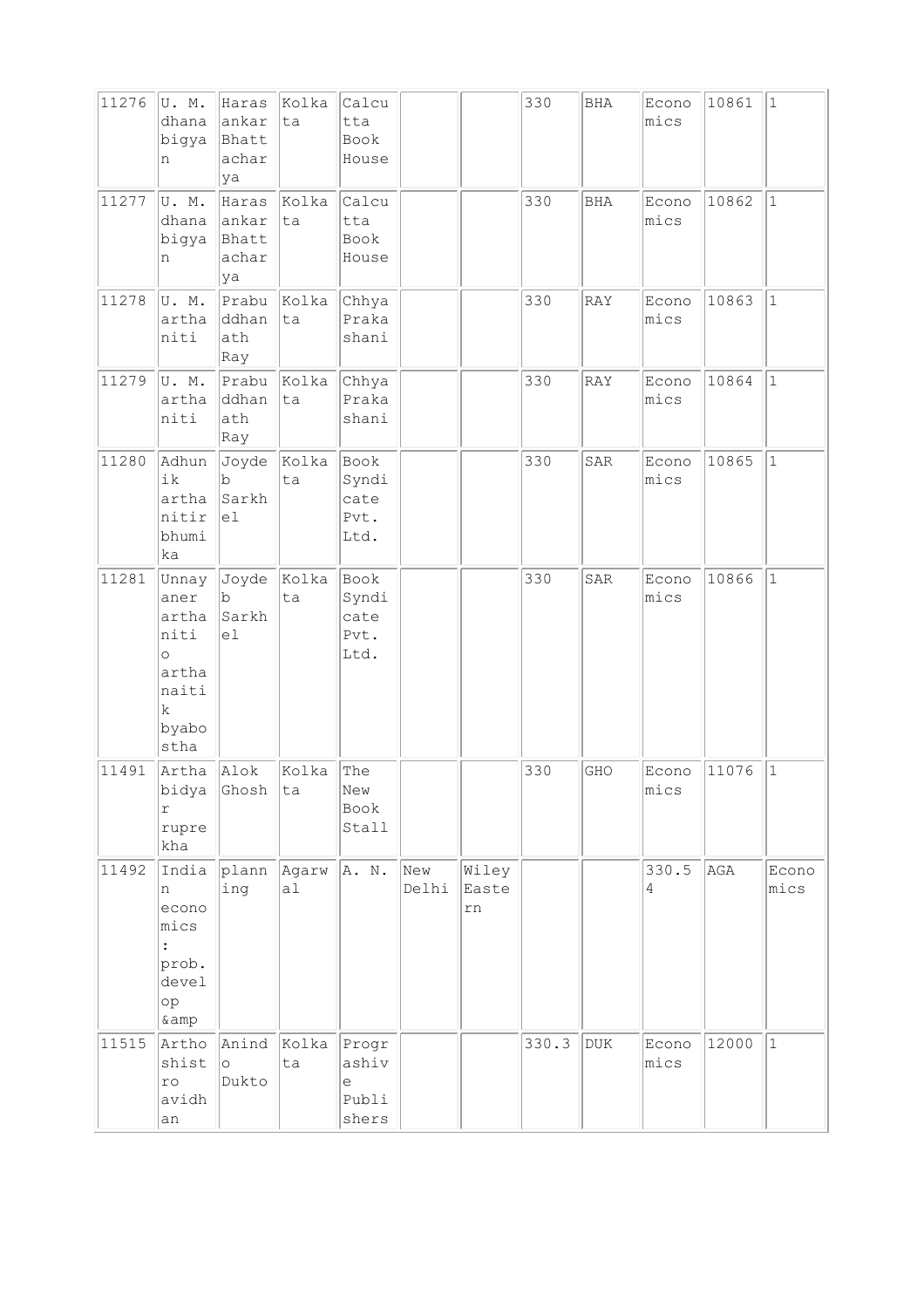| 11523 | India<br>n<br>econo<br>$ my $ :<br>its<br>devel<br>opeme<br>nt<br>exper<br>ience | Misra                          | S. K.              | Bomba<br>У                      | Himal<br>aya<br>Pub<br>House |     | 330.5<br>4 | MIS                 | Econo<br>mics | 12008        |
|-------|----------------------------------------------------------------------------------|--------------------------------|--------------------|---------------------------------|------------------------------|-----|------------|---------------------|---------------|--------------|
| 11524 | India<br>n<br>econo<br>∣my                                                       | Datt                           | Rudda<br>r         | New<br>Delhi                    | S.<br>Chand<br>& Co.         |     | 330.5<br>4 | DAT                 | Econo<br>mics | 12009        |
| 11642 | Uchha<br>madhy<br>amik<br>artho<br>niti                                          | Joyde<br> b <br>Sarkh<br>el    | Calcu<br>tta       | Book<br>Sindi<br>cate           |                              | 330 | SAR        | Econo<br>mics       | 12127         | $\vert$ 1    |
| 11643 | Uchha<br>madhy<br>amik<br>artho<br>niti                                          | Joyde<br> b <br>Sarkh<br>el    | Calcu<br>tta       | Book<br>Sindi<br>cate           |                              | 330 | SAR        | Econo<br>mics       | 12128         | $\mathbf{1}$ |
| 11644 | Uchha<br>madhy<br>amik<br>artho<br>niti                                          | b<br>Sarkh<br>el               | Joyde Calcu<br>tta | Book<br>Sindi<br>cate           |                              | 330 | SAR        | Econo<br>mics       | 12129         | $\mathbf{1}$ |
| 11645 | Uchha<br>madhy<br>amik<br>artho<br>niti                                          | Joyde<br> b <br>Sarkh<br>el    | Calcu Book<br>tta  | Sindi<br>cate                   |                              | 330 | SAR        | Econo<br>mics       | 12130         | $\vert$ 1    |
| 11788 | bidya<br>r<br>rupre<br>kha                                                       | Artho Aloke Calcu<br>Ghosh tta |                    | The<br>New<br>Book<br>Stall     |                              | 330 | GHO        | Econo 12273<br>mics |               | $ 1\rangle$  |
| 11789 | Artho<br>bidya<br>r<br>rupre<br>kha                                              | Aloke<br>Ghosh                 | Calcu<br>tta       | The<br>New<br>Book<br>Stall     |                              | 330 | GHO        | Econo<br>mics       | 12274         | $\vert$ 1    |
| 11790 | U.m.<br>artho<br>niti                                                            | Prabu<br>ddha<br>Nath<br>Ray   | Calcu<br>tta       | Chhay<br>a<br>Praka<br>shani    |                              | 330 | RAY        | Econo<br>mics       | 12275         | $ 1\rangle$  |
| 11791 | U. m.<br>artho<br>niti                                                           | Prabu<br>ddha<br>Nath<br>Ray   | Calcu<br>tta       | Chhay<br>a<br>Praka<br>shani    |                              | 330 | RAY        | Econo<br>mics       | 12276         | $\vert$ 1    |
| 11792 | Artho<br>bigya<br>n                                                              | Subra<br>to<br>Gupta           | Calcu<br>tta       | Publi<br>shing<br>Sindi<br>kate |                              | 330 | <b>GUP</b> | Econo<br>mics       | 12277         | $ 1\rangle$  |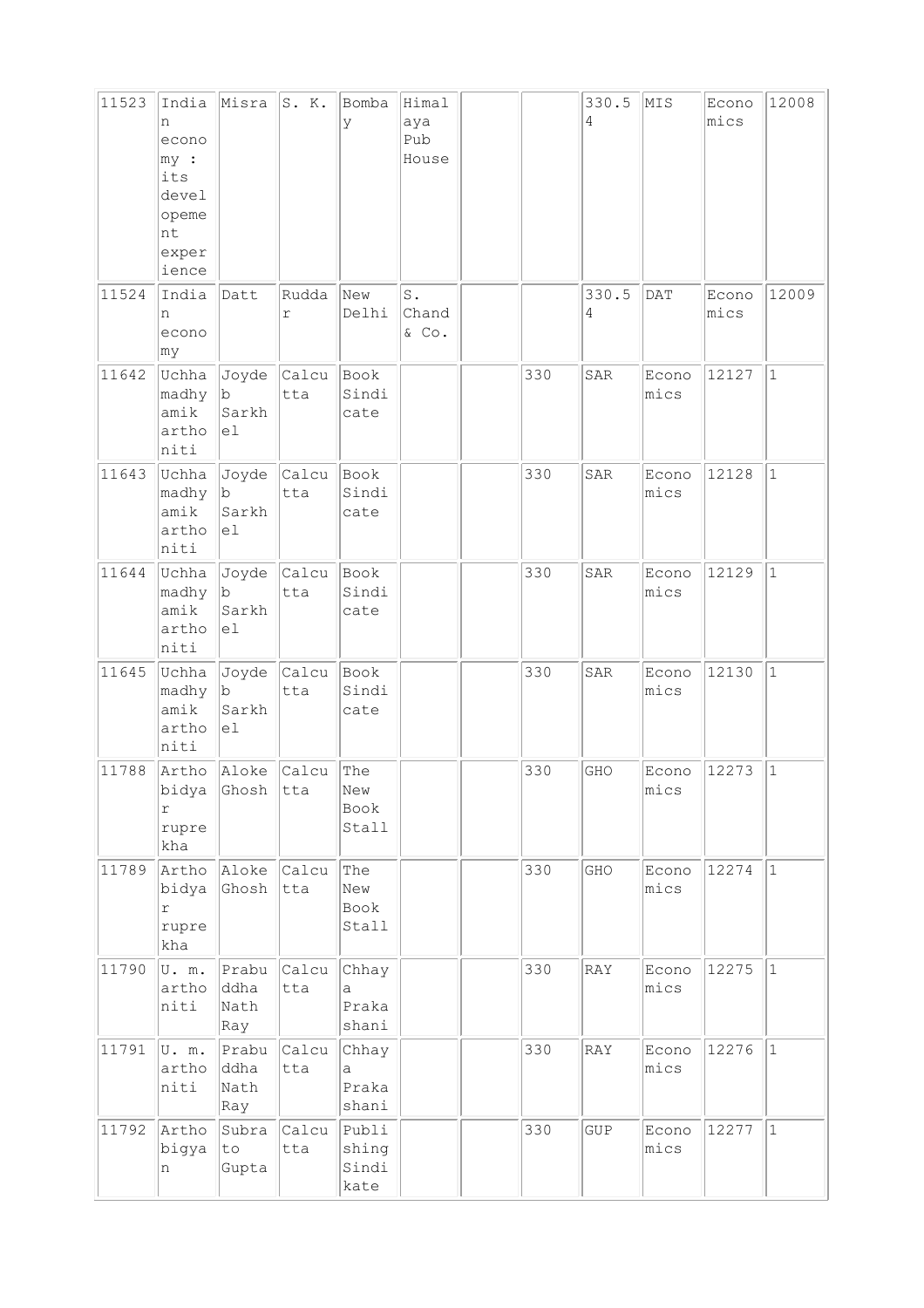| 11793 | Artho<br>bigya<br>n                                 | Subra<br>to<br>Gupta                                         | Calcu<br>tta              | Publi<br>shing<br>Sindi<br>kate |  | 330        | GUP        | Econo<br>mics | 12278 | $\vert$ 1    |
|-------|-----------------------------------------------------|--------------------------------------------------------------|---------------------------|---------------------------------|--|------------|------------|---------------|-------|--------------|
| 11794 | Bhara<br>tar<br>artho<br>nitie<br>r<br>poric<br>hay | Anil<br>Basak                                                | Calcu<br>tta              | Bidda<br>yay<br>Libra<br>ry     |  | 330.5<br>4 | <b>BAS</b> | Econo<br>mics | 12279 | $\vert$ 1    |
| 11795 | U.m.<br>dhanb<br>igyan                              | Harsh<br>lankar<br>Bhatt<br>achar<br>ya                      | Calcu<br> tta             | Calcu<br>tta<br>Book<br>House   |  | 330        | <b>BHA</b> | Econo<br>mics | 12280 | $\vert$ 1    |
| 11796 | U.m.<br>dhanb<br>igyan                              | ankar<br>Bhatt<br>achar<br>ya                                | Harsh <i>Calcu</i><br>tta | Calcu<br>tta<br>Book<br>House   |  | 330        | BHA        | Econo<br>mics | 12281 | $\mathbf{1}$ |
| 11797 | U.m.<br>dhanb<br>igyan                              | ankar<br>Bhatt<br>achar<br>ya                                | Harsh Calcu<br> tta       | Calcu<br>tta<br>Book<br>House   |  | 330        | BHA        | Econo<br>mics | 12282 | $\vert$ 1    |
| 11798 | Unnay<br>an o<br>porik Bhatt<br>alpan<br>а          | Harsh Calcu<br>ankar<br>achar<br>ya                          | tta                       | Calcu<br>tta<br>Book<br>House   |  | 330        | <b>BHA</b> | Econo<br>mics | 12283 | $\mathbf{1}$ |
| 11799 | an o<br>alpan<br>$\mathsf{a}$                       | Unnay   Harsh   Calcu<br>ankar<br>porik Bhatt<br>achar<br>ya | tta                       | Calcu<br>tta<br>Book<br>House   |  | 330        | <b>BHA</b> | Econo<br>mics | 12284 | $\vert$ 1    |
| 11800 | Unnay<br>an o<br>alpan<br>а                         | Harsh Calcu<br>ankar<br>porik Bhatt<br>achar<br>ya           | tta                       | Calcu<br>tta<br>Book<br>House   |  | 330        | BHA        | Econo<br>mics | 12285 | $\vert$ 1    |
| 11801 | U.m.<br>artho<br>niti                               | as<br>Achar<br>ya                                            | Harid Calcu<br>tta        | The<br>Book<br>Conse<br>rn      |  | 330        | ACH        | Econo<br>mics | 12286 | $ 1\rangle$  |
| 11802 | U. m.<br>artho<br>niti                              | Harid Calcu<br>as<br>Achar<br>ya                             | tta                       | The<br>Book<br>Conse<br>rn      |  | 330        | ACH        | Econo<br>mics | 12287 | $\vert$ 1    |
| 11803 | A:<br>artho<br>nitie<br>r<br>bhumi<br>ka            | b.<br>Sarkh<br>al                                            | Jayde Calcu<br>tta        | Book<br>Sindi<br>cate           |  | 330        | SAR        | Econo<br>mics | 12288 | $\vert$ 1    |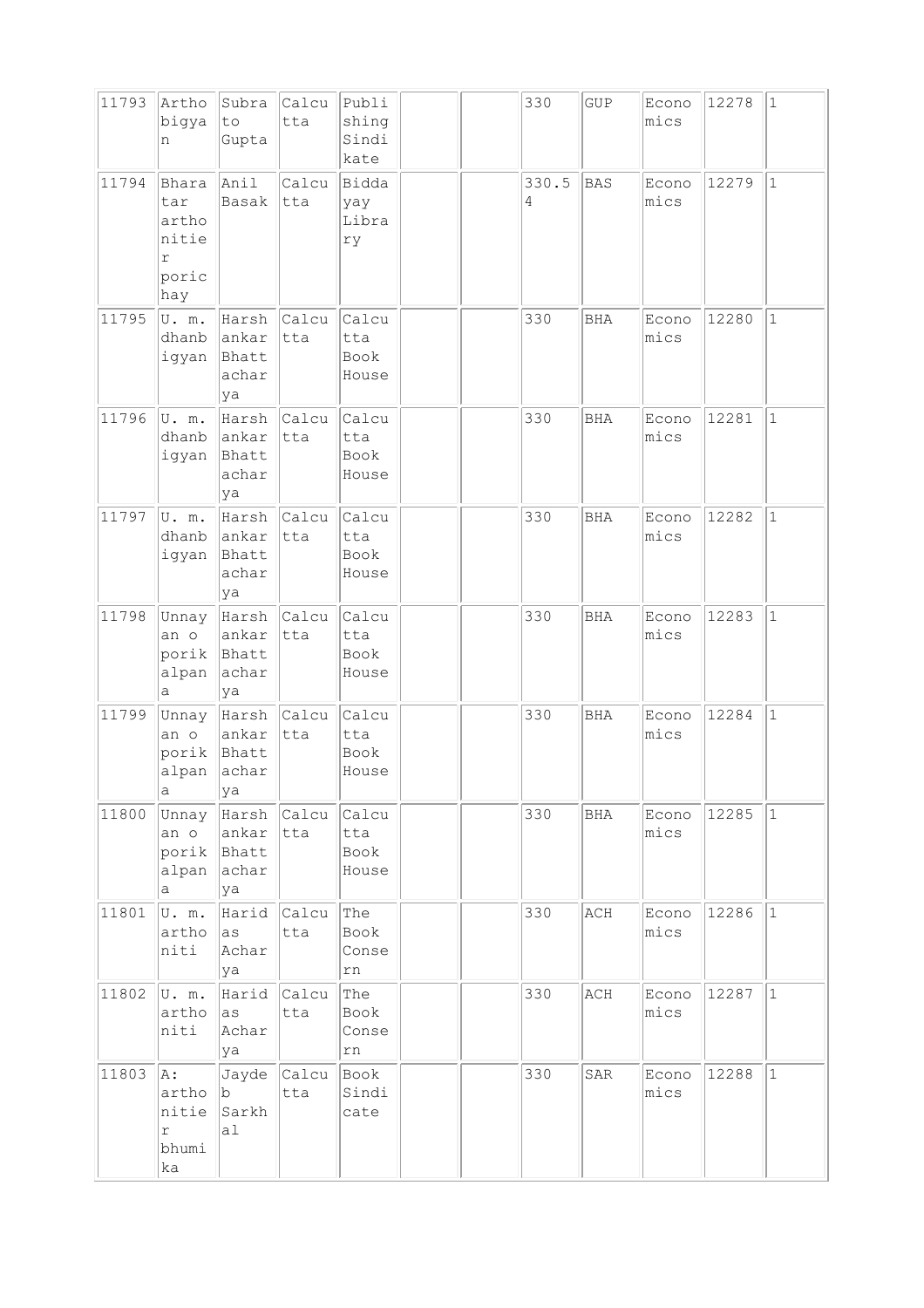| 11804 | A:<br>artho<br>nitie<br>$\Upsilon$<br>bhumi<br>ka                                                | b <br>Sarkh<br>al                      | Jayde Calcu Book<br>tta | Sindi<br>cate                 |                             | 330 | SAR | Econo<br>mics | 12289         | $ 1\rangle$ |
|-------|--------------------------------------------------------------------------------------------------|----------------------------------------|-------------------------|-------------------------------|-----------------------------|-----|-----|---------------|---------------|-------------|
| 11805 | A:<br>artho<br>nitie<br>r<br>bhumi<br>ka                                                         | b <br>Sarkh<br>a <sub>1</sub>          | Jayde Calcu<br>tta      | Book<br>Sindi<br>cate         |                             | 330 | SAR | Econo<br>mics | 12290         | $\vert$ 1   |
| 11806 | A:<br>artho<br>nitie<br>$\Upsilon$<br>bhumi<br>ka                                                | b <br>Sarkh<br>a1                      | Jayde Calcu<br>tta      | Book<br>Sindi<br>cate         |                             | 330 | SAR | Econo<br>mics | 12291         | $\vert$ 1   |
| 11807 | A:<br>dhanb<br>igyan<br>ar<br>bhumi<br>ka                                                        | ankar<br>Bhatt<br>achar<br>ya          | Harsh Calcu<br>tta      | Calcu<br>tta<br>Book<br>House |                             | 330 | BHA | Econo<br>mics | 12292         | $ 1\rangle$ |
| 11808 | A:<br>dhanb<br>ar<br>bhumi<br>ka                                                                 | ankar<br>igyan Bhatt<br>achar<br> ya   | Harsh Calcu<br>tta      | Calcu<br>tta<br>Book<br>House |                             | 330 | BHA | Econo<br>mics | 12293         | $\vert$ 1   |
| 11809 | A:<br>dhanb<br>igyan<br>ar<br>bhumi<br>ka                                                        | ankar<br>Bhatt<br>achar<br>ya          | Harsh Calcu<br>$ $ tta  | Calcu<br>tta<br>Book<br>House |                             | 330 | BHA | Econo<br>mics | 12294         | $\vert$ 1   |
| 11810 | A:<br>dhanb<br>igyan<br>ar<br>bhumi<br>ka                                                        | Harsh<br>ankar<br>Bhatt<br>achar<br>ya | Calcu<br>tta            | Calcu<br>tta<br>Book<br>House |                             | 330 | BHA | Econo<br>mics | 12295         | $\vert$ 1   |
| 11811 | India<br>$\mathstrut^{\bullet}$ s<br>five<br>year<br>plans<br>an<br>econo<br>mic<br>analy<br>sis | Bhatt<br>achar<br>ya                   | Dhire<br>S              | Calcu<br>tta                  | Joy<br>Durga<br>Libra<br>ry |     | 330 | BHA           | Econo<br>mics | 12296       |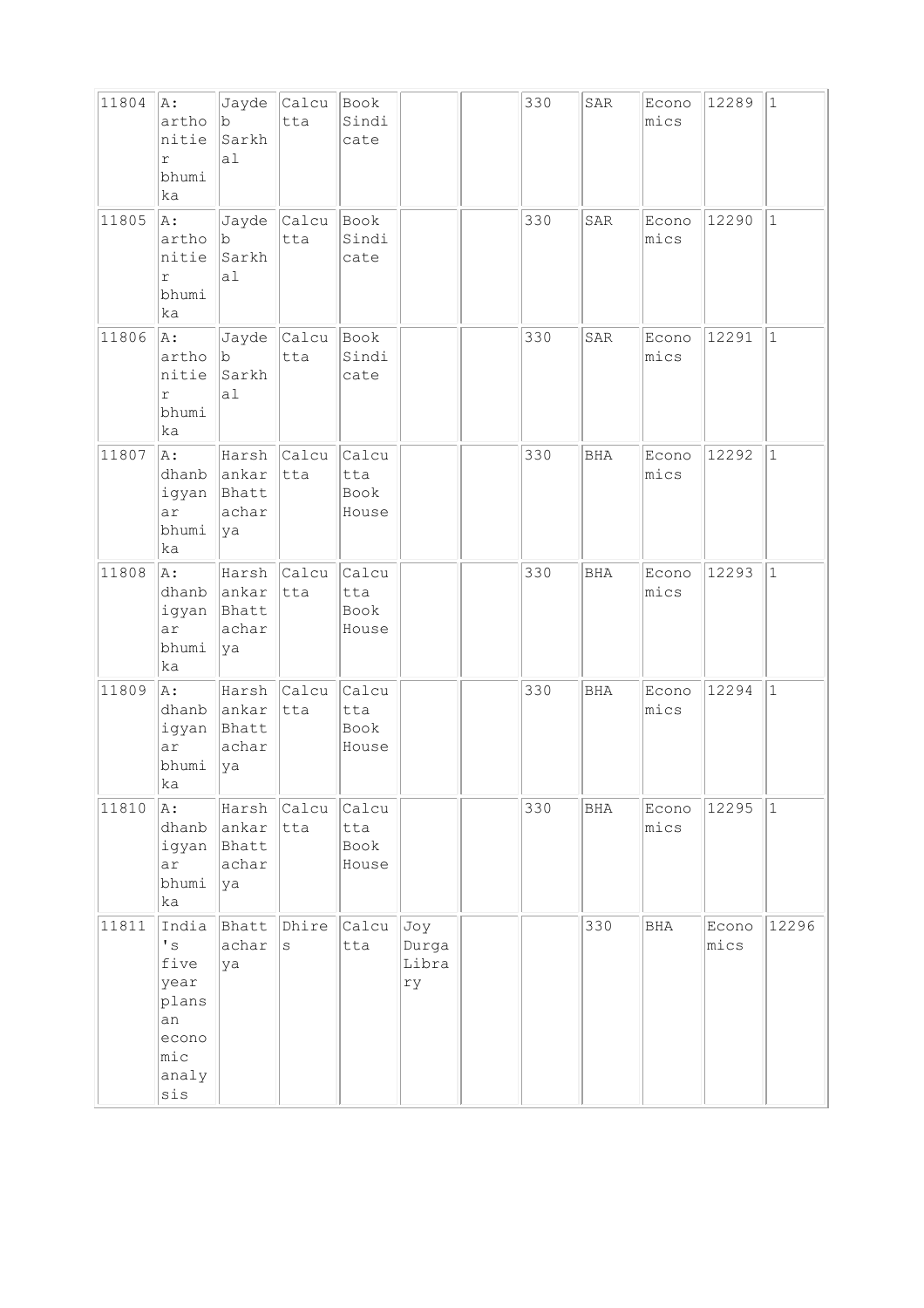| 11812 | India<br>$\mathbf{I}$ s<br>five<br>year<br>plans<br>an<br>econo<br>$ $ mic<br>analy<br>sis | Bhatt<br>achar<br>ya                                | Dhire<br>$\rm s$    | Calcu<br>tta          | Joy<br>Durga<br>Libra<br>ry |     | 330 | BHA           | Econo<br>mics | 12297       |
|-------|--------------------------------------------------------------------------------------------|-----------------------------------------------------|---------------------|-----------------------|-----------------------------|-----|-----|---------------|---------------|-------------|
| 11813 | Unnay<br>anr<br>artho<br>niti<br>$\circ$<br>artho<br>naiti<br>$\rm k$<br>babos<br>tha      | Jayde<br>b<br>Sarkh<br>al                           | <b>Calcu</b><br>tta | Book<br>Sindi<br>cate |                             | 330 | SAR | Econo<br>mics | 12298         | $ 1\rangle$ |
| 11814 | Unnay<br>anr<br>artho<br>niti<br>$\circ$<br>artho<br>naiti<br>$\mathbf k$<br>babos<br>tha  | $\ $ Jayde $\ $ Calcu<br>$\mathsf b$<br>Sarkh<br>a1 | tta                 | Book<br>Sindi<br>cate |                             | 330 | SAR | Econo<br>mics | 12299         | $\vert$ 1   |
| 11815 | Unnay<br>anr<br>artho<br>niti<br>$\circ$<br>artho<br>naiti<br>$\rm k$<br>babos<br>tha      | Jayde Calcu<br>b<br>Sarkh<br>a1                     | tta                 | Book<br>Sindi<br>cate |                             | 330 | SAR | Econo<br>mics | 12300         | $\vert$ 1   |
| 11816 | Unnay<br>anr<br>artho<br>niti<br>$\circ$<br>artho<br>naiti<br>$\mathbf k$<br>babos<br>tha  | Jayde Calcu<br>b<br>Sarkh<br>al                     | tta                 | Book<br>Sindi<br>cate |                             | 330 | SAR | Econo<br>mics | 12301         | $ 1\rangle$ |
| 11817 | Unnay<br>anr<br>artho<br>niti<br>$\circ$<br>artho<br>naiti<br>$\rm k$                      | Jayde<br>b<br>Sarkh<br>a1                           | Calcu<br>tta        | Book<br>Sindi<br>cate |                             | 330 | SAR | Econo<br>mics | 12302         | $\vert$ 1   |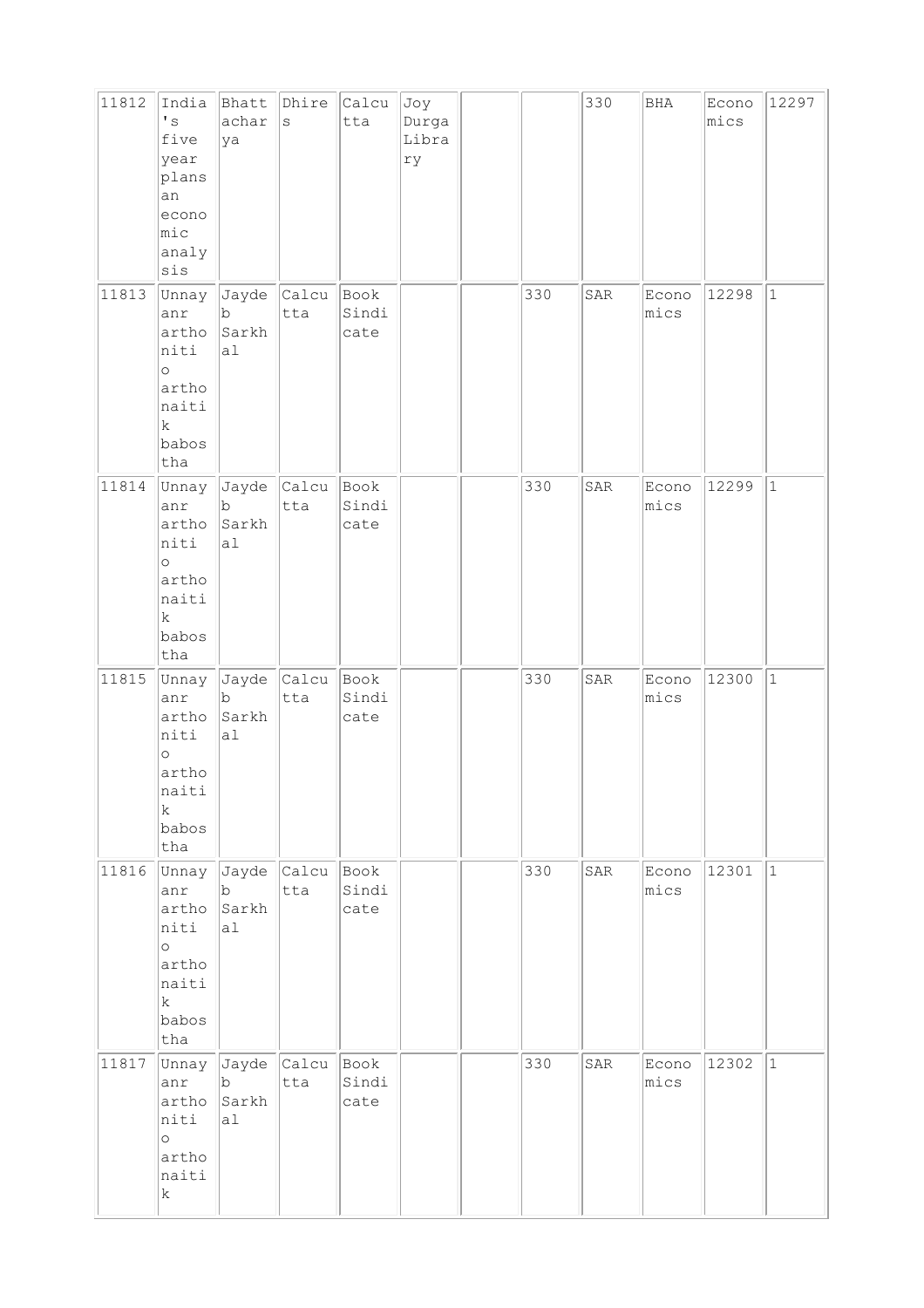|       | babos<br>tha                                        |                                |               |                                     |  |              |            |               |       |              |
|-------|-----------------------------------------------------|--------------------------------|---------------|-------------------------------------|--|--------------|------------|---------------|-------|--------------|
| 11818 | U. m.<br>artho<br>bidya                             | Rakha<br>$\mathbf{1}$<br>Dutta | Calcu<br>tta  | Grant<br>ho<br>Bhara<br>ti          |  | 330          | <b>DUT</b> | Econo<br>mics | 12303 | $\mathbf{1}$ |
| 11819 | U.m.<br>artho<br>bidya                              | Rakha<br>$\mathbf{1}$<br>Dutta | Calcu<br>tta  | Grant<br>ho<br>Bhara<br>ti          |  | 330          | <b>DUT</b> | Econo<br>mics | 12304 | $\mathbf{1}$ |
| 11820 | U.m.<br>artho<br>bidya                              | Rakha<br>$\mathbf 1$<br>Dutta  | Calcu<br>tta  | Grant<br>ho<br>Bhara<br>ti          |  | 330          | <b>DUT</b> | Econo<br>mics | 12305 | $\mathbf{1}$ |
| 11821 | Adhun<br>ik<br>arthn<br>iti                         | Harid<br>as<br>Achar<br>ya     | Calcu<br>tta  | Prati<br>bha<br>Publi<br>catio<br>n |  | 330          | ACH        | Econo<br>mics | 12306 | $\mathbf{1}$ |
| 11822 | Adhun<br>ik<br>arthn<br>iti                         | Harid<br>as<br>Achar<br>ya     | Calcu<br>tta  | Prati<br>bha<br>Publi<br>catio<br>n |  | 330          | ACH        | Econo<br>mics | 12307 | $\mathbf{1}$ |
| 11823 | Adhun<br>ik<br>arthn<br>iti                         | Harid<br>as<br>Achar<br>ya     | Calcu<br>tta  | Prati<br>bha<br>Publi<br>catio<br>n |  | 330          | ACH        | Econo<br>mics | 12308 | $\mathbf 1$  |
| 12434 | Adhun<br>ik<br>artha<br>bidya                       | Alok<br>Ghosh                  | Calcu<br>tta  | The<br>New<br>Book<br>Stall         |  | 330          | GHO        | Econo<br>mics | 12919 | $\mathbf{1}$ |
| 12435 | Adhun<br>ik<br>artha<br>bidya                       | Alok<br>Ghosh                  | Calcu<br> tta | The<br>New<br>Book<br>Stall         |  | 330          | GHO        | Econo<br>mics | 12920 | $\mathbf 1$  |
| 12436 | Adhun<br>ik<br>artha<br>bidya                       | Alok<br>Ghosh                  | Calcu<br>tta  | The<br>New<br>Book<br>Stall         |  | 330          | GHO        | Econo<br>mics | 12921 | $\mathbf{1}$ |
| 12437 | Adhun<br>ik<br>artha<br>bidya                       | Alok<br>Ghosh                  | Calcu<br>tta  | The<br>New<br>Book<br>Stall         |  | 330          | GHO        | Econo<br>mics | 12922 | $\mathbf 1$  |
| 12478 | Bhara<br>tar<br>artho<br>nitie<br>r<br>poric<br>hay | Anil<br>Kumar<br>Basak         | Calcu<br>tta  | Biddy<br>oday<br>Libra<br>ry        |  | 320.0<br>954 | <b>BAS</b> | Econo<br>mics | 12963 | $\mathbf{1}$ |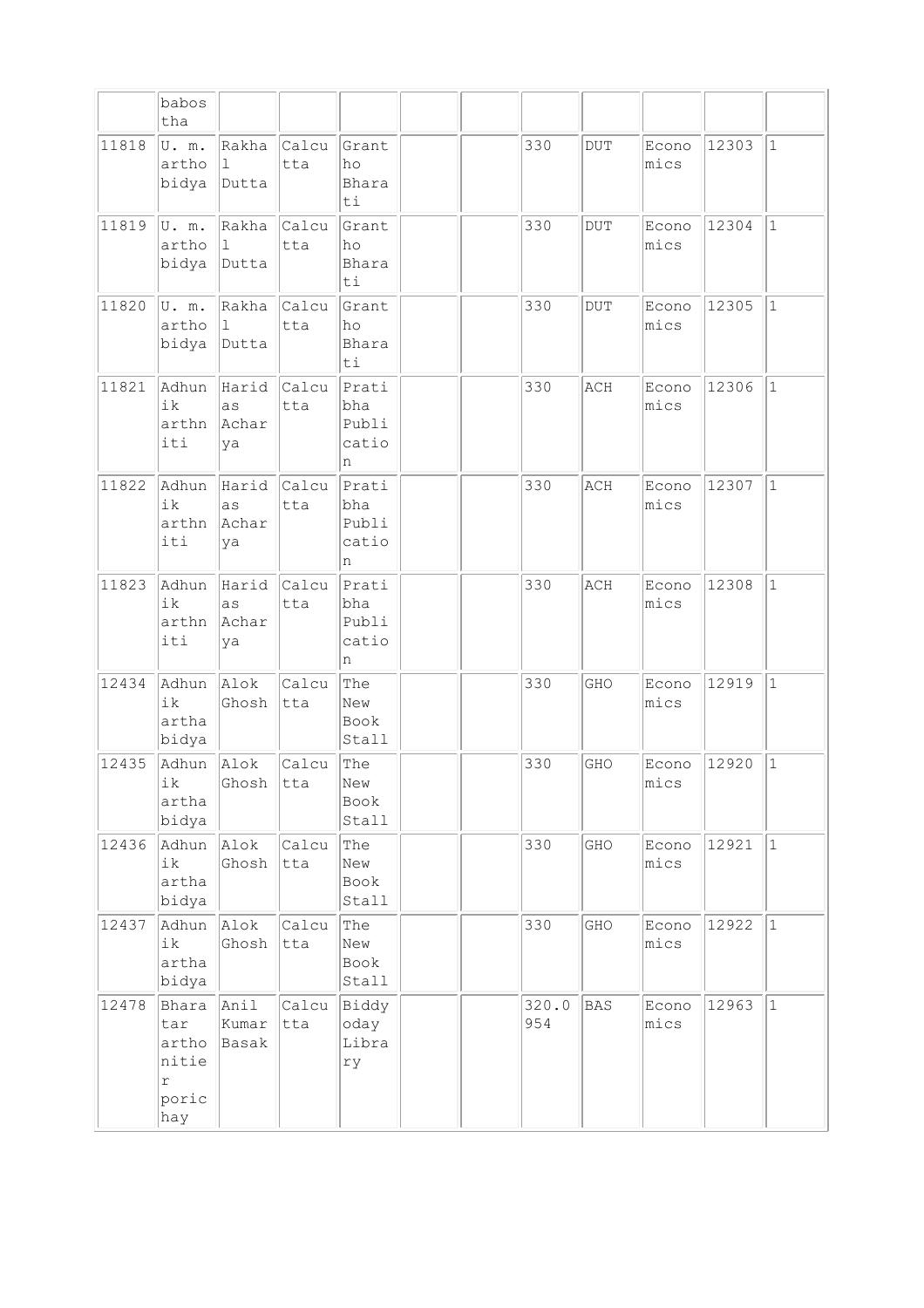| 12479 | Samok<br>alin<br>bhara<br>tiyo<br>artho<br>niti                                          | d<br>Mukhe<br>rjee              | Sampa Calcu<br>tta | New<br>Centr<br>a1<br>Book<br>Agenc<br>У |                               | 330.0<br>954 | MUK          | Econo<br>mics | 12964         | $\vert$ 1    |
|-------|------------------------------------------------------------------------------------------|---------------------------------|--------------------|------------------------------------------|-------------------------------|--------------|--------------|---------------|---------------|--------------|
| 12480 | India<br>n<br>econo<br>my-it<br>S<br>devel<br>opmen<br>t.<br>exper<br>ience              | Misra                           | S. K.              | Bomba<br>У                               | Himal<br>aya<br>Pub.<br>House |              | 330.0<br>954 | MIS           | Econo<br>mics | 12965        |
| 12714 | Adhun<br>ik<br>artho<br>nitie<br>r<br>bhumi<br>ka                                        | $\mathbf b$<br>Sarkh<br>el      | Jayde Kolka<br>ta  | Book<br>Sindi<br>cate                    |                               | 330          | SAR          | Econo<br>mics | 13199         | $\mathbf{1}$ |
| 12715 | Adhun<br>ik<br>artho<br>nitie<br>r<br>bhumi<br>ka                                        | $\mathbf b$<br>Sarkh<br>el      | Jayde Kolka<br>ta  | Book<br>Sindi<br>cate                    |                               | 330          | SAR          | Econo<br>mics | 13200         | $\mathbf{1}$ |
| 12716 | Adhun<br>ik<br>artho<br>nitie<br>r<br>bhumi<br>ka                                        | Jayde Kolka<br>b<br>Sarkh<br>el | ta                 | Book<br>Sindi<br>cate                    |                               | 330          | SAR          | Econo<br>mics | 13201         | $\mathbf{1}$ |
| 12717 | Bhara<br>tar<br>artho<br>nitie<br>$\Upsilon$<br>poric<br>hay                             | Anil<br>Kr.<br>Basak            | Kolka<br>ta        | Biddy<br>aday                            |                               | 330.0<br>954 | <b>BAS</b>   | Econo<br>mics | 13202         | $\vert$ 1    |
| 12718 | Unnay<br>ar<br>artho<br>niti<br>$\circ$<br>artho<br>naiti<br>$\mathbf k$<br>babos<br>tha | Jayde<br>b<br>Sarkh<br>el       | Kolka<br>ta        | Book<br>Sindi<br>cate                    |                               | 330          | SAR          | Econo<br>mics | 13203         | $\mathbf{1}$ |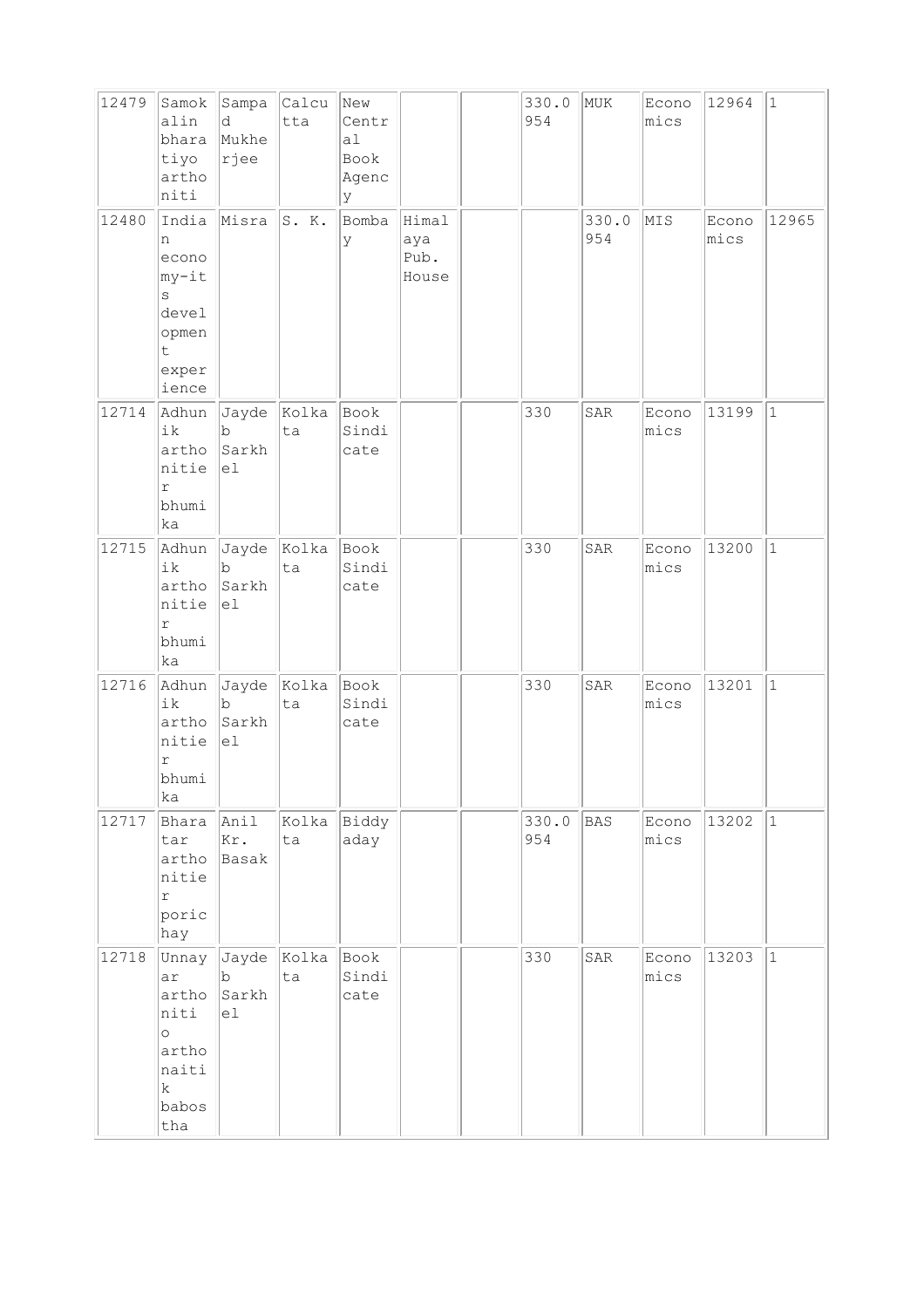| 12719 | Unnay<br>ar<br>artho<br>niti<br>$\circ$<br>artho<br>naiti<br>k<br>babos<br>tha                                    | Jayde<br>b<br>Sarkh<br>el | Kolka<br>ta                    | Book<br>Sindi<br>cate |                                                             | 330 | $\mathtt{SAR}$ | Econo<br>mics  | 13204         | $\vert$ 1 |
|-------|-------------------------------------------------------------------------------------------------------------------|---------------------------|--------------------------------|-----------------------|-------------------------------------------------------------|-----|----------------|----------------|---------------|-----------|
| 12720 | India<br>n<br>econo<br>∣my                                                                                        | Dutt                      | Rudde<br>r                     | New<br>Delhi          | $\mathtt{S}$ .<br>Chand<br>$\&$ Co.                         |     | 330.0<br>954   | $\rm DUT$      | Econo<br>mics | 13205     |
| 13155 | Conse<br>rvati<br>on<br>versu<br>S<br>devel<br>opmen<br>t                                                         | abart<br>У                | Chakr Kalya<br>n               | Calcu<br>tta          | Darba<br>ri<br>Praka<br>shan                                |     | 338            | $\rm CHA$      | Econo<br>mics | 13641     |
| 13191 | Micro<br>econo<br>mic<br>theor<br>У                                                                               | Gould                     | John<br>${\mathbb P}$ .<br>Jr. | New<br>Delhi          | All<br>India<br>Trave<br>llers<br>Books<br>eller<br>$\rm s$ |     | 338.5          | GOU            | Econo<br>mics | 13677     |
| 13192 | India<br>$\mathstrut^{\bullet}$ s<br>econo<br>$ $ mic<br>refor<br>ms:<br>$1991 -$<br>2001                         | Joshi                     | Vijay                          | New<br>Delhi          | 0. U.<br>${\mathbb P}$ .                                    |     | 330.5<br>4     | <b>JOS</b>     | Econo<br>mics | 13678     |
| 13193 | India<br>$\mathstrut^{\bullet}$ s<br>econo<br>$ $ mic<br>since<br>indep<br>enden<br>ce                            | Kapil<br>a                | Uma                            | New<br>Delhi          | Acade<br>$ $ mic<br>Found<br>ation<br>$-TRP$                |     | 330            | KAP            | Econo<br>mics | 13679     |
| 13194 | India<br>$\ddot{\cdot}$<br>econo<br>mic<br>devel<br>opmen<br>t and<br>socia<br>$\mathbf 1$<br>oppor<br>tunit<br>У | Dreze                     | Jean                           | New<br>Delhi          | 0. U.<br>${\tt P}$ .                                        |     | 338.9          | $\mathtt{DRE}$ | Econo<br>mics | 13680     |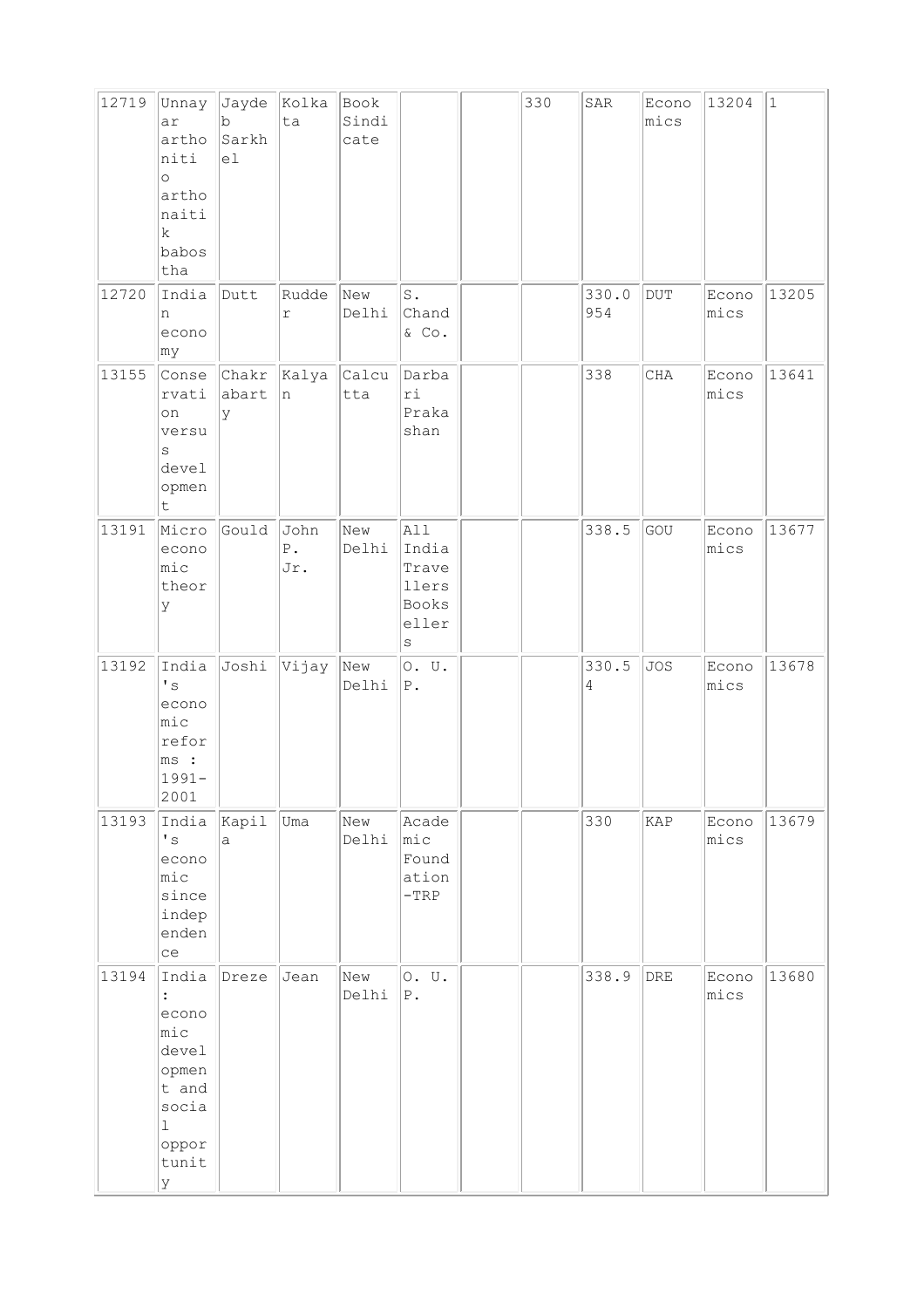| 13195 | Inter<br>media<br>te<br>micro<br>ecnom<br>ics :<br>a<br>moder<br>n<br>appro<br>ach | Varia<br>n                  | Hal<br>$\mathbb{R}$ . | New<br>Delhi                             | Affil<br>iated<br>East-<br>West<br>Press       |             | 338.5       | <b>VAR</b>    | Econo<br>mics | 13681     |
|-------|------------------------------------------------------------------------------------|-----------------------------|-----------------------|------------------------------------------|------------------------------------------------|-------------|-------------|---------------|---------------|-----------|
| 13196 | Macro<br>econo<br>mics                                                             | Dornb<br>usch               | Rudig<br>er           | Bosto<br>n                               | Irwin                                          |             | 339         | <b>DOR</b>    | Econo<br>mics | 13682     |
| 13197 | Adhun<br>ik<br>artho<br>nitie<br>$\Upsilon$<br>bhumi<br>ka                         | $\mathbf b$<br>Sarkh<br>al  | Jayde Kolka<br>ta     | Book<br>Sindi<br>cate                    |                                                | 330         | SAR         | Econo<br>mics | 13683         | $\vert$ 1 |
| 13198 | Studi<br>es in<br>the<br>macro<br>econo<br>mics                                    | Raksh<br>it                 | Mihir                 | New<br>Delhi                             | 0. U.<br>${\tt P}$ .                           |             | 339         | RAK           | Econo<br>mics | 13684     |
| 13199 | Samok<br>alin<br>bhari<br>tyo<br>artho<br>niti                                     | Sampa<br>d<br>Mukhe<br>rjee | Kolka<br>ta           | New<br>Centr<br>a1<br>Book<br>Agenc<br>У |                                                | 330.9<br>54 | MUK         | Econo<br>mics | 13685         | $\vert$ 1 |
| 13200 | Econo<br>$ $ mic<br>refor<br>m and<br>the<br>state<br>$\rm s$                      | Baner<br>jee                | Amale<br>sh           | Kolka<br>ta                              | Progr<br>essiv<br>$\epsilon$<br>Publi<br>shers |             | 330         | <b>BAN</b>    | Econo<br>mics | 13686     |
| 13201 | India<br>n<br>econo<br>my-it<br>$\rm s$<br>devel<br>opmen<br>t<br>exper<br>ience   | Misra                       | S. K.                 | Mumba<br>i                               | Himal<br>aya<br>Pub.<br>House                  |             | 330.9<br>54 | MIS           | Econo<br>mics | 13687     |
| 13202 | Micro<br>econo<br>mic<br>theor<br>y : a<br>mathe<br>matic                          | Hende<br>rson               | James<br>M.           | Auckl<br>and                             | McGra<br>w-Hil<br>1                            |             | 338.5       | HEN           | Econo<br>mics | 13688     |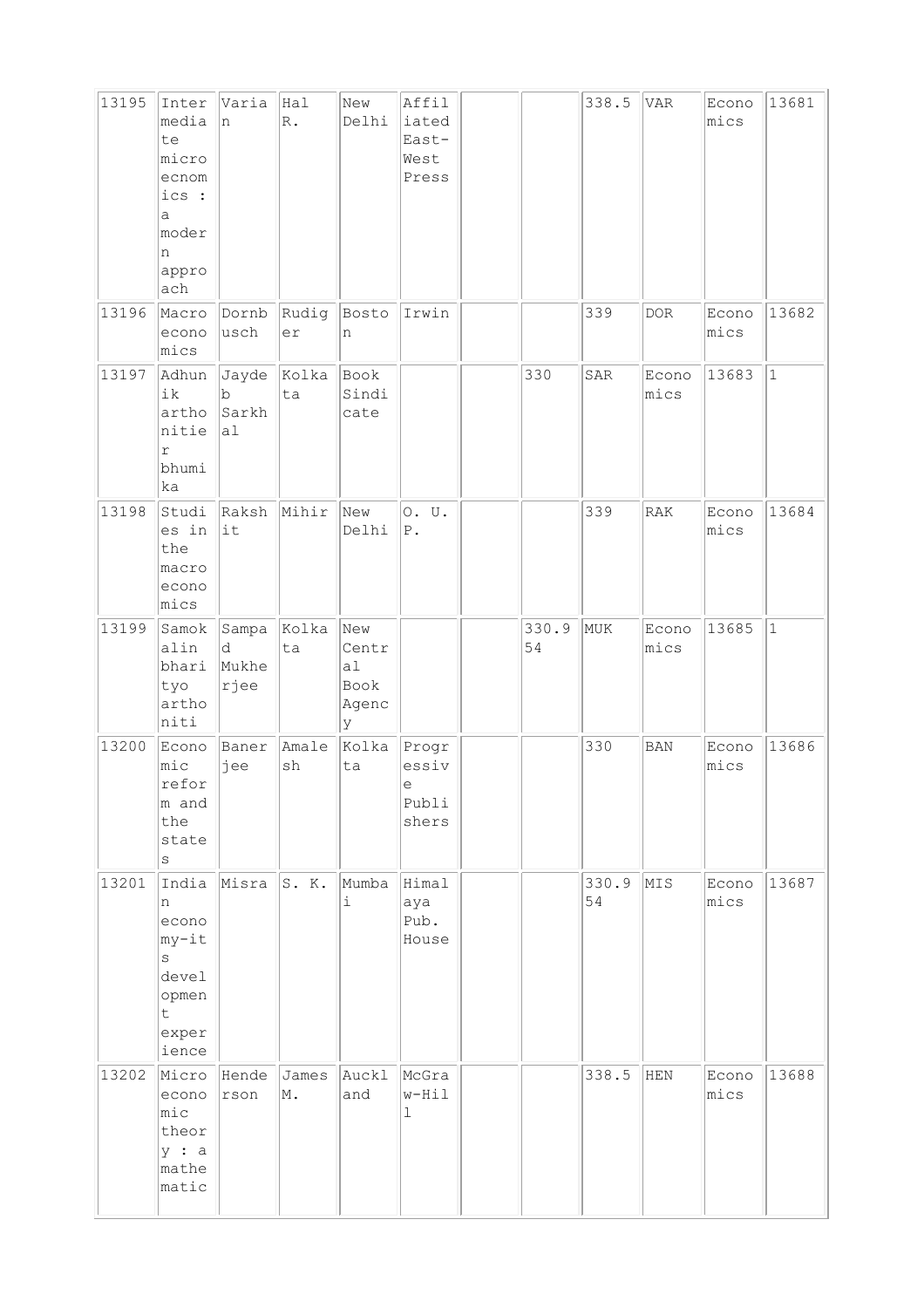|       | a1<br>appro<br>ch.                                             |                           |                      |                                     |                                          |       |             |               |               |              |
|-------|----------------------------------------------------------------|---------------------------|----------------------|-------------------------------------|------------------------------------------|-------|-------------|---------------|---------------|--------------|
| 13203 | Monet<br>ary<br>theor<br>У                                     | Harri<br>S                | Laure<br>nce         | New<br>York                         | McGra<br>w-Hil<br>1                      |       | 330         | <b>HAR</b>    | Econo<br>mics | 13689        |
| 13204 | Price<br>theor<br>У                                            | Ryan                      | W. J.<br>L.          | New<br>Delhi                        | Macmi<br>llan                            |       | 330         | RYA           | Econo<br>mics | 13690        |
| 13205 | The<br>polit<br>ical<br>econo<br>my of<br>devel<br>opmen<br>t. | Bhatt<br>achar<br>ууа     | Debes<br>h           | Kolka<br>ta                         | Acade<br>mic<br>Publi<br>shers           |       | 338.9       | <b>BHA</b>    | Econo<br>mics | 13691        |
| 13206 | Micro<br>econo<br>mic<br>analy<br>sis                          | Varia<br>n                | Hal<br>$\mathbb R$ . | New<br>York                         | W. W.<br>Norto<br>n &<br>Co.             |       | 338.5       | <b>VAR</b>    | Econo<br>mics | 13692        |
| 13207 | Micro<br>econo<br>mics                                         | Samue<br>lson             | Paul<br>Α            | Bosto<br>n                          | Irwin<br>McGra<br>$w-Hil$<br>$\mathbf 1$ |       | 338.5       | SAM           | Econo<br>mics | 13693        |
| 13208 | Asian<br>devel<br>opmen<br>t.<br>outlo<br>ok                   |                           | Hongk<br>ong         | 0. U.<br>${\bf P}$ .<br>(Chin<br>a) |                                          | 338.9 |             | Econo<br>mics | 13694         | $\mathbf{1}$ |
| 13609 | Artho<br>bigya<br>n (u.<br>$m.$ )                              | Subra<br>to<br>Gupta      | Kolka<br>ta          | Publi<br>shing<br>Sindi<br>cate     |                                          | 330   | <b>GUP</b>  | Econo<br>mics | 14095         | $\mathbf{1}$ |
| 13610 | Artho<br>bigya<br>n (u.<br>$m.$ )                              | Subra<br>to<br>Gupta      | Kolka<br>ta          | Publi<br>shing<br>Sindi<br>cate     |                                          | 330   | <b>GUP</b>  | Econo<br>mics | 14096         | $\vert$ 1    |
| 13611 | Artho<br>bigya<br>n (u.<br>$ m.$ )                             | Subra<br>to<br>Gupta      | Kolka<br>ta          | Publi<br>shing<br>Sindi<br>cate     |                                          | 330   | ${\tt GUP}$ | Econo<br>mics | 14097         | $ 1\rangle$  |
| 13612 | A :<br>artho<br>bidya<br>$\acute{\text{r}}$<br>bhumi<br>ka     | Jayde<br>b<br>Sarkh<br>al | Kolka<br>ta          | Book<br>Sindi<br>cate               |                                          | 330   | SAR         | Econo<br>mics | 14098         | $\vert$ 1    |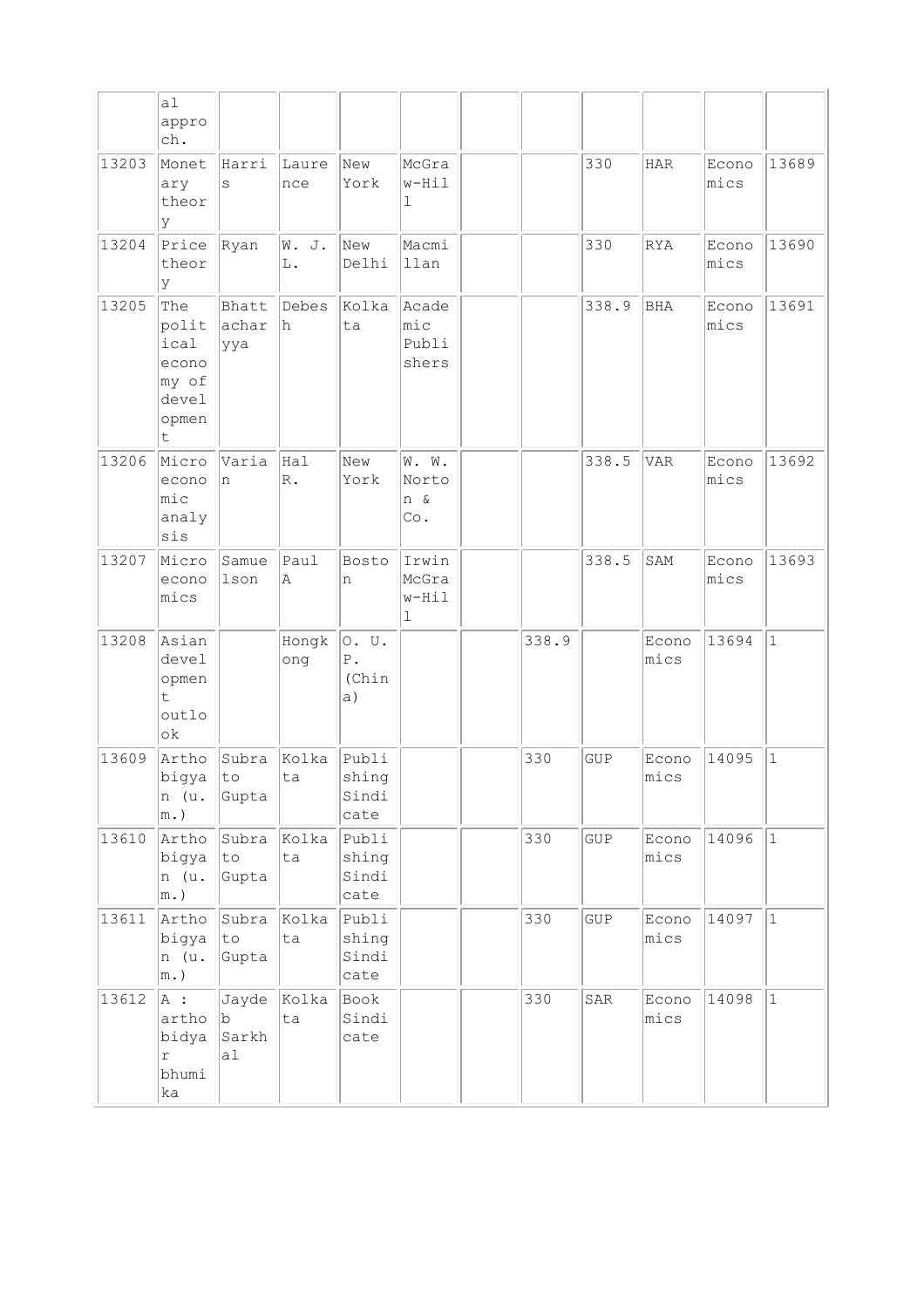| 13613 | Macro<br>econo<br>mics<br>$\ddot{\cdot}$<br>theor<br>ies<br>& amp                   | polic Froye<br>ie     | n                       | Richa<br>rd          |                                                 | Prent<br>ice<br>Hall           |     |       | 339           | FRO           | Econo<br>mics |
|-------|-------------------------------------------------------------------------------------|-----------------------|-------------------------|----------------------|-------------------------------------------------|--------------------------------|-----|-------|---------------|---------------|---------------|
| 13621 | Artha<br>shast<br>ra                                                                | Kauti<br>lya          |                         | Pengu<br>in<br>Books |                                                 |                                | 330 | KAU   | Econo<br>mics | 14107         | $\vert$ 1     |
| 13851 | Micro<br>econo<br>mic<br>theor<br>У                                                 | Gould                 | John<br>${\mathbb P}$ . | New<br>Delhi         | All<br>India<br>Trave<br>ller<br>Books<br>eller |                                |     | 338.5 | GOU           | Econo<br>mics | 14337         |
| 13852 | Micro<br>econo<br>mic<br>theor<br>У                                                 | Brans<br>on           | Willi<br>am             | Η.                   | New<br>Delhi                                    | Unive<br>rsal<br>Book<br>Stall |     |       | 338.5         | <b>BRA</b>    | Econo<br>mics |
| 13853 | Mathe<br>matic<br>s for<br>econo<br>mists                                           | Simon                 | Carl<br>${\mathbb P}$ . | New<br>York          | W. W.<br>Norto<br>n &<br>Co.                    |                                |     | 330   | SIM           | Econo<br>mics | 14339         |
| 13854 | Inter<br>media<br>te<br>micro<br>econo<br>mics<br>: a<br>moder<br>n<br>appro<br>ach | Varia<br>n            | Hal<br>$\mathbb{R}$ .   | New<br>Delhi         | Affil<br>ited<br>East-<br>West<br>Press         |                                |     | 338.5 | <b>VAR</b>    | Econo<br>mics | 14340         |
| 13855 | Devel<br>opmen<br>t.<br>econo<br>mics                                               | Ray                   | Debra<br>Ė              | New<br>Delhi         | 0. U.<br>Ρ.                                     |                                |     | 330   | RAY           | Econo<br>mics | 14341         |
| 13856 | Intro<br>ducti<br>on to<br>macro<br>econo<br>mic<br>theor<br>У                      | Tribe<br>dy           | Gopal                   | Kolka<br>ta          | Acade<br>$ {\tt mic} $<br>Publi<br>shers        |                                |     | 339   | TRI           | Econo<br>mics | 14342         |
| 13857 | Moder<br>n<br>micro<br>econo<br>mics                                                | Kouts<br>oyian<br>nis | A.                      | Hamps<br>hire        | Macmi<br>llan                                   |                                |     | 338.5 | kou           | Econo<br>mics | 14343         |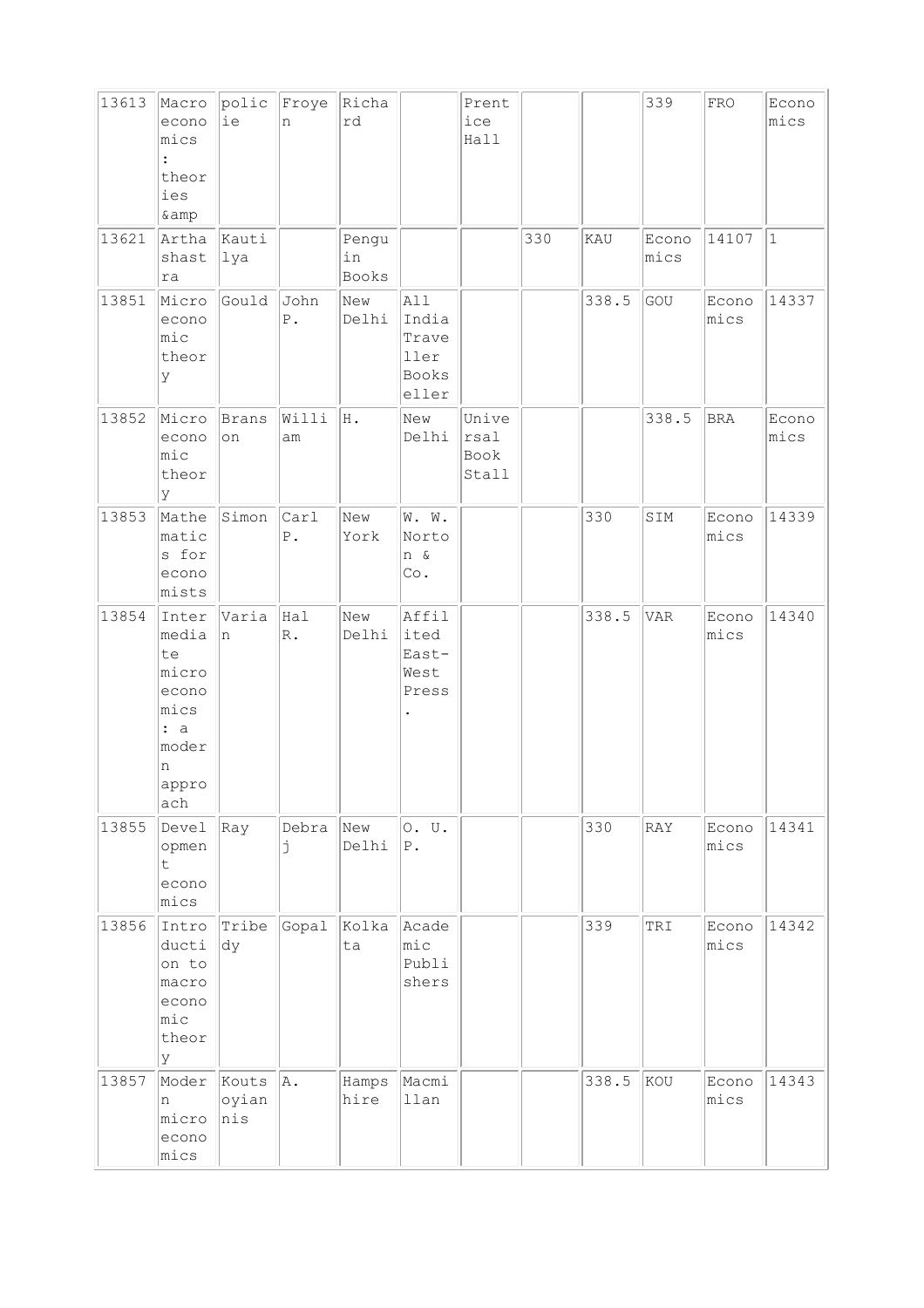| 13858 | Princ<br>iples<br>of<br>econo<br>mics                                          | Lipse<br>lу                                   | rd G.                       | Richa Oxfor<br>d | O. U.<br>${\mathbb P}$ .              |                          | 330   | LIP       | Econo<br>mics | 14344         |
|-------|--------------------------------------------------------------------------------|-----------------------------------------------|-----------------------------|------------------|---------------------------------------|--------------------------|-------|-----------|---------------|---------------|
| 13859 | Macro<br>econo<br>mics                                                         | Levac<br>ie                                   | Rosal<br>ind                | Hamps<br>hire    | Macmi<br>llan                         |                          | 339   | LEV       | Econo<br>mics | 14345         |
| 13860 | The<br>india<br>n<br>econo<br>my:<br>pover<br>ty<br>and<br>devel<br>opmen<br>t | Chaud<br>huri                                 | Prami<br>$\mathsf t$        | New<br>Delhi     | Vikas                                 |                          | 330   | $\rm CHA$ | Econo<br>mics | 14346         |
| 13861 | Econo<br>mics                                                                  | Samue<br>lson                                 | Paul<br>Α                   | New<br>Delhi     | Tata<br>McGra<br>w-Hil<br>$\mathbf 1$ |                          | 330   | SAM       | Econo<br>mics | 14347         |
| 13862 | Unfin<br>ished<br>busin<br>ess                                                 | india<br>n in<br>the<br>world<br>econo<br> my | lal                         | Deepa<br>k       | New<br>Delhi                          | 0. U.<br>${\mathbb P}$ . |       | 330       | LAL           | Econo<br>mics |
| 13863 | Micro<br>econo<br>mics<br>:<br>theor<br>y and<br>appli<br>catio<br>ns          | Sen                                           | Anind<br>ya                 | New<br>Delhi     | 0. U.<br>${\tt P}$ .                  |                          | 338.5 | SEN       | Econo<br>mics | 14349         |
| 13868 | Micro<br>econo<br>mics                                                         | $c\,k$                                        | Pindy Rober New<br>t S.     | Delhi            | Prent<br>ice-H<br>all<br>of<br>India  |                          | 338.5 | PIN       | Econo<br>mics | 14354         |
| 13869 | India<br>devel<br>opeme<br>nt<br>repor<br>$\sf t$<br>1999-<br>2000             | Parik<br>h.                                   | Kirit New<br>$\texttt{S}$ . | Delhi            | 0. U.<br>$P$ .                        |                          | 330   | PAR       | Econo<br>mics | 14355         |
| 13870 | A<br>cours<br>e in<br>micro<br>econo<br>mic                                    | Kreps                                         | David New<br>M.             | Delhi            | Prent<br>ice-H<br>all<br>of<br>India  |                          | 338.5 | KRE       | Econo<br>mics | 14356         |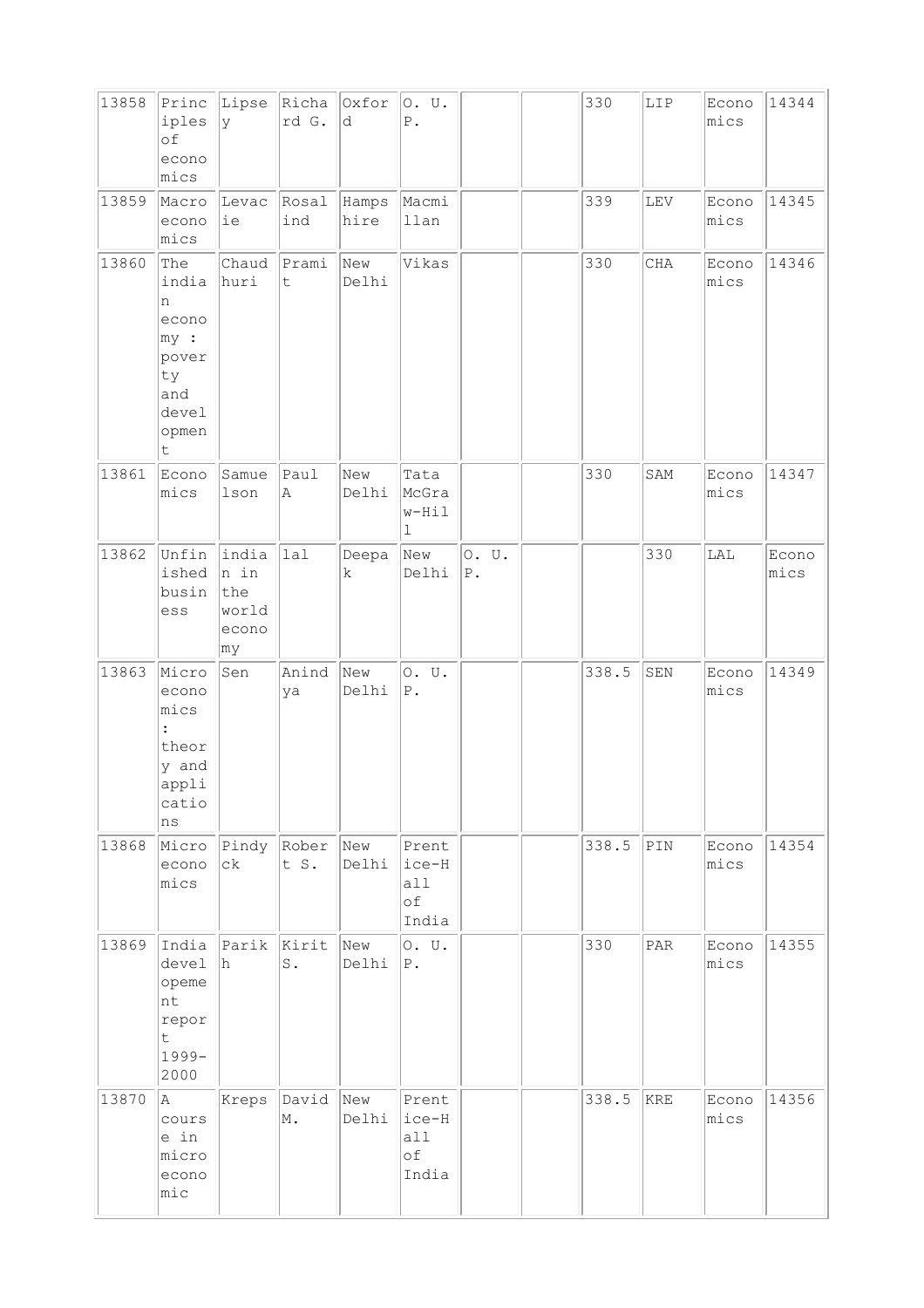|       | theor<br>У                                                                                 |                      |                      |               |                                          |                |       |            |               |               |
|-------|--------------------------------------------------------------------------------------------|----------------------|----------------------|---------------|------------------------------------------|----------------|-------|------------|---------------|---------------|
| 13871 | Stati<br>stica<br>$\mathbf 1$<br>metho<br>ds                                               | Das                  | N. G.                | Kolka<br>ta   | M.<br>Das &<br>Co.                       |                | 330   | DAS        | Econo<br>mics | 14357         |
| 13872 | Price<br>theor<br>У                                                                        | Ryan                 | W. J.<br>L.          | New<br>Delhi  | Macmi<br>llan                            |                | 330   | RYA        | Econo<br>mics | 14358         |
| 13873 | Micro<br>econo<br>mics<br>$\ddot{\cdot}$<br>theor<br>y and<br>appli<br>catio<br>ns         | Madda<br>1a          | G. S.                | New<br>York   | McGra<br>$w-Hi1$<br>1                    |                | 338.5 | MAD        | Econo<br>mics | 14359         |
| 13874 | Growt<br>h and<br>devel<br>opmen<br>t                                                      | Thirl<br>wall        | A. P.                | Hamps<br>hire | Macmi<br>llan                            |                | 338.9 | THI        | Econo<br>mics | 14360         |
| 13875 | Micro<br>econo<br>mics                                                                     | Grave<br> 11e        | Hugh                 | Londo<br>n    | Longm<br>an                              |                | 338.5 | GRA        | Econo<br>mics | 14361         |
| 13876 | Micro<br>econo<br>mics                                                                     | Dornb<br>usch        | Rudig<br>er          | Bosto<br>n    | Irvin<br>McGra<br>$w-Hi1$<br>$\mathbf 1$ |                | 338.5 | <b>DOR</b> | Econo<br>mics | 14362         |
| 13877 | Econo<br>mic<br>devel<br>opmen<br>t                                                        | Todar<br>$\circ$     | Micha Masac<br>el P. | huset<br>ts   | Addis<br>on-We<br>sley                   |                | 338.9 | TOD        | Econo<br>mics | 14363         |
| 13878 | Micro<br>econo<br>$\mathtt{mic}$<br>theor<br>y : a<br>mathe<br>matic<br>a1<br>appro<br>ach | Hende<br>rson        | James<br>Μ.          | Auckl<br>and  | McGra<br>w-Hil<br>$\mathbf 1$            |                | 338.5 | <b>HEN</b> | Econo<br>mics | 14364         |
| 13879 | Micro<br>econo<br>mic :<br>princ<br>iples<br>and<br>polic<br>У                             | Baumo<br>$\mathbf 1$ | Willi<br>am          | J.            | Fortu<br>rth                             | Dyden<br>Press |       | 338.5      | <b>BAU</b>    | Econo<br>mics |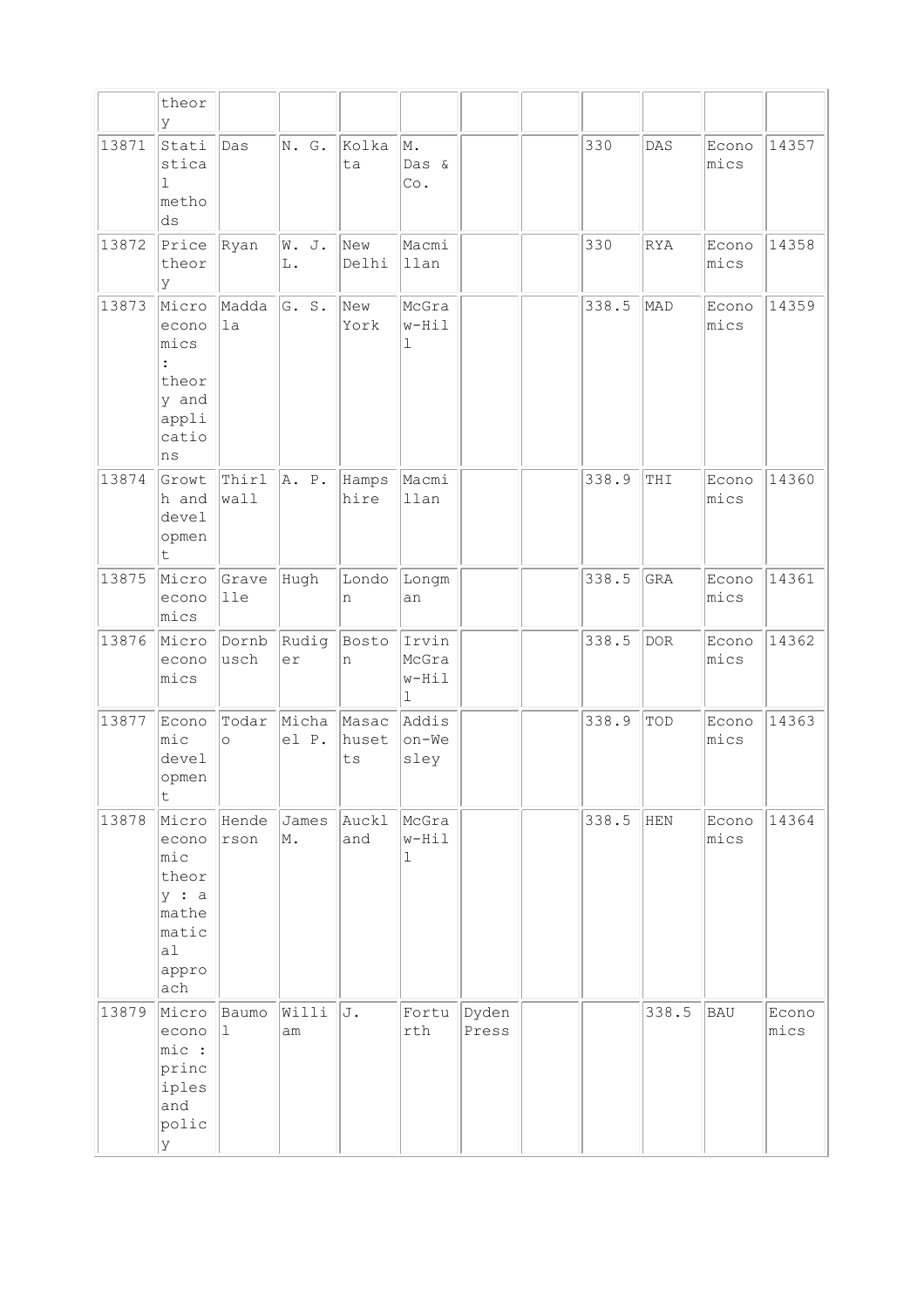| 13880 | Micro<br>econo<br>mic :<br>princ<br>iples<br>and<br>polic<br>lУ                            | Baumo<br>$\mathbf{1}$                  | Willi<br>am       | J.                                                                         | Fortu<br>rth                      | Dyden<br>Press |             |             | 338.5         | <b>BAU</b>    | Econo<br>mics |
|-------|--------------------------------------------------------------------------------------------|----------------------------------------|-------------------|----------------------------------------------------------------------------|-----------------------------------|----------------|-------------|-------------|---------------|---------------|---------------|
| 13975 | Moder<br>n<br>econo<br>mics                                                                | Ahuja                                  | H. L.             | New<br>Delhi                                                               | $\mathbbm{S}$ .<br>Chand<br>& Co. |                |             | 330         | AHU           | Econo<br>mics | 14461         |
| 13976 | Samak<br>alin<br>artho<br>bidya                                                            | Sampa<br>$\mathsf{t}$<br>Mukhe<br>rjee | Kolka<br>ta       | Centr<br>a1<br>Educa<br>tiona<br>$\mathbf{1}$<br>Enter<br>prise<br>$\rm S$ |                                   |                | 330         | MUK         | Econo<br>mics | 14462         | $\vert$ 1     |
| 13977 | Samak<br>alin<br>bhara<br>tio<br>artho<br>niti                                             | Debes<br>h<br>Mukhe<br>rjee            | Kolka<br>ta       | New<br>Centr<br>a1<br>Book<br>Agenc<br>У                                   |                                   |                | 330         | MUK         | Econo<br>mics | 14463         | $\mathbf{1}$  |
| 13978 | Unnay<br>ner<br>artha<br>niti<br>$\circ$<br>artha<br>naiti<br>$\mathbf k$<br>byabi<br>stha | Joyde<br>b<br>Sarkh<br>a1              | Kolka<br>ta       | Book<br>Syndi<br>cate                                                      |                                   |                | 330         | SAR         | Econo<br>mics | 14464         | $\vert$ 1     |
| 13979 | Adhun<br>ik<br>artha<br>nitir<br>bhumi<br>ka                                               | Joyde<br>$\mathbf b$<br>Sarkh<br> a    | Kolka<br>ta       | Book<br>Syndi<br>cate                                                      |                                   |                | 330         | SAR         | Econo<br>mics | 14465         | $\vert$ 1     |
| 13980 | Bhara<br>ter<br>artha<br>niti                                                              | n<br>Kumar<br>Ray                      | Swapa Kolka<br>ta | Book<br>Syndi<br>cate                                                      |                                   |                | 330.9<br>54 | RAY         | Econo<br>mics | 14466         | $ 1\rangle$   |
| 13981 | India<br>n<br>econo<br>my<br>since<br>indep<br>enden<br>ce                                 | Kapil<br>a                             | Uma               | Ghazi<br>abad                                                              | Acade<br>mic<br>Found<br>ation    |                |             | 330.9<br>54 | KAP           | Econo<br>mics | 14467         |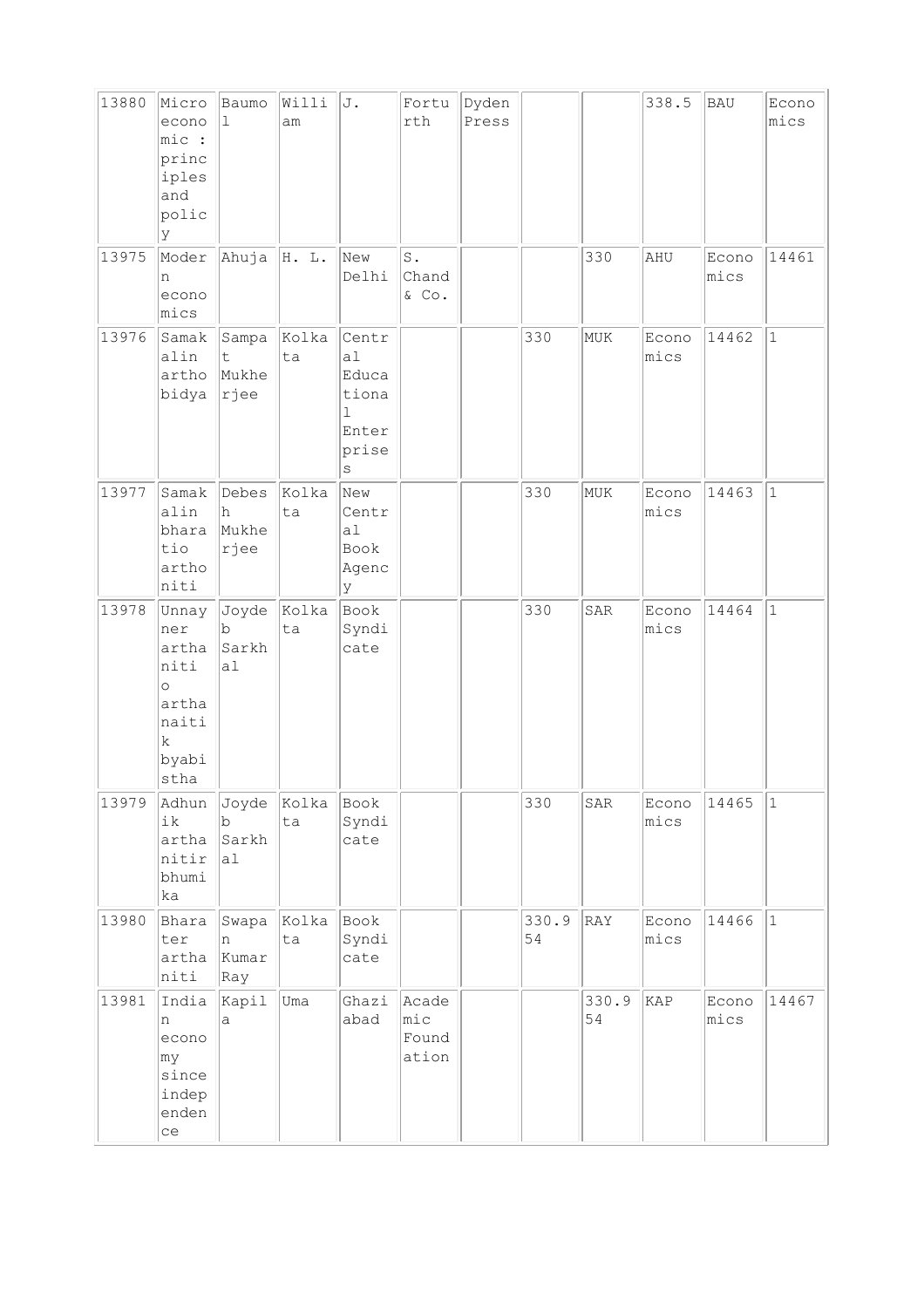| 13982 | Mathe<br>matic<br>a1<br>macro<br>econo<br>$ $ mic<br>model<br>$\rm s$                                                       | Metwa<br>lly         | M. M.          | Calcu<br>tta  | Acade<br>$ $ mic<br>Publi<br>shers |  | 339   | MET        | Econo<br>mics | 14468 |
|-------|-----------------------------------------------------------------------------------------------------------------------------|----------------------|----------------|---------------|------------------------------------|--|-------|------------|---------------|-------|
| 13983 | The<br>polit<br>ical<br>econo<br>my of<br>hunge<br>r :<br>selec<br>ted<br>essay<br>S                                        | Dreze                | Jean           | New<br>Delhi  | $_{\rm OUP}$                       |  | 330   | DRE        | Econo<br>mics | 14469 |
| 13984 | The<br>polit<br>ical<br>econo<br>my of<br>devel<br>opmen<br>t in<br>india                                                   | Bardh<br>an          | Prana<br>b     | New<br>Delhi  | OUP                                |  | 338.9 | <b>BAR</b> | Econo<br>mics | 14470 |
| 14199 | Macro<br>econo<br>mic<br>theor<br>y and<br>polic<br>У                                                                       | <b>Brans</b><br>on   | Willi<br>am H. | New<br>Delhi  | Unive<br>rsal<br>Book<br>Stall     |  | 339   | <b>BRA</b> | Econo<br>mics | 14685 |
| 14200 | India<br>n<br>econo<br>$ my $ :<br>since<br>indep<br>enden<br>dence                                                         | Kapil<br>$\mathsf a$ | Uma            | Ghazi<br>abad | Acade<br>mic<br>Found<br>ation     |  | 330   | KAP        | Econo<br>mics | 14686 |
| 14201 | Analy<br>tical<br>devel<br>opmen<br>t.<br>econo<br>mics<br>: the<br>less<br>devel<br>oped<br>econo<br> my <br>revis<br>ited | Basu                 | Kaush<br>ik    | New<br>Delhi  | OUP                                |  | 330   | <b>BAS</b> | Econo<br>mics | 14687 |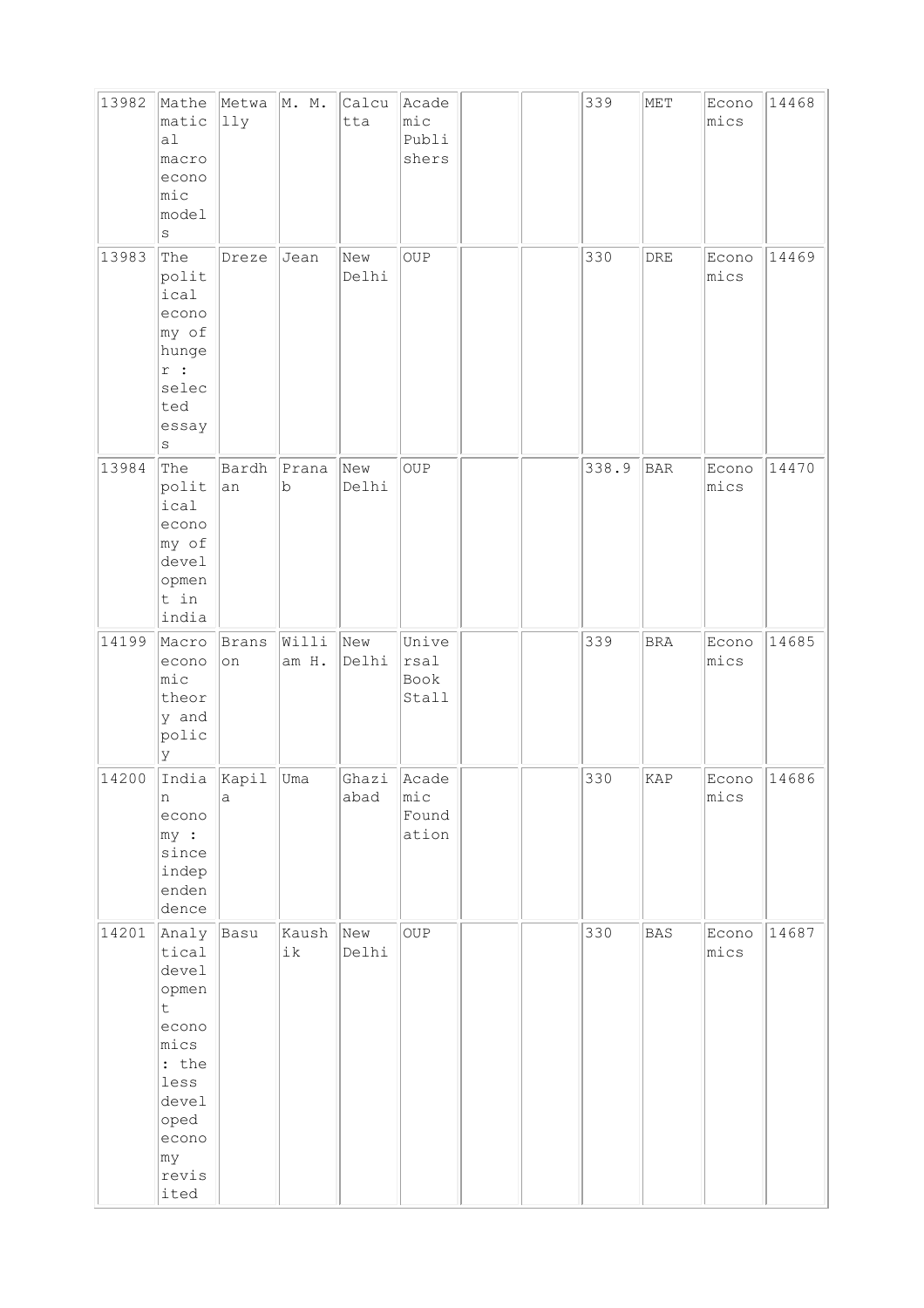| 14202 | Basic<br>stati<br>stics                                                           | Goon         | A. M.               | Calcu<br>tta  | World<br>Press                               |     | 330 | GOO            | Econo<br>mics | 14688        |
|-------|-----------------------------------------------------------------------------------|--------------|---------------------|---------------|----------------------------------------------|-----|-----|----------------|---------------|--------------|
| 14203 | Basic<br>stati<br>stics                                                           | Nagar        | A. L.               | New<br>Delhi  | OUP                                          |     | 330 | NAG            | Econo<br>mics | 14689        |
| 14204 | Leadi<br>ng<br>issue<br>s in<br>econo<br>$ $ mic<br>devel<br>opmen<br>$\mathsf t$ | Meier        | Geral<br>d M.       | New<br>York   | OUP                                          |     | 330 | MEI            | Econo<br>mics | 14690        |
| 14205 | Econo<br>mics                                                                     | Stigl<br>itz | Josep<br>h E.       | New<br>York   | W. W.<br>Norto<br>n &<br>$\mathbb{C}\circ$ . |     | 330 | STI            | Econo<br>mics | 14691        |
| 14206 | India<br>n<br>econo<br>∣my                                                        | Datt         | Rudda<br>$\Upsilon$ | New<br>Delhi  | s.<br>Chand<br>& Co.                         |     | 330 | DATA           | Econo<br>mics | 14692        |
| 14207 | India<br>n<br>econo<br>∣my                                                        | Agraw<br>a1  | A. N.               | New<br>Delhi  | Wishw<br>a<br>Praka<br>shan                  |     | 330 | $\mathbb{AGR}$ | Econo<br>mics | 14693        |
| 14208 | Econo<br>$ $ mic<br>theor<br>y in<br>retro<br>spect                               | Blaug        | Mark                | Cambr<br>idge | <b>CUP</b>                                   |     | 330 | <b>BLA</b>     | Econo<br>mics | 14694        |
| 14209 | Macro<br>econo<br>mic<br>theor<br>У                                               | Vaish        | M. C.               | New<br>Delhi  | Wishw<br>а<br>Praka<br>shan                  |     | 339 | VAI            | Econo<br>mics | 14695        |
| 14210 | Hunge<br>r and<br>publi<br>$\mathsf{C}$<br>actio<br>n                             | Dreze        | Jean                | New<br>Delhi  | OUP                                          |     | 330 | DRE            | Econo<br>mics | 14696        |
| 14211 | Macmi<br>llan<br>dicti<br>onary<br>of<br>moder<br>n<br>econo<br>nics              |              | Hamps<br>hire       | Macmi<br>llan |                                              | 330 | MAC | Econo<br>mics  | 14697         | $\mathbf{1}$ |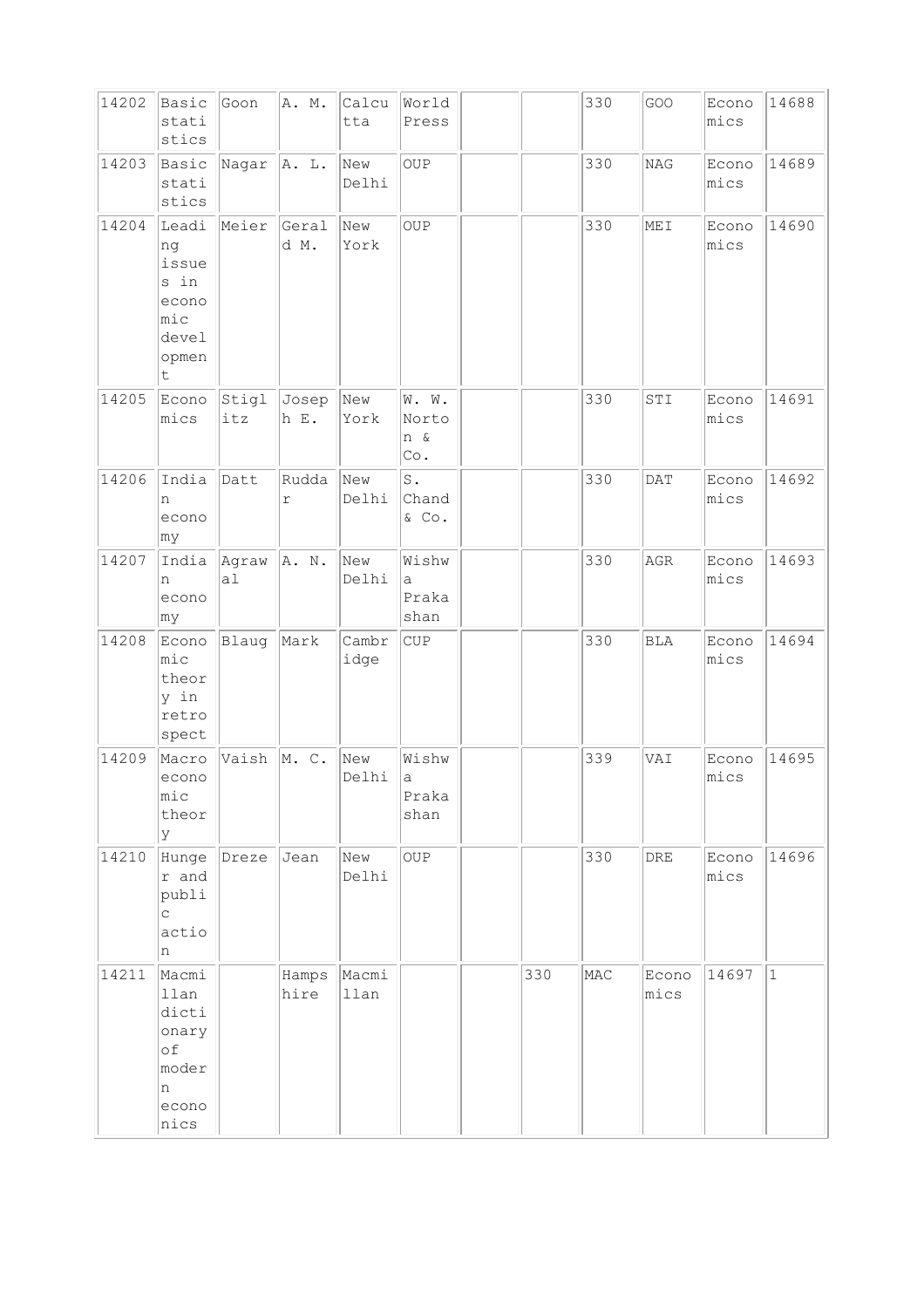| 14212 | India<br>reduc<br>ing<br>pover<br>ty                                                                                                    | accel<br>eraqt<br>ing<br>devel<br>opmen<br>t | The<br>World<br>Bank | New<br>Delhi                             | $_{\rm OUP}$                       |     | 330 | <b>WOR</b>     | Econo<br>mics | 14698       |
|-------|-----------------------------------------------------------------------------------------------------------------------------------------|----------------------------------------------|----------------------|------------------------------------------|------------------------------------|-----|-----|----------------|---------------|-------------|
| 14411 | Conte<br>mpora<br>ry<br>macro<br>econo<br>mics                                                                                          | Bose                                         | Amita<br>va          | New<br>Delhi                             | OUP                                |     | 330 | <b>BOS</b>     | Econo<br>mics | 14897       |
| 14412 | India<br>n<br>econo<br>∣my                                                                                                              | Kapil<br>a                                   | Uma                  | Ghazi<br>abad                            | Acade<br>$ $ mic<br>Found<br>ation |     | 330 | KAP            | Econo<br>mics | 14898       |
| 14413 | India<br>$\mathbf{F}$<br>econo<br>my in<br>the<br>21st<br>centu<br>ry                                                                   | Kapil<br>a                                   | Raj                  | Ghazi<br>abad                            | Acade<br>$ $ mic<br>Found<br>ation |     | 330 | KAP            | Econo<br>mics | 14899       |
| 14414 | World<br>devel<br>opmen<br>$\mathsf t$<br>repor<br>$\mathsf t$<br>2000/<br>2001<br>$\ddot{\phantom{a}}$<br>attac<br>king<br>pover<br>ty |                                              | New<br>York          | <b>OUP</b>                               |                                    | 330 | WOR | Econo<br>mics  | 14900         | $\vert$ 1   |
| 14415 | Macro<br>econo<br>mic<br>stabi<br>lizat<br>ion<br>and<br>adjus<br>tment                                                                 | Manoh M. J.<br>ar<br>Rao                     |                      | New<br>Delhi                             | OUP                                |     | 339 | MAN            | Econo<br>mics | 14901       |
| 14416 | Macro<br>econo<br>mics                                                                                                                  | Pindy<br>сk                                  | Rober<br>t S.        | Londo<br>n                               | Prent<br>ice<br>Hall               |     | 339 | $\texttt{PIN}$ | Econo<br>mics | 14902       |
| 14417 | Samak<br>alin<br>bhara<br>tio<br>artha<br>niti                                                                                          | Dabes<br>h.<br>Mukhe<br>rjee                 | Calcu<br>tta         | New<br>Centr<br>a1<br>Book<br>Agenc<br>У |                                    | 330 | MUK | Econo<br>mics  | 14903         | $ 1\rangle$ |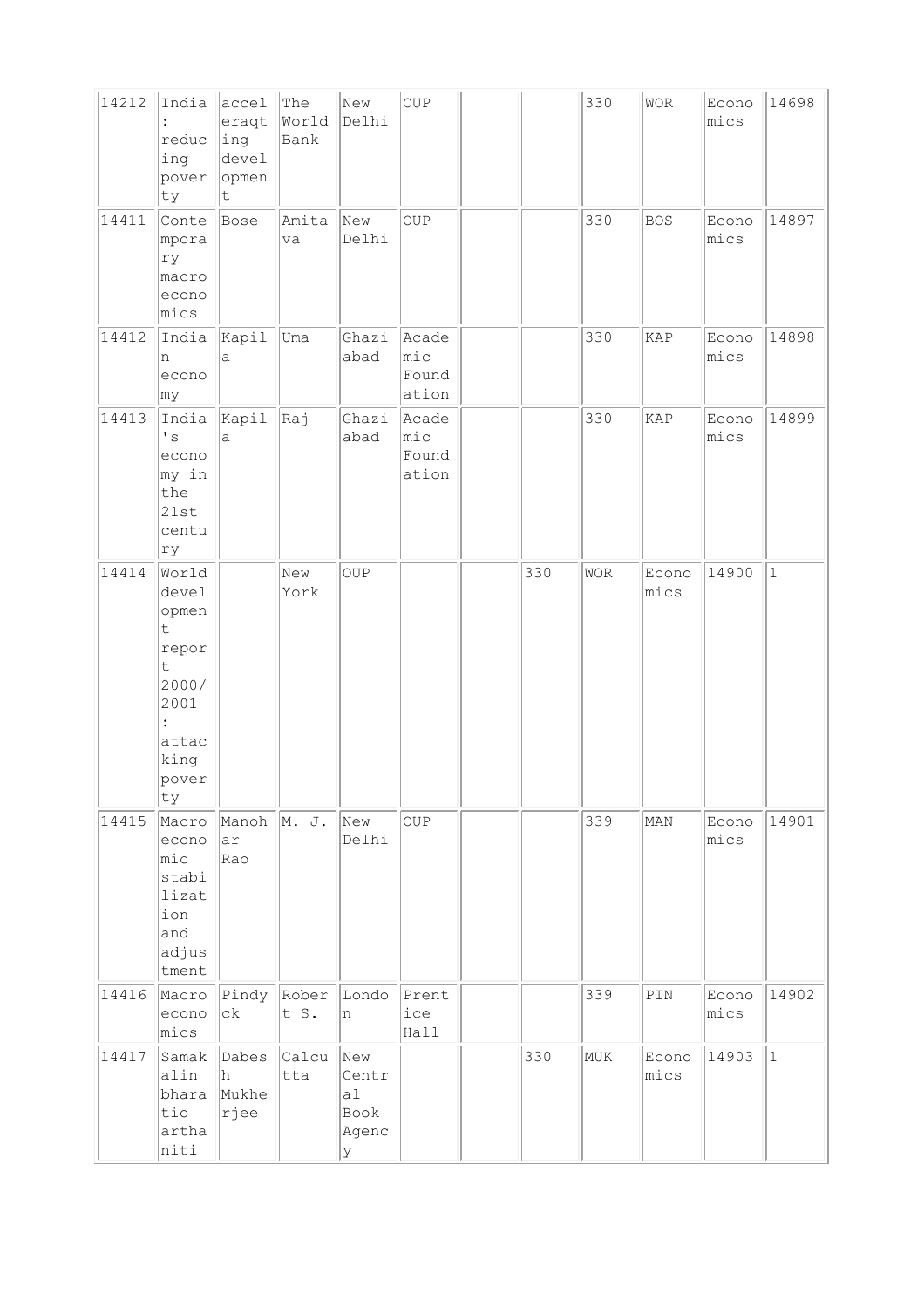| 14418 | Antar<br>jatik<br>banij<br>ya o<br>rastr<br>$\rm i\, \rm o$<br>artha<br>niti                     | $\rm v$<br>Sarkh<br>el       | Joyde Calcu<br>tta      | Book<br>Syndi<br>cate |                      |              | 330                | SAR   | Econo<br>mics | 14904         | 1           |
|-------|--------------------------------------------------------------------------------------------------|------------------------------|-------------------------|-----------------------|----------------------|--------------|--------------------|-------|---------------|---------------|-------------|
| 14419 | Antar<br>jatik<br>artha<br>niti<br>$\circ$<br>sarka<br>ri<br>artha<br>byaba<br>stha              | Subra<br> ta<br>Gupta        | Calcu<br>tta            | Bani<br>Praka<br>shan |                      |              | 330                | GUP   | Econo<br>mics | 14905         | $ 1\rangle$ |
| 14420 | The<br>india<br>n<br>econo<br>$ my $ :<br>major<br>debat<br>es<br>since<br>indep<br>endde<br>nce | Byres                        | Teren<br>ce J.          | New<br>Delhi          | <b>OUP</b>           |              |                    | 330   | <b>BYR</b>    | Econo<br>mics | 14906       |
| 14421 | Growt<br>h<br>theor<br>y :<br>an<br>expos<br>ition                                               | Solow                        | Rober<br>t M.           | New<br>York           | OUP                  |              |                    | 330   | SOL           | Econo<br>mics | 14907       |
| 14422 | Stati<br>stica<br>$\mathbf 1$<br>metho<br>ds in<br>comme<br>rce                                  | accou<br>ntanc<br>У<br>& amp | econo<br>$ {\tt mics} $ | Das                   | N. G.                | Calcu<br>tta | M.<br>Das &<br>Co. |       |               | 330           | DAS         |
| 14567 | Micro<br>econo<br>$ $ mic<br>theor<br>Y                                                          | $Mas-C$<br>olell             | Andre<br>W              | New<br>York           | 0. U.<br>${\tt P}$ . |              |                    | 338.5 | MAS           | Econo<br>mics | 15053       |
| 14568 | Devel<br>opmen<br>t as<br>freed<br>$\circlearrowright$                                           | Sen                          | Amart<br>У              | New<br>Delhi          | 0. U.<br>${\tt P}$ . |              |                    | 338.9 | SEN           | Econo<br>mics | 15054       |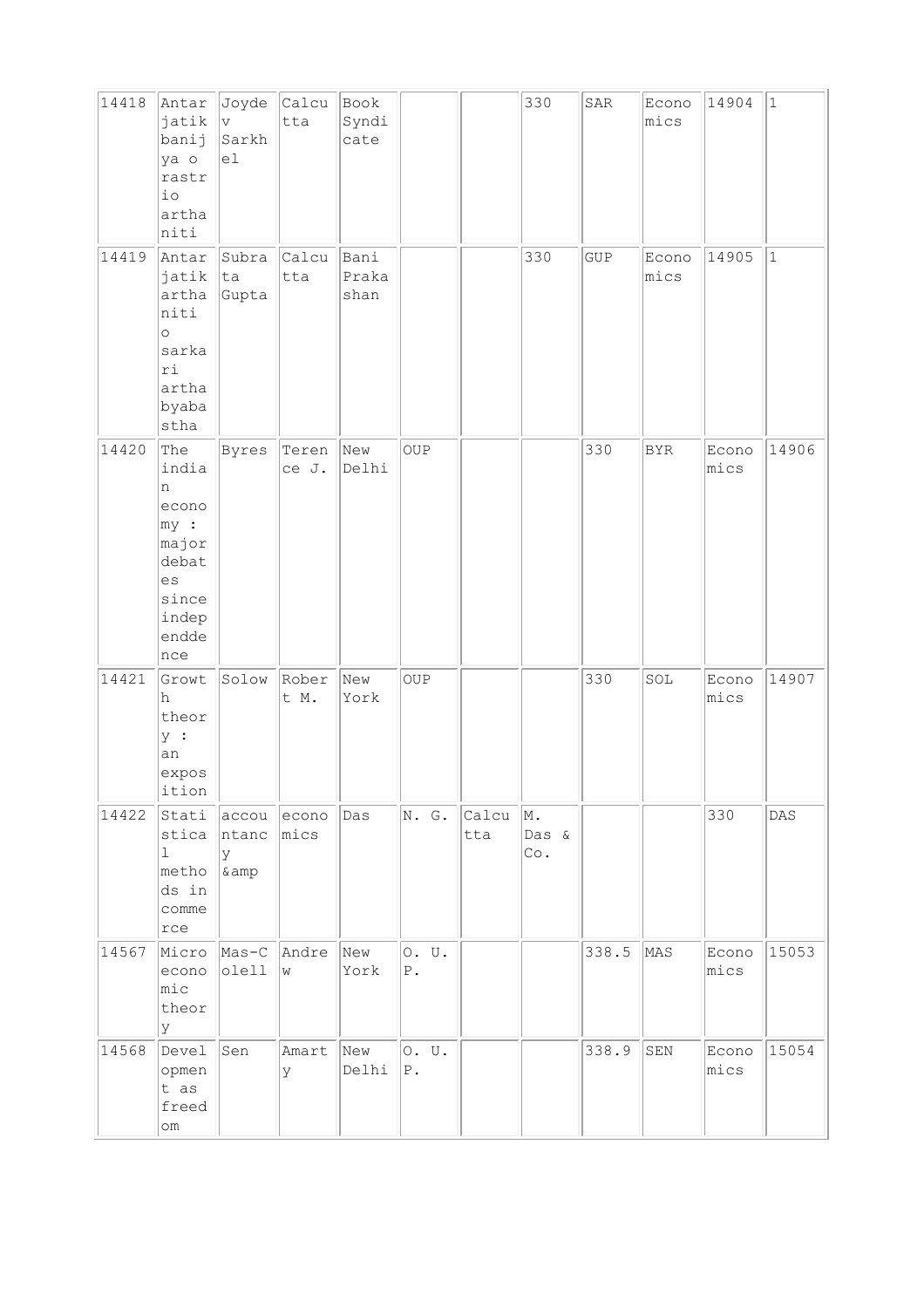| 14569 | The<br>struc<br>ture<br>of<br>econo<br>mics<br>: a<br>mathe<br>matic<br>a1<br>analy<br>sis              | rberg                                    | Silbe Eugen<br>$\epsilon$ | New<br>York                                 | McGra<br>w-Hil<br>$\mathbf 1$       |     | 330 | SIL           | Econo<br>mics | 15055       |
|-------|---------------------------------------------------------------------------------------------------------|------------------------------------------|---------------------------|---------------------------------------------|-------------------------------------|-----|-----|---------------|---------------|-------------|
| 14570 | Human<br>devel<br>opmen<br>t in<br>south<br>asia<br>2000:<br>the<br>gende<br>$\Upsilon$<br>quest<br>ion |                                          | Karac<br>hi               | 0. U.<br>${\mathbb P}$ .                    |                                     | 330 | HUM | Econo<br>mics | 15056         | $\vert$ 1   |
| 14571 | The<br>polit<br>ical<br>econo<br>my of<br>under<br>devel<br>opmen<br>$\sf t$                            | Bagch<br>i                               | Amiya Hyder<br>Kumar      | abad                                        | Orien<br>$\mathsf t$<br>Longm<br>an |     | 330 | BAG           | Econo<br>mics | 15057       |
| 14572 | Antor<br>jatik<br>artho<br>niti<br>$\circ$<br>risht<br>riyo<br>artho<br>niti                            | Radhy<br>asham<br>Samon<br>$\texttt{to}$ | $ $ Kolka<br>ta           | Sribh<br>umi<br>Pub.<br>$\mathbb{C}\circ$ . |                                     | 337 | SAM | Econo<br>mics | 15058         | $ 1\rangle$ |
| 14573 | Unnay<br>anar<br>artho<br>niti<br>$\circ$<br>artho<br>naiti<br>$\mathbf k$<br>babos<br>tha              | Jayde<br>b<br>Sarkh<br>a1                | Kolka<br>ta               | Book<br>Sindi<br>kate                       |                                     | 330 | SAR | Econo<br>mics | 15059         | $ 1\rangle$ |
| 14574 | India<br>$\ddot{\cdot}$<br>macro<br>econa<br>mics<br>and                                                | Joshi                                    | Vijay                     | New<br>Delhi                                | 0. U.<br>${\bf P}$ .                |     | 339 | <b>JOS</b>    | Econo<br>mics | 15060       |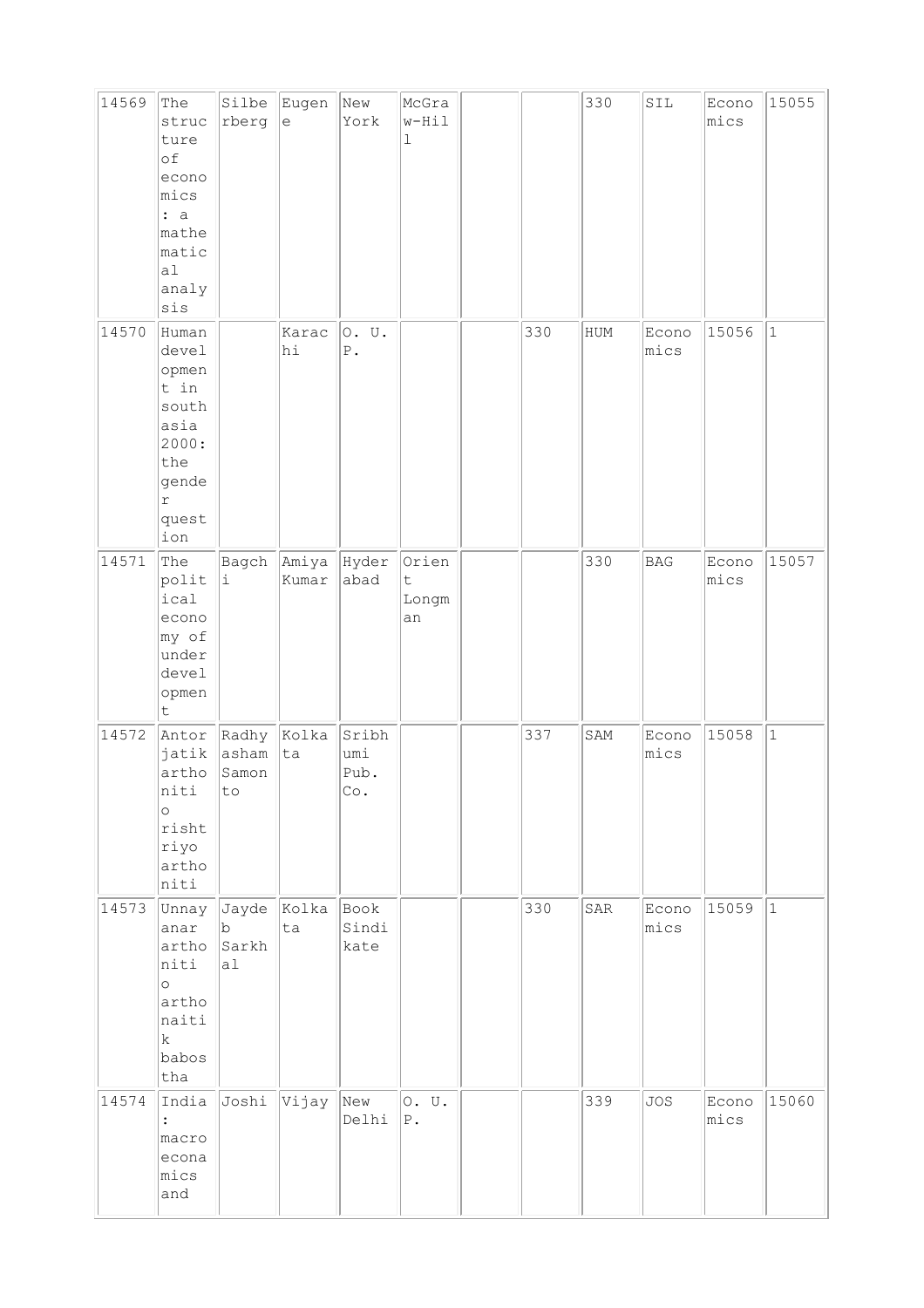|       | polit<br>ical<br>econo<br> my <br>$1964-$<br>1991                                                                                                                          |                    |                         |               |                                                     |  |     |     |               |       |
|-------|----------------------------------------------------------------------------------------------------------------------------------------------------------------------------|--------------------|-------------------------|---------------|-----------------------------------------------------|--|-----|-----|---------------|-------|
| 14757 | Inter<br>natio<br>nal<br>econo<br>mics                                                                                                                                     | Soder<br>sten      | Bo                      | Hamps<br>hire | Macmi<br>llan                                       |  | 337 | SOD | Econo<br>mics | 15243 |
| 14758 | 2001<br>Censu<br>s as<br>socia<br>$\mathbf{1}$<br>docum<br>ent                                                                                                             | Kumar              | A.                      | New<br>Delhi  | Anmol<br>Publi<br>catio<br>ns                       |  | 330 | KUM | Econo<br>mics | 15244 |
| 14759 | A<br>decad<br>e of<br>econo<br>mic<br>refor<br>ms in<br>india                                                                                                              | Kapil<br>a         | Raj                     | New<br>Delhi  | Acade<br>$ {\tt mic} $<br>Found<br>ation<br>$\rm S$ |  | 330 | KAP | Econo<br>mics | 15245 |
| 14760 | Found<br>ament<br> a <br>metho<br>ds of<br>mathe<br>matic<br> a <br>econo<br>mics                                                                                          | Chian<br>lg.       | Alpha<br>$\mathsf{C}$ . | Auckl<br>and  | McGra<br>W<br>Hill                                  |  | 330 | CHI | Econo<br>mics | 15246 |
| 14761 | World<br>devel<br>opmen<br>$\mathsf t$<br>repor<br>$\mathsf t$<br>2002<br>$\ddot{\cdot}$<br>build<br>ing<br>insti<br>tutio<br>ns<br>for<br>marke<br>$\mathop{\mathtt{ts}}$ | Chian Alpha<br>lg. | $\infty$ .              | New<br>York   | OUP                                                 |  | 330 | CHI | Econo<br>mics | 15247 |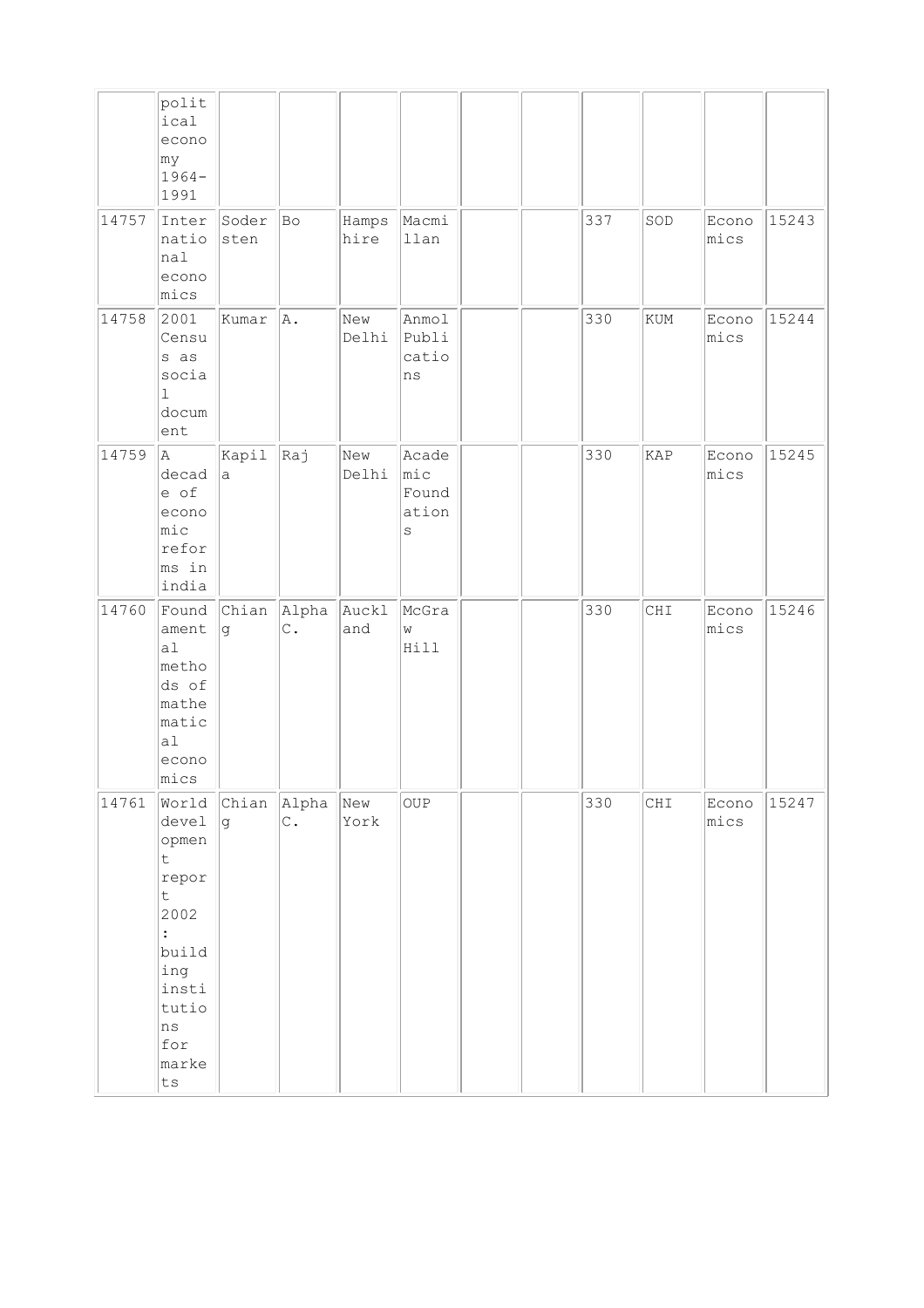| 14762 | Oupan<br>ibash<br>ik<br>bhara<br>ter<br>rastr<br>io<br>artho<br>niti          | Ranes Calcu<br>h Roy       | tta              | Progr<br>essiv<br>e<br>Publi<br>shers       |                     | 330 | ROY        | Econo<br>mics | 15248         | $ 1\rangle$ |
|-------|-------------------------------------------------------------------------------|----------------------------|------------------|---------------------------------------------|---------------------|-----|------------|---------------|---------------|-------------|
| 14763 | ibash<br>ik<br>bhara<br>ter<br>rastr<br>$\rm i\, \rm o$<br>artho<br>niti      | Oupan Ranes<br>h Roy       | Calcu<br>tta     | Progr<br>essiv<br>$\rm e$<br>Publi<br>shers |                     | 330 | ROY        | Econo<br>mics | 15249         | $\vert$ 1   |
| 14833 | Oupan Ranes<br>ibesh<br>ik<br>bhara<br>ter<br>rastr<br>io<br>artho<br>niti    | h Ray                      | $ $ Calcu<br>tta | Progr<br>essiv<br>e<br>Publi<br>shers       |                     | 330 | <b>RAY</b> | Econo<br>mics | 15319         | $\vert$ 1   |
| 14834 | ibesh<br>ik<br>bhara<br>ter<br>rastr<br>$\rm i\, \rm o$<br>artho<br>niti      | Oupan Ranes Calcu<br>h Ray | tta              | Progr<br>essiv<br>$\in$<br>Publi<br>shers   |                     | 330 | RAY        | Econo<br>mics | 15320         | $\vert$ 1   |
| 14835 | Oupan<br>ibesh<br>ik<br>bhara<br>ter<br>rastr<br>$\rm i\, o$<br>artho<br>niti | Ranes<br>h Ray             | Calcu<br>tta     | Progr<br>essiv<br>e<br>Publi<br>shers       |                     | 330 | RAY        | Econo<br>mics | 15321         | $\vert$ 1   |
| 14911 | Macro<br>econo<br>mics                                                        | Hall                       | Rober<br>t E.    | New<br>York                                 | W. W.<br>Norto<br>n |     | 339        | ${\tt HAL}$   | Econo<br>mics | 15396       |
| 14912 | Inter<br>natio<br>nal<br>econo<br>mics                                        | Soder<br>sten              | Bo.              | Hamps<br>hire                               | Macmi<br>llan       |     | 337        | SOD           | Econo<br>mics | 15397       |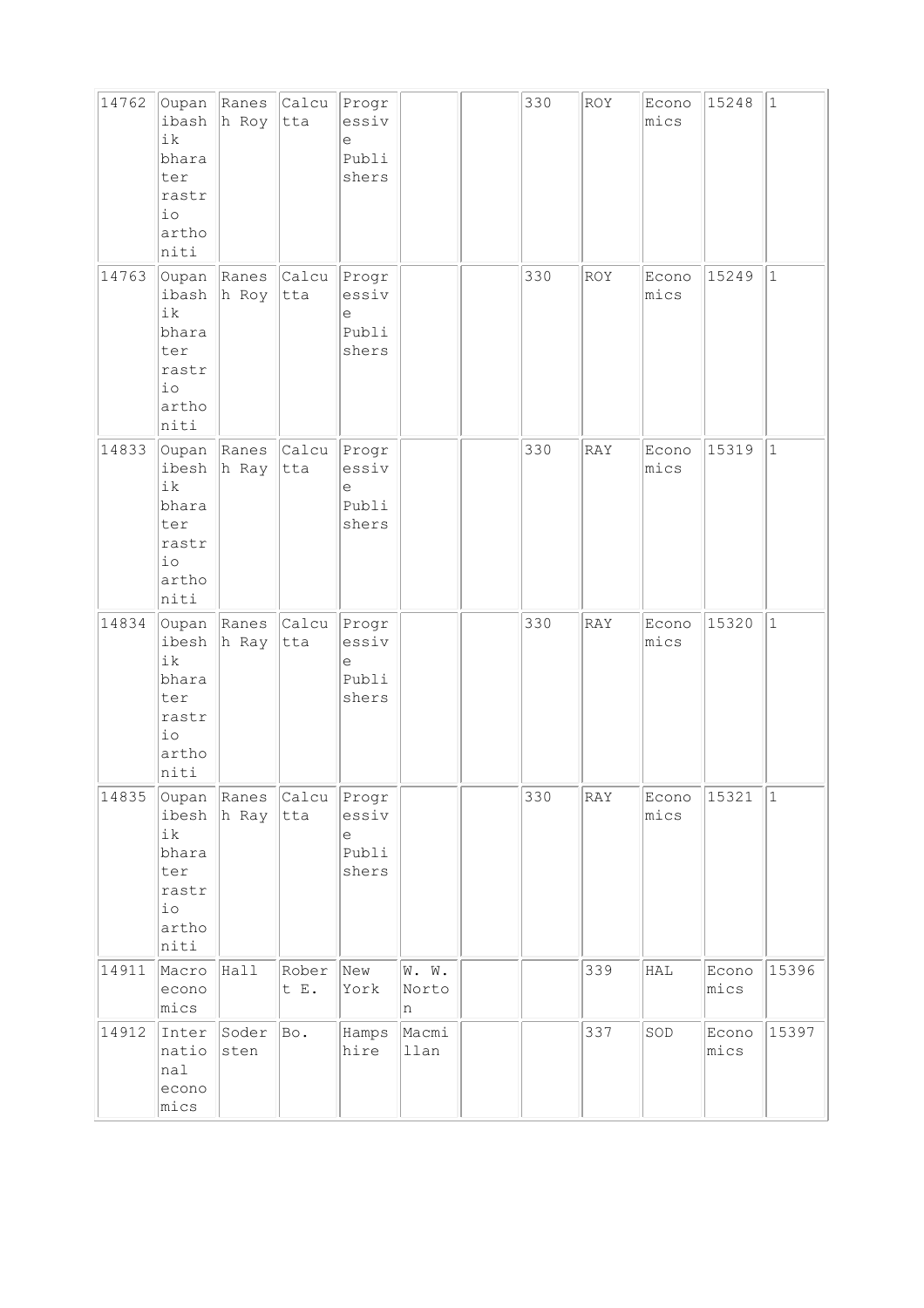| 14913 | Funda<br>menta<br>1<br>metho<br>ds of<br>mathe<br>matic<br>a1<br>econo<br>mics | Chian<br>g                                                                                      | Alpha<br>$\mathsf{C}$ . | Auckl<br>and | McGra<br>$w-Hil$<br>$\mathbf 1$      |                     | 330   | CHI            | Econo<br>mics | 15398         |
|-------|--------------------------------------------------------------------------------|-------------------------------------------------------------------------------------------------|-------------------------|--------------|--------------------------------------|---------------------|-------|----------------|---------------|---------------|
| 14914 | Macro<br>econo<br>mics<br>theor<br>ies<br>and<br>polic<br>ies                  | Froye<br>n                                                                                      | Richa<br>rd T.          | New<br>Delhi | Pears<br>on<br>Educa<br>tion<br>Asia |                     | 339   | <b>FRO</b>     | Econo<br>mics | 15399         |
| 14915 | Opera<br>tions<br>rease<br>arch<br>: an<br>intro<br>ducti<br>on                | Taha                                                                                            | Hamdy<br>Α.             | New<br>Delhi | Prent<br>ice-H<br>all<br>оf<br>India |                     | 330   | TAH            | Econo<br>mics | 15400         |
| 14916 | Devel<br>opmen<br>t<br>econo<br>mics                                           | Ray                                                                                             | Debra<br>j              | New<br>Delhi | 0. U.<br>${\bf P}$ .                 |                     | 338.9 | RAY            | Econo<br>mics | 15401         |
| 15256 | Struc<br>tural<br>adjus<br>tment                                               | globa Dasgu<br>$\perp$<br>trade<br>and<br>the<br>new<br>polit<br>ical<br>econo<br>my of<br>dev. | pta                     | Bipla<br>b   | New<br>Delhi                         | Vista<br>ar<br>pub. |       | 330            | DAS           | Econo<br>mics |
| 15257 | The<br>india<br>n<br>econo<br>my<br>$1947 -$<br>92                             | Dande<br>kar                                                                                    | V. M.                   | New<br>Delhi | Sage<br>Pub.                         |                     | 330   | $\texttt{DAN}$ | Econo<br>mics | 15742         |
| 15258 | India<br>$\mathbf{I}$ s<br>exter<br>nal<br>refor<br>$ \text{ms} $              | Shara<br>n                                                                                      | Vyypt<br>akesh          | New<br>Delhi | 0. U.<br>${\bf P}$ .                 |                     | 330   | SHA            | Econo<br>mics | 15743         |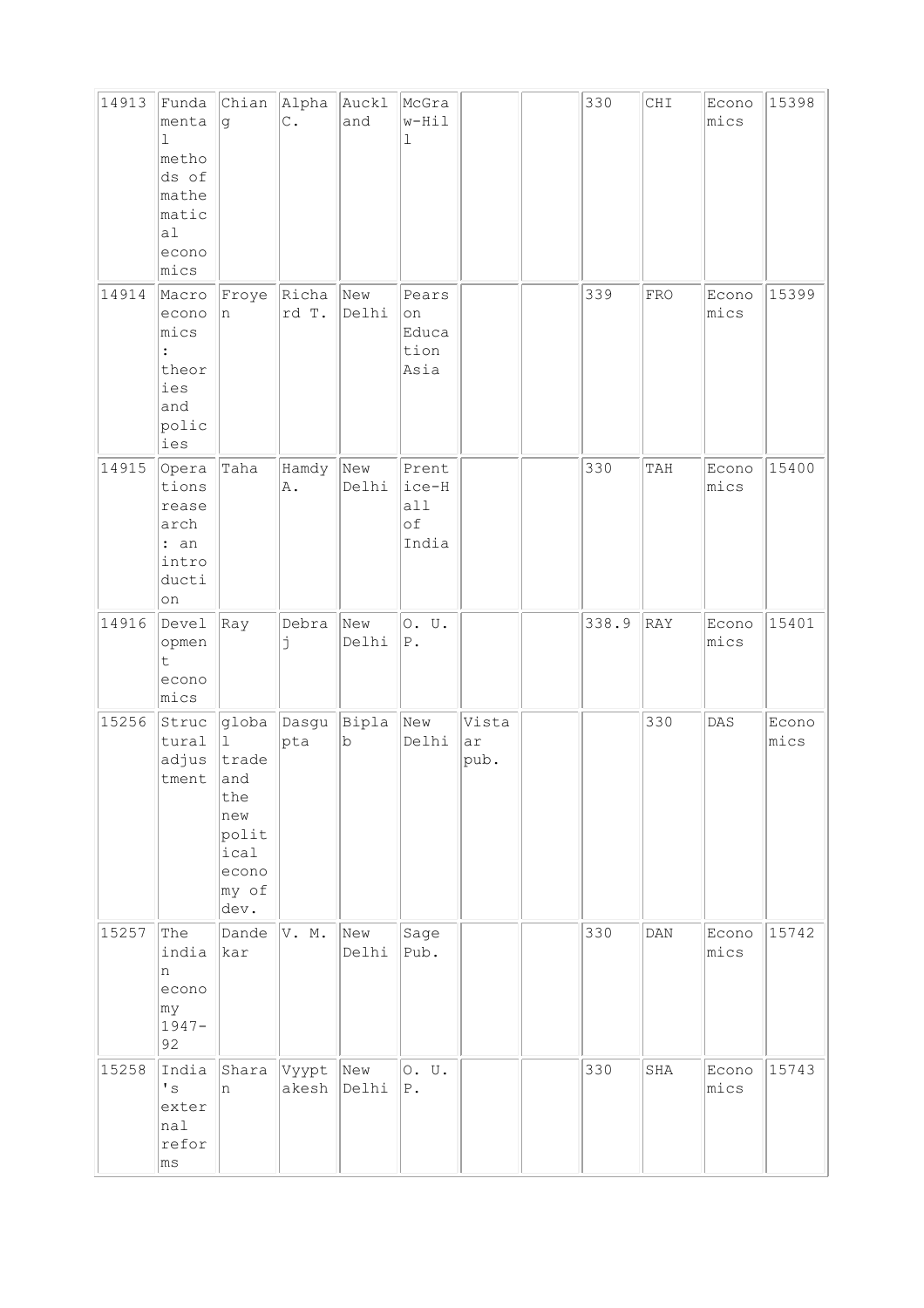| 15259 | The<br>natio<br>nal<br>incom<br>e of<br>india<br>in<br>the<br>twent<br>ieth<br>centu<br>ry | Sivas<br>ubram<br>oniam | $\mathtt{S}$ .         | New<br>Delhi | ${\mathbb P}$ . | 0. U.         |  | 330   | SIV         | Econo<br>mics | 15744 |
|-------|--------------------------------------------------------------------------------------------|-------------------------|------------------------|--------------|-----------------|---------------|--|-------|-------------|---------------|-------|
| 15260 | Fisca<br>$\mathbf{1}$<br>feder<br>alism<br>in<br>india                                     | Vitha<br>$\mathbf 1$    | B. P.<br>$\mathbb R$ . | New<br>Delhi | $P$ .           | 0. U.         |  | 330   | VIT         | Econo<br>mics | 15745 |
| 15261 | Trade<br>and<br>indus<br>trali<br>satio<br>n                                               | Nayya<br>$\mathtt{r}$   | $\vert$ Deepa<br>k     | New<br>Delhi | ${\mathbb P}$ . | 0. U.         |  | 330   | NAY         | Econo<br>mics | 15746 |
| 15262 | India<br>devel<br>opmen<br>t and<br>perti<br>cipat<br>ion                                  | Dreze                   | Jean                   | New<br>Delhi | ${\mathbb P}$ . | 0. U.         |  | 338.9 | ${\tt DRE}$ | Econo<br>mics | 15747 |
| 15263 | Econo<br>mic<br>polic<br>y and<br>state<br>inter<br>venti<br>on                            | Naray<br>ana            | N.S.<br>${\tt S}$ .    | New<br>Delhi | ${\mathbb P}$ . | 0. U.         |  | 330   | <b>NAR</b>  | Econo<br>mics | 15748 |
| 15264 | Devel<br>opmen<br>t.<br>plann<br>ing<br>and<br>struc<br>tural<br>inegr<br>ealit<br>ies     | $ D$ 'sou<br>za         | Victo<br>r S.          | New<br>Delhi |                 | Sage<br>Pub.  |  | 338.9 | <b>DSO</b>  | Econo<br>mics | 15749 |
| 15265 | A new<br>insti<br>tutio<br>nal<br>appro<br>ach<br>to                                       | Kahko<br>nen            | Satu                   | New<br>Delhi | ar              | Vista<br>Pub. |  | 338.9 | KAH         | Econo<br>mics | 15750 |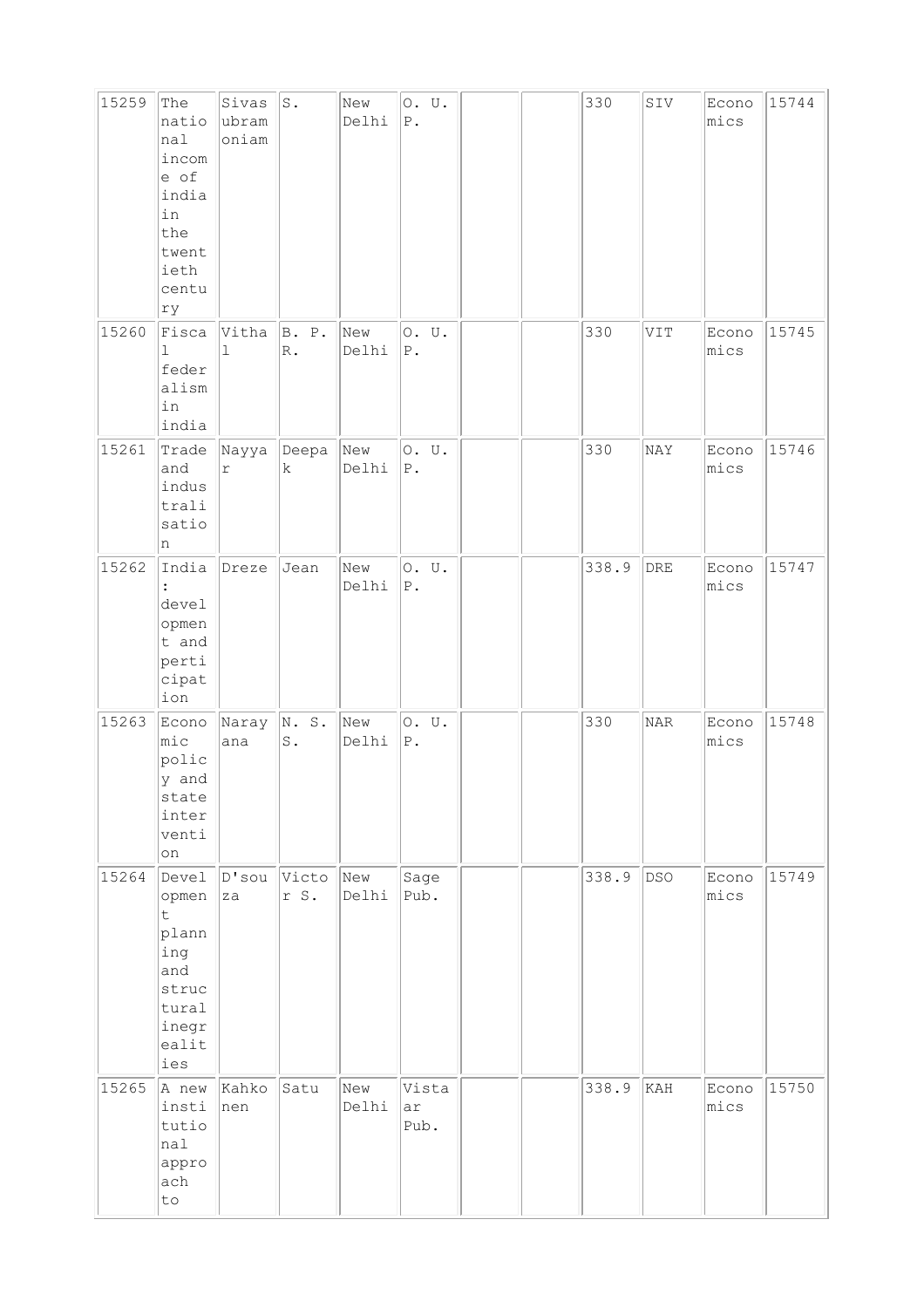|       | econo<br>mic<br>devel<br>opeme<br>nt                                                        |                                              |             |                              |                               |                |     |       |               |               |               |
|-------|---------------------------------------------------------------------------------------------|----------------------------------------------|-------------|------------------------------|-------------------------------|----------------|-----|-------|---------------|---------------|---------------|
| 15266 | Asian<br>devel<br>opmen<br>$\mathsf t$<br>outlo<br>ok<br>2001                               |                                              | Oxfor<br>d  | O. U.<br>${\mathbb P}$ .     |                               |                | 330 | ASI   | Econo<br>mics | 15751         | $\vert$ 1     |
| 15267 | Human<br>devel<br>opmen<br>t<br>repor<br>t<br>2001                                          |                                              | Oxfor<br>d  | 0. U.<br>${\mathbb P}$ .     |                               |                | 330 | HUM   | Econo<br>mics | 15752         | $\mathbf{1}$  |
| 15272 | Econo<br>mics                                                                               | Stigl<br>it                                  | Z           | New<br>York                  | W. W.<br>Norto<br>n &<br>Co.  |                |     | 330   | STI           | Econo<br>mics | 15757         |
| 15273 | Econo<br>mics<br>of<br>devel<br>opmen<br>t and<br>plann<br>ing                              | Misra                                        | S. K.       | Mumba<br>$\dot{\mathbbm{1}}$ | Dimal<br>aya<br>Pub.<br>House |                |     | 338.9 | MIS           | Econo<br>mics | 15758         |
| 15274 | The<br>struc<br>ture<br>of<br>econo<br>mices<br>: a<br>mathe<br>matic<br>a1<br>analy<br>sis | Silbe<br>rberg                               | Eugen<br>le | New<br>York                  | Iwin<br>McGra<br>w-Hil<br>ı   |                |     | 330   | SIL           | Econo<br>mics | 15759         |
| 15277 | Emplo<br>yment                                                                              | techn<br>ology<br>and<br>devel<br>opmen<br>t | Sen         | Amart<br>ya                  | New<br>Delhi                  | 0. U.<br>$P$ . |     |       | 330           | ${\tt SEN}$   | Econo<br>mics |
| 15278 | Econo<br>mic<br>histo<br>ry of<br>india<br>$1757 -$<br>1966                                 | Kaush<br>a1                                  | G.          | New<br>Delhi                 | Kalya<br>ni<br>Publi<br>shers |                |     | 330   | KAU           | Econo<br>mics | 15763         |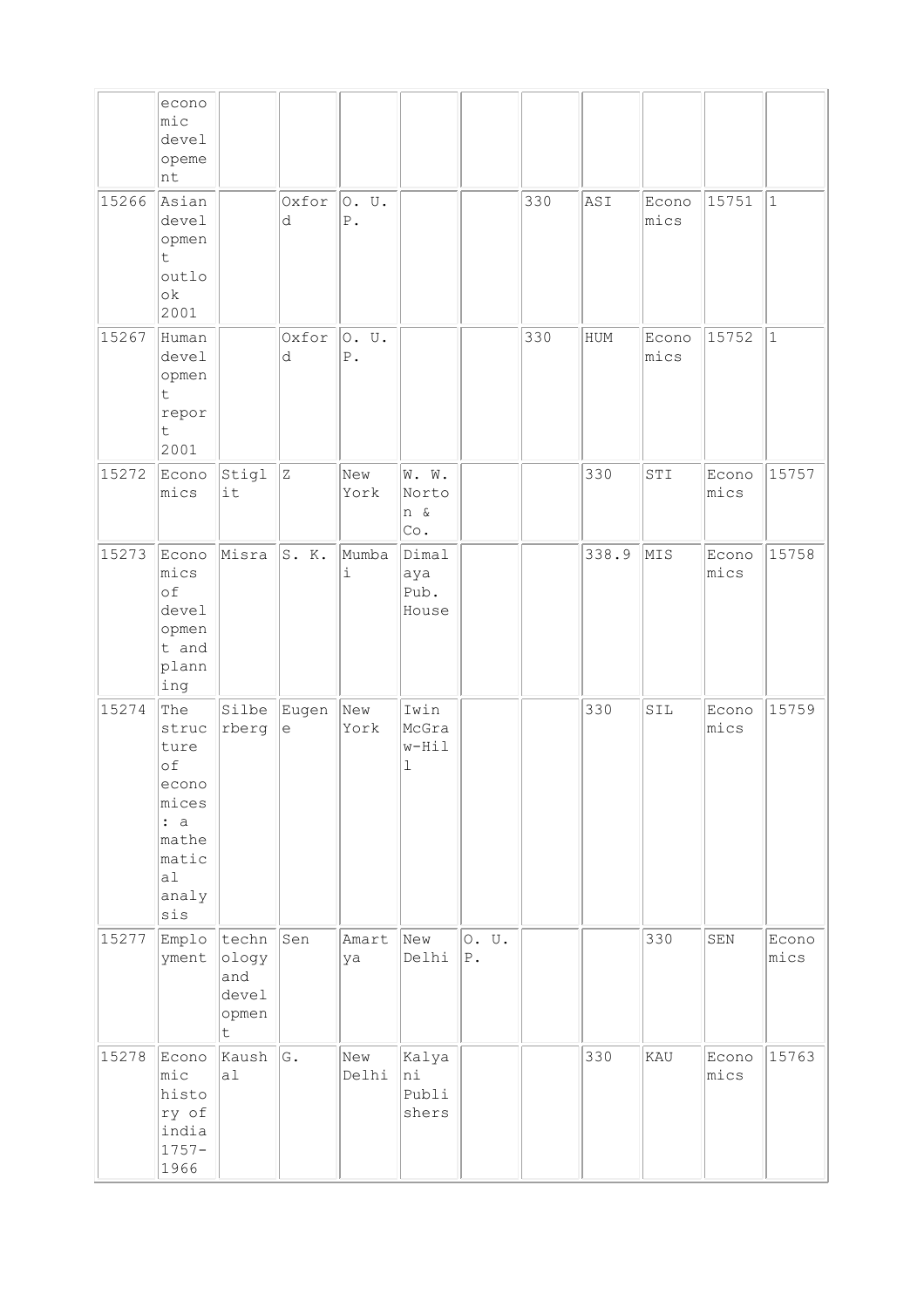| 15279 | Basic<br>stati<br>sties                                                           | Goon             | A. M.               | Kolka<br>ta  | World<br>Press                       |     | 330 | GOO           | Econo<br>mics | 15764       |
|-------|-----------------------------------------------------------------------------------|------------------|---------------------|--------------|--------------------------------------|-----|-----|---------------|---------------|-------------|
| 15281 | Theor<br>y and<br>probl<br>ems<br>of<br>macro<br>econo<br>mics                    | Diuli<br>$\circ$ | Eugen<br>$\epsilon$ | New<br>York  | McGra<br>w-Hil<br>$\mathbf 1$        |     | 330 | DIU           | Econo<br>mics | 15766       |
| 15282 | Theor<br>y and<br>probl<br>ems<br>of<br>inter<br>natio<br>nal<br>econo<br>mics    | Salva<br>tore    | Bamin<br>ick        | New<br>York  | McGra<br>w-Hil<br>ı                  |     | 330 | SAL           | Econo<br>mics | 15767       |
| 15283 |                                                                                   |                  |                     |              |                                      | 330 | SAL | Econo<br>mics | 15768         | $\mathbf 1$ |
| 15284 | Theor<br>y and<br>probl<br>ems<br>of<br>micro<br>econo<br>mics                    | Salva<br>tore    | Bamin<br>ick        | New<br>York  | McGra<br>w-Hil<br>$\mathbf 1$        |     | 330 | SAL           | Econo<br>mics | 15769       |
| 15285 |                                                                                   |                  |                     |              |                                      | 330 | SAL | Econo<br>mics | 15770         | $1\,$       |
| 15286 | The<br>econo<br>mics<br>of<br>the<br>devel<br>opic<br>count<br>ries               | Myint            | H.                  | Kolka<br>ta  | Trio<br>enter<br>prise               |     | 330 | NYI           | Econo<br>mics | 15771       |
| 15287 |                                                                                   |                  |                     |              |                                      | 330 | NYI | Econo<br>mics | 15772         | $\vert$ 1   |
| 15288 | Mathe<br>matie<br>s for<br>econo<br>mists<br>: an<br>eleme<br>ntary<br>surve<br>У | Yaman<br>е       | Taro                | New<br>Delhi | Prent<br>ice-H<br>all<br>оf<br>India |     | 330 | YAM           | Econo<br>mics | 15773       |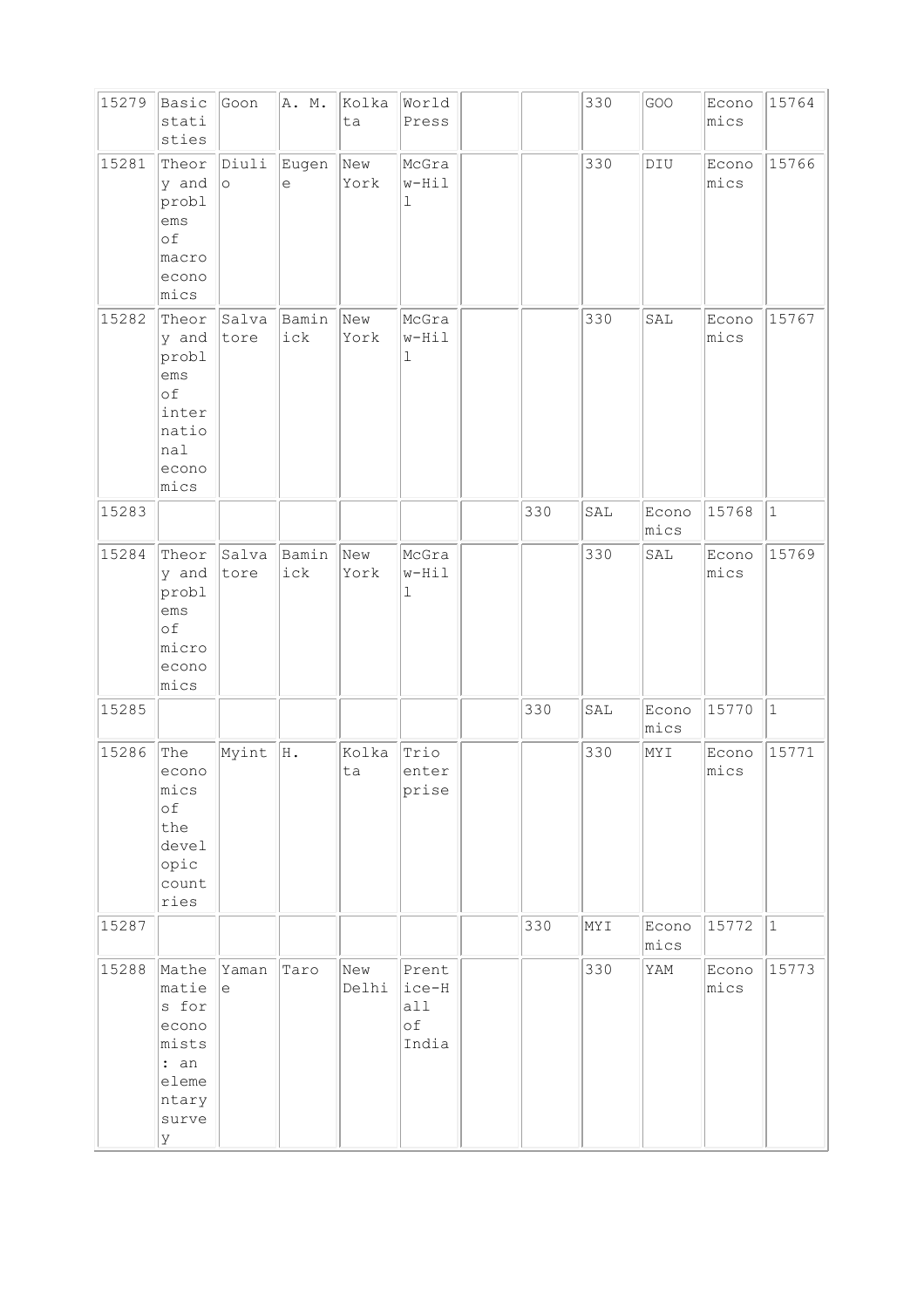| 15289 | Money                                                                                    | inter<br>est<br>and<br>price<br>$\rm s$ | Patin<br>kin        | Don          | New<br>Delhi   | Kalay<br>ani<br>Publi<br>shers        |     |            | 330                         | $\mathtt{PAT}$ | Econo<br>mics |
|-------|------------------------------------------------------------------------------------------|-----------------------------------------|---------------------|--------------|----------------|---------------------------------------|-----|------------|-----------------------------|----------------|---------------|
| 15290 | Macro<br>econo<br>mics                                                                   | theor<br>y and<br>polic<br>У            | Owive<br>di         | D. N.        | New<br>Delhi   | Tata<br>McGra<br>w-Hil<br>$\mathbf 1$ |     |            | 339                         | IWO            | Econo<br>mics |
| 15291 |                                                                                          |                                         |                     |              |                |                                       | 339 | IWO        | Econo<br>mics               | 15776          | $ 1\rangle$   |
| 15292 | Publi<br>$\mathop{\mathsf{C}}$<br>finan<br>ce :<br>a<br>novma<br>tive<br>appro<br>ach    | Gangu<br>ly                             | Subra<br>ta         | Kolka<br>ta  | World<br>Press |                                       |     | 330        | $\mathop{\rm GAN}\nolimits$ | Econo<br>mics  | 15777         |
| 15293 |                                                                                          |                                         |                     |              |                |                                       | 330 | GAN        | Econo<br>mics               | 15778          | $\vert$ 1     |
| 15294 |                                                                                          |                                         |                     |              |                |                                       | 330 | GAN        | Econo<br>mics               | 15779          | $\vert$ 1     |
| 15295 | Gover<br>ment<br>finan<br>ce :<br>econo<br>mics<br>of<br>the<br>publi<br>C<br>secto<br>r | Due                                     | John<br>${\rm F}$ . | New<br>Delhi | AITBS          |                                       |     | 330        | $\texttt{DUE}$              | Econo<br>mics  | 15780         |
| 15296 |                                                                                          |                                         |                     |              |                |                                       | 330 | <b>DUE</b> | Econo<br>mics               | 15781          | $\vert$ 1     |
| 15297 | Monet<br>ary<br>econo<br>mics<br>insti<br>tutio<br>ns                                    | theor<br>y and<br>polic<br>У            | Gupta               | Suraj<br>B.  | New<br>Delhi   | $\mathtt{S}$ .<br>Chand<br>& Co.      |     |            | 330                         | GUP            | Econo<br>mics |
| 15298 |                                                                                          |                                         |                     |              |                |                                       | 330 | GUP        | Econo<br>mics               | 15783          | $ 1\rangle$   |
| 15299 | An<br>intro<br>ducti<br>on to<br>a<br>mathe<br>matic<br> a                               | Archi<br>bald                           | G. C.               | New<br>Delhi | AITBS          |                                       |     | 330        | ARC                         | Econo<br>mics  | 15784         |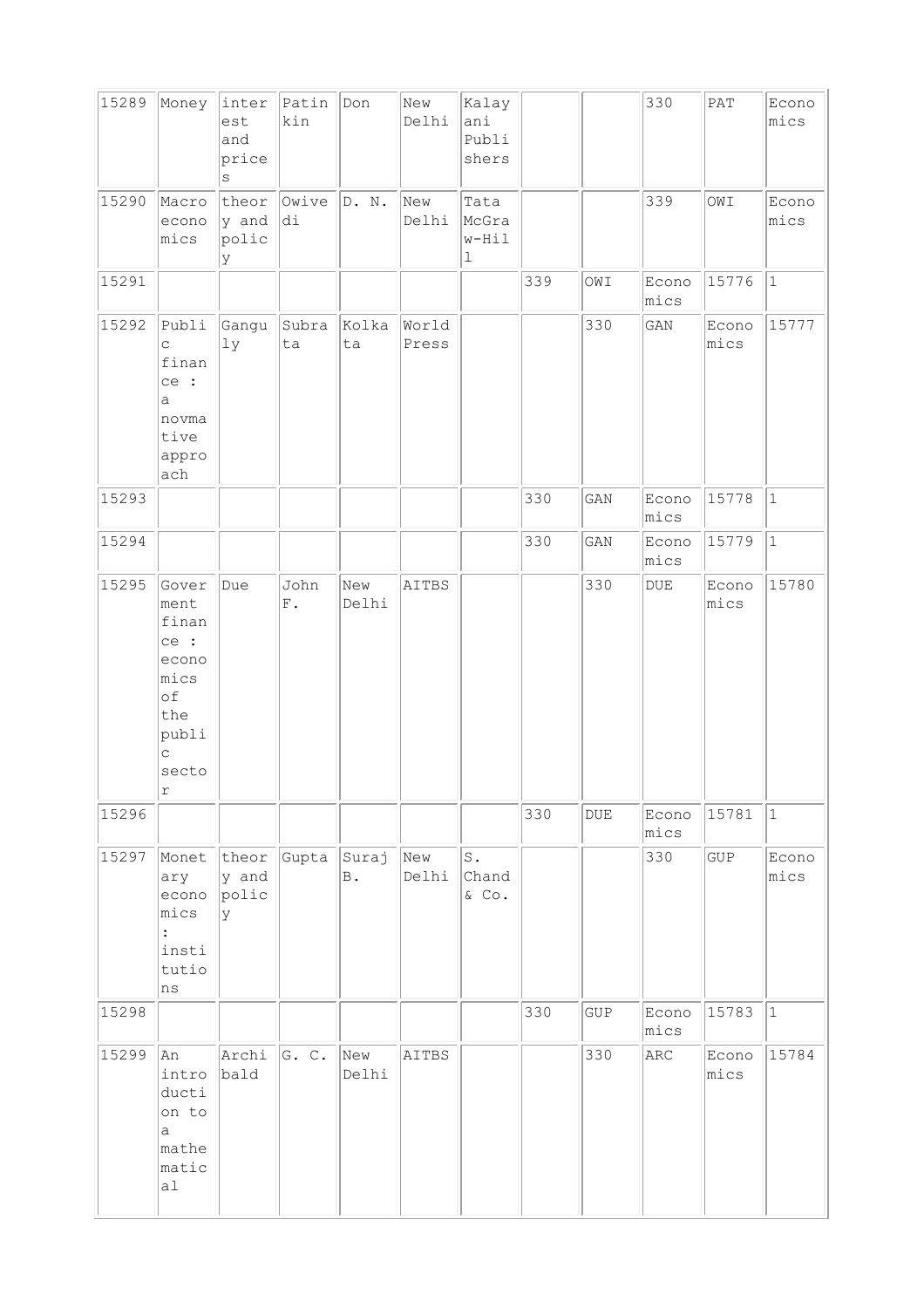|       | treat<br>ment<br>of<br>econo<br>mics         |                             |                              |                                   |                                          |     |     |                             |               |              |
|-------|----------------------------------------------|-----------------------------|------------------------------|-----------------------------------|------------------------------------------|-----|-----|-----------------------------|---------------|--------------|
| 15300 |                                              |                             |                              |                                   |                                          | 330 | ARC | Econo<br>mics               | 15785         | $\mathbf{1}$ |
| 15301 | Inter<br>natio<br>nal<br>econo<br>mics       | Linde<br>rt                 | Peter<br>Η.                  | New<br>Delhi                      | AITBS                                    |     | 337 | LIN                         | Econo<br>mics | 15786        |
| 15302 |                                              |                             |                              |                                   |                                          | 337 | LIN | Econo<br>mics               | 15787         | $\mathbf{1}$ |
| 15303 | Readi<br>ngs<br>in<br>macro<br>econo<br>mics | Muell<br>er                 | M. G.                        | New<br>Delhi                      | Surje<br>et<br>Pub.                      |     | 339 | MUE                         | Econo<br>mics | 15788        |
| 15304 |                                              |                             |                              |                                   |                                          | 339 | MUE | Econo<br>mics               | 15789         | $\mathbf{1}$ |
| 15305 | India<br>n<br>econo<br>mic<br>histo<br>ry    | Mukhe<br>rjee               | Debes                        | Kolka<br>ta                       | New<br>Centr<br>a1<br>Book<br>Agenc<br>У |     | 330 | MUK                         | Econo<br>mics | 15790        |
| 15306 | India<br>n<br>Econo<br>mic<br>Histo<br>ry    | Debes<br>h<br>Mukhe<br>rjee |                              |                                   |                                          | 330 | MUK | Econo<br>mics               | 15791         | $\mathbf{1}$ |
| 15307 | alin<br>bhara<br>tiyo<br>artho<br>niti       | Mukhe<br> rjee              | Samak Debes Kolka New<br> ta | Centr<br>a1<br>Book<br>Agenc<br>У |                                          | 330 | MUK | Econo 15792<br>mics         |               | $ 1\rangle$  |
| 15308 |                                              |                             |                              |                                   |                                          | 330 | MUK | Econo<br>mics               | 15793         | $\mathbf{1}$ |
| 15309 | Inter<br>natio<br>nal<br>econo<br>mics       | Salva<br>tore               | Domin<br>ick                 | New<br>York                       | John<br>Wiley                            |     | 337 | SAL                         | Econo<br>mics | 15794        |
| 15310 | The<br>inter<br>natio<br>nal<br>econo<br>my  | Kenen                       | $\mathbb B$ .                | Peter Cambr<br>idge               | $ c.$ U.<br>${\bf P}$ .                  |     | 337 | $\mathop{\rm KEN}\nolimits$ | Econo<br>mics | 15795        |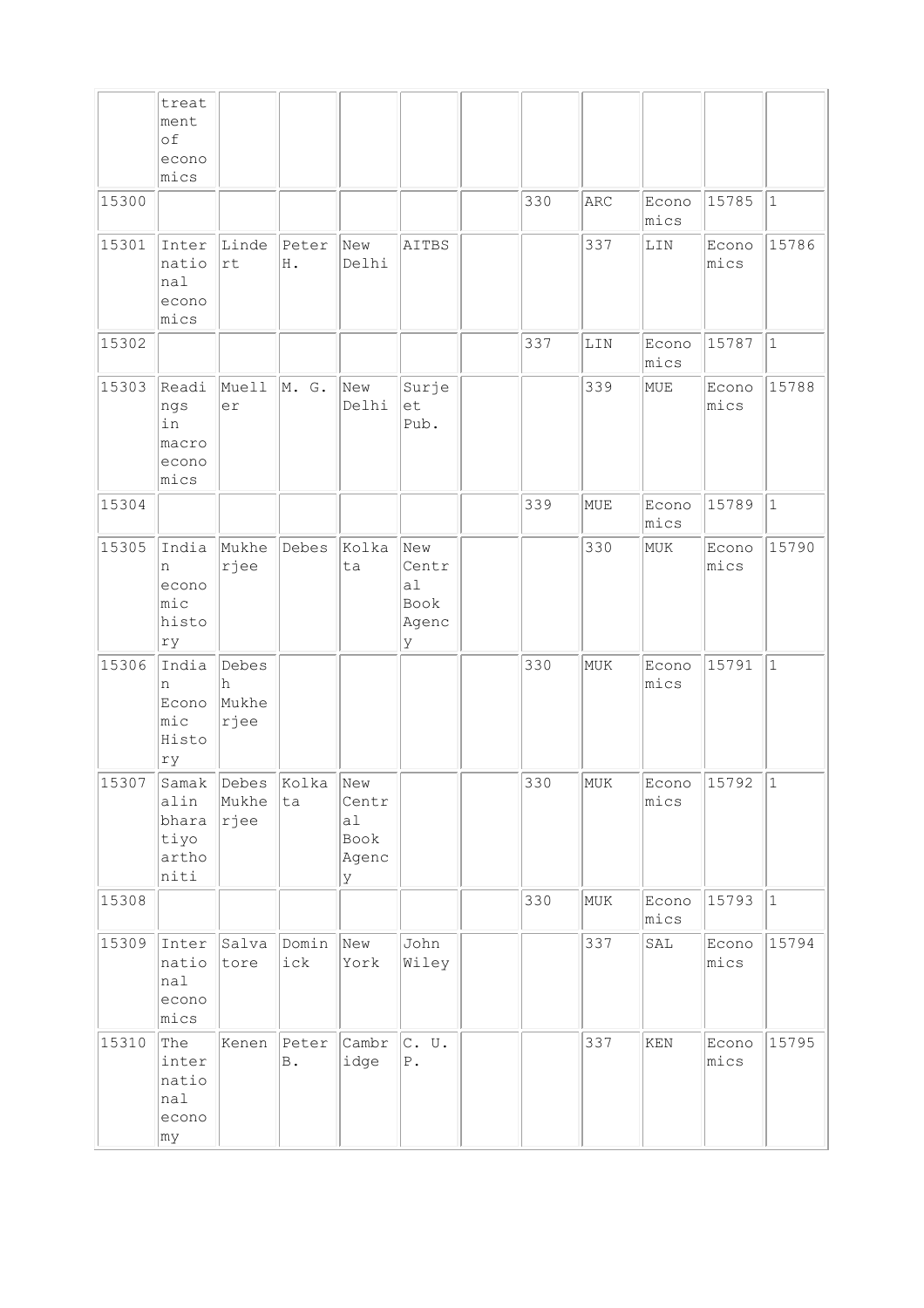| 15311 | Macro<br>econo<br>mic<br>analy<br>sis                                                                                    | Shapi<br>ro   | Edwar<br>d        | New<br>Delhi  | Galgo<br>tia<br>Pub.                 |  | 339   | SHA        | Econo<br>mics | 15796 |
|-------|--------------------------------------------------------------------------------------------------------------------------|---------------|-------------------|---------------|--------------------------------------|--|-------|------------|---------------|-------|
| 15312 | Econo<br>mic<br>theor<br>y and<br>opera<br>ticns<br>analy<br>sis                                                         | Baumo<br>ı    | Willi<br>am J.    | New<br>Delhi  | Prent<br>ice-H<br>a11<br>оf<br>India |  | 330   | <b>BAU</b> | Econo<br>mics | 15797 |
| 15313 | Analy<br>tical<br>devel<br>opmen<br>t<br>econo<br>mics<br>: the<br>less<br>devel<br>oped<br>econo<br>my<br>revil<br>ited | Basu          | Kaush<br>ik       | New<br>Delhi  | 0. U.<br>$P$ .                       |  | 338.9 | <b>BAS</b> | Econo<br>mics | 15798 |
| 15314 | Macro<br>econo<br>mics                                                                                                   | Manki<br>W    | N<br>Grego<br>rey | Hamps<br>hire | Macmi<br>llan                        |  | 339   | MAN        | Econo<br>mics | 15799 |
| 15315 | Macro<br>econo<br>mics                                                                                                   | Manki<br>W    | N<br>Grego<br>rey | Hamps<br>hire | Macmi<br>llan                        |  | 339   | MAN        | Econo<br>mics | 15800 |
| 15316 | Growt<br>h and<br>devel<br>opmen<br>t                                                                                    | Thirl<br>wall | A. P.             | Hamps<br>hire | Macmi<br>llan                        |  | 338.9 | THI        | Econo<br>mics | 15801 |
| 15395 | India<br>n<br>econo<br>my-it<br>$\rm s$<br>devel<br>opmen<br>t.<br>exper<br>ience                                        | Misra         | S. K.             | Mumba<br>i    | Himal<br>aya<br>Pub.<br>House        |  | 330   | MIS        | Econo<br>mics | 15880 |
| 15396 | Micro<br>econo<br>mics                                                                                                   | Pindy<br>сk   | Rober<br>t S.     | New<br>Delhi  | Pears<br>on<br>Educa<br>tion         |  | 338.5 | PIN        | Econo<br>mics | 15881 |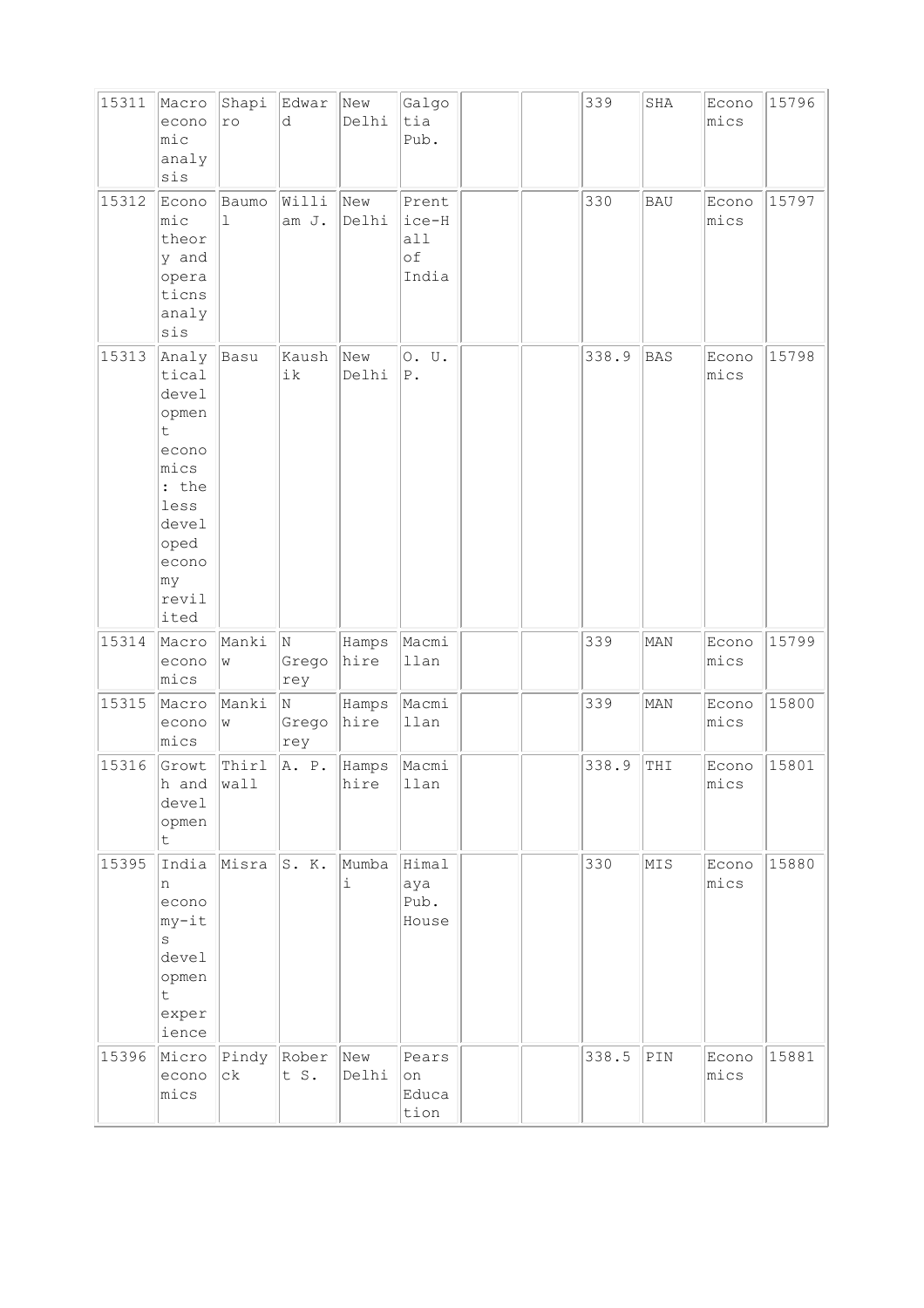| 15398 | Readi<br>ngs<br>in<br>the<br>theor<br>y of<br>econo<br>$ $ mic<br>devel<br>opmen<br>t                               | Mukhe<br>rjee           | Dilip             | Massa<br>chuse<br>lts                            | Black<br>well          |     | 338.9 | MUK           | Econo<br>mics | 15883        |
|-------|---------------------------------------------------------------------------------------------------------------------|-------------------------|-------------------|--------------------------------------------------|------------------------|-----|-------|---------------|---------------|--------------|
| 15399 | Natio<br>nal<br>human<br>devel<br>opmen<br>t.<br>repor<br>t                                                         | 2001                    |                   | New<br>Delhi                                     | 0. U.<br>${\tt P}$ .   |     | 330   | NAT           | Econo<br>mics | 15884        |
| 15400 | Human<br>devel<br>opman<br>t in<br>south<br>asia<br>2002<br>agric<br>ultur<br>e and<br>rural<br>devel<br>opmen<br>t |                         | Karac<br>hi       | 0. U.<br>${\mathbb P}$ .                         |                        | 330 | HUM   | Econo<br>mics | 15885         | $\mathbf{1}$ |
| 15401 | Intro<br>ducti<br>on to<br>econo<br>metri<br>$\mathsf{cs}$                                                          | Madda<br>1a             | G. S.             | Engla<br>nd                                      | John<br>Wiley          |     | 330   | MAD           | Econo<br>mics | 15886        |
| 15402 | Basic<br>econo<br>metri<br>$\mathtt{CS}$                                                                            | Gujar<br>ati            | Damod<br>ar N.    | New<br>York                                      | Mс<br>Graw<br>Hill     |     | 330   | GUJ           | Econo<br>mics | 15887        |
| 15403 | Bazar<br>artha<br>niti<br>samaj<br>tantr<br>$a$ o<br>manab<br>dharm<br>а                                            | Ratan<br>Khasn<br>abish | Kolka<br>ta       | Pragr<br>essiv<br>$\mathtt{s}$<br>Publi<br>shers |                        | 330 | KHA   | Econo<br>mics | 15888         | $\mathbf{1}$ |
| 15630 | Macro<br>econo<br>mics                                                                                              | Manki<br>W              | N.<br>Grego<br>rу | New<br>York                                      | Macmi<br>llan<br>Worth |     | 339   | MAN           | Econo<br>mics | 16115        |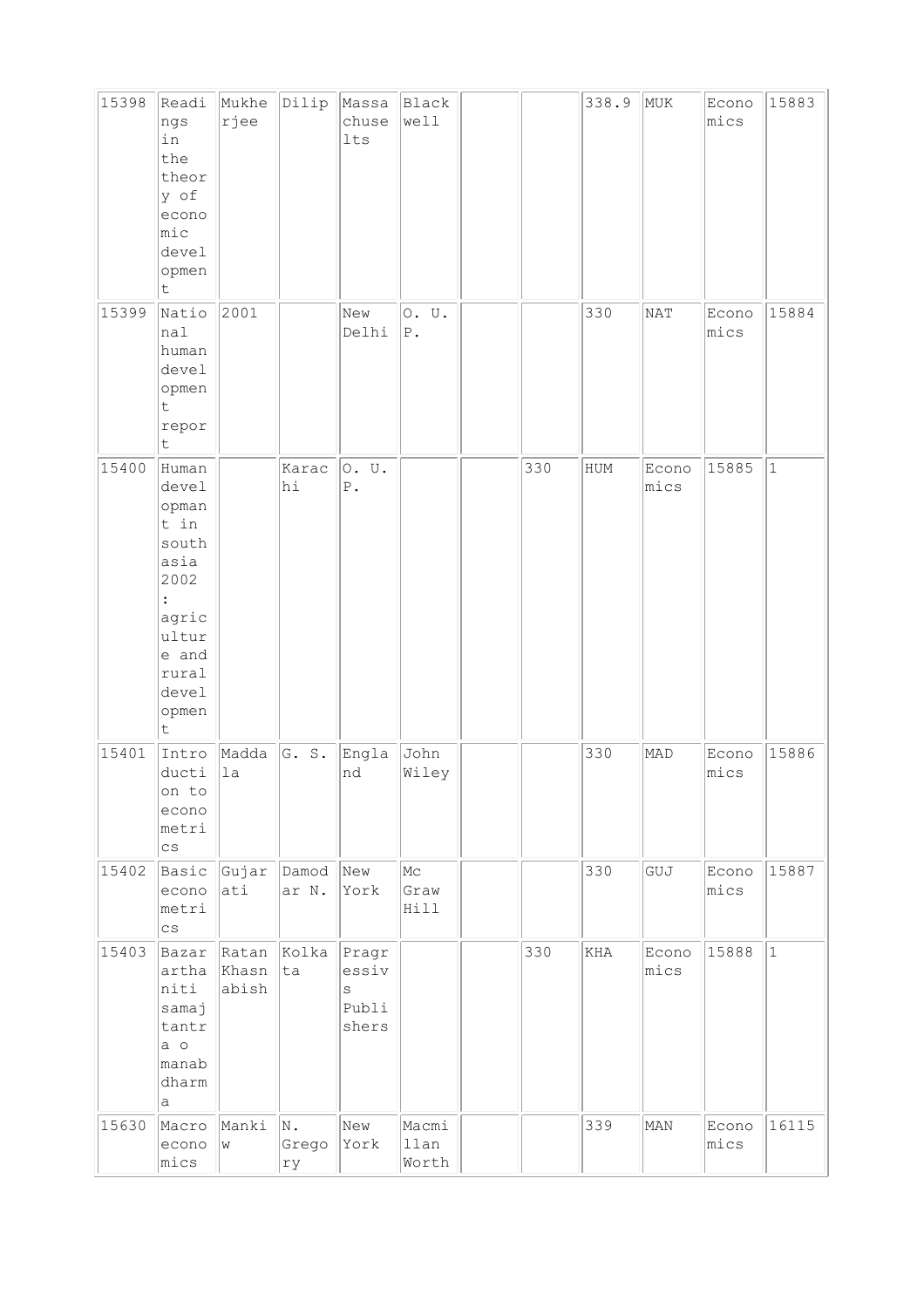| 15631 | Theor<br>y and<br>probl<br>ems<br>of<br>micro<br>econo<br>mics<br>theor<br>lУ | Salva<br>tore                      | Domin<br>ick           | New<br>York  | McGra<br>w-Hil<br>ı                    |                                      | 338 | SAL                         | Econo<br>mics | 16116         |
|-------|-------------------------------------------------------------------------------|------------------------------------|------------------------|--------------|----------------------------------------|--------------------------------------|-----|-----------------------------|---------------|---------------|
| 15632 | Busin<br>ess<br>econo<br>mics<br>micro<br>and<br>macro                        | Ahuja                              | H. L.                  | New<br>Delhi | S.<br>Chand<br>$&$ Co.                 |                                      | 330 | AHU                         | Econo<br>mics | 16117         |
| 15633 | Econo<br>mics                                                                 | Samue<br>lson                      | lPaul<br>A.            | New<br>Delhi | Tata<br>McGra<br>w-Hil<br>ı            |                                      | 330 | SAM                         | Econo<br>mics | 16118         |
| 15718 | Busin<br>ess<br>polic<br>y and<br>strat<br>egic<br>manag<br>ement             | Kazmi                              | Azhar                  | New<br>Delhi | Tata<br>McGra<br>w-Hil<br>ı            |                                      | 330 | KAZ                         | Econo<br>mics | 16203         |
| 15719 | Entre<br>prene<br>wship                                                       | new<br>ventu<br>re<br>creat<br>ion | Holt                   | David<br>Η.  | New<br>Delhi                           | Prent<br>ice-H<br>a11<br>оf<br>India |     | 330                         | $_{\rm HOL}$  | Econo<br>mics |
|       | 15720 Funda Gango Padma Kolka Dey<br>ls of<br>busin<br>ess<br>manag<br>ement  | ay                                 | menta padhy locha<br>n | ta           | Book<br>Conce<br>rn                    |                                      | 330 | $\mathop{\rm GAN}\nolimits$ | Econo<br>mics | 16205         |
| 15721 | Funda<br>menta<br>ls of<br>finan<br>cial<br>manag<br>ement                    | Van<br>Horne                       | James<br>$\circ$ .     | New<br>Delhi | Prent<br>$ice-H$<br>all<br>оf<br>India |                                      | 330 | VAN                         | Econo<br>mics | 16206         |
| 15722 | Marke<br>ting<br>manag<br>ement                                               | Kotle<br>r                         | Phili<br>Ιp            | New<br>Delhi | Prent<br>ice-H<br>all<br>оf<br>India   |                                      | 330 | KOT                         | Econo<br>mics | 16207         |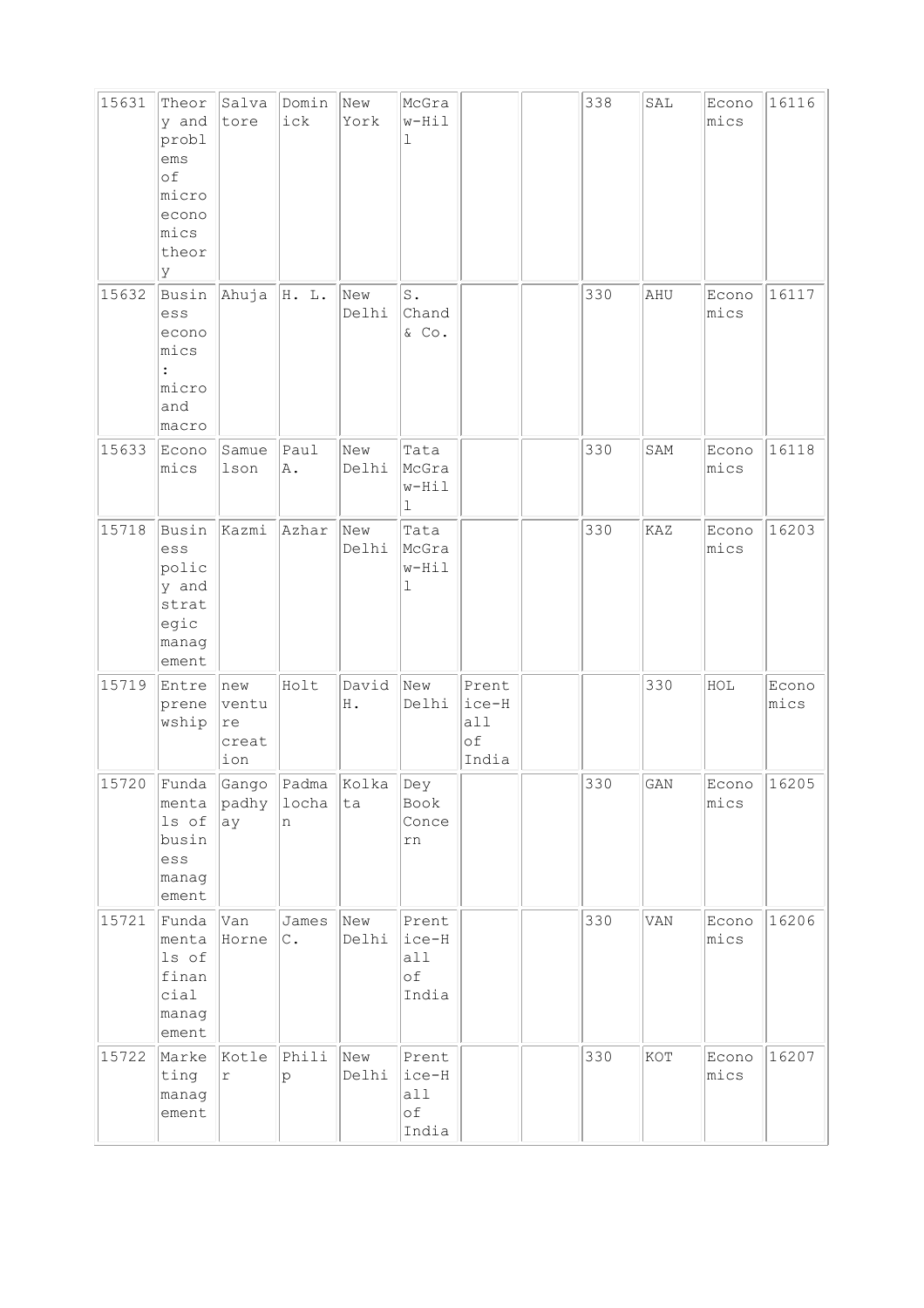| 15723 | Mater<br>ials<br>manag<br>ement                                                                  | proce<br>dures               | text<br>and<br>cases | Datta                                 | A. K.                                  | New<br>Delhi | Prent<br>$ice-H$<br>all<br>of<br>India |                      |               | 330                         | DATA         |
|-------|--------------------------------------------------------------------------------------------------|------------------------------|----------------------|---------------------------------------|----------------------------------------|--------------|----------------------------------------|----------------------|---------------|-----------------------------|--------------|
| 15724 | Proje<br>cts                                                                                     | plann<br>ing<br>analy<br>sis | selec<br>tion        | finan<br>cing                         | imple<br>menta<br>tion<br>& amp        | revie<br>W   | Chand<br>ra                            | Prasa<br>nna         | New<br>Delhi  | Tata<br>McGra<br>w-Hil<br>ı |              |
| 15725 | Produ<br>ction<br>and<br>opera<br>tions<br>manag<br>ement                                        | Adam                         | Evere<br>tt E.       | New<br>Delhi                          | Prent<br>ice-H<br>all<br>of<br>India   |              |                                        | 330                  | ADA           | Econo<br>mics               | 16210        |
| 15726 | Cost<br>accou<br>nting<br>: a<br>manag<br>erial<br>empha<br>sis                                  | Horng<br>ren                 | Charl<br>es T.       | New<br>Delhi                          | Prent<br>ice-H<br>all<br>of<br>India   |              |                                        | 330                  | HOR           | Econo<br>mics               | 16211        |
| 16022 | Monet<br>ary<br>plann<br>ing<br>for<br>india                                                     | Gupta                        | Suraj<br><b>B</b> .  | New<br>Delhi                          | 0. U.<br>$P$ .                         |              |                                        | 330                  | GUP           | Econo<br>mics               | 16508        |
| 16023 | Econo<br>mics                                                                                    | Samue<br>lson                | Paul<br>A.           | New<br>Delhi                          | Tata<br>McGra<br>w-Hil<br>$\mathbf{1}$ |              |                                        | 330                  | SAM           | Econo<br>mics               | 16509        |
| 16024 | Oupan<br>ibash<br>ik<br>bhara<br>ter<br>artha<br>niti                                            | Ranes<br>h Ray               | Kolka<br> ta         | Progr<br>essiv<br>е<br>Publi<br>shers |                                        |              | 330                                    | RAY                  | Econo<br>mics | 16510                       | $\mathbf{1}$ |
| 16025 |                                                                                                  |                              |                      |                                       |                                        |              | 330                                    | RAY                  | Econo<br>mics | 16511                       | $\vert$ 1    |
| 16026 | Banij<br>yik<br>artha<br>niti<br>$\circ$<br>bhara<br>ter<br>artha<br>naiti<br>k.<br>parib<br>esh | Ratan<br>Khash<br>nabis<br>h | Kolka<br>ta          | Abhin<br>aba<br>Praka<br>shan         |                                        |              | 330                                    | <b>KHA</b>           | Econo<br>mics | 16512                       | $\mathbf{1}$ |
| 16027 |                                                                                                  |                              |                      |                                       |                                        |              | 330                                    | $\operatorname{KHA}$ | Econo<br>mics | 16513                       | $\mathbf{1}$ |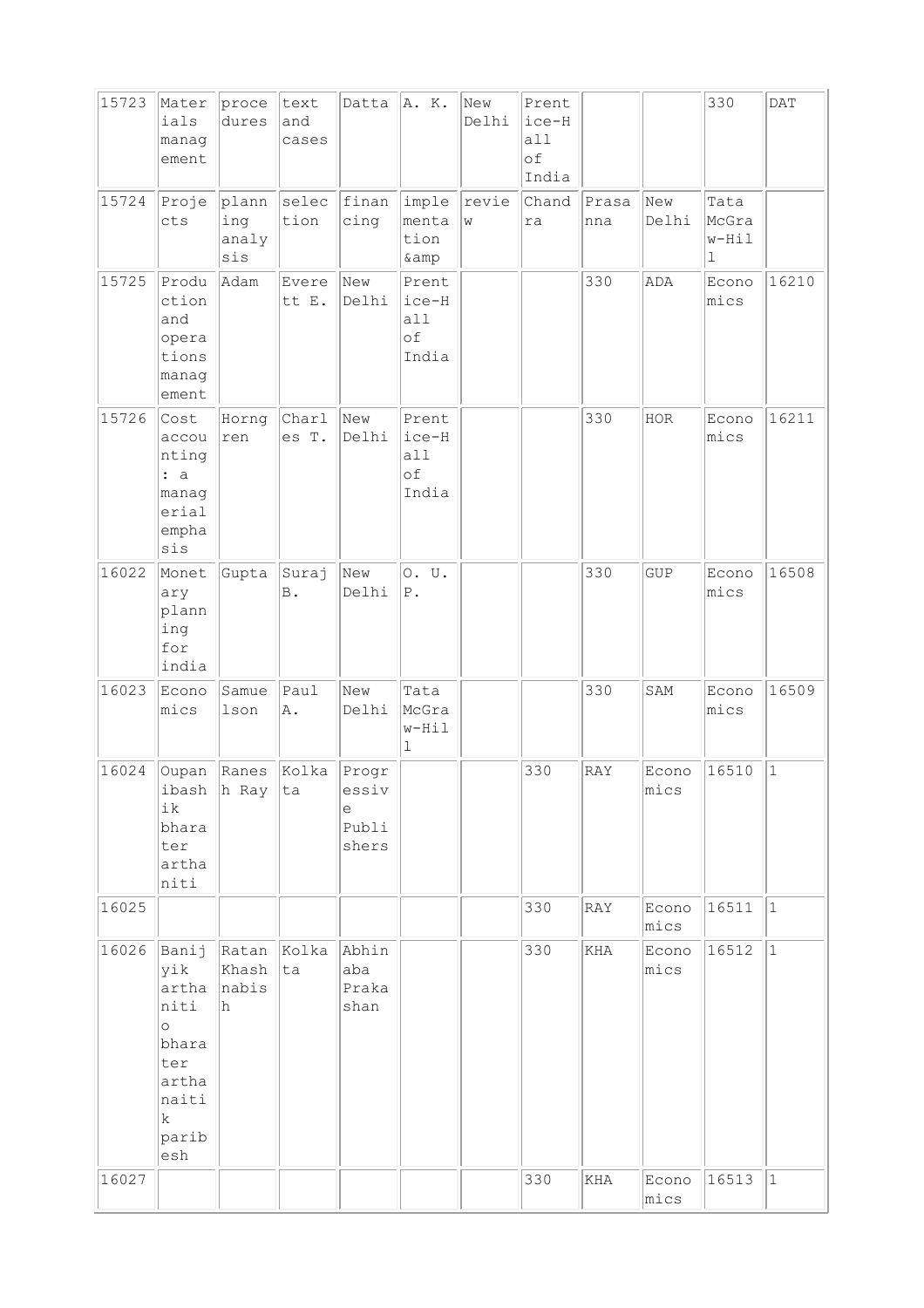| 16028 | India<br>n<br>econo<br>∣my                                                       | Datt                       | Rudda<br>$\mathbf r$ | New<br>Delhi  | $\texttt{S}$ .<br>Chand<br>$\&$ Co. |     | 330 | DATA          | Econo<br>mics | 16514     |
|-------|----------------------------------------------------------------------------------|----------------------------|----------------------|---------------|-------------------------------------|-----|-----|---------------|---------------|-----------|
| 16029 | India<br>n<br>econo<br>$ my -$<br>its<br>devel<br>opmen<br>t and<br>pract<br>ice | Misra                      | S. K.                | Mumba<br>i    | Himal<br>aya<br>Pub.<br>House       |     | 330 | MIS           | Econo<br>mics | 16515     |
| 16030 | A.<br>dicti<br>onary<br>оf<br>econo<br>mics                                      | Black                      | John                 | Oxfor<br>d    | 0. U.<br>${\mathbb P}$ .            |     | 330 | <b>BLA</b>    | Econo<br>mics | 16516     |
| 16032 | Bhara<br>tiya<br>artha<br>niti<br>prakr<br>iti o<br>samas<br>ya                  | Amit<br>Chatt<br>$ $ erjee | Kolka<br>ta          | Shila<br>lipi |                                     | 330 | CHA | Econo<br>mics | 16518         | $\vert$ 1 |
| 16033 | Intro<br>ducti<br>on to<br>mathe<br>matic<br>al<br>stati<br>stics                | Hogg                       | Rober<br>t V.        | New<br>Delhi  | Pears<br>on<br>Educa<br>tion        |     | 330 | HOG           | Econo<br>mics | 16519     |
| 16034 | Basic<br>econo<br>metri<br>$\mathtt{CS}$                                         | Gujar<br>ati               | Damod<br>ar N.       | New<br>York   | McGra<br>W<br>Hill                  |     | 330 | GUJ           | Econo<br>mics | 16520     |
| 16035 | Econo<br>metri<br>$\mathop{\mathsf{C}}$<br>metho<br>ds                           | Johns<br>ton               | Jack                 | New<br>York   | McGra<br>W<br>Hill                  |     | 330 | <b>JOH</b>    | Econo<br>mics | 16521     |
| 16036 | Intro<br>ducti<br>on to<br>econo<br>metri<br>$\mathtt{CS}$                       | Madda<br>1a                | G. S.                | Singa<br>pore | John<br>Wiley<br>$\delta$<br>Sons   |     | 330 | MAD           | Econo<br>mics | 16522     |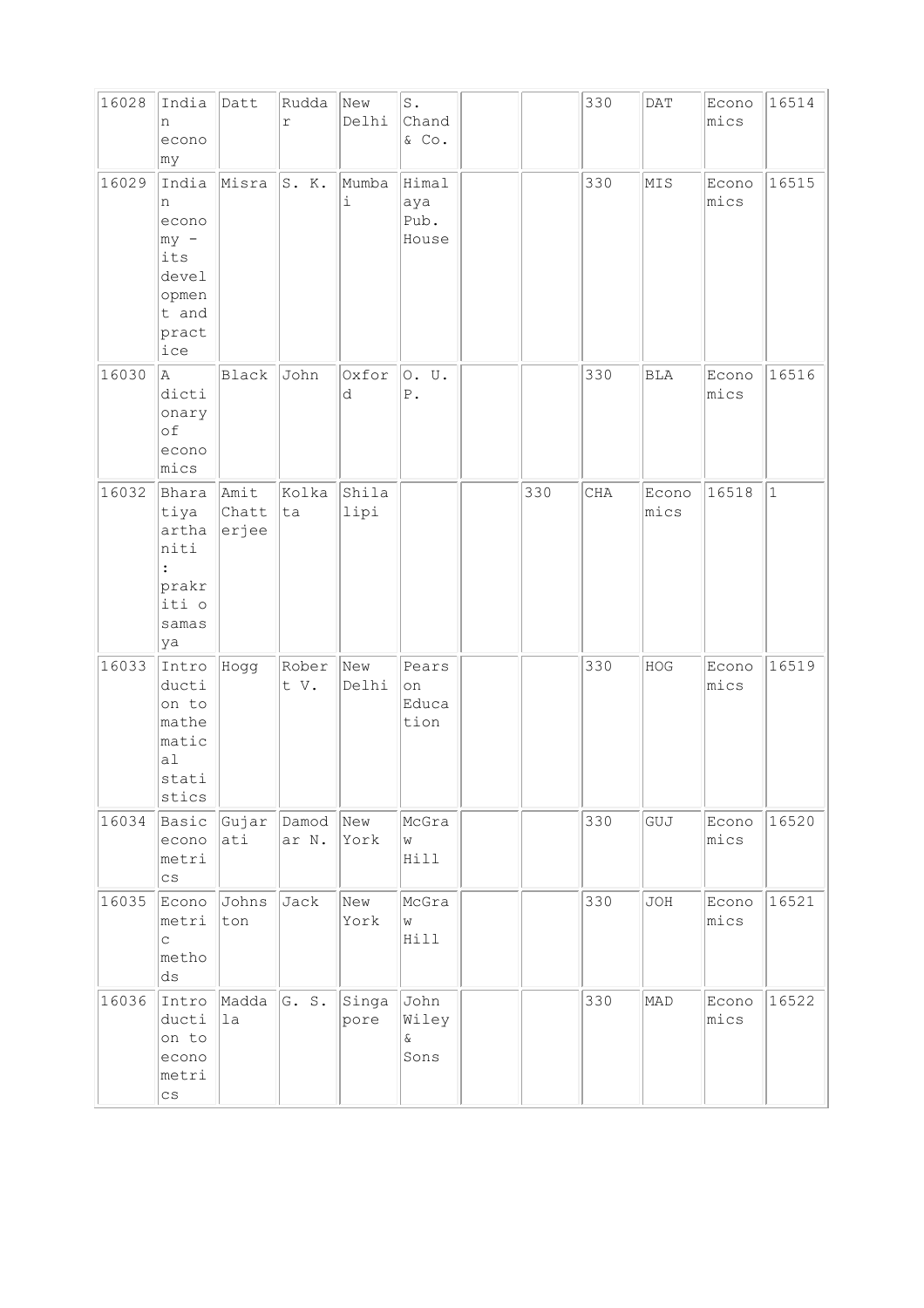| 16037 | Parti<br>cipat<br>ory<br>decen<br>trali<br>sed<br>plann<br>ing<br>in<br>india       | Sau                    | Sachi<br>nanda<br>n | Kolka<br>ta   | Firma<br>K. L.<br>M.                                                                            |     | 330 | SAU           | Econo<br>mics | 16523        |
|-------|-------------------------------------------------------------------------------------|------------------------|---------------------|---------------|-------------------------------------------------------------------------------------------------|-----|-----|---------------|---------------|--------------|
| 16038 | Writi<br>ngs<br>on<br>devel<br>opmen<br>t.                                          | Chakr<br>avart<br>У    | Sukha<br>moy        | New<br>Delhi  | 0. U.<br>${\tt P}$ .                                                                            |     | 330 | CHA           | Econo<br>mics | 16524        |
| 16039 | Macro<br>econo<br>mics                                                              | Manki<br>W             | N.<br>Grego<br>ry   | New<br>York   | Worth<br>Publi<br>shers                                                                         |     | 339 | MAN           | Econo<br>mics | 16525        |
| 16040 |                                                                                     |                        |                     |               |                                                                                                 | 339 | MAN | Econo<br>mics | 16526         | $\vert$ 1    |
| 16041 | Micro<br>econo<br>mics                                                              | Pindy<br>$c\mathbf{k}$ | Rober<br>t S.       | New<br>Delhi  | Pears<br>on<br>Educa<br>tions                                                                   |     | 338 | PIN           | Econo<br>mics | 16527        |
| 16042 | Econo<br>$ $ mic<br>devel<br>opmen<br>t.                                            | Tadar<br>$\circ$       | Micha<br>el P.      | New<br>Delhi  | Pears<br>on<br>Educa<br>tions                                                                   |     | 330 | TAD           | Econo<br>mics | 16528        |
| 16043 | Makin<br>đ<br>servi<br>ces<br>work<br>for<br>poor<br>peopl<br>е                     |                        | Washi<br>ngton      | World<br>Bank |                                                                                                 | 330 | TAD | Econo<br>mics | 16529         | $\mathbf{1}$ |
| 16289 | India<br>$\mathstrut^{\bullet}$ s<br>econo<br>my in<br>the<br>new<br>mille<br>nnium | Jalan                  | Bimal               | New<br>Delhi  | <b>UBS</b><br>Publi<br>shers<br>$\mathbf{r}$<br>Distr<br>ibuto<br>$\mathtt{rs}$<br>Pvt.<br>Ltd. |     | 330 | JAL           | Econo<br>mics | 16774        |
| 16290 | Micro<br>econo<br>mics<br>theor<br>y and<br>appli<br>catio<br>$\rm ns$              | Salva<br>tore          | Domin<br>ick        | New<br>York   | Oxfor<br>d<br>Unive<br>rsity<br>Press                                                           |     | 339 | SAL           | Econo<br>mics | 16775        |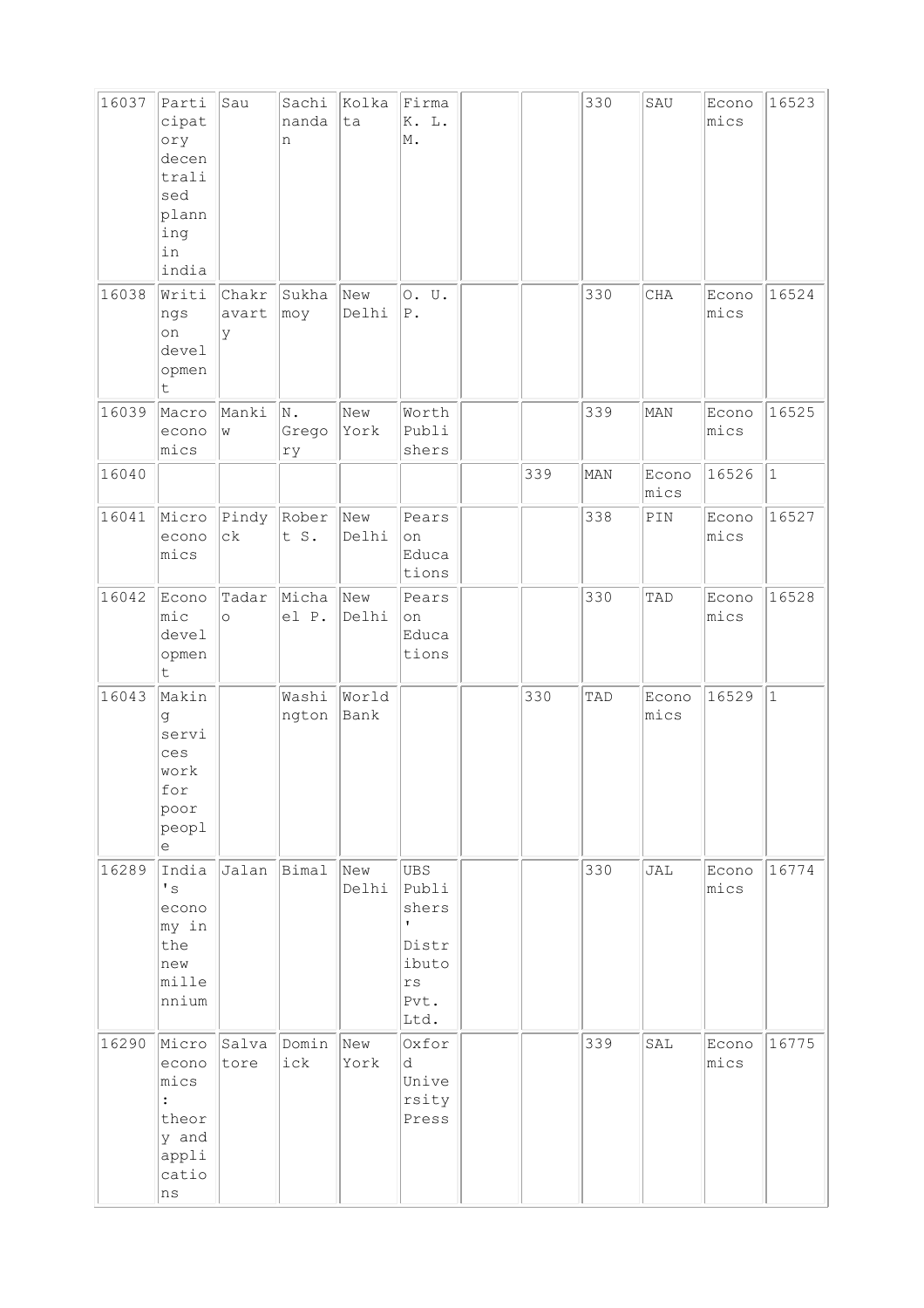| 16291 | Micro<br>econo<br>mics<br>theor<br>y and<br>appli<br>catio<br>ns      | Salva<br>tore                           | Domin<br>ick            | New<br>York           | Oxfor<br>d<br>Unive<br>rsity<br>Press          |                                       | 339 | SAL   | Econo<br>mics | 16776         |
|-------|-----------------------------------------------------------------------|-----------------------------------------|-------------------------|-----------------------|------------------------------------------------|---------------------------------------|-----|-------|---------------|---------------|
| 16292 | Micro<br>econo<br>mics                                                | Grave<br>lle                            | Hugh                    | New<br>Delhi          | Pears<br>on<br>Educa<br>tion<br>(Sing<br>apore |                                       | 339 | GRA   | Econo<br>mics | 16777         |
| 16293 | Macro<br>econo<br>mics                                                | Dornb<br>usch                           | Rudig<br>er             | New<br>Delhi          | Tata<br>McGra<br>w-Hil<br>ı                    |                                       | 339 | $DOR$ | Econo<br>mics | 16778         |
| 16294 | Inter<br>natio<br>nal<br>econo<br>mics<br>theor<br>У<br>& amp         | polic<br>У                              | Krugm<br>an             | Paul<br>$\mathbb R$ . | India                                          | Perso<br>n<br>Educa<br>tion           |     | 330   | <b>KRU</b>    | Econo<br>mics |
| 16295 | The<br>Struc<br>ture<br>of<br>econo<br>mics                           | math.<br>analy<br>sis                   | Silbe<br>rberg          | Eugen<br>е            | Bosto<br>n                                     | Irwin<br>McGra<br>w-Hil<br>l          |     | 330   | SIL           | Econo<br>mics |
| 16296 | Mathe<br>matic<br>s for<br>econo<br>mists                             | Simon                                   | Carl<br>${\mathbb P}$ . | New<br>York           | W.W.<br>Norto<br>n &<br>Compa<br>ny            |                                       | 330 | SIM   | Econo<br>mics | 16781         |
| 16297 | Envir<br>onmen<br>tal<br>econo<br>mics                                | an<br>India<br>n<br>persp<br>ectiv<br>е | Bhatt<br>achar<br>ya    | Rabin<br>dra<br>Ν.    | New<br>Delhi                                   | Oxfor<br>d<br>Unive<br>rsity<br>Press |     | 330   | BHA           | Econo<br>mics |
| 16298 | World<br>trade<br>and<br>payme<br>nts :<br>an<br>intro<br>ducti<br>on | Caves                                   | Richa<br>rd E           | Bosto<br>n            | Addis<br>on<br>Wesle<br>У                      |                                       | 330 | CAV   | Econo<br>mics | 16783         |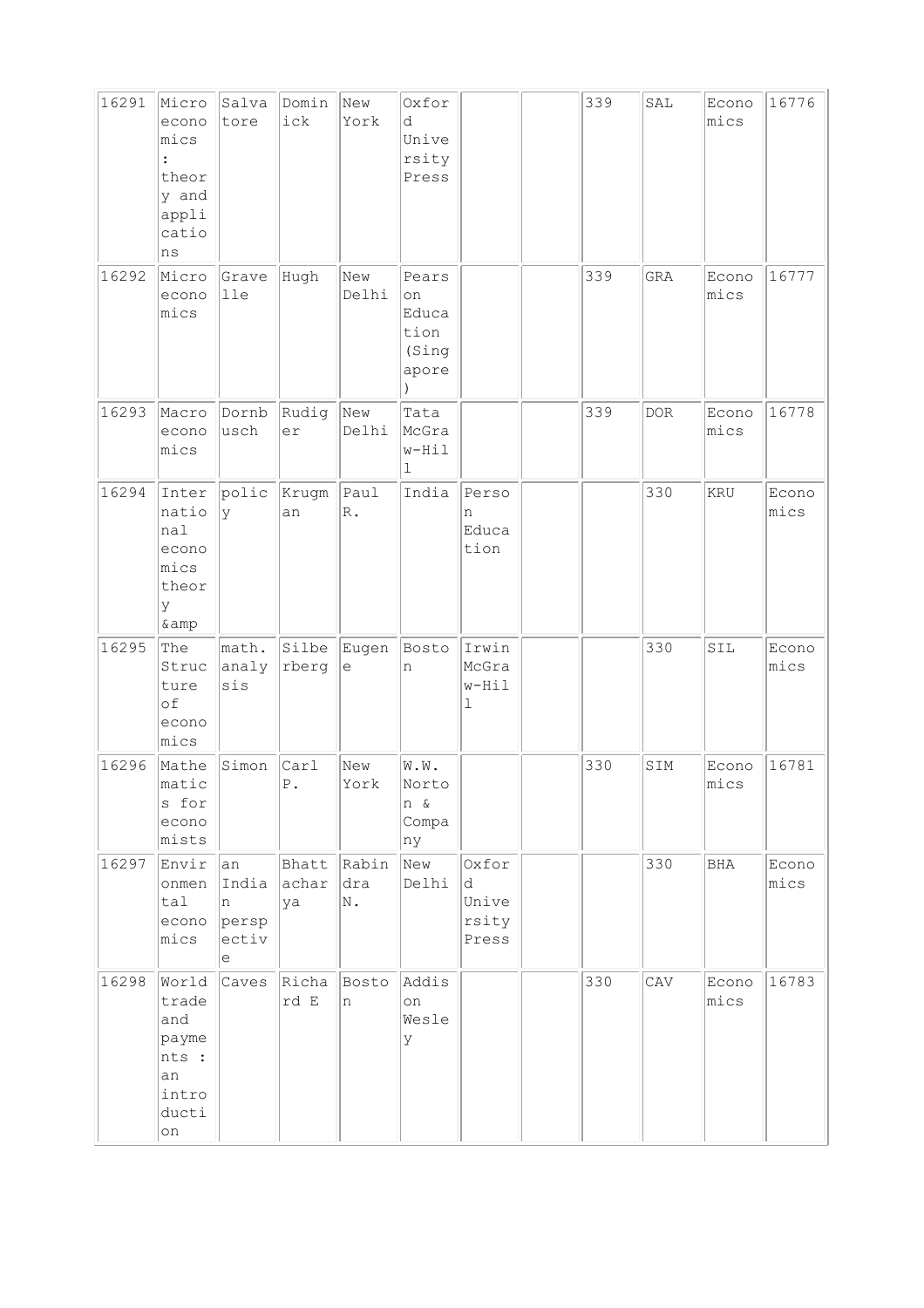| 16885 | Growt<br>h<br>& amp                           | Devel<br>opmen<br>t.<br>with<br>speci<br>a <sub>1</sub><br>refer<br>ence<br>to<br>devel<br>oping<br>econo<br>pmics | A.P.T<br>hirlw<br>a11  | New<br>York                         | Palgr<br>ave<br>Macmi<br>llan            |             | 338.9      | THI           | Econo<br>mics | 17391       |
|-------|-----------------------------------------------|--------------------------------------------------------------------------------------------------------------------|------------------------|-------------------------------------|------------------------------------------|-------------|------------|---------------|---------------|-------------|
| 16886 | Growt<br>h<br>& amp                           | Devel<br>opmen<br>t<br>with<br>speci<br>a1<br>refer<br>ence<br>to<br>devel<br>oping<br>econo<br>pmics              | A.P.T<br>hirlw<br>all  | New<br>York                         | Palgr<br>ave<br>Macmi<br>llan            |             | 338.9      | THI           | Econo<br>mics | 17392       |
| 16887 | Devel<br>opmen<br>t<br>polic<br>ies           | probl<br>ems<br>and<br>insti<br>tutio<br>ns                                                                        | Debes<br>Mukhe<br>rjee | Kolka<br>ta                         | New<br>Centr<br>a1<br>Book<br>agenc<br>У |             | 338.9      | MUK           | Econo<br>mics | 17393       |
| 16888 | Devel<br>opmen<br>t<br>polic<br>ies           | prob1<br>ems<br>and<br>insti<br>tutio<br>ns                                                                        | Debes<br>Mukhe<br>rjee | Kolka<br>ta                         | New<br>Centr<br>a1<br>Book<br>agenc<br>У |             | 338.9      | MUK           | Econo<br>mics | 17394       |
| 16889 | India<br>n<br>Econo<br>my                     | Rudda<br>r<br>Datt                                                                                                 | New<br>Delhi           | S.Cha<br>nd &<br>Compa<br>ny<br>Ltd |                                          | 330.9<br>54 | <b>DAT</b> | Econo<br>mics | 17395         | $ 1\rangle$ |
| 16890 | Smoka<br>lin<br>Bhara<br>tia<br>artho<br>niti | Debes<br>h<br>Mukhe<br>rjee                                                                                        | Kolka<br>ta            | New<br>Centr<br>a1<br>Book          |                                          | 330.9<br>54 | MUK        | Econo<br>mics | 17396         | $ 1\rangle$ |
| 16891 | Smoka<br>lin<br>Bhara<br>tia<br>artho<br>niti | Debes<br>h<br>Mukhe<br>rjee                                                                                        | Kolka<br>ta            | New<br>Centr<br>a1<br>Book          |                                          | 330.9<br>54 | MUK        | Econo<br>mics | 17397         | $\vert$ 1   |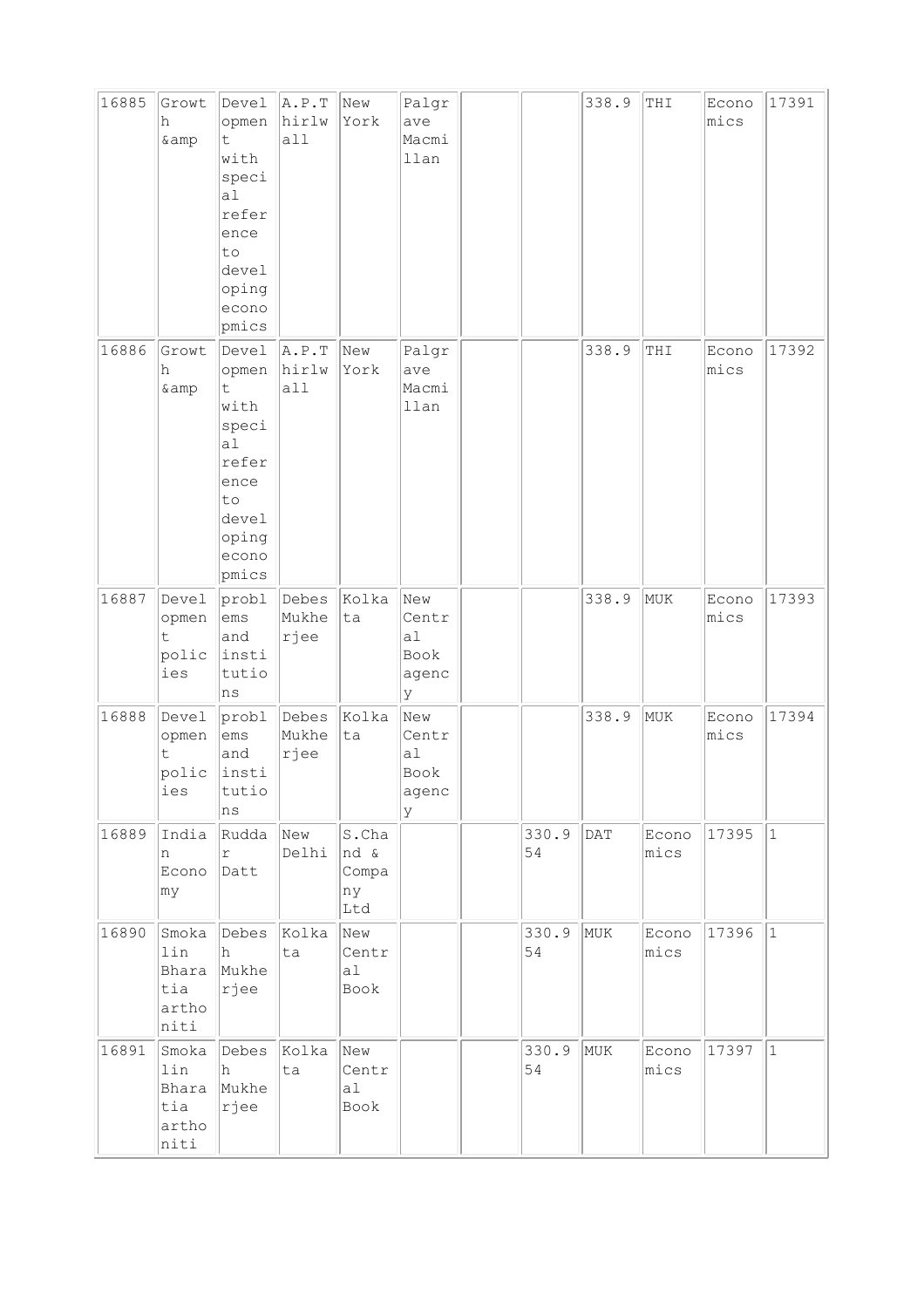| 16892 | Smoka<br>lin<br>Bhara<br>tia<br>artho<br>niti                         | Debes<br>h<br>Mukhe<br>rjee | Kolka<br>ta    | New<br>Centr<br>a1<br>Book   |                                       | 330.9<br>54 | MUK        | Econo<br>mics | 17398         | 1            |
|-------|-----------------------------------------------------------------------|-----------------------------|----------------|------------------------------|---------------------------------------|-------------|------------|---------------|---------------|--------------|
| 16893 | Jiban<br>jatra<br>$\circ$<br>athon<br>iti                             | Amrty Kolka<br>a Sen        | ta             | Anand<br>a<br>Publi<br>shers |                                       | 330         | SEN        | Econo<br>mics | 17399         | $\vert$ 1    |
| 16894 | Bhara<br>tbars<br>har<br>krisi<br>artho<br>niti                       | Ashok Kolka<br>Rudra        | ta             | Anand<br>a<br>Publi<br>shers |                                       | 330.9<br>54 | <b>RUD</b> | Econo<br>mics | 17400         | $\mathbf{1}$ |
| 16895 | Bhara<br>ter<br>aarth<br>ik<br>bikas                                  | Amlan Kolka<br>Dutta        | ta             | Anand<br>a<br>Publi<br>shers |                                       | 330.9<br>54 | $\rm DUT$  | Econo<br>mics | 17401         | $\vert$ 1    |
| 16896 | Bhara<br>ter<br>aarth<br>ik<br>bikas                                  | Amlan Kolka<br>Dutta        | ta             | Anand<br>a<br>Publi<br>shers |                                       | 330.9<br>54 | <b>DUT</b> | Econo<br>mics | 17402         | $\mathbf{1}$ |
| 17076 | Bhara<br>ter<br>artho<br>niti<br>prakr<br>iti o<br>samas<br>ya        | Amit<br>Chatt<br>erjee      | Kolka<br>ta    | Silal<br>ipi                 |                                       | 330.9<br>54 | CHA        | Econo<br>mics | 17582         | $\mathbf{1}$ |
| 17197 | Devel<br>opmen<br>t as<br>freed<br>$\verb om $                        | Sen                         | Amart<br>ya    | New<br>Delhi                 | Oxfor<br>d<br>Unive<br>rsity<br>Press |             | 337        |               | Econo<br>mics | 17717        |
| 17198 | Conte<br>mpora<br>ry<br>issue<br>s in<br>Globa<br>lizat<br>ion        | Sikda<br>r                  | Soumy<br>en    | New<br>Delhi                 | Oxfor<br>d<br>Unive<br>rsity<br>Press |             | 330        |               | Econo<br>mics | 17718        |
| 17552 | Envir<br>onmen<br>tal<br>econo<br>mics<br>: an<br>India<br>n<br>persp | Bhatt<br>achar<br>ya        | Rabin<br>dra N | New<br>Delhi                 | Oxfor<br>d<br>Unive<br>rsity<br>Press |             | 330.1      | BHA           | Econo<br>mics | 18216        |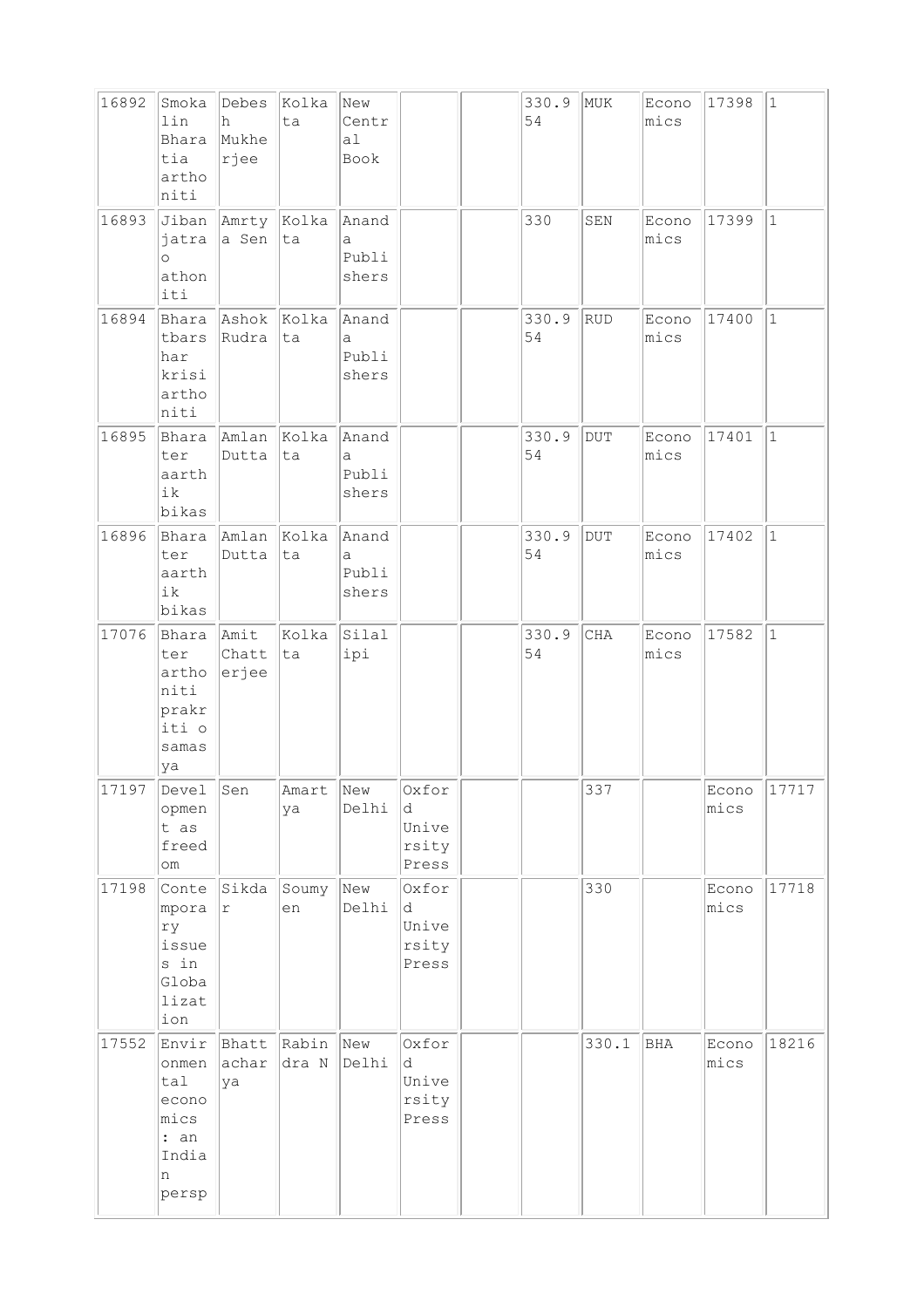|       | ecvti<br>ve                                                                                                     |                      |               |                             |                                       |               |             |               |               |              |
|-------|-----------------------------------------------------------------------------------------------------------------|----------------------|---------------|-----------------------------|---------------------------------------|---------------|-------------|---------------|---------------|--------------|
| 17553 | Ecolo<br>gy<br>and<br>econo<br>mics<br>: an<br>appro<br>ach<br>to<br>susta<br>inabl<br>e<br>devel<br>opmen<br>t | Sengu<br>pta         | Rampr<br>asad | New<br>Delhi                | Oxfor<br>d<br>Unive<br>rsity<br>Press |               | 330.1       | SEN           | Econo<br>mics | 18217        |
| 17554 | India<br>$\mathbf{I}$ s<br>emerg<br>ing<br>econo<br>mics                                                        | Basu                 | Kaush<br>ik   | New<br>Delhi                | Oxfor<br>d<br>Unive<br>rsity<br>Press |               | 330.9<br>54 | <b>BAS</b>    | Econo<br>mics | 18218        |
| 17555 | Moder<br>n<br>micro<br>econo<br>mics                                                                            | Roy<br>Choud<br>hury | Kalya<br>njit | Delhi                       | Book<br>Land<br>Publi<br>shing        |               | 338.5       | ROY           | Econo<br>mics | 18219        |
| 17556 | In<br>defen<br>se of<br>globa<br>lizat<br>ion                                                                   | Bhagw<br>ati         | Jagdi<br>sh   | New<br>Delhi                | Oxfor<br>d.<br>book<br>Press          |               | 337         | <b>BHA</b>    | Econo<br>mics | 18220        |
| 17557 | World<br>devel<br>opmen<br>$\mathsf{t}$<br>repor<br>t.<br>2005                                                  |                      | New<br>York   | Oxfor<br>d<br>book<br>Press |                                       | 332.6<br>6068 | <b>BET</b>  | Econo<br>mics | 18221         | $\mathbf{1}$ |
| 17558 | India<br>$^\prime$ s<br>emerg<br>ing<br>econo<br>my                                                             | Basu                 | Kaush<br>ik   |                             |                                       |               |             |               | Econo<br>mics | 18222        |
| 17559 | Commo<br>ditie<br>s and<br>Capab<br>iliti<br>es                                                                 | Sen                  | Amart<br>ya   | New<br>Delhi                | Oxfor<br>d<br>Unive<br>rsity<br>Press |               | 332.4       | SEN           | Econo<br>mics | 18223        |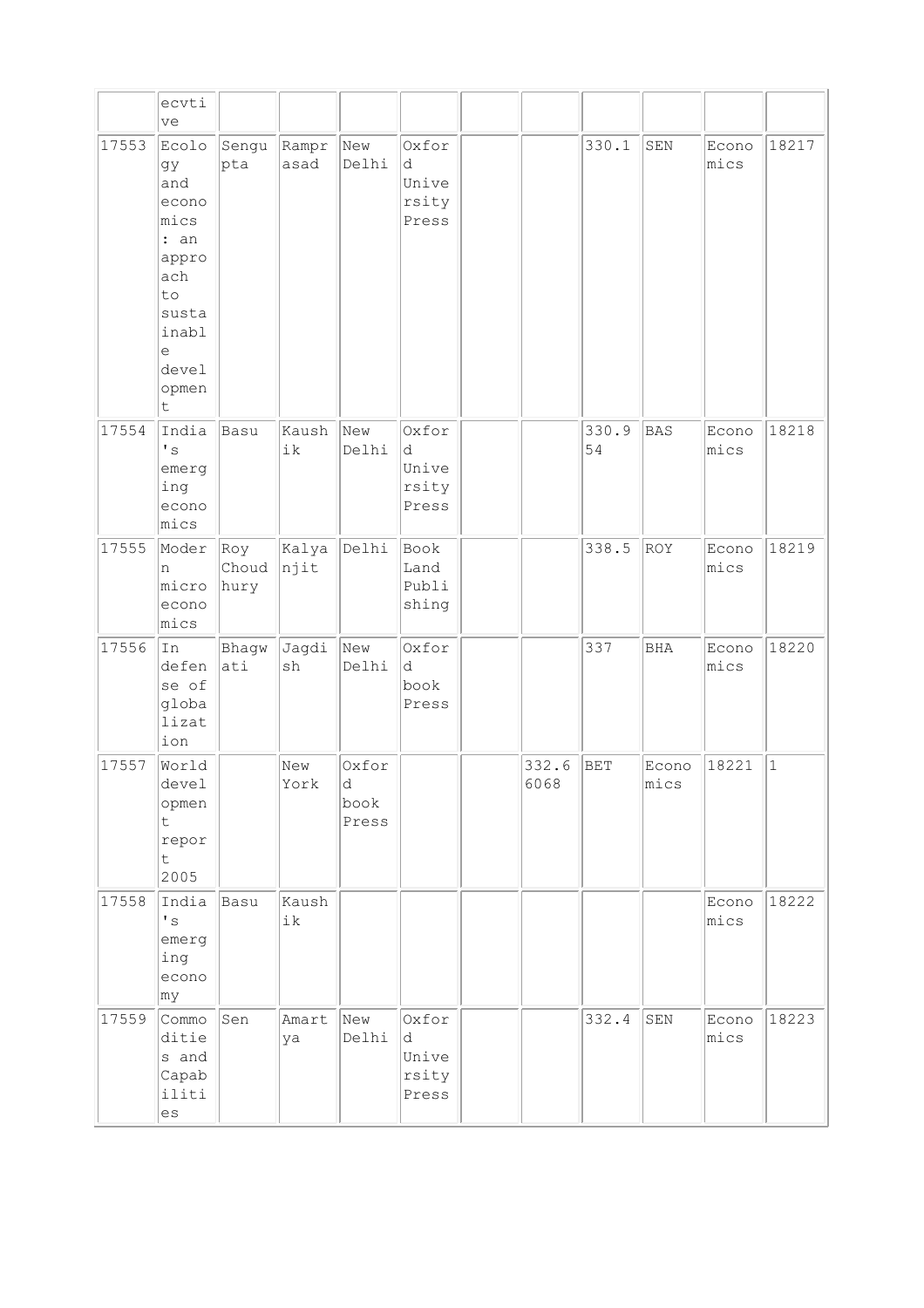| 17560 | Conte<br>mpora<br>ry<br>econo<br>mics                                            | Mukhe<br> rjee                 | Sampa<br>$\mathsf t$           | Kolka<br>ta                | Sarat<br>Book<br>House                 |             | 330.1 | MUK                         | Econo<br>mics | 18224        |
|-------|----------------------------------------------------------------------------------|--------------------------------|--------------------------------|----------------------------|----------------------------------------|-------------|-------|-----------------------------|---------------|--------------|
| 17737 | Uanya<br>ner<br>artha<br>niti<br>$\circ$<br>prath<br>amik<br>paris<br>ankha<br>n | Dey                            | Biman<br>Chand<br>$\mathsf{a}$ | Kolka<br>ta                | New<br>Centr<br>a1<br>Book             |             | 338.9 | <b>DEY</b>                  | Econo<br>mics | 18400        |
| 17738 | Uanya<br>ner<br>artha<br>niti<br>$\circ$<br>prath<br>amik<br>paris<br>ankha<br>n | $\vert$ Dey                    | Biman<br>Chand<br>а            | Kolka<br>ta                | New<br>Centr<br>a <sub>1</sub><br>Book |             | 338.9 | $\mathop{\rm DEY}\nolimits$ | Econo<br>mics | 18401        |
| 17739 | samak<br>alin<br>bhara<br>tiya<br>artha<br>niti                                  | Debes<br>h<br>Mukhe<br> rjee   | Kolka<br>ta                    | New<br>Centr<br>al<br>Book |                                        | 330.9<br>54 | MUK   | Econo<br>mics               | 18402         | $\mathbf{1}$ |
| 17740 | Essen<br>tials<br>of<br>micro<br>and<br>macro<br>econo<br>mics                   | Debes<br>lh.<br>Mukhe<br> rjee | Kolka<br>ta                    | New<br>Centr<br>al<br>Book |                                        | 338.5       | MUK   | Econo<br>mics               | 18403         | $\mathbf{1}$ |
| 17741 | analy Mukhe<br>tical<br>and<br>macro<br>econo<br>mics                            | rjee                           | Sampa<br>$\mathsf t$           | Kolka<br>ta                | New<br>Centr<br>al<br>Book             |             | 339   | MUK                         | Econo<br>mics | 18404        |
| 17743 | Conte<br>mpora<br>ry<br>devel<br>opmen<br>t<br>econo<br>mics                     | kaj                            | Felix                          | Kolka<br>ta                | New<br>Centr<br>al<br>Book             |             | 338.9 | RAJ                         | Econo<br>mics | 18406        |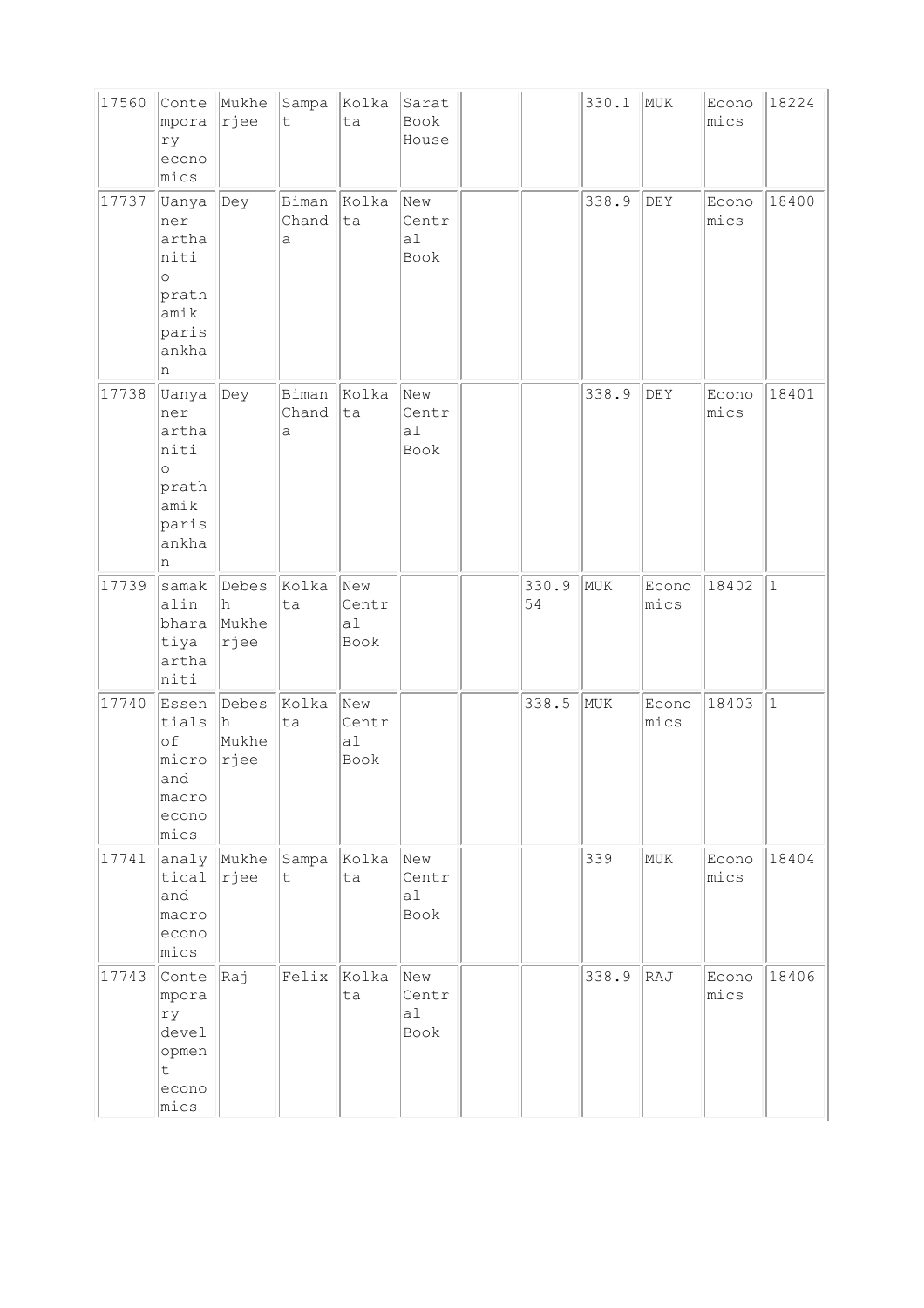| 17744 | Unyan<br>yan<br>artha<br>niti<br>$\circ$<br>rashi<br>bijan<br>er<br>gorar<br>katha | Gupta                                  | Subra<br>ta   | Kolka<br>ta                              | Bani<br>Praka<br>shan        |                       |     | 338.9       | GUP           | Econo<br>mics | 18407         |
|-------|------------------------------------------------------------------------------------|----------------------------------------|---------------|------------------------------------------|------------------------------|-----------------------|-----|-------------|---------------|---------------|---------------|
| 17745 | Artha<br>bidya                                                                     | Gupta                                  | Subra<br>ta   | Kolka<br>ta                              | Bani<br>Praka<br>shan        |                       |     | 338.5       | <b>GUP</b>    | Econo<br>mics | 18408         |
| 17746 | Artha<br>bidya                                                                     | Gupta                                  | Subra<br>ta   | Kolka<br>ta                              | Bani<br>Praka<br>shan        |                       |     | 339         | GUP           | Econo<br>mics | 18409         |
| 17747 | Rashi<br>bijan<br>er<br>gorar<br>katha                                             | kaj<br>Kumar<br>Sen                    | Kolka<br>ta   | Progr<br>essiv<br>$\in$<br>Publi<br>sher |                              |                       | 310 | SEN         | Econo<br>mics | 18410         | $\mathbf{1}$  |
| 17748 | Micro<br>econo<br>mics                                                             | Chakr<br>avart<br>У                    | Satya<br>R.   | New<br>Delhi                             | Allie<br>d<br>Publi<br>shers |                       |     | 338.5       | CHA           | Econo<br>mics | 18411         |
| 17750 | India<br>n<br>econo<br>my                                                          | Datt                                   | Rudda<br>r    | New<br>Delhi                             | S<br>Chand                   |                       |     | 330.9<br>54 | <b>DAT</b>    | Econo<br>mics | 18413         |
| 17752 | Publi<br>$\mathsf C$<br>finan<br>ce in<br>theor<br>y and<br>pract<br>ice           | Musgr<br>ave                           | Richa<br>rd A | New<br>Delhi                             | Tata<br>Graw<br>Hill         |                       |     | 336.7<br>3  | MUS           | Econo<br>mics | 18415         |
| 17753 | Econo<br>mics<br>devel<br>opmen<br>t :<br>insti<br>tutio<br>ns                     | theor<br>$y$ and $ e1$<br>polic<br>ly. | Sarkh         | Jayde<br>b                               | Kolka<br>ta                  | Book<br>Syndi<br>cate |     |             | 338.9         | SAR           | Econo<br>mics |
| 17755 | Gover<br>ment<br>Finan<br>ce                                                       | Due                                    | john<br>F     | Delhi                                    | AI T<br>B S                  |                       |     | 336         | $\rm DUE$     | Econo<br>mics | 18418         |
| 17800 | Unyan<br>yan<br>artha<br>niti<br>$\circ$<br>rashi<br>bijan<br>er                   | Gupta                                  | Subra<br>ta   | Kolka<br>ta                              | Bani<br>Praka<br>shan        |                       |     | 338.9       | <b>GUP</b>    | Econo<br>mics | 18463         |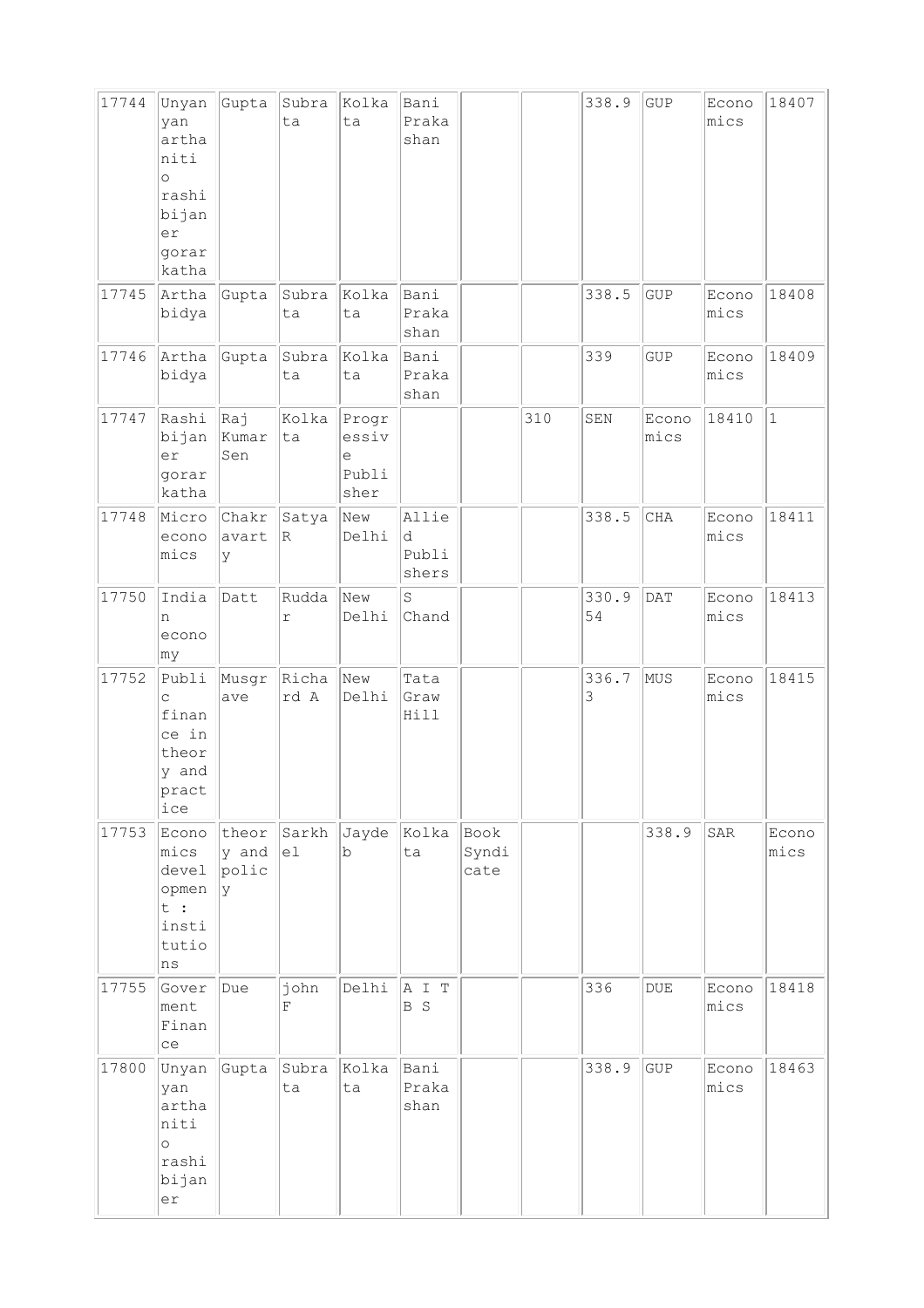|       | gorar<br>katha                                                                       |             |  |  |               |       |             |
|-------|--------------------------------------------------------------------------------------|-------------|--|--|---------------|-------|-------------|
| 18367 | $C$ U<br>Econo<br>mics<br>honou<br>rs<br>quest<br>ion<br>paper<br>$\rm s$            | Kolka<br>ta |  |  | Econo<br>mics | 21538 | $ 1\rangle$ |
| 18368 | $C$ U<br>Econo<br>mics<br>honou<br>$\mathtt{rs}$<br>quest<br>ion<br>paper<br>$\rm S$ | Kolka<br>ta |  |  | Econo<br>mics | 21539 | $ 1\rangle$ |
| 18369 | c u<br>Econo<br>mics<br>honou<br>$\mathtt{rs}$<br>quest<br>ion<br>paper<br>S         | Kolka<br>ta |  |  | Econo<br>mics | 21540 | $ 1\rangle$ |
| 18370 | c u<br>Econo<br>mics<br>honou<br>$\mathtt{rs}$<br>quest<br>ion<br>paper<br>S         | Kolka<br>ta |  |  | Econo<br>mics | 21541 | $\vert$ 1   |
| 18371 | CUB<br>A<br>quest<br>ion<br>paper<br>s(3)<br>years<br>gener<br>a1)                   | Kolka<br>ta |  |  | Econo<br>mics | 21542 | $ 1\rangle$ |
| 18372 | C U B<br>A<br>quest<br>ion<br>paper<br>s ( 3<br>years<br>gener<br>a1)                | Kolka<br>ta |  |  | Econo<br>mics | 21543 | 1           |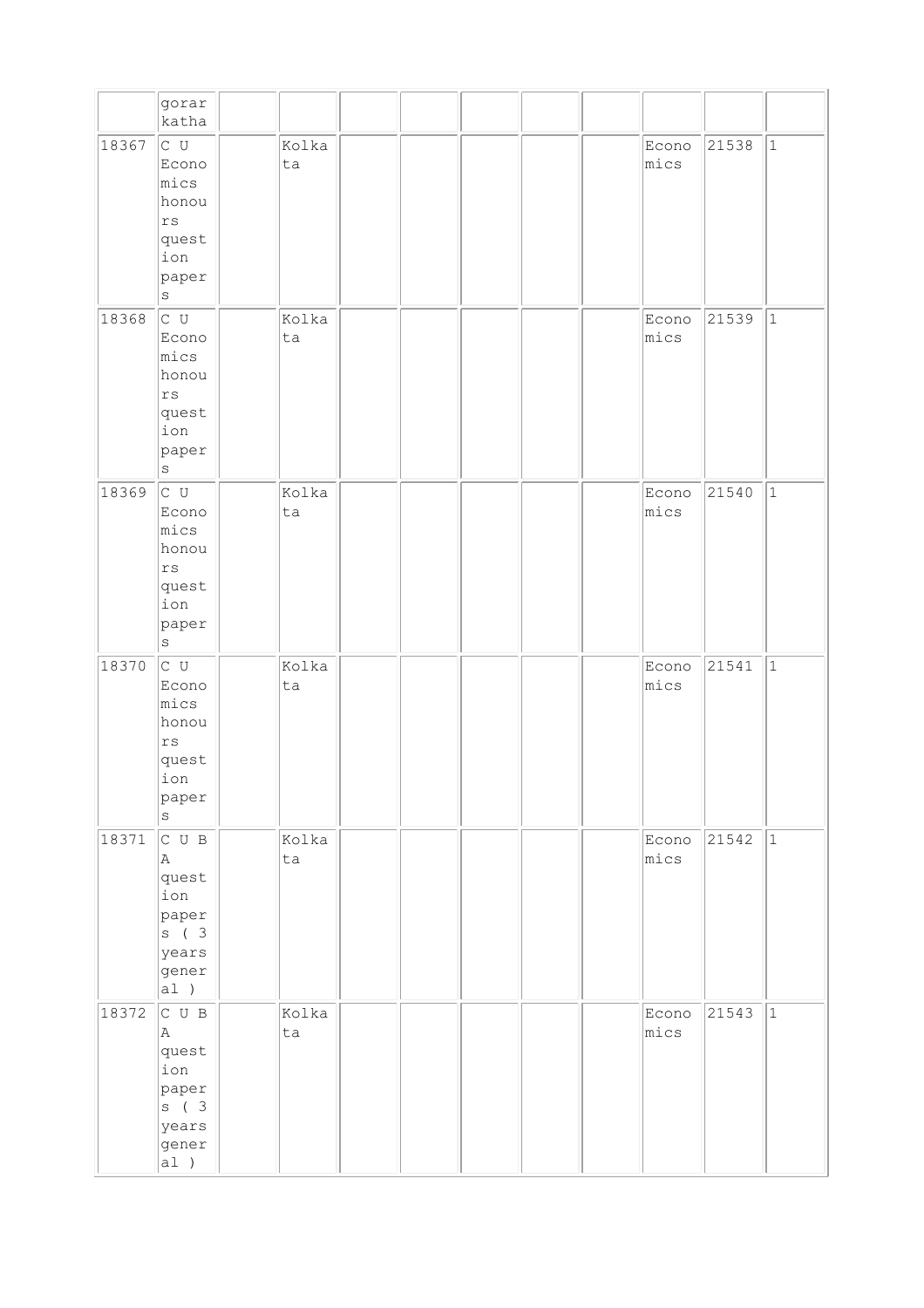| 18373 | C U B<br>A<br>quest<br>ion<br>paper<br>s ( 3<br>years<br>gener<br>a1)      |                             | Kolka<br>ta      |              |                             |  |       | Econo<br>mics | 21544         | $\vert$ 1   |
|-------|----------------------------------------------------------------------------|-----------------------------|------------------|--------------|-----------------------------|--|-------|---------------|---------------|-------------|
| 18374 | C U B<br>Α<br>quest<br>ion<br>paper<br>s(3)<br>years<br>gener<br>a1)       |                             | Kolka<br>ta      |              |                             |  |       | Econo<br>mics | 21545         | $\vert$ 1   |
| 18375 | C U B<br>Α<br>quest<br>ion<br>paper<br>s ( 3<br>years<br>gener<br>a1)      |                             | Kolka<br>ta      |              |                             |  |       | Econo<br>mics | 21546         | $\mathbf 1$ |
| 18376 | C U B<br>A<br>quest<br>ion<br>paper<br>s ( 3<br>years<br>gener<br>a1)      |                             | Kolka<br>ta      |              |                             |  |       | Econo<br>mics | 21547         | $\vert$ 1   |
| 18382 | The<br>Idea<br>of<br>justi<br>ce                                           | Sen                         | Amart<br>ya      | Londo<br>n   | Allen<br>Lane               |  | 330.1 | ${\tt SEN}$   | Econo<br>mics | 21553       |
| 18386 | Econo<br>mics<br>princ<br>iples<br>and<br>appli<br>catio<br>ns             | Manki<br>$\bar{\mathsf{W}}$ | N<br>Grego<br>ry | New<br>Delhi | Cenga<br>ge<br>Learn<br>ing |  | 330.1 | MAN           | Econo<br>mics | 21557       |
| 18387 | Econo<br>mics<br>$\ddot{\cdot}$<br>princ<br>iples<br>and<br>appli<br>catio | Manki<br>$\mathbf W$        | N<br>Grego<br>rу | New<br>Delhi | Cenga<br>ge<br>Learn<br>ing |  | 330.1 | MAN           | Econo<br>mics | 21558       |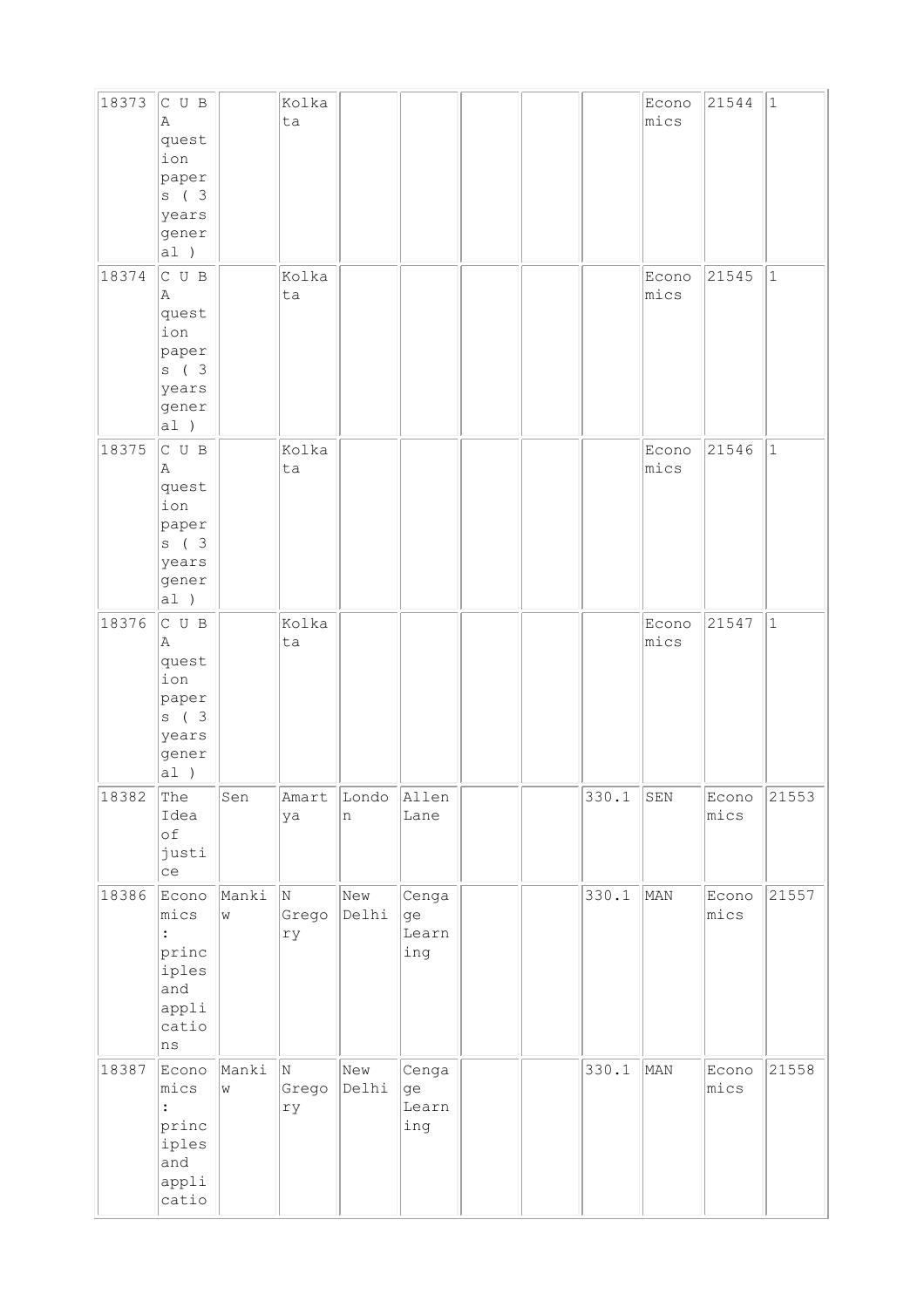|       | ns                                                             |                                        |               |                               |                                                      |     |       |       |               |               |                                  |
|-------|----------------------------------------------------------------|----------------------------------------|---------------|-------------------------------|------------------------------------------------------|-----|-------|-------|---------------|---------------|----------------------------------|
| 18392 | Econo<br>mics                                                  | Samue<br>lson                          | Paul<br>Α     | New<br>Delhi                  | Tata<br>McGra<br>W<br>Hill                           |     |       | 330.1 | SAM           | Econo<br>mics | 21563                            |
| 18393 | Econo<br>mics                                                  | Samue<br>lson                          | Paul<br>Α     | New<br>Delhi                  | Tata<br>McGra<br>W<br>Hill                           |     |       | 330.1 | SAM           | Econo<br>mics | 21564                            |
| 18394 | Econo<br>mics                                                  | Lipse<br>y                             | Richa<br>rd G | Oxfor<br>d                    | <b>OUP</b>                                           |     |       | 330.1 | LIP           | Econo<br>mics | 21565                            |
| 18395 | Econo<br>mics                                                  | Lipse<br>У                             | Richa<br>rd G | Oxfor<br>d                    | OUP                                                  |     |       | 330.1 | LIP           | Econo<br>mics | 21566                            |
| 18399 | Resou<br>rces                                                  | value<br>s and<br>devel<br>opmen<br>t. | Sen           | Amart<br>ya                   | New<br>Delhi                                         | OUP |       |       | 330.1         | SEN           | Econo<br>mics                    |
| 18400 | Essen<br>tials<br>of<br>micro<br>and<br>macro<br>econo<br>mics | Mukhe<br>rjee                          | Debes         | Kolka<br>ta                   | New<br>Centr<br>a1<br>Book<br>Agenc<br>У             |     |       | 330.1 | MUK           | Econo<br>mics | 21571                            |
| 18401 | Essen<br>tials<br>of<br>micro<br>and<br>macro<br>econo<br>mics | Mukhe<br>rjee                          | Debes         | Kolka<br>ta                   | New<br>Centr<br>a1<br>Book<br>Agenc<br>У             |     |       | 330.1 | MUK           | Econo<br>mics | 21572                            |
| 18402 | Essen<br>tials<br>of<br>micro<br>and<br>macro<br>econo<br>mics | Mukhe<br>rjee                          | Debes         | Kolka<br>ta                   | New<br>Centr<br>a1<br>Book<br>Agenc<br>У             |     |       | 330.1 | MUK           | Econo<br>mics | 21573                            |
| 18403 | Essen<br>tials<br>of<br>micro<br>and<br>macro<br>econo<br>mics | Mukhe<br>rjee                          | Debes         | Kolka<br>ta                   | New<br>Centr<br>a <sub>1</sub><br>Book<br>Agenc<br>У |     |       | 330.1 | MUK           | Econo<br>mics | 21574<br>18993<br>18994<br>18995 |
| 18406 | Unnay<br>aner<br>artha<br>niti<br>$\circ$<br>rashi             | Ajay<br>Kumar<br>Nandi                 | Kolka<br>ta   | B B<br>Kundu<br>Grand<br>sons |                                                      |     | 338.9 | NAN   | Econo<br>mics | 21577         | $ 1\rangle$                      |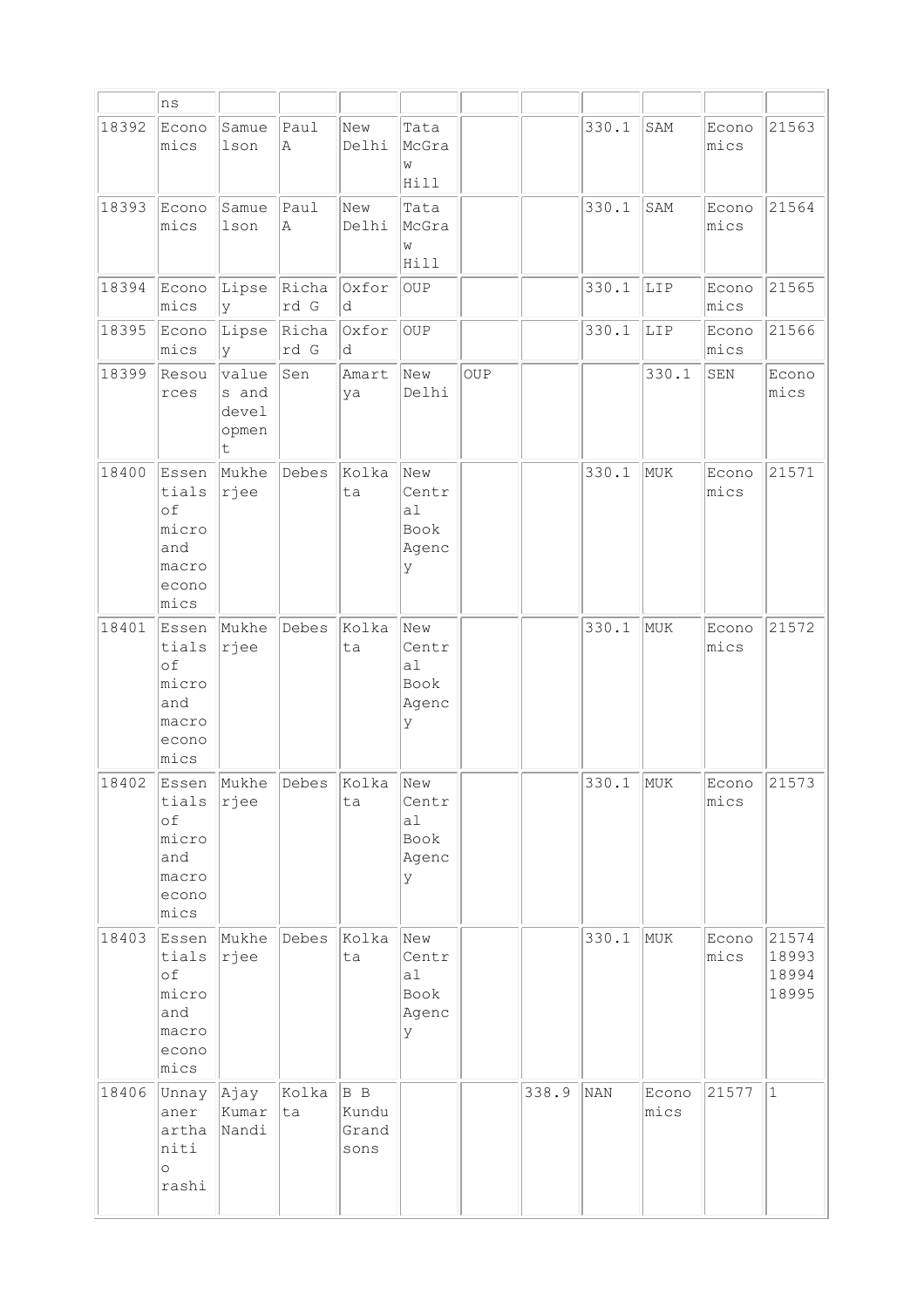|       | bijna<br>ner<br>gorar<br>katha                                                            |                        |                     |                                     |                            |       |                      |               |               |              |
|-------|-------------------------------------------------------------------------------------------|------------------------|---------------------|-------------------------------------|----------------------------|-------|----------------------|---------------|---------------|--------------|
| 18407 | Unnay<br>aner<br>artha<br>niti<br>$\circ$<br>rashi<br>bijna<br>ner<br>gorar<br>katha      | Ajay<br>Kumar<br>Nandi | Kolka<br>ta         | $ B \, B$<br>Kundu<br>Grand<br>sons |                            | 338.9 | NAN                  | Econo<br>mics | 21578         | $\vert$ 1    |
| 18408 | Unnay Ajay<br>aner<br>artha<br>niti<br>$\circ$<br>rashi<br>bijna<br>ner<br>gorar<br>katha | Kumar<br>Nandi         | Kolka<br> ta        | B B<br>Kundu<br>Grand<br>sons       |                            | 338.9 | NAN                  | Econo<br>mics | 21579         | $\mathbf{1}$ |
| 18409 | Unnay<br>aner<br>artha<br>niti<br>$\circ$<br>rashi<br>bijna<br>ner<br>gorar<br>katha      | Ajay<br>Kumar<br>Nandi | Kolka<br>ta         | B B<br>Kundu<br>Grand<br>sons       |                            | 338.9 | NAN                  | Econo<br>mics | 21580         | $1\,$        |
| 18420 | Econo<br>mic<br>theor<br>y and<br>opera<br>tions<br>analy<br>sis                          | Baumo<br>$\mathbf 1$   | Willi<br>am J       | New<br>Delhi                        | PHI<br>Learn<br>ing        |       | 330.0<br>$\mathbf 1$ | <b>BAU</b>    | Econo<br>mics | 21591        |
| 18421 | The<br>Idea<br>of<br>justi<br>ce                                                          | Sen                    | Amart<br>ya         | Londo<br>n                          | Allen<br>Lane              |       | 330.1                | SEN           | Econo<br>mics | 21592        |
| 18544 | Intro<br>ducti<br>on to<br>econo<br>mics                                                  | Stock<br>man           | Alan<br>$\mathsf C$ | Fort<br>Worth                       | The<br>Dryde<br>n<br>Press |       | 330                  | $\mathbf{1}$  |               | STO          |
| 18671 | The<br>Idea<br>of<br>justi<br>ce                                                          | Sen                    | Amart<br>ya         | Engla<br>nd                         | Pengu<br>in<br>Books       |       | 330.1                | SEN           | Econo<br>mics | 21843        |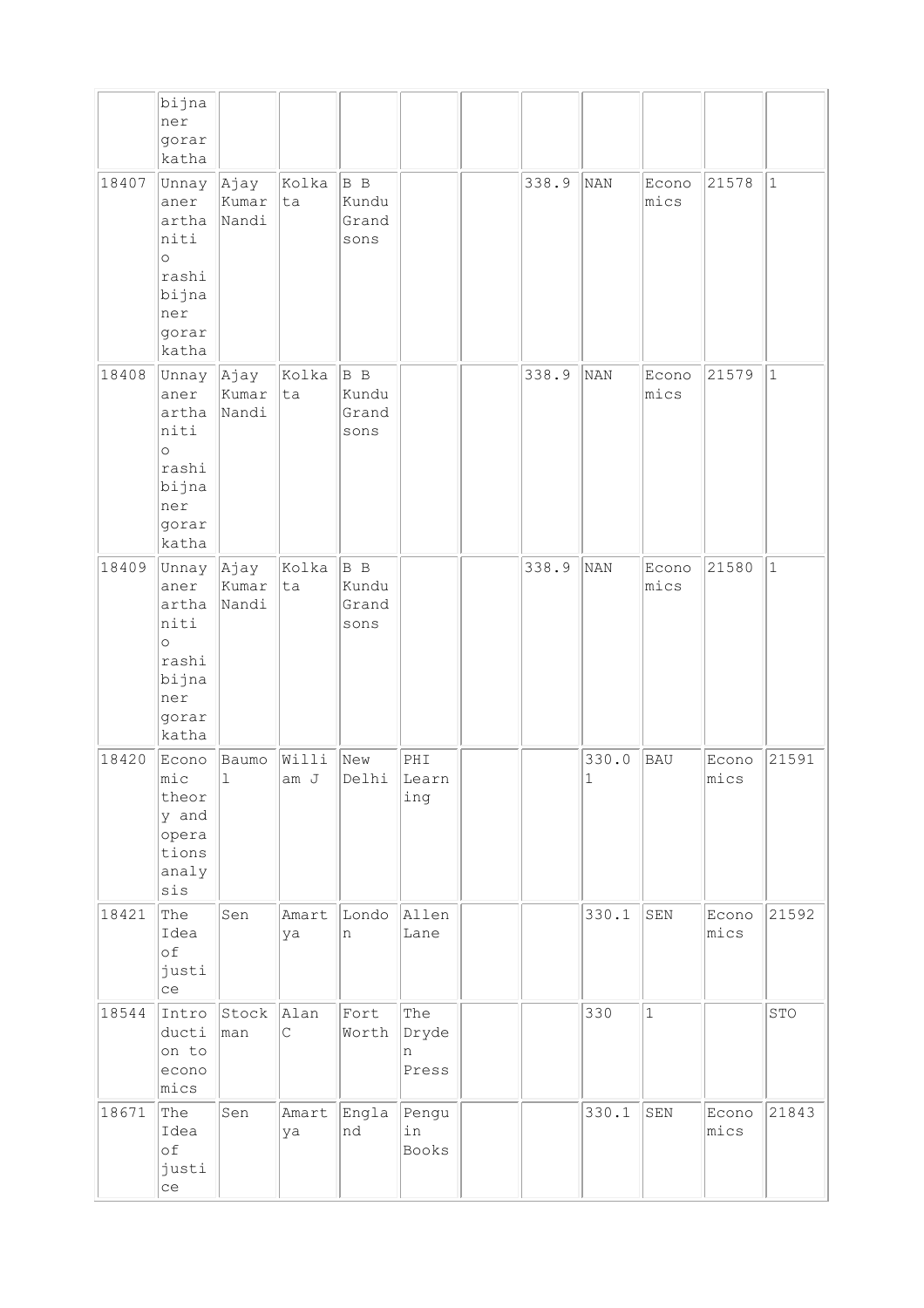| 19298 | An<br>Econo<br>mist'<br>S<br>misce<br>llany                                              | Basu                                       | Kaush<br>ik      | New<br>Delhi                         | OUP                                  |     | 330.1 | <b>BAS</b>    | Econo<br>mics | 22576         |
|-------|------------------------------------------------------------------------------------------|--------------------------------------------|------------------|--------------------------------------|--------------------------------------|-----|-------|---------------|---------------|---------------|
| 19299 | Poor<br>econo<br>mics                                                                    | Baner<br>jee                               | Abhij<br>it V    | Noida                                | Rando<br>m<br>House<br>India         |     | 330.1 | <b>BAN</b>    | Econo<br>mics | 22577         |
| 19300 | Econo<br>mics                                                                            | Stigl<br>itz                               | Josep<br>h E     | New<br>Delhi                         | Viva<br>Books                        |     | 330.1 | STI           | Econo<br>mics | 22578         |
| 19301 | Econo<br>mics<br>princ<br>iples<br>and<br>appli<br>catio<br>ns                           | Manki<br>W                                 | N<br>Grego<br>ry | New<br>Delhi                         | Cenga<br>ge<br>Learn<br>ing<br>India |     | 330.1 | MAN           | Econo<br>mics | 22579         |
| 19302 | Econo<br>mics<br>princ<br>iples<br>and<br>appli<br>catio<br>ns                           | Manki<br>W                                 | N<br>Grego<br>rу | New<br>Delhi                         | Cenga<br>ge<br>Learn<br>ing<br>India |     | 330.1 | MAN           | Econo<br>mics | 22580         |
| 19303 | Econo<br>mics                                                                            | Lipse<br>У                                 | Richa<br>rd G    | New<br>York                          | OUP                                  |     | 330.1 | LIP           | Econo<br>mics | 22581         |
| 19304 | Econo<br>mics                                                                            | Lipse<br>У                                 | Richa<br>rd G    | New<br>York                          | OUP                                  |     | 330.1 | LIP           | Econo<br>mics | 22582         |
| 19308 | The<br>Conci<br>se<br>Oxfor<br>d.<br>compa<br>nion<br>to<br>econo<br>mics<br>in<br>India | Basu                                       | Kaush<br>ik      | ed                                   | New<br>Delhi                         | OUP |       | 330.9<br>54   | <b>BAS</b>    | Econo<br>mics |
| 19317 | Model<br>quest<br>ions<br>bookl<br>et<br>for<br>econo<br>mics(<br>Hons<br>Pt 1)          | Unive Kolka<br>rsity<br>оf<br>Calcu<br>tta | ta               | Unive<br>rsity<br>of<br>Calcu<br>tta |                                      |     |       | Econo<br>mics | 22595         | $ 1\rangle$   |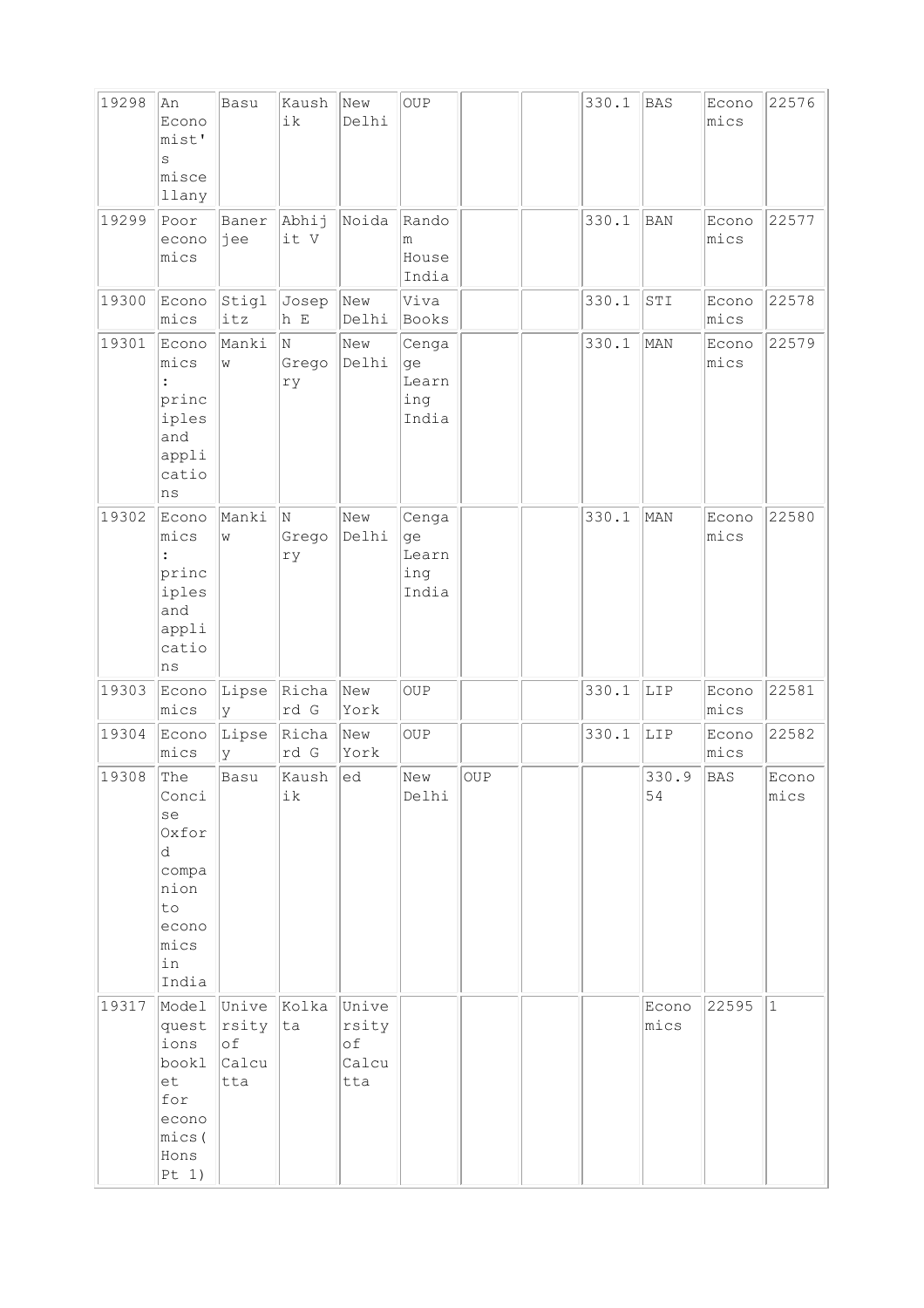| 19318 | Model<br>quest<br>ions<br>bookl<br>et<br>for<br>econo<br>mics(<br>Hons<br> Pt 1)                               | Unive Kolka<br>rsity<br>of<br>Calcu<br>tta | ta           | Unive<br>rsity<br>of<br>Calcu<br>tta |              |                             |       | Econo<br>mics | 22596         | $ 1\rangle$   |
|-------|----------------------------------------------------------------------------------------------------------------|--------------------------------------------|--------------|--------------------------------------|--------------|-----------------------------|-------|---------------|---------------|---------------|
| 19547 | Sylla<br>bi<br>for<br>three<br>honou<br>rs<br>and<br>gener<br>a1<br>degre<br>е<br>cours<br>e:<br>econo<br>mics | Unive<br>rsity<br>of<br>Calcu<br>tta       | Kolka<br> ta | Unive<br>rsity<br>of<br>Calcu<br>tta |              |                             |       | Econo<br>mics | 22900         | $\vert$ 1     |
| 19588 | Revis<br>iting<br>the<br>infor<br>mal<br>secto<br>r : a<br>gener<br>a1<br>equil<br>ibriu<br>m<br>appro<br>ach  | Chaud<br>huri                              | Sarba<br>jit | New<br>York                          | Sprin<br>ger |                             | 330.1 | CHA           | Econo<br>mics | 22941         |
| 19610 | C U B<br>A<br>quest<br>ion<br>paper<br>$\rm s$                                                                 | Datta                                      | $\ P\ P\ $   | comp                                 | Kolka<br>ta  | Suhri<br>d<br>Book<br>Stall |       |               |               | Econo<br>mics |
| 19611 | C U B<br>A<br>quest<br>ion<br>paper<br>$\rm s$                                                                 | Datta                                      | P P          | comp                                 | Kolka<br>ta  | Suhri<br>d<br>Book<br>Stall |       |               |               | Econo<br>mics |
| 19612 | C U B<br>A<br>quest<br>ion<br>paper<br>$\rm s$                                                                 | Datta                                      | $ P \ P$     | comp                                 | Kolka<br>ta  | Suhri<br>d<br>Book<br>Stall |       |               |               | Econo<br>mics |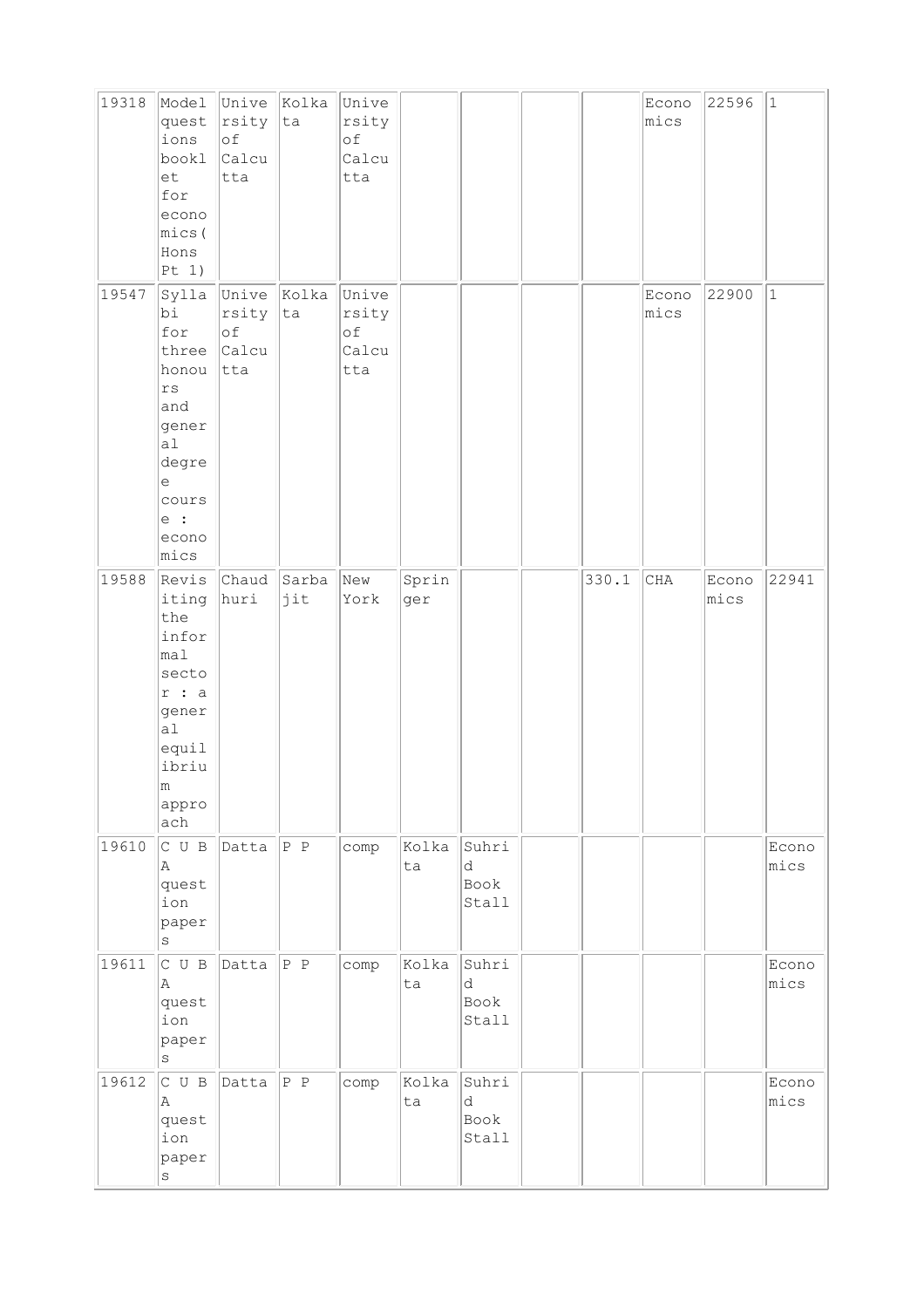| 19653 | Calcu<br>tta<br>Unive<br>rsity<br>B A<br>sylla<br>bus<br>econo<br>mics<br>(hono<br>urs) |                            | Kolka<br>ta   |                       |                               |               |               |       | Econo<br>mics                    | 23024                                           | 1           |
|-------|-----------------------------------------------------------------------------------------|----------------------------|---------------|-----------------------|-------------------------------|---------------|---------------|-------|----------------------------------|-------------------------------------------------|-------------|
| 19654 | Calcu<br>tta<br>Unive<br>rsity<br>B A<br>sylla<br>bus<br>econo<br>mics<br>(hono<br>urs) |                            | Kolka<br>ta   |                       |                               |               |               |       | Econo<br>mics                    | 23025                                           | $\vert$ 1   |
| 19655 | Calcu<br>tta<br>Unive<br>rsity<br>B A<br>sylla<br>bus<br>econo<br>mics<br>(hono<br>urs) |                            | Kolka<br>ta   |                       |                               |               |               |       | Econo<br>mics                    | 23026                                           | $\vert$ 1   |
| 19752 | Inter<br>natio<br>nal<br>trade<br>and<br>econo<br>$ $ mic<br>devel<br>opmen<br>t        | Marji<br>t                 | Sugat<br>а    | New<br>Delhi          | <b>OUP</b>                    | 2009          | Rs.74<br>5.00 | 382   | MAR                              | Econo<br>mics<br>Inter<br>natio<br>nal<br>trade | 20809       |
| 19765 | Bhara<br>tiya<br>artha<br>niti                                                          | Subra<br>ta<br>Gupta       | Kolka<br>ta   | Bani<br>Praka<br>shan | 2005                          | Rs.20<br>0.00 | 330.9<br>54   | GUP   | Econo<br>mics<br>India           | 18999                                           | $ 1\rangle$ |
| 19766 | Bhara<br>ter<br>artha<br>niti                                                           | Swapa<br>n<br>Kumar<br>Ray | Kolka<br>ta   | Book<br>Syndi<br>cate | 2006                          | Rs.20<br>0.00 | 330.9<br>54   | RAY   | Econo<br>mics<br>India           |                                                 | $\mathsf O$ |
| 19767 | Econo<br>$ $ mic<br>devel<br>opmen<br>t                                                 | Todar<br>$\circ$           | Micha<br>el P | New<br>Delhi          | Dorli<br>ng<br>Kinde<br>rsley | 2007          |               | 338.9 | $\mathbb{T}\mathbb{O}\mathbb{D}$ | Econo<br>mics<br>Devel<br>opmen<br>t            | 19451       |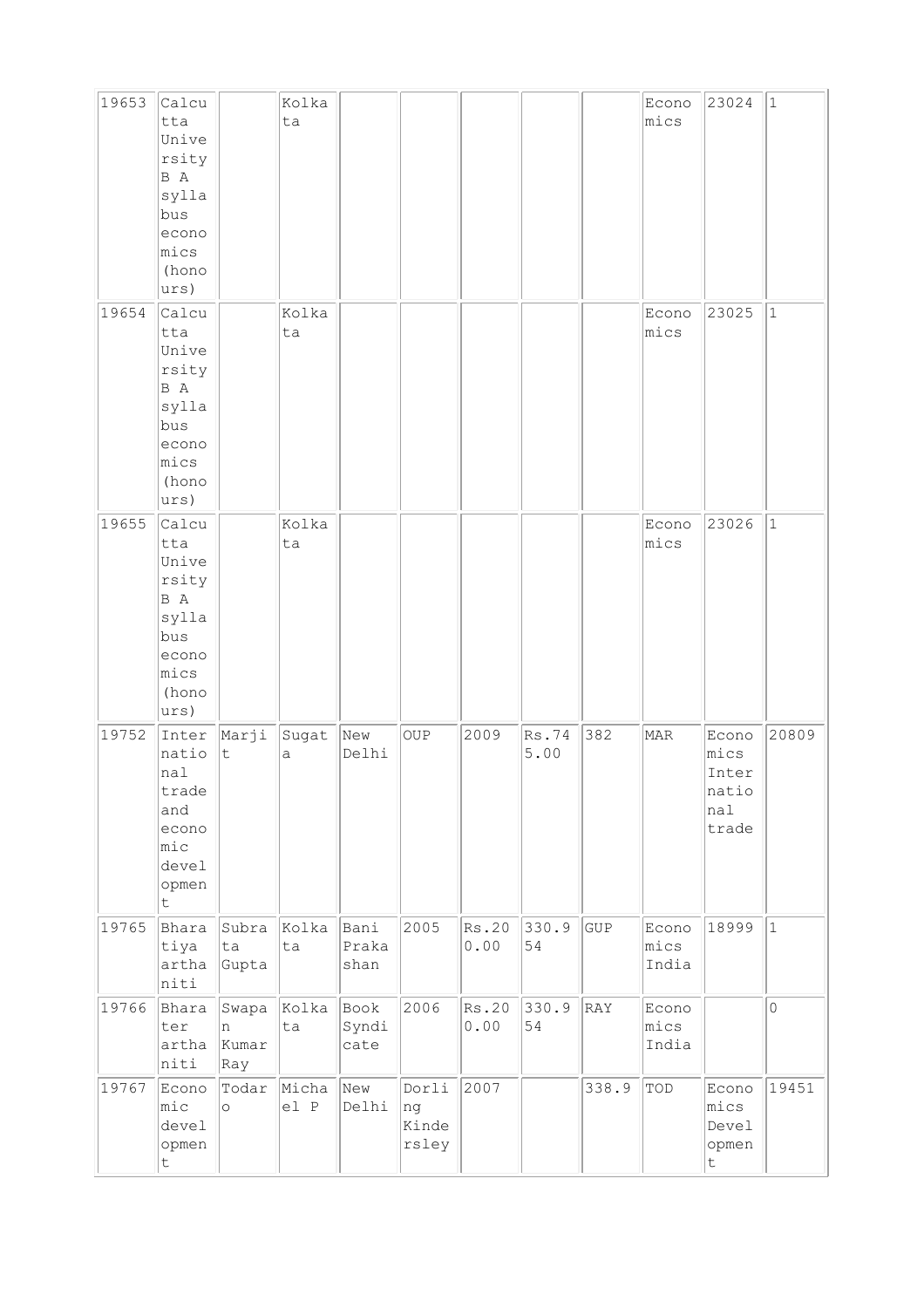| 19768 | In<br>defen<br>se of<br>globa<br>lizat<br>ion<br>with<br>a new<br>after<br>word                    | Bhagw<br>ati         | Jagdi<br>sh | New<br>Delhi          | OUP                  | 2008          | Rs.34<br>5.00 | 337          | <b>BHA</b>                                                      | Econo<br>mics<br>Inter<br>natio<br>nal                 | 20970          |
|-------|----------------------------------------------------------------------------------------------------|----------------------|-------------|-----------------------|----------------------|---------------|---------------|--------------|-----------------------------------------------------------------|--------------------------------------------------------|----------------|
| 19818 | Unnay<br>an<br>artha<br>niti<br>$\circ$<br>rashi<br>bijna<br>ner<br>gorar<br>katha                 | Subra<br>ta<br>Gupta | Kolka<br>ta | Bani<br>Praka<br>shan | 2013                 | Rs.15<br>0.00 | 338.9         | GUP          | Econo<br>mics<br>Devel<br>opmen<br>$\mathsf t$<br>econo<br>mics | 23255<br>23256<br>23257<br>23258<br>24933              | 5              |
| 19819 | An<br>Intro<br>ducti<br>on to<br>Α<br>Mathe<br>matic<br>a1<br>treat<br>ment<br>of<br>econo<br>mics | Archi<br>bald        | G C         | New<br>Delhi          | AITBS                |               | Rs.32<br>5.00 | 330.0<br>151 | ARC                                                             | Econo<br>mics<br>Mathe<br>matic<br>al<br>econo<br>mics | 23259          |
| 19820 | The<br>India<br>n<br>econo<br> my                                                                  | Jalan                | Bimal       | New<br>Delhi          | Pengu<br>in<br>Books | 2004          | Rs.47<br>5.00 | 330.9        | JAL                                                             | Econo<br>mics<br>India                                 | 23260          |
| 19821 | Readi<br>ngs<br>in<br>publi<br>C<br>finan<br>ce                                                    | Bagch<br>i.          | Amare<br>sh | New<br>Delhi          | <b>OUP</b>           | 2013          | Rs.49<br>5.00 | 336          | <b>BAG</b>                                                      | Econo<br>mics<br>Publi<br>$\mathsf{C}$<br>finan<br>ce  | 23261<br>24917 |
| 19822 | The<br>Conci<br>se<br>Oxfor<br>d<br>compa<br>nion<br>to<br>econo<br>mics<br>of<br>India            | Basu                 | Kaush<br>ik | New<br>Delhi          | OUP                  | 2014          | Rs.57<br>5.00 | 330.9<br>54  | <b>BAS</b>                                                      | Econo<br>mics<br>India                                 | 23262<br>24919 |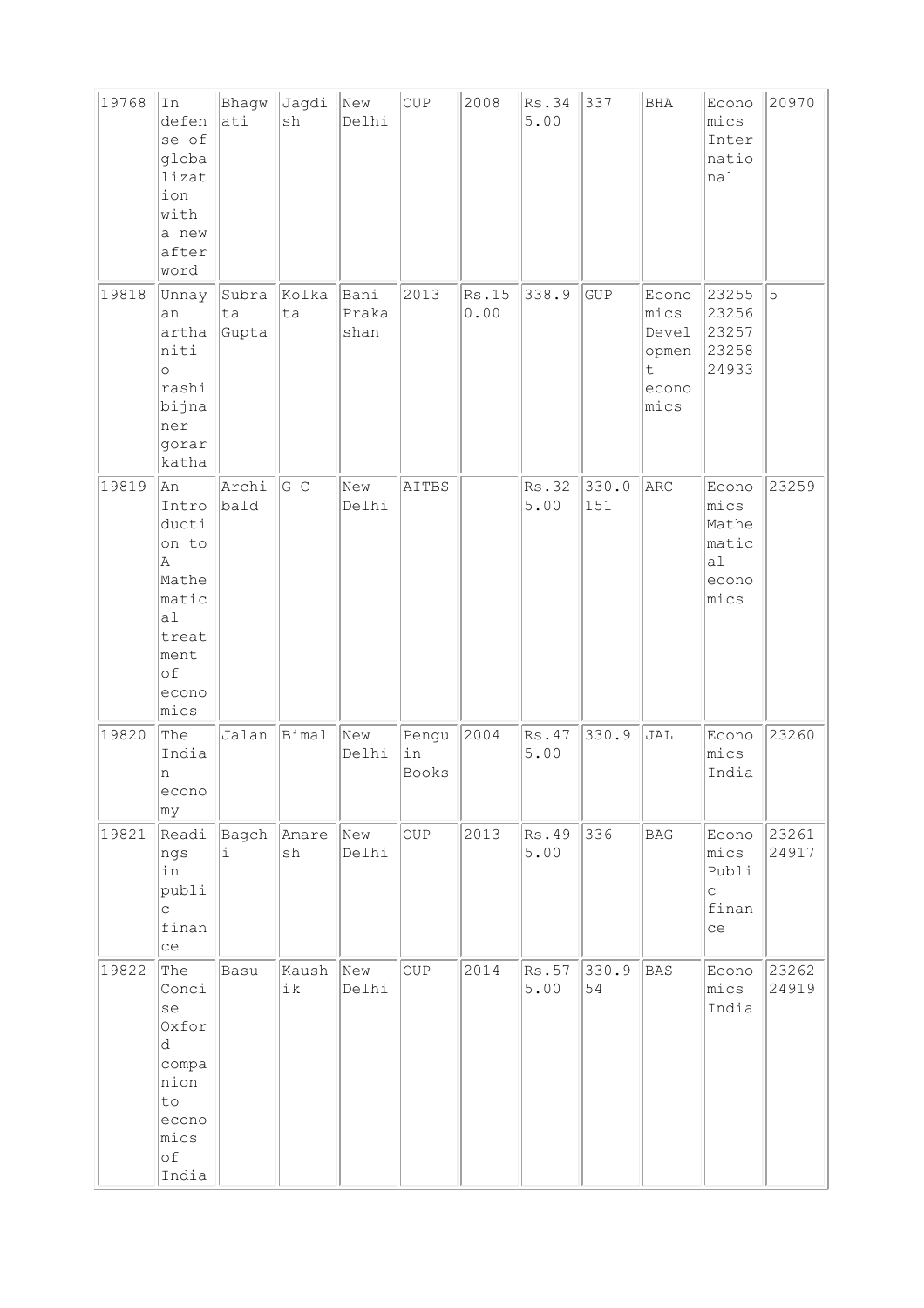| 19823 | Princ<br>iples<br>of<br>macro<br>econo<br>mics                                                     | Sikde<br>r       | Soumy<br>en      | New<br>Delhi | OUP                                  | 2014 | Rs.29<br>5.00     | 339          | SIK         | Econo<br>mics<br>Macro<br>econo<br>mics                  | 23263                   |
|-------|----------------------------------------------------------------------------------------------------|------------------|------------------|--------------|--------------------------------------|------|-------------------|--------------|-------------|----------------------------------------------------------|-------------------------|
| 19824 | Econo<br>mic<br>devel<br>opmen<br>t                                                                | Todar<br>$\circ$ | Micha<br>el P    | New<br>Delhi | Dorli<br>ng<br>Kinde<br>rsley        | 2012 | Rs.59<br>9.00     | 338.9        | TOD         | Econo<br>mics<br>Devel<br>opmen<br>t<br>econo<br>mics    | 23264<br>24887          |
| 19825 | Princ<br>iples<br>of<br>econo<br>mics                                                              | Manki<br>W       | N<br>Grego<br>ry | New<br>Delhi | Cenga<br>ge<br>Learn<br>ing<br>India | 2013 | Rs.55<br>0.00     | 330.1        | MAN         | Econo<br>mics                                            | 23265<br>23266<br>24912 |
| 19897 | An<br>Intro<br>ducti<br>on to<br>Α<br>Mathe<br>matic<br>a1<br>treat<br>ment<br>of<br>econo<br>mics | Archi<br>bald    | $G$ C            | New<br>Delhi | AITBS                                |      | Rs.32<br>5.00     | 330.0<br>151 | ARC         | Econo<br>mics<br>Mathe<br>matic<br>a1<br>econo<br>mics   | 23386                   |
| 19996 | Pover<br>ty<br>and<br>famin<br>es                                                                  | Sen              | Amart<br>ya      | New<br>Delhi | <b>OUP</b>                           | 2014 | 350.0<br>0        | 339.4<br>6   | ${\tt SEM}$ | Econo<br>mics                                            | 23532                   |
| 19997 | An<br>Uncer<br>tain<br>glory                                                                       | Dreze            | Jean             | Engla<br>nd  | Pengu<br>in<br><b>Books</b>          | 2014 | 599.0<br>$\Omega$ | 338.9<br>54  | ${\tt DRE}$ | Econo<br>mics<br>Devel<br>opmen<br>$\mathsf{t}$<br>India | 23533                   |
| 19998 | Devel<br>opmen<br>t as<br>freed<br>om                                                              | Sen              | Amart<br>ya      | New<br>Delhi | <b>OUP</b>                           | 2013 | 250.0<br>0        | 338.9        | SEN         | Econo<br>mics<br>Devel<br>opmen<br>$\mathsf{t}$          | 23534                   |
| 20144 | Publi<br>$\mathsf{C}$<br>syste<br>m and<br>the<br>price<br>syste<br>m                              | Brown<br>ing     | Edgar<br>K.      | New<br>Delhi | Pears<br>on<br>Educa<br>tion         | 2004 | 295.0<br>$\circ$  | 336.7<br>3   | <b>BRO</b>  | Econo<br>mics.<br>Publi<br>$\mathsf{C}$<br>finan<br>ce.  | 19051                   |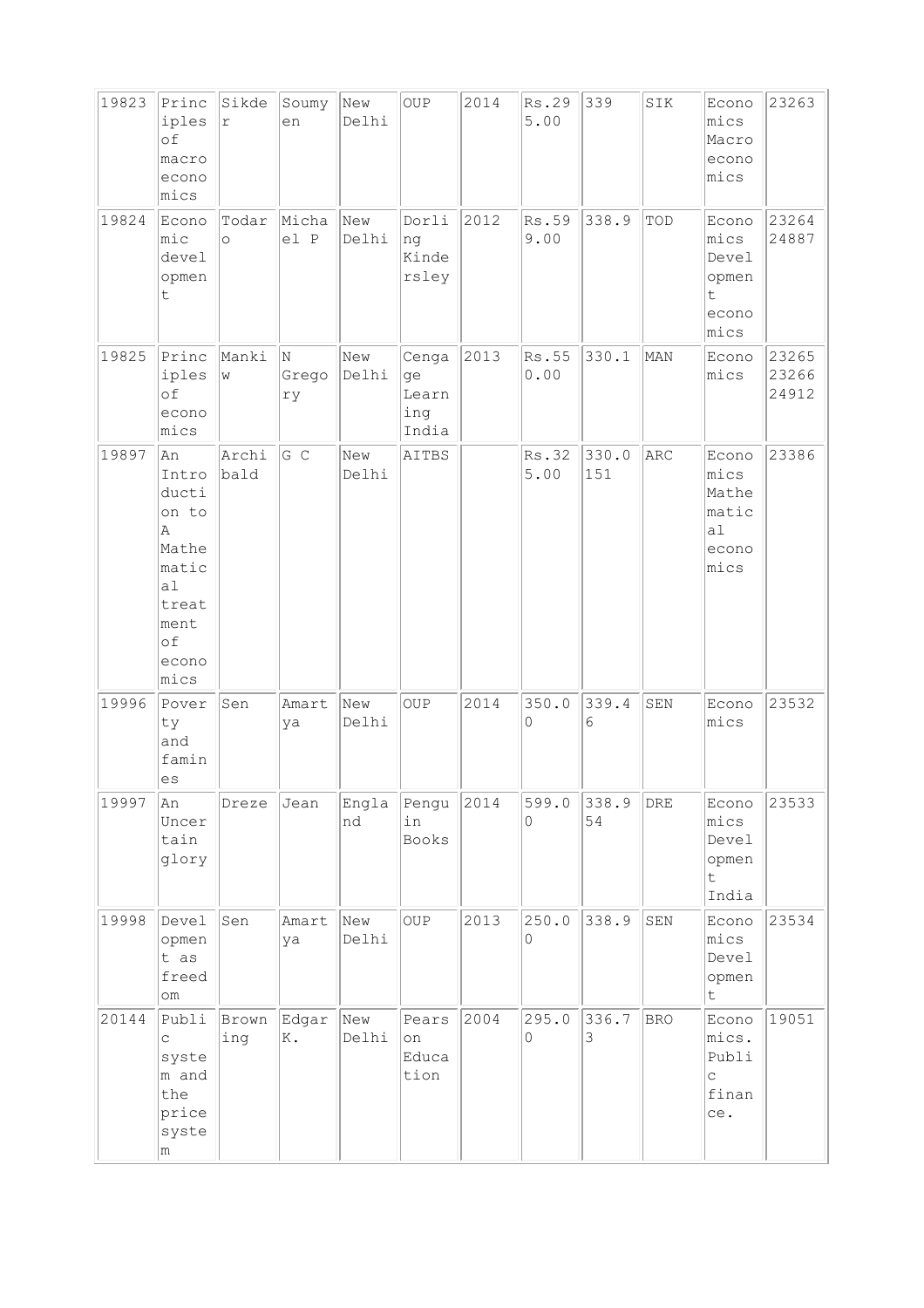| 20145 | India<br>$\mathbf{I}$ s<br>econo<br>$ $ mic<br>histo<br>ry                                                                                                                | Mukhe<br>rjee         | Debes<br>$\ddot{\phantom{a}}$ | Kolka<br>ta                              | New<br>Centr<br>a <sub>1</sub><br>Book<br>Agenc<br>У | 2000       | 125.0<br>$\Omega$    | 330.9<br>54   | MUK                                                    | Econo<br>mics<br>India                                 | 19052<br>19053          |
|-------|---------------------------------------------------------------------------------------------------------------------------------------------------------------------------|-----------------------|-------------------------------|------------------------------------------|------------------------------------------------------|------------|----------------------|---------------|--------------------------------------------------------|--------------------------------------------------------|-------------------------|
| 20146 | Publi<br>C<br>finan<br>ce in<br>theor<br>y and<br>pract<br>ice                                                                                                            | Musgr<br>ave          | Richa<br>rd A.                | New<br>Delhi                             | Tata<br>McGra<br>w-Hil<br>$\mathbf 1$                | 2004       | 299.0<br>$\mathsf O$ | 336.7<br>3    | MUS                                                    | Econo<br>mics<br>Publi<br>$\mathsf C$<br>finan<br>ce.  | 19054<br>19457<br>24915 |
| 20147 | Micro<br>econo<br>mics                                                                                                                                                    | Pindy<br>${\tt c}$    | Rober<br>t S.                 | New<br>Delhi                             | Dorli<br>ng<br>Kinde<br>rsley                        | 2006       | 325.0<br>$\Omega$    | 338.5         | $\texttt{PIN}$                                         | Econo<br>mics<br>Micro<br>econo<br>mics.               | 19055<br>19459          |
| 20148 | Leadi<br>ng<br>issue<br>s in<br>econo<br>$ $ mic<br>devel<br>opmen<br>t.                                                                                                  | Meier                 | Geral<br>d M.                 | New<br>York                              | <b>OUP</b>                                           | 2000       | 395.0<br>0           | 338.9         | MEI                                                    | Econo<br>mics<br>Devel<br>opmen<br>t<br>econo<br>mics. | 19056<br>19057          |
| 20149 | A<br>Conci<br>se<br>econo<br>mic<br>histo<br>ry of<br>the<br>india<br>n<br>econo<br>my of<br>the<br>mid-e<br>ighte<br>enth<br>centu<br>ry to<br>the<br>prese<br>nt<br>day | Bhatt<br>achar<br>ууа | Dhire<br>$\mathbf s$ .        | Kolka<br>ta                              | Progr<br>essiv<br>е<br>Publi<br>shers                | 2007       | 250.0<br>$\mathsf O$ | 330.9<br>5409 | BHA                                                    | Econo<br>mics<br>India                                 | 19435                   |
| 20150 | Conte<br>mpora<br>ry<br>devel<br>opmen<br>t.<br>econo<br>mics                                                                                                             |                       | Kolka<br>ta                   | New<br>Centr<br>a1<br>Book<br>Agenc<br>У | 2006                                                 | 300.0<br>0 | 338.9                | CON           | Econo<br>mics<br>Devel<br>opmen<br>t<br>econo<br>mics. | 18981<br>18982<br>18983<br>19436                       | $\overline{4}$          |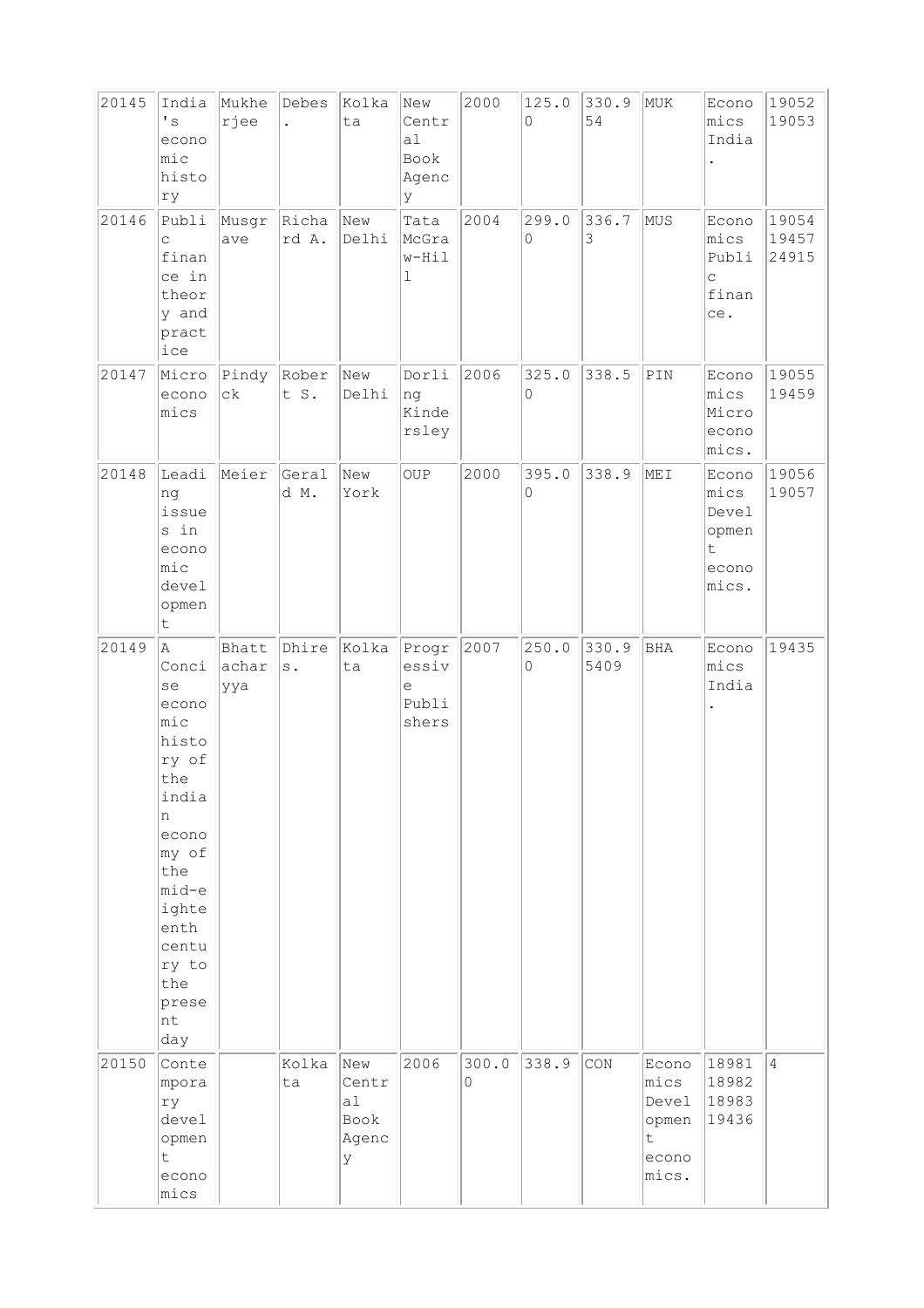| 20151 | India<br>macro<br>econo<br>mics<br>annua<br>$\mathbf 1$<br>2006                                                                    | Marji<br>t.                      | Sugat<br>a.    | New<br>Delhi                                              | Sage<br>Publi<br>catio<br>ns | 2007       | 380.0<br>$\Omega$ | 339.0<br>954 | MAR            | econo<br>mics<br>Macro<br>econo<br>mics<br>India        | 19437                   |
|-------|------------------------------------------------------------------------------------------------------------------------------------|----------------------------------|----------------|-----------------------------------------------------------|------------------------------|------------|-------------------|--------------|----------------|---------------------------------------------------------|-------------------------|
| 20153 | Moder<br>n<br>micro<br>econo<br>mics                                                                                               | Kouts<br>oyian<br>his            | A.             | Hamps<br>hire                                             | Macmi<br>llan                | 2006       | 315.0<br>0        | 338.5        | KOU            | Econo<br>mics<br>Micro<br>econo<br>mics.                | 19438<br>18986<br>19439 |
| 20155 | Samak<br>alin<br>artha<br>vidya                                                                                                    | Sampa<br>t.<br>Mukhe<br>$r$ jee. | Kolka<br>ta    | Centr<br>a1<br>Educa<br>tiona<br>1<br>Enter<br>prise<br>S | 2006                         | 285.0<br>0 | 330.1             | MUK          | Econo<br>mics. | 18987<br>18988<br>18989<br>19440                        | $\overline{4}$          |
| 20156 | Growt<br>h and<br>devel<br>opmen<br>t.<br>with<br>speci<br>a <sub>1</sub><br>refer<br>nce<br>to<br>devel<br>oping<br>econo<br>mics | Thirl<br>wall                    | A P.           | Hamps<br>hire                                             | Pulgr<br>ave                 | 2006       | 413.0<br>0        | 338.9        | THI            | Econo<br>mics<br>Devel<br>opmen<br>t.<br>econo<br>mics. | 19441                   |
| 20157 | Macro<br>econo<br>mics                                                                                                             | Manki<br>W                       | Grego<br>ry N. | New<br>York                                               | Worth<br>Publi<br>shers      | 2003       | 577.3<br>7        | 339          | MAN            | Econo<br>mics<br>Macro<br>econo<br>mics.                | 19442                   |
| 20158 | Macro<br>econo<br>mics                                                                                                             | Manki<br>W                       | Grego<br>ry N. | New<br>York                                               | Worth<br>Publi<br>shers      | 2008       | 1048.<br>50       | 339          | MAN            | Econo<br>mics<br>Macro<br>econo<br>mics.                | 20958<br>20959          |
| 20159 | Micro<br>econo<br>mics                                                                                                             | Madda<br>la                      | GS.            | New<br>Delhi                                              | Tata<br>McGra<br>w-Hil<br>1  | 2006       | 310.0<br>0        | 338.5        | MAD            | Econo<br>mics<br>Micro<br>econo<br>mics.                | 19443                   |
| 20161 | Micro<br>econo<br>$\mathtt{mic}$<br>Theor<br>У                                                                                     | Hende<br>$rso$                   | james<br>M.    | New<br>Delhi                                              | tata<br>McGra<br>W<br>Hill   | 2007       | 295.0<br>0        | 330.0<br>151 | HEN            | Econo<br>mics<br>Micro<br>econo<br>$ $ mics.            | 20955                   |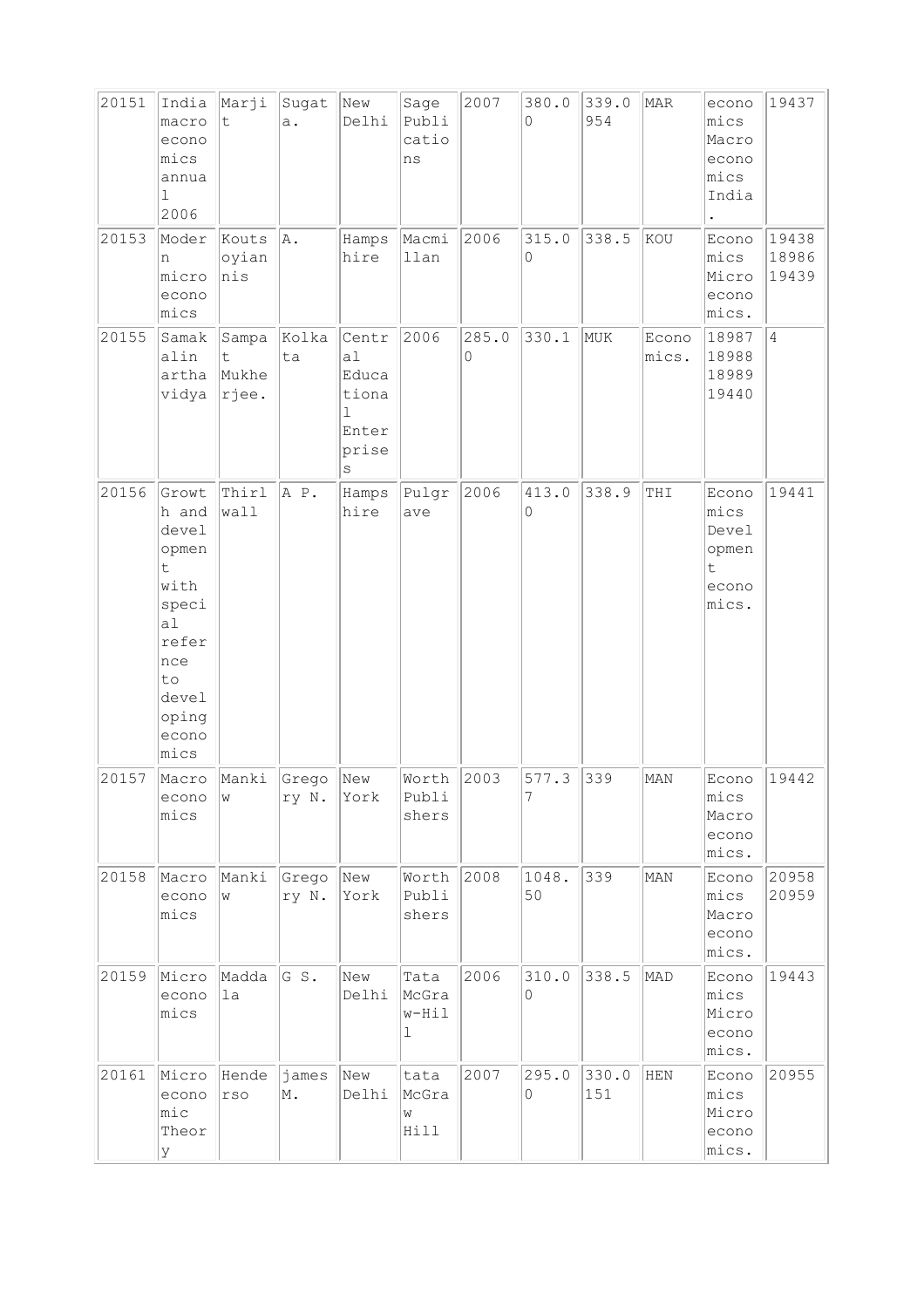| 20162 | Macro<br>econo<br>mics                                                | Dornb<br>usch | Rudig<br>er.          | New<br>Delhi | Tata<br>McGra<br>w-Hil<br>ı    | 2007       | 325.0<br>$\Omega$ | 339   | $\texttt{DAR}$         | Econo<br>mics<br>Macro<br>econo<br>mucs.                              | 19445        |
|-------|-----------------------------------------------------------------------|---------------|-----------------------|--------------|--------------------------------|------------|-------------------|-------|------------------------|-----------------------------------------------------------------------|--------------|
| 20163 | Micre<br>conom<br>ics                                                 | Grave<br>lle  | Hugh.                 | New<br>Delhi | Dorli<br>ng<br>Kinde<br>rsley  | 2008       | 395.0<br>0        | 338.5 | GRA                    | Econo<br>mics<br>Micro<br>econo<br>mics.                              | 19446        |
| 20164 | World<br>trade<br>payme<br>nts                                        | Caves         | Richa<br>rd E.        | New<br>Delhi | Dorli<br> ng<br>Kinde<br>rsley | 2006       | 350.0<br>0        | 382   | CAV                    | Econo<br>mics<br>Inter<br>natio<br>nal<br>trade                       | 19447        |
| 20165 | Inter<br>natio<br>nal<br>econo<br>mics                                | Krugm<br>an   | Paul<br>$\mathbb R$ . | New<br>delhi | Dorli<br>ng<br>Kinde<br>rsley  | 2008       | 425.0<br>0        | 337   | KRU                    | Econo<br>mics<br>Inter<br>natio<br>nal<br>econo<br>mics.              | 19448        |
| 20166 | India                                                                 |               | New<br>Delhi          | OUP          | 2007                           | 395.0<br>0 |                   |       | Econo<br>mics<br>India | 19449                                                                 | $\mathbf{1}$ |
| 20167 | Human<br>devel<br>opmen<br>$\mathsf t$<br>repor<br>t<br>2007/<br>2008 |               | New<br>York           | <b>UNDP</b>  | 2007                           | 595.0<br>0 |                   |       | Econo<br>mics.         | 19450                                                                 | $\mathbf{1}$ |
| 20169 | Micro<br>econo<br>$\mathtt{mic}$<br>theor<br>У                        | Hende<br>rson | James<br>M.           | New<br>Delhi | Tata<br>McGra<br>w-Hil<br>ı    | 2007       | 295.0<br>0        | 338.9 | HEN                    | Econo<br>mics<br>Micro<br>econo<br>mics.                              | 19452        |
| 20170 | Devel<br>opmen<br>t.<br>econo<br>mics.                                | $ {\rm Ray} $ | Debra<br>j.           | New<br>Delhi | OUP                            | 1999       | 395.0<br>0        | 338.9 | RAY                    | Econo<br>mics<br>Devel<br>opmen<br>$\mathsf{t}$<br>econo<br>$ $ mics. | 19453        |
| 20171 | Envir<br>onmen<br>tau1<br>econo<br>mics                               | Sanka<br>r    | Ulaga<br>natha<br>n.  | New<br>Delhi | OUP                            | 2007       | 295.0<br>0        | 330   | SAN                    | Econo<br>mics.                                                        | 19454        |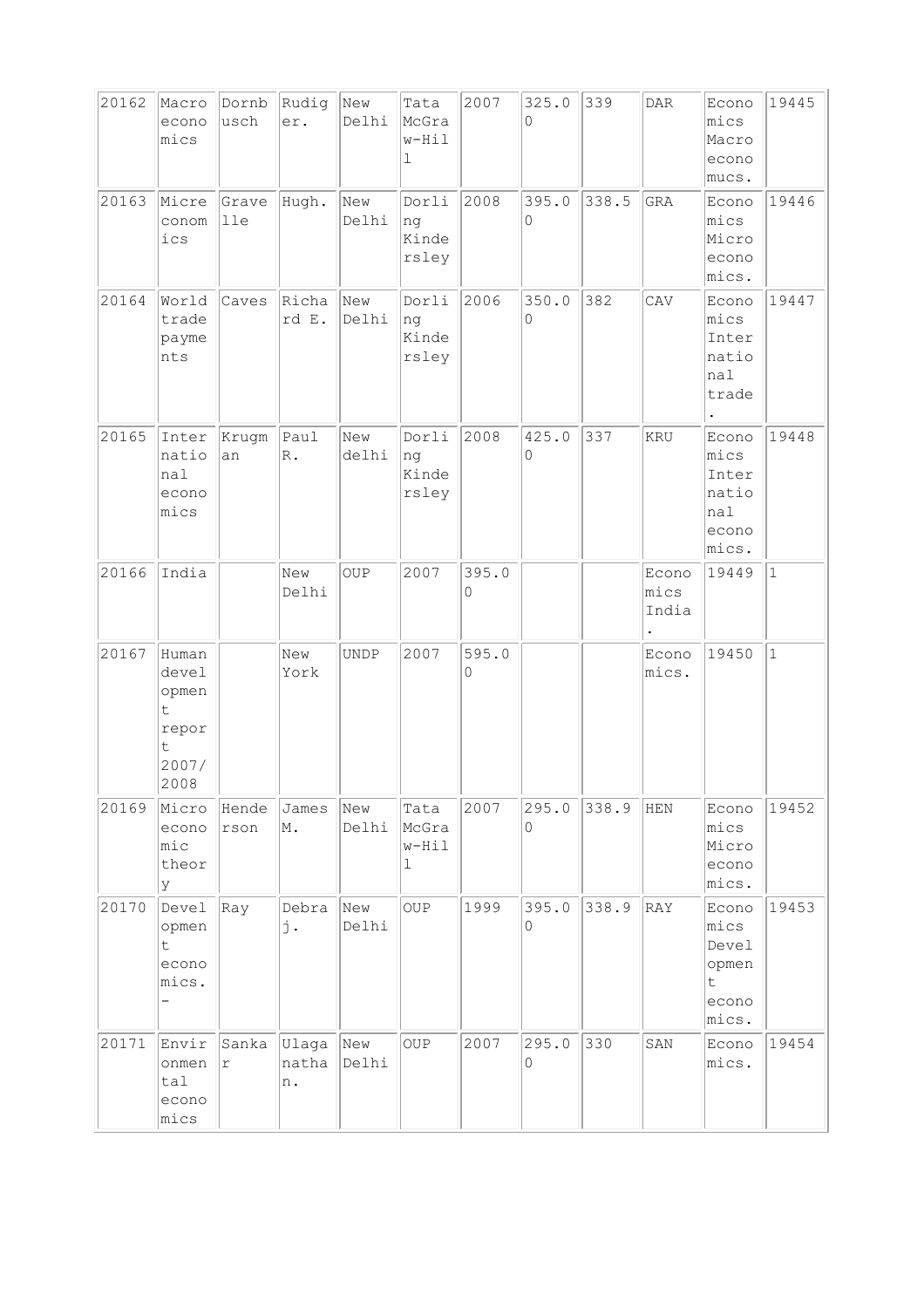| 20172 | Devel<br>opmen<br>t.<br>econo<br>mics                              | Ray                 | Debra<br>j.        | New<br>Delhi                             | $_{\rm OUP}$                 | 2003       | 395.0<br>$\Omega$ | 338.9        | RAY                                     | Econo<br>mics<br>Devel<br>opmen<br>t<br>econo<br>mics.          | 19455<br>20805          |
|-------|--------------------------------------------------------------------|---------------------|--------------------|------------------------------------------|------------------------------|------------|-------------------|--------------|-----------------------------------------|-----------------------------------------------------------------|-------------------------|
| 20173 | Conte<br>mpora<br>ry<br>macro<br>econo<br>mics                     | <b>Bose</b>         | Amita<br>va.       | New<br>Delhi                             | <b>OUP</b>                   | 2002       | 295.0<br>0        | 339          | <b>BOS</b>                              | Econo<br>mics<br>Macro<br>econo<br>mics.                        | 19456                   |
| 20174 | The<br>Amart<br>ya<br>Sen<br>and<br>Jean<br>Dreze<br>omnib<br>us.- |                     | New<br>Delhi       | <b>OUP</b>                               | 2008                         | 595.0<br>0 | 330               | AMA          | Econo<br>mics.                          | 19458                                                           | $\vert$ 1               |
| 20175 | The<br>Struc<br>ture<br>of<br>econo<br>mics                        | Silbe<br>rberg      | Eugen<br>$\rm e$ . | Bosto<br>n                               | McGra<br>w-Hil<br>1          | 2001       | 961.0<br>0        | 330.0<br>151 | SIL                                     | Econo<br>mics<br>Mathe<br>matic<br>a1.                          | 19461                   |
| 20177 | India<br>n<br>econo<br>my                                          | Misra               | SK.                | Mumba<br>i                               | Himal<br>aya<br>Pub<br>House | 2008       | 395.0<br>0        | 330.9<br>54  | MIS                                     | Econo<br>mics<br>India                                          | 20769                   |
| 20178 | Micro<br>econo<br>mics                                             | Chakr<br>avart<br>У | Satya<br>$R$ .     | New<br>Delhi                             | Allie<br>d<br>Publi<br>shers | 2008       | 275.0<br>0        | 338.5        | CHA                                     | Econo<br>mics<br>Micro<br>econo<br>mics.                        | 20771<br>18979<br>24909 |
| 20179 | Econo<br>mic<br>devel<br>opmen<br>t                                | Sarkh<br>el         | Jayde<br>b.        | Kolka<br>ta                              | Book<br>Syndi<br>cate        | 2006       | 170.0<br>0        | 338.9        | SAR                                     | Econo<br>mics<br>Micro<br>econo<br>mics.                        | 20772                   |
| 20182 | Publi<br>C<br>finan<br>ce                                          | Gangu<br>1y         | Subra<br>ta.       | Kolka<br>ta                              | World<br>Press               | 2006       | 150.0<br>$\circ$  | 336.7<br>3   | $\mathop{\rm GAN}\nolimits$             | Econo<br>mics<br>Publi<br>$\mathop{\mathsf{C}}$<br>finan<br>ce. | 20777<br>20778          |
| 20183 | Analy<br>tical<br>micro<br>econo<br>mics                           |                     | Kolka<br>ta        | New<br>Centr<br>al<br>Book<br>Agenc<br>У | 2006                         | 350.0<br>0 | 338.5             | MUK          | Econo<br>mics<br>Micro<br>econo<br>mics | 18984<br>20781<br>20782<br>20957                                | $\overline{4}$          |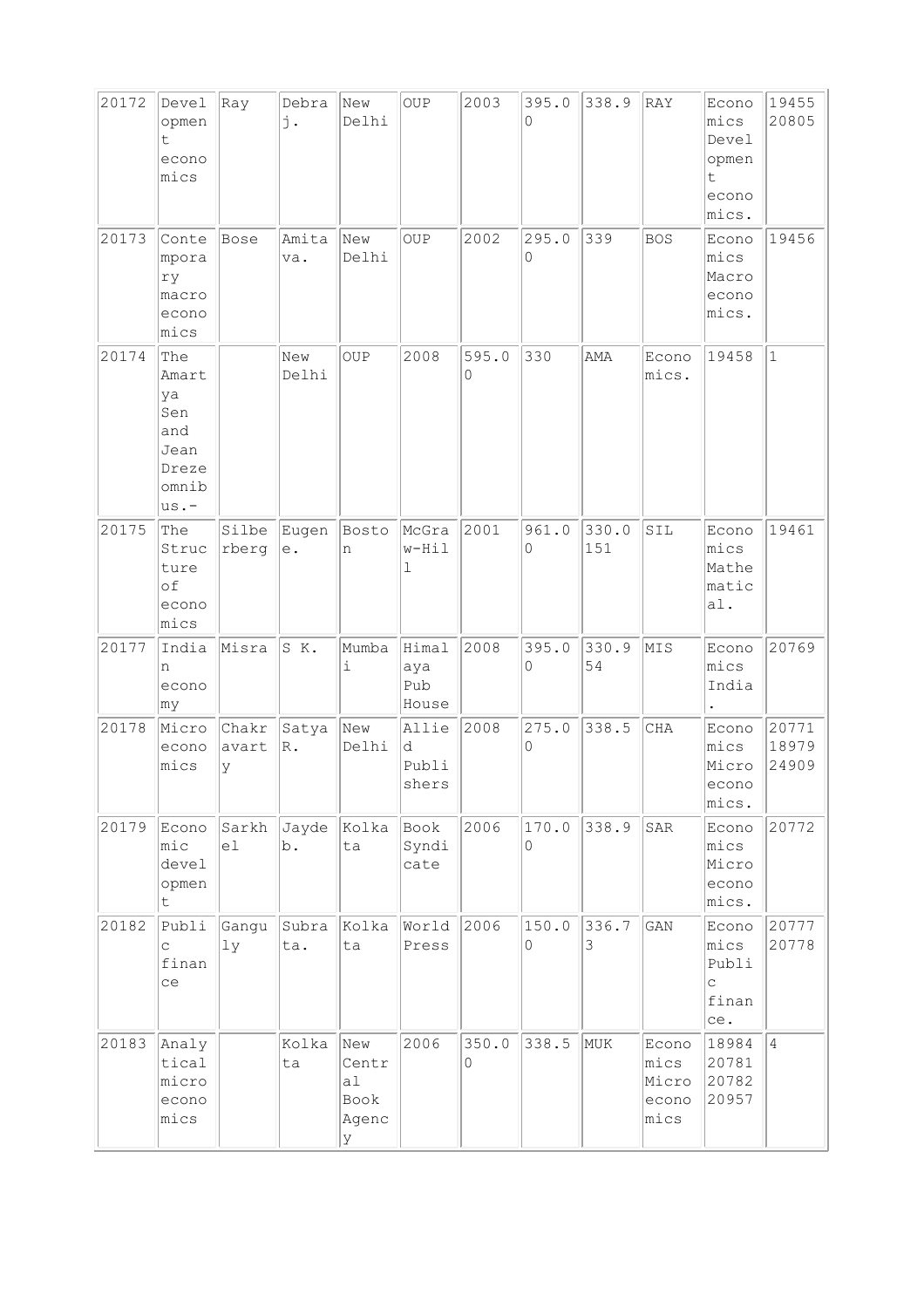| 20184 | Analy<br>tical<br>macro<br>econo<br>mics                                           | Mukhe<br>rjee                                | Sampa<br>t. | Kolka<br>ta                           | New<br>Centr<br>al<br>Book<br>Agenc<br>У | 2005       | 285.0<br>$\Omega$ | 339   | MUK                                            | Econo<br>mics<br>Macro<br>econo<br>mics.               | 20779<br>20780<br>20956 |
|-------|------------------------------------------------------------------------------------|----------------------------------------------|-------------|---------------------------------------|------------------------------------------|------------|-------------------|-------|------------------------------------------------|--------------------------------------------------------|-------------------------|
| 20185 | Econo<br>mics<br>of<br>devel<br>opmen<br>t and<br>plann<br>ing                     | Misra                                        | S K.        | Mumba<br>i                            | Himal<br>aya<br>Pub<br>House             | 2006       | 395.0<br>0        | 338.9 | MIS                                            | Econo<br>mics<br>Devel<br>opmen<br>t<br>econo<br>mics. | 20783<br>20784          |
| 20186 | B A<br>Bhara<br>ter<br>artha<br>naiti<br>k<br>samas<br>ya                          | Subra<br>ta<br>Gupta                         | Kolka<br>ta | Bani<br>Praka<br>shan                 | 2008                                     | 160.0<br>0 | 330.9<br>54       | GUP   | Econo<br>mics<br>India                         | 20785<br>20786                                         | $ 2\rangle$             |
| 20187 | Bhara<br>tiya<br>artha<br>niti                                                     | Subra<br>ta<br>Gupta<br>$\ddot{\phantom{a}}$ | Kolka<br>ta | Bani<br>Praka<br>shan                 | 2005                                     | 200.0<br>0 | 330.9<br>54       | GUP   | Econo<br>mics<br>India<br>$\ddot{\phantom{0}}$ | 18998<br>19000<br>20787<br>20788                       | $\overline{4}$          |
| 20188 | Samas<br>tigat<br>a<br>artha<br>nitir<br>paric<br>hay (M<br>acroe<br>conom<br>ics) | Soumi<br>kkant<br>i<br>Ghosh                 | Kolka<br>ta | Nabab<br>harat<br>i<br>Praka<br>shani | 2008                                     | 100.0<br>0 | 339               | GHO   | Econo<br>mics<br>Macro<br>econo<br>mics.       | 20789<br>20790                                         | $\overline{2}$          |
| 20189 | Adhun<br>ik<br>bhara<br>tiya<br>artha<br>nitir<br>rupre<br>kha                     | Ajay<br>Kumar<br>Nandi<br>$\bullet$          | Kolka<br>ta | B B<br>Kundu<br>Grand<br>sons         | 2008                                     | 190.0<br>0 | 330.9<br>54       | NAN   | Econo<br>mics<br>India                         | 20791<br>20792                                         | $\overline{2}$          |
| 20190 | Adhun<br>ik<br>artha<br>nitir<br>rupre<br>kha (b<br>yasht<br>igata                 | Ajay<br>Kumar<br>Nandi                       | Kolka<br>ta | B B<br>Kundu<br>Grand<br>sons         |                                          | 100.0<br>0 | 338.5             | NAN   | Econo<br>mics<br>Micro<br>econo<br>mics        | 18960<br>18961<br>20793<br>20794                       | $\overline{4}$          |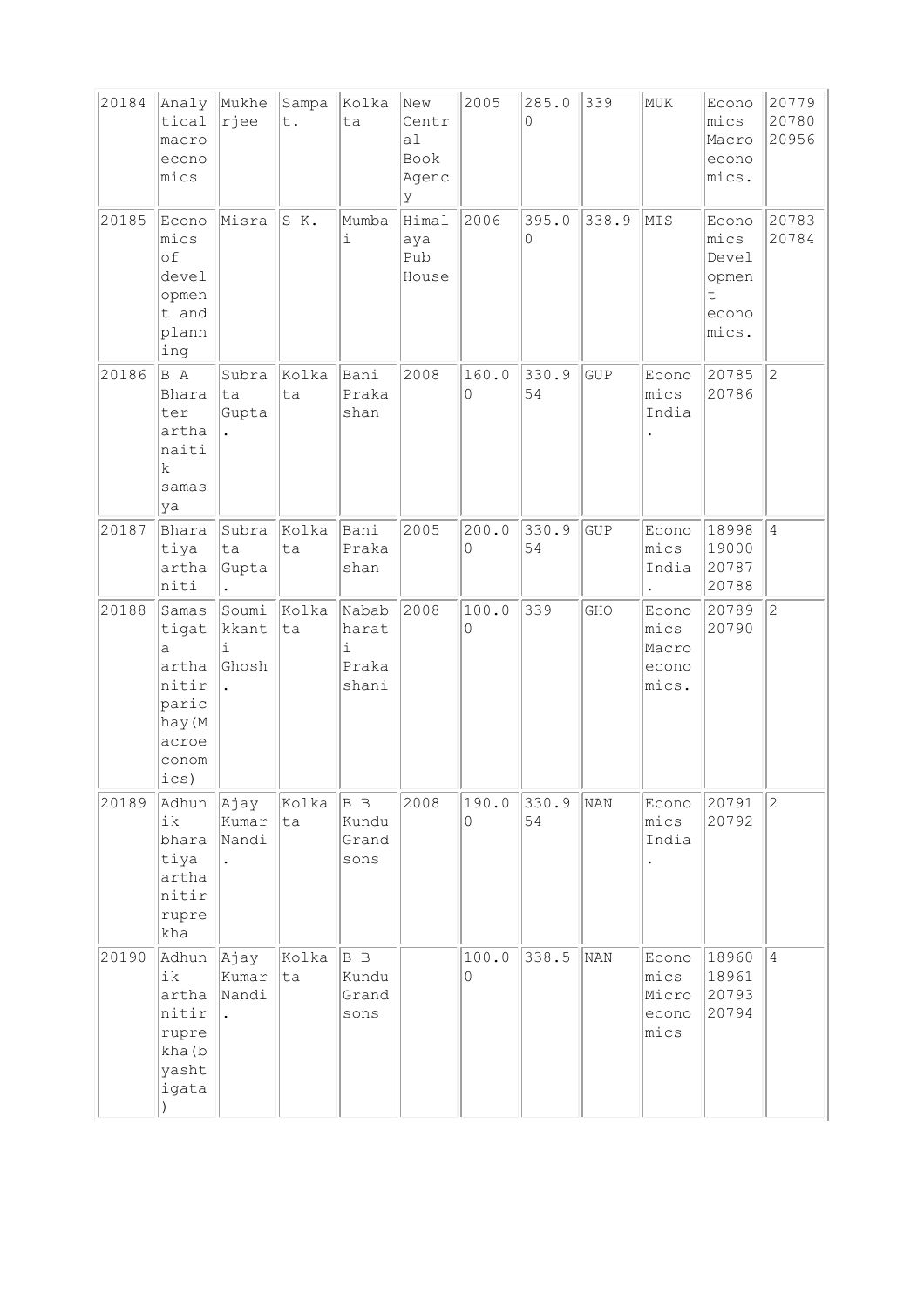| 20191 | Adhun<br>ik<br>artha<br>nitir<br>rupre<br>kha (s<br>amast<br>igata                                       | Ajay<br>Kumar<br>Nandi<br>$\ddot{\phantom{a}}$ | Kolka<br>ta                  | B B<br>Kundu<br>Grand<br>sons         | 2006                                   | 140.0<br>0 | 339                          | <b>NAN</b>  | Econo<br>mics<br>Macro<br>econo<br>mics.                          | 18962<br>18963<br>20975<br>20976                                   | $\overline{4}$          |
|-------|----------------------------------------------------------------------------------------------------------|------------------------------------------------|------------------------------|---------------------------------------|----------------------------------------|------------|------------------------------|-------------|-------------------------------------------------------------------|--------------------------------------------------------------------|-------------------------|
| 20192 | Bhara<br>ter<br>artha<br>niti                                                                            | Ranes<br>h<br>$ $ Ray.                         | Kolka<br>ta                  | Mitra<br>m                            | 2009                                   | 295.0<br>0 | 330.9<br>54                  | RAY         | Econo<br>mics<br>India                                            | 20797<br>20798                                                     | $ 2\rangle$             |
| 20193 | Adhun<br>ik<br>artha<br>nitir<br>bhumi<br>ka                                                             | $\mathbf b$<br>Sarkh<br>el.                    | $J$ oyde $ $ Kolka $ $<br>ta | Book<br>Syndi<br>cate                 | 2007                                   | 225.0<br>0 | 330.1                        | SAR         | Econo 19995<br>mics.                                              | 20799                                                              | $\overline{c}$          |
| 20194 | Byast Soumi<br>igata $ k $<br>artha<br>nitir<br>paric<br>hay (M<br>icroe<br>conom<br>ics)                | Kanti<br>Ghosh                                 | Kolka<br>ta                  | Nabab<br>harat<br>i<br>Praka<br>shani | 2008                                   | 200.0<br>0 | 338.5                        | GHO         | Econo<br>mics<br>Micro<br>econo<br>mics.                          | 20800<br>20801                                                     | $\overline{c}$          |
| 20195 | unnay Ajay<br>aner<br>artha<br>niti<br>$\circ$<br>prath<br>amik<br>rashi<br>bijna<br>ner<br>rupre<br>kha | Kumar<br>Nandi                                 | Kolka<br>ta                  | B B<br>Kundu<br>Grand<br>sons         | 2008                                   | 140.0<br>0 | 338.9                        | NAN         | Econo<br>mics<br>Devel<br>opmen<br>$\mathsf{t}$<br>econo<br>mics. | 20804                                                              | $1\,$                   |
| 20196 | Basic<br>econo<br>metri<br>$\mathtt{CS}$                                                                 | Gujar<br>ati                                   | Damod<br>ar N.               | New<br>Delhi                          | Tata<br>McGra<br>w-Hil<br>$\mathbf{1}$ | 2007       | 398.0<br>0                   | 658.4<br>03 | GUJ                                                               | Econo<br>mics<br>Econo<br>metri<br>${\scriptstyle{\mathsf{CS}}}$ . | 20806<br>20807<br>20962 |
| 20197 | Macro<br>econo<br>mic<br>theor<br>У                                                                      | Vaish                                          | M C.                         | New<br>Delhi                          | Vikas<br>Pub<br>House                  | 2007       | 350.0<br>$\mathsf{O}\xspace$ | 339         | VAI                                                               | Econo<br>mics<br>Macro<br>econo<br>mics.                           | 20808                   |
| 20199 | Micro<br>econo<br>mic<br>analy<br>sis                                                                    | Varia<br>n                                     | Hal<br>R.                    | New<br>Delhi                          | Viva<br>Books                          | 2009       | 395.0<br>0                   | 338.5       | <b>VAR</b>                                                        | Econo<br>mics<br>Micro<br>econo<br>mics.                           | 20960<br>20961<br>24910 |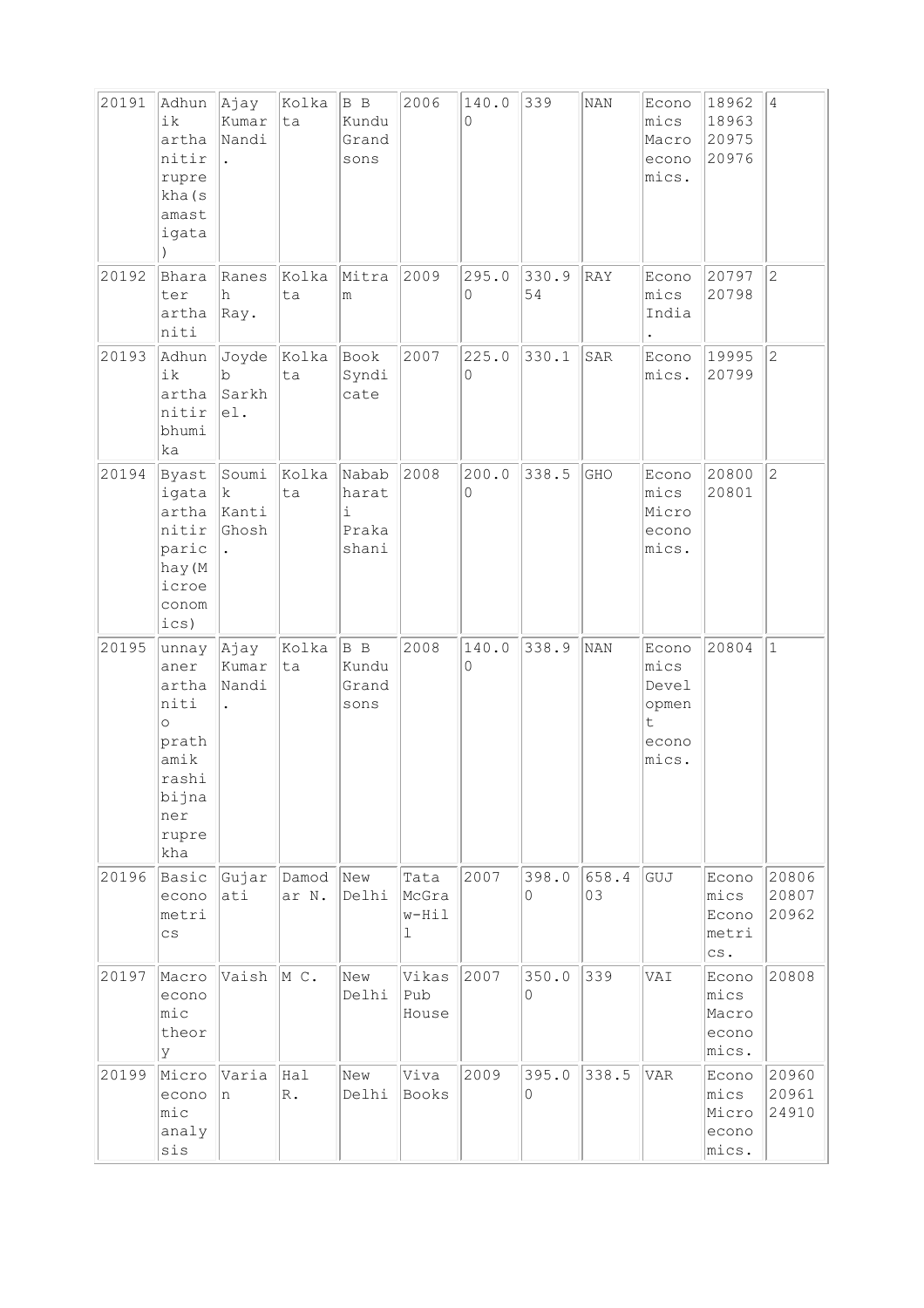| 20200 | India                                                                          | Panga<br>riya                               | Arvin<br>d.            | New<br>Delhi  | <b>OUP</b>                           | 2009 | 695.0<br>0        | 330.9<br>54  | $\texttt{PAN}$ | Econo<br>mics                                                       | 20964                  |
|-------|--------------------------------------------------------------------------------|---------------------------------------------|------------------------|---------------|--------------------------------------|------|-------------------|--------------|----------------|---------------------------------------------------------------------|------------------------|
|       |                                                                                |                                             |                        |               |                                      |      |                   |              |                | India                                                               |                        |
| 20201 | Liber<br>aliza<br>tion<br>and<br>devel<br>opmen<br>t                           | Nayya<br>$\Upsilon$                         | Deepa<br>k.            | New<br>Delhi  | <b>OUP</b>                           | 2008 | 795.0<br>0        | 338.9        | NAY            | Econo<br>mics<br>Devel<br>opmen<br>t<br>econo<br>mics.              | 20965                  |
| 20202 | Stabi<br>lity<br>with<br>growt<br>h                                            | Stigl<br>itz                                | Josep<br>h E.          | New<br>Delhi  | <b>OUP</b>                           | 2008 | 695.0<br>0        | 338.9        | STI            | Econo<br>mics<br>Devel<br>opmen<br>$\mathsf t$<br>econo<br>mics.    | 20967                  |
| 20203 | India<br>$\mathbf{I}$ s<br>emerg<br>ing<br>econo<br>∣my                        | Basu                                        | Kaush<br>ik.           | New<br>Delhi  | <b>OUP</b>                           | 2004 | 275.0<br>0        | 330.9<br>54  | <b>BAS</b>     | Econo<br>mics<br>India                                              | 20968                  |
| 20204 | Unfin<br>ished<br>busin<br>ess                                                 | India<br>in<br>the<br>world<br>econo<br>∣my | Lal                    | Deepa<br>k.   | New<br>Delhi                         | OUP  | 2000              | 245.0<br>0   | 330.9<br>54    | LAL                                                                 | Econo<br>mics<br>India |
| 20207 | The<br>Polit<br>ical<br>econo<br>my of<br>under<br>devel<br>opmen<br>t.        | Bagch<br>i                                  | Amiya<br>Kumar         | Hyder<br>abad | Orien<br>$\mathsf t$<br>Longm<br>an  | 1989 | 250.0<br>$\circ$  | 338.9        | <b>BAG</b>     | Econo<br>mics<br>Devel<br>opmen<br>t<br>econo<br>mics.              | 18990                  |
| 20208 | Econo<br>mic<br>theor<br>y and<br>opera<br>tions<br>analy<br>sis               | Baumo<br>$\mathbf{1}$                       | Willi<br>am J.         | New<br>Delhi  | Prent<br>ice-H<br>all<br>оf<br>India | 2005 | 250.0<br>$\circ$  | 330.0<br>1   | BAU            | Econo<br>mics.                                                      | 18978                  |
| 20210 | Funda<br>menta<br>1<br>metho<br>ds of<br>mathe<br>matic<br>a1<br>econo<br>mics | Chian<br>lg.                                | Alpha<br>$\mathbb C$ . | Bosto<br>n    | McGra<br>w-Hil<br>ı                  | 2005 | 368.0<br>$\Omega$ | 330.0<br>151 | CHI            | Econo<br>mics<br>Mathe<br>matic<br>a <sub>1</sub><br>econo<br>mics. | 18977                  |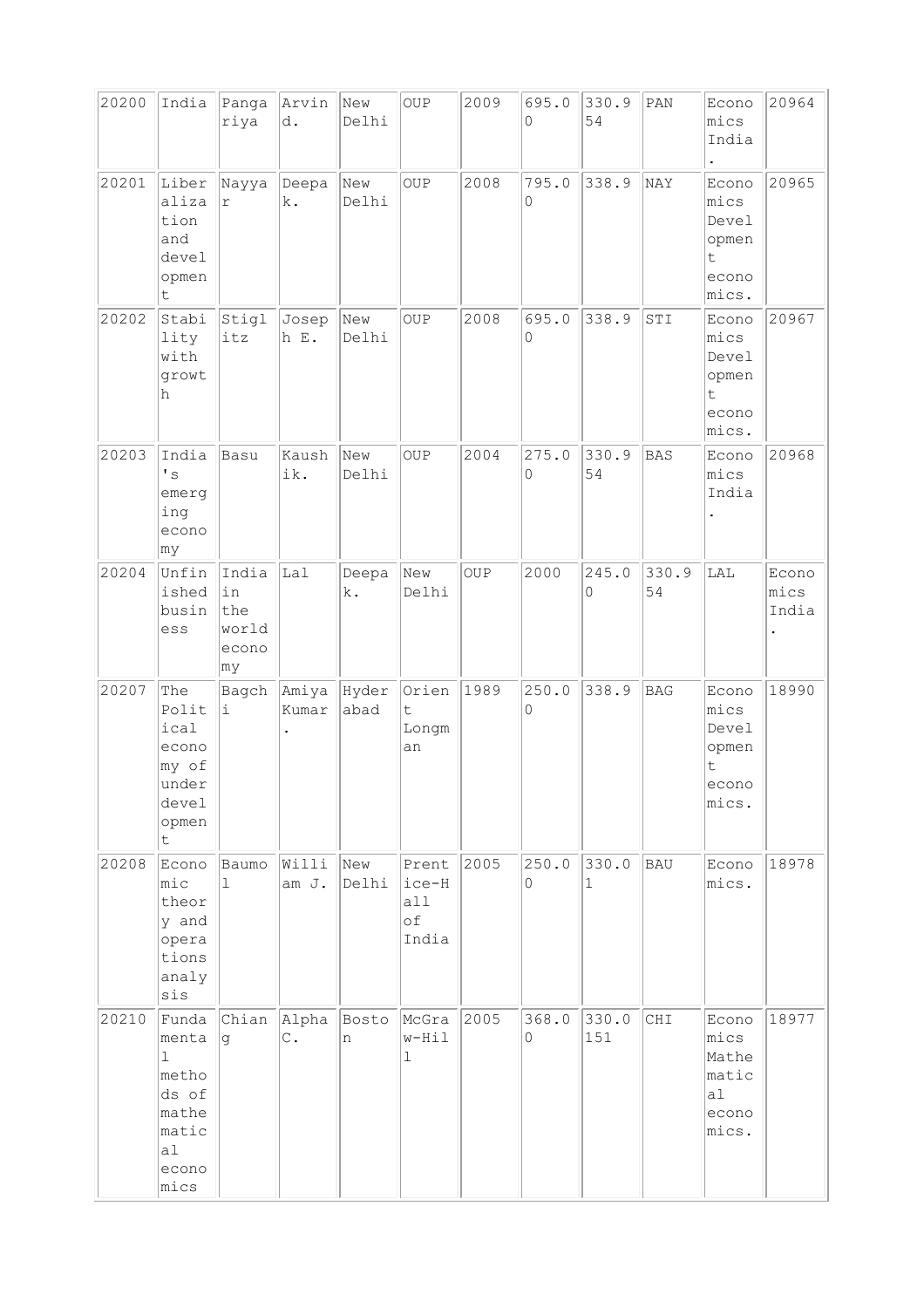| 20211 | Stati<br>stica<br>ı<br>metho<br>ds in<br>comme<br>rce                                       | accou<br>Intanc<br>У<br>& amp | econo<br>mics | DAS                                              | NG.                   | Kolka<br>ta | M Das<br>& CO  |              | 130.0<br>0                                              | 519.5                                              | DAS            |
|-------|---------------------------------------------------------------------------------------------|-------------------------------|---------------|--------------------------------------------------|-----------------------|-------------|----------------|--------------|---------------------------------------------------------|----------------------------------------------------|----------------|
| 20214 | Micro<br>econo<br>mics                                                                      | Salva<br>tore                 | Domin<br>ick. | New<br>York                                      | OUP                   | 2003        | 295.0<br>0     | 338.5        | SAL                                                     | Econo<br>mics<br>Micro<br>econo<br>mics.           | 18980          |
| 20219 | Samak<br>alin<br>bhara<br>tiya<br>artha<br>niti                                             | Debes<br>Mukhe<br>rjee.       | Kolka<br>ta   | New<br>Centr<br>a1<br>Book<br>Agenc<br>У         | 2006                  | 245.0<br>0  | 330.9<br>54    | MUK          | Econo<br>mics<br>India                                  | 18970                                              | $\vert$ 1      |
| 20220 | Unnay<br>aner<br>artha<br>niti<br>$\circ$<br>prath<br>amik<br>paris<br>ankhy<br>an<br>bidya | Biman<br>Chand<br> ra<br>Dey. | Kolka<br>ta   | New<br>Centr<br>a1<br>Book<br>Agenc<br>У         | 2007                  | 95.00       | 338.9          | DEY          | Econo<br>mics<br>Devel<br>opmen<br>t.<br>econo<br>mics. | 18964<br>18965<br>18966<br>18967<br>18968<br>18969 | 6              |
| 20221 | Bhara<br>ter<br>artha<br>niti                                                               | Swapa<br>n<br>Kumar<br>Ray.   | Kolka<br>ta   | Book<br>Syndi<br>cate                            | 2006                  | 200.0<br>0  | 330.9<br>54    | RAY          | Econo<br>mics<br>India                                  | 18971<br>18972                                     | $\overline{c}$ |
| 20222 | Unnay<br>an<br>artha<br>niti<br>$\circ$<br>rashi<br>bijna<br>ner<br>gorar<br>katha          | Subra<br>ta<br>Gupta          | Kolka<br>ta   | Bani<br>Praka<br>shan                            | 2006                  | 100.0<br>0  | 338.9          | <b>GUP</b>   | Econo<br>mics<br>Devel<br>opmen<br>t<br>econo<br>mics.  | 18955<br>18956<br>18957<br>18958<br>18959          | 5              |
| 20223 | An<br>Intro<br>ducti<br>on to<br>econo<br>metri<br>$_{\rm CS}$                              | Sarkh<br>el                   | Joyde<br>b.   | Kolka<br>ta                                      | Book<br>Syndi<br>cate | 2005        | 60.00          | 658.4<br>033 | SAR                                                     | Econo<br>mics<br>Econo<br>metri<br>CS.             | 18954          |
| 20389 | Madhy<br>ayuge<br>$\Upsilon$<br>bhara<br>ter<br>artha<br>naiti                              | Irfan<br>Habib                | Kolka<br>ta   | Pasch<br>imban<br>ga<br>Itiha<br>S<br>Samsa<br>d | 2004                  | 50.00       | 330.9<br>54023 | BAN          | Econo<br>mics<br>India                                  | 18904                                              | $\mathbf{1}$   |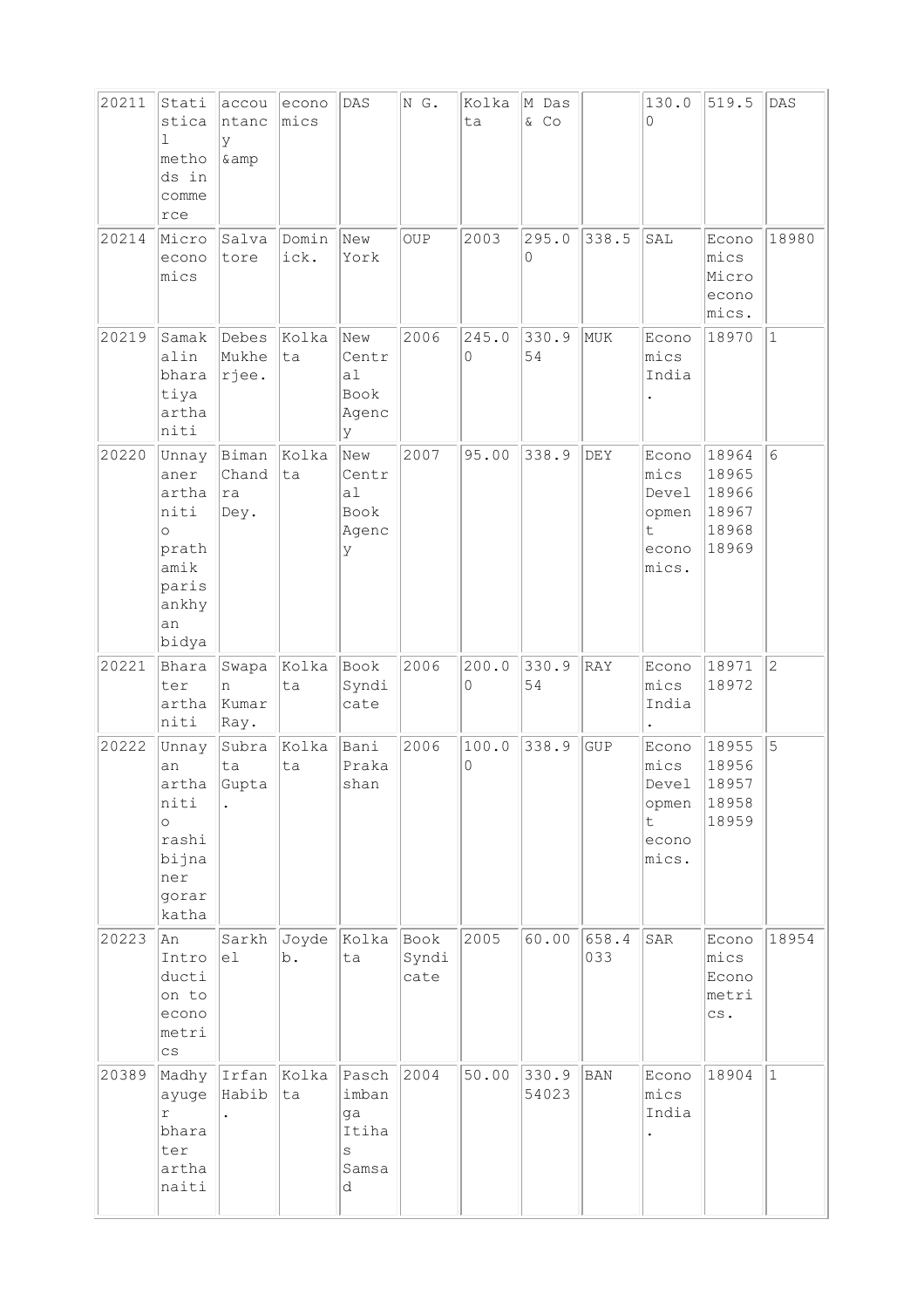|       | $\rm k$<br>itiha<br>$\rm s$                                                                          |                                      |               |                                               |                |            |                |            |                               |                                                    |                |
|-------|------------------------------------------------------------------------------------------------------|--------------------------------------|---------------|-----------------------------------------------|----------------|------------|----------------|------------|-------------------------------|----------------------------------------------------|----------------|
| 20497 | Bisha<br>ymukh<br>i.<br>prasn<br>ottar<br>e B A<br>artha<br>niti                                     | Debes<br>Mukhe<br>rjee.              | Kolka<br> ta  | J N<br>Ghosh<br>$\delta$<br>Sons              | 2007           | 40.00      | 330.1          | MUK        | Econo<br>mics.                | 18948<br>18949<br>18950<br>18951<br>18952<br>18953 | 6              |
| 20665 | Madhy<br>a<br>yuger<br>bhara<br>ter<br>artha<br>naiti<br>$\mathbf k$<br>itiha<br>S                   | Aniru<br>ddha<br>$ $ Ray.            | Kolka<br>ta   | Mitra<br>m                                    | 2008           | 200.0<br>0 | 330.9<br>54023 | RAY        | Econo<br>mics<br>India        | 20617<br>24342<br>25924                            | $\mathfrak{Z}$ |
| 20669 | Adhun<br>ik<br>bhara<br>ter<br>artha<br>naiti<br>$\mathbf k$<br>itiha<br>ser<br>rupar<br>ekha        | Amit<br>Bhatt<br>achar<br>ууа.       | ta            | Kolka   Progr<br>essiv<br>e<br>Publi<br>shers | 2009           | 140.0<br>0 | 330.9<br>54    | <b>BHA</b> | Econo<br>mics<br>India        | 20622<br>25939<br>25940                            | $\mathfrak{Z}$ |
| 20679 | Marxb<br>ad o<br>sansk<br>riti                                                                       | Anuna<br>У<br>Chatt<br>opadh<br>yay. | Kolka<br>ta   | Progr <br>essiv<br>е<br>Publi<br>shers        | 2001           | 90.00      | 335.4          | <b>CHA</b> | Econo<br>mics<br>Marxi<br>sm. | 20635                                              | $\mathbf{1}$   |
| 20710 | A New<br>appro<br>ach<br>to<br>econo<br>mic<br>geogr<br>aphy (<br>a<br>study<br>of<br>resou<br>rces) | Guha                                 | Jahar<br>Lal. | Kolka<br>ta                                   | World<br>Press | 2013       | 300.0<br>0     | 330.9      | GUH                           | Econo<br>mics<br>Econo<br>mic<br>geogr<br>aphy.    | 23844          |
| 20719 | Econo<br>mic<br>surve<br>У<br>$2014-$<br>$15\,$                                                      |                                      | New<br>Delhi  | OUP                                           | 2015           |            | 330.0<br>723   | ECO I      | Econo<br>mics.                | 23854                                              | $\mathbf{1}$   |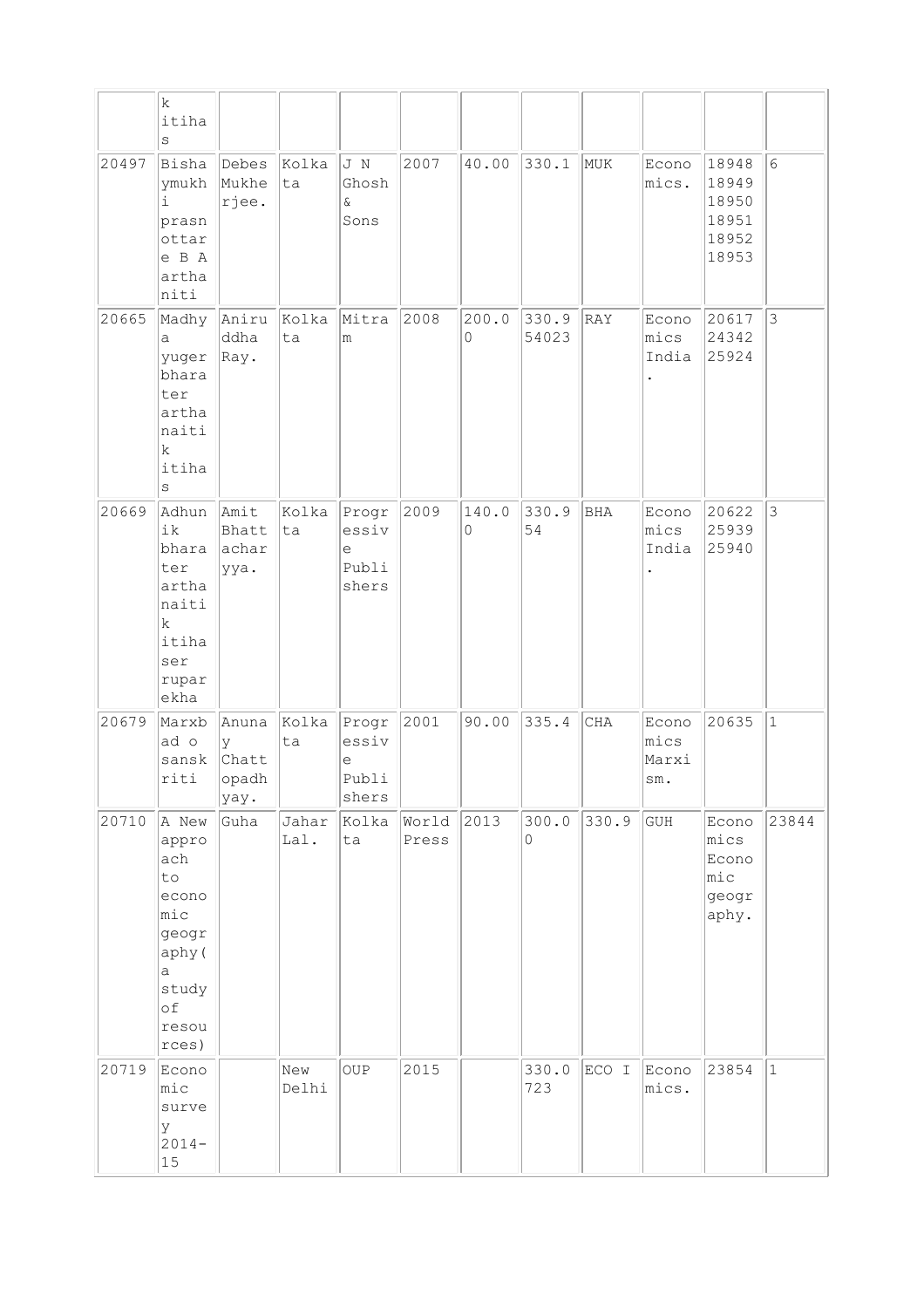| 20720 | Econo<br>mic<br>surve<br>У<br>$2014-$<br>15                                          |                               | New<br>Delhi       | OUP                   | 2015                                                         | 450.0<br>0 | 330.0<br>723     | ECO<br>II      | Econo<br>mics.                                         | 23855                                  | $\mathbf{1}$   |
|-------|--------------------------------------------------------------------------------------|-------------------------------|--------------------|-----------------------|--------------------------------------------------------------|------------|------------------|----------------|--------------------------------------------------------|----------------------------------------|----------------|
| 20741 | Artha<br>naiti<br>k<br>unnna<br>yan                                                  | Joyde<br>lb.<br>Sarkh<br>e1.  | Kolka<br>ta        | Book<br>Syndi<br>cate | 2007                                                         | 200.0<br>0 | 338.9            | SAR            | Econo<br>mics<br>Devel<br>opmen<br>t<br>econo<br>mics. | 19994                                  | $\mathbf{1}$   |
| 20744 | Samas<br>tigat<br>a<br>artha<br>niti                                                 | Debas<br>ish<br>Majum<br>der. | Kolka<br>ta        | ABS<br>Pub<br>House   | 2006                                                         | 140.0<br>0 | 339              | MAJ            | Econo<br>mics<br>Macro<br>econo<br>mics.               | 18973<br>18974<br>18975                | $\mathfrak{Z}$ |
| 20842 | Forei<br>qn<br>direc<br>t<br>inves<br>tment<br>in<br>devel<br>oping<br>count<br>ries | Chaud<br>huri                 | Sarba<br>jit.      | New<br>Delhi          | Sprin<br>ger                                                 | 2014       |                  | 332.6          | CHA                                                    | Econo<br>mics<br>Inves<br>tment        | 24042          |
| 20959 | la.<br>Textb<br>$\circ \circ k$<br>of<br>econo<br>mic<br>theor<br>lУ                 | Stoni<br>er                   | Alfre<br>d W.      | New<br>Delhi          | Dorli<br>ng<br>Kinde<br>rsley                                | 2008       | 749.0<br>0       | 330.1          | STO                                                    | Econo<br>mics.                         | 24881          |
| 20960 | Analy<br>tical<br>devel<br>opmen<br>$\mathsf t$<br>econo<br>mics                     | Basu                          | Kaush<br>ik.       | New<br>Delhi          | <b>OUP</b>                                                   | 2015       | 495.0<br>$\circ$ | 338.9          | <b>BAS</b>                                             | Econo<br>mics<br>Devel<br>opmen<br>t.  | 24882          |
| 20961 | Basic<br>econo<br>metri<br>$\mathtt{CS}$                                             | Gujar<br>ati                  | Damod<br>ar N.     | New<br>Delhi          | McGra<br>w-Hil<br>ı<br>Educa<br>tion (<br>India<br>$\lambda$ | 2012       | 750.0<br>0       | 330.0<br>15195 | GUJ                                                    | Econo<br>mics<br>Econo<br>metri<br>CS. | 24883          |
| 20962 | Devel<br>opmen<br>$\mathsf t$<br>econo<br>mics                                       | Hayam<br>i.                   | Yuzir<br>$\circ$ . | New<br>Delhi          | OUP                                                          | 2014       | 575.0<br>$\circ$ | 338.9          | HAY                                                    | Econo<br>mics<br>Devel<br>opmen<br>t.  | 24885          |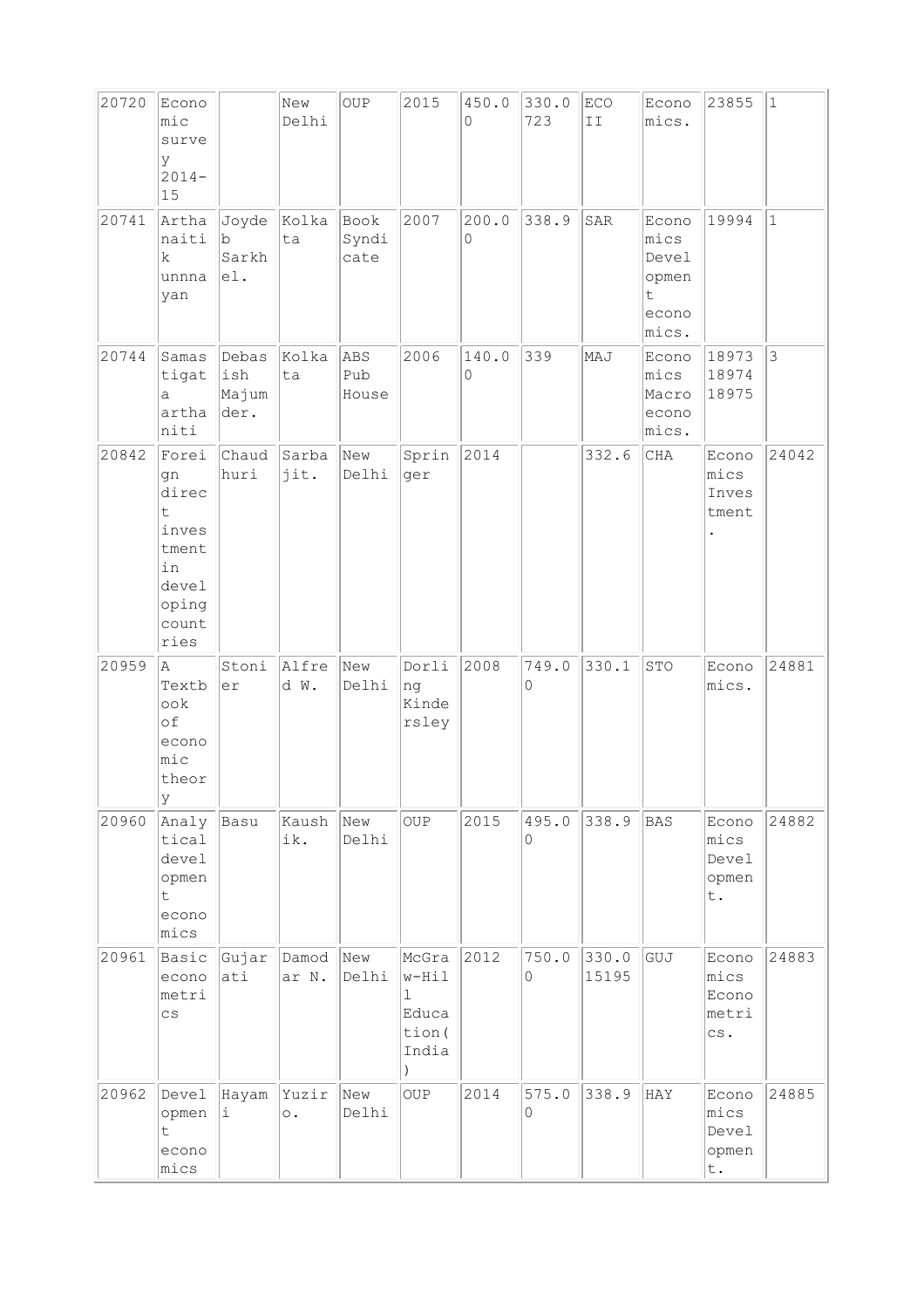| 20963 | Devel<br>opmen<br>t<br>econo<br>mics                       | Ray           | Debra<br>j.    | New<br>Delhi | <b>OUP</b>                                            | 2016 | 545.0<br>$\Omega$            | 338.9          | RAY        | Econo<br>mics<br>Devel<br>opmen<br>t.                              | 24884          |
|-------|------------------------------------------------------------|---------------|----------------|--------------|-------------------------------------------------------|------|------------------------------|----------------|------------|--------------------------------------------------------------------|----------------|
| 20964 | Econo<br>metri<br>C<br>analy<br>sis                        | Green<br>е    | Willi<br>am H. | New<br>Delhi | Dorli<br>ng<br>Kinde<br>rsley                         | 2006 | 825.0<br>0                   | 330.0<br>15195 | <b>GRE</b> | Econo<br>mics<br>Econo<br>metri<br>${\scriptstyle{\mathsf{CS}}}$ . | 24886          |
| 20965 | Micro<br>econo<br>mic<br>theor<br>У                        | Gould         | John<br>J.     | New<br>Delhi | AITBS                                                 |      | 525.0<br>$\Omega$            | 338.5          | GOU        | Econo<br>mics<br>Micro<br>econo<br>mics.                           | 24891          |
| 20968 | Inter<br>natio<br>nal<br>econo<br>mics                     | Salva<br>tore | Domin<br>ick.  | New<br>Delhi | Wiley<br>India                                        | 2016 | 739.0<br>0                   | 337            | SAL        | Econo<br>mics<br>Inter<br>natio<br>nal<br>econo<br>mics.           | 24898<br>24899 |
| 20969 | Intro<br>ducti<br>on to<br>econo<br>metri<br>$\mathsf{cs}$ | Madda<br>1a   | GS.            | New<br>Delhi | Wiley<br>India                                        | 2013 | 739.0<br>0                   | 330.0<br>15195 | MAD        | Econo<br>mics<br>Econo<br>metri<br>CS.                             | 24901          |
| 20970 | Macro<br>econo<br>mics                                     | Froye<br>n    | Richa<br>rd T. | New<br>Delhi | Pears<br>on<br>India                                  | 2014 | 680.0<br>0                   | 339            | <b>FRO</b> | Econo<br>mics<br>Macro<br>econo<br>mics.                           | 24902          |
| 20971 | Macro<br>econo<br>mics                                     | Hall          | Rober<br>t E.  | New<br>Delhi | Viva<br><b>Books</b>                                  | 2010 | 795.0<br>0                   | 339            | HAL        | Econo<br>mics<br>Macro<br>econo<br>mics.                           | 24903          |
| 20973 | Micro<br>econo<br>mics                                     | Grave<br>lle  | Hugh.          | Noida        | Pears<br>on<br>India<br>Educa<br>tion<br>Servi<br>ces | 2008 | 799.0<br>0                   | 338.5          | GRA        | Econo<br>mics<br>Micro<br>econo<br>mics.                           | 24907          |
| 20974 | Micro<br>econo<br>mics                                     | Sen           | Anind<br>ya.   | New<br>Delhi | OUP                                                   | 2015 | 425.0<br>0                   | 338.5          | SEN        | Econo<br>mics<br>Micro<br>econo<br>mics.                           |                |
| 20975 | Micro<br>econo<br>mics                                     | Madda<br>1a   | GS.            | New<br>Delhi | Tata<br>McGra<br>w-Hil<br>ı                           | 2011 | 550.0<br>$\mathsf{O}\xspace$ | 338.5          | MAD        | Econo<br>mics<br>Micro<br>econo<br>mics.                           | 24911          |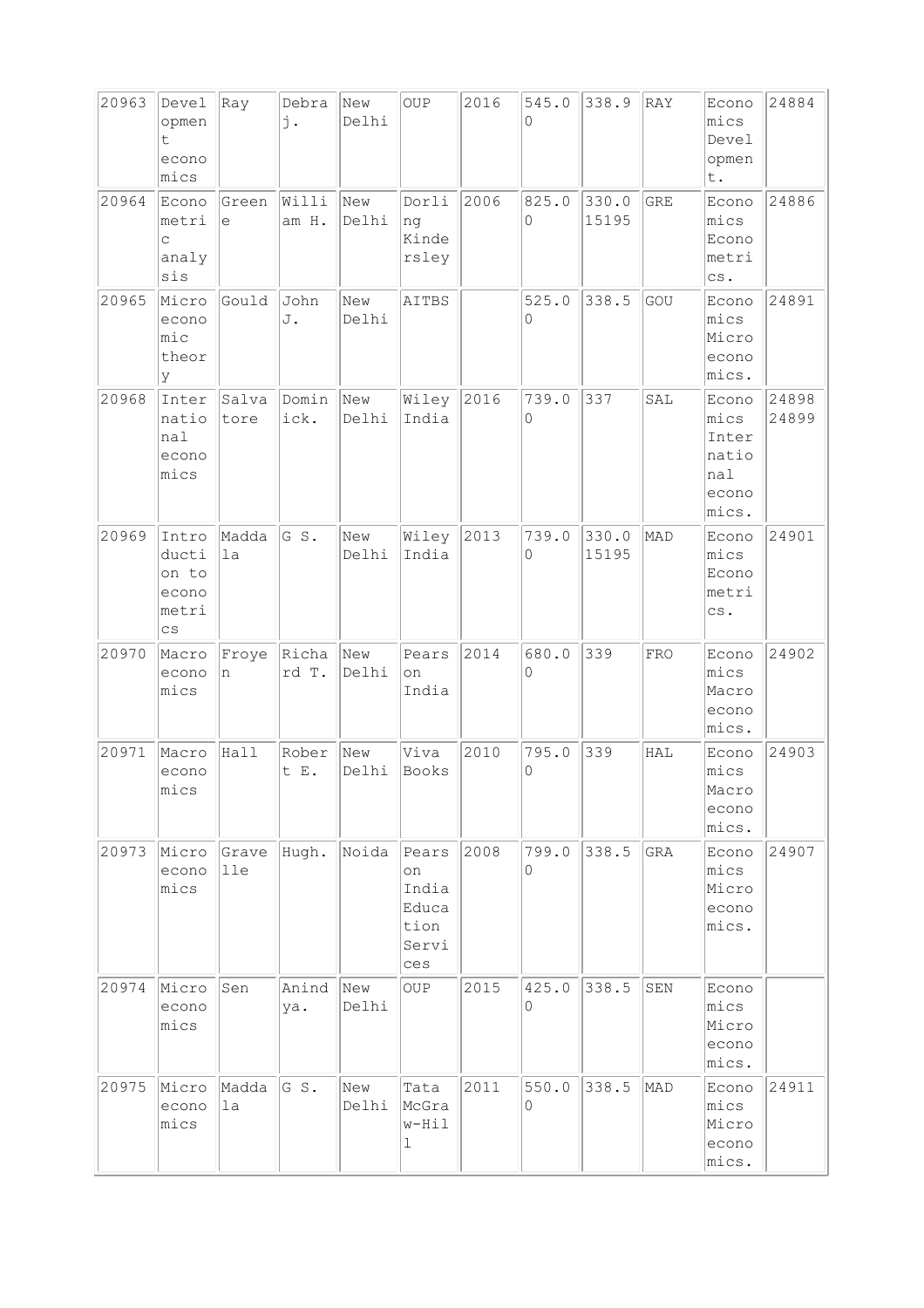| 20977 | Adhun<br>ik<br>artha<br>nitir<br>rupar<br>ekha                                        | Ajay<br>Kumar<br>Nandi<br>$\ddot{\phantom{a}}$ | Kolka<br>ta            | B B<br>Kundu<br>Grand<br>sons | 2015                                         | 230.0<br>0 | 330.1      | NAN          | Econo<br>mics.                           | 24927<br>24928                                          | $\overline{2}$ |
|-------|---------------------------------------------------------------------------------------|------------------------------------------------|------------------------|-------------------------------|----------------------------------------------|------------|------------|--------------|------------------------------------------|---------------------------------------------------------|----------------|
| 20978 | Micro<br>econo<br>mics                                                                | Mishr<br>a                                     | Rabin<br>dra<br>Kumar  | New<br>Delhi                  | Avon<br>Publi<br>catio<br>ns                 | 2013       | 750.0<br>0 | 338.5        | MIS                                      | Econo<br>mics<br>Micro<br>econo<br>$ $ mics.            | 25041          |
| 20980 | Econo<br>mics                                                                         | Lipse<br>y                                     | Richa<br>rd.           | Oxfor<br>d                    | <b>OUP</b>                                   | 2015       | 510.0<br>0 | 330.1        | LIP                                      | Econo<br>mics.                                          | 24888          |
| 20981 | Econo<br>mics                                                                         | Samue<br>lson                                  | Paul<br>Α.             | New<br>Delhi                  | Tata<br>McGra<br>w-Hil<br>ı<br>Educa<br>tion | 2013       | 795.0<br>0 | 330.1        | SAM                                      | Econo<br>mics.                                          | 24889<br>24890 |
| 20982 | Funda<br>menta<br>$\mathbf 1$<br>metho<br>ds<br>mathe<br>matic<br>a1<br>econo<br>mics | Chian<br>g                                     | Alpha<br>$\mathsf C$ . | New<br>Delhi                  | McGra<br>W<br>Hill<br>Educa<br>tion          | 2013       | 725.0<br>0 | 330.0<br>151 | CHI                                      | Econo<br>mics<br>Mathe<br>matic<br>a1<br>econo<br>mics. | 24892          |
| 20985 | B A<br>artha<br>bijna<br>n                                                            | Subra<br>ta<br>Gupta                           | Kolka<br>ta            | Bani<br>Praka<br>shan         | 2015                                         | 150.0<br>0 | 339        | <b>GUP</b>   | Econo<br>mics<br>Macro<br>econo<br>mics. | 24931<br>24932                                          | $\overline{2}$ |
| 20986 | B A<br>artha<br>bijna<br>n                                                            | Subra<br> ta<br>Gupta                          | Kolka<br>ta            | Bani<br>Praka<br>san          | 2015                                         | 150.0<br>0 | 338.5      | GUP          | Econo<br>mics<br>Micro<br>econo<br>mics. | 24929<br>24930                                          | $\overline{2}$ |
| 20987 | Inter<br>natio<br>nal<br>econo<br>mics                                                | Krugm<br>an                                    | Paul<br>$R$ .          | Noida                         | Pears<br>on<br>India<br>Educa<br>tion        | 2015       | 725.0<br>0 | 337          | <b>KRU</b>                               | Econo<br>mics<br>Inter<br>natio<br>nal<br>trade         | 24900          |
| 20988 | Princ<br>iples<br>of<br>macro<br>econo<br>mics                                        | Sikda<br>r                                     | Soumy<br>en.           | New<br>Delhi                  | <b>OUP</b>                                   | 2015       | 295.0<br>0 | 339          | SIK                                      | Econo<br>mics<br>Macro<br>econo<br>mics.                | 24913          |
| 20989 | Micro<br>econo<br>mics                                                                | Pindy<br>сk                                    | Rober<br>t S.          | Noida                         | Pears<br>on<br>India<br>Educa<br>tion        | 2015       | 730.0<br>0 | 338.5        | PIN                                      | Econo<br>mics<br>Micro<br>econo<br>mics.                | 24905<br>24906 |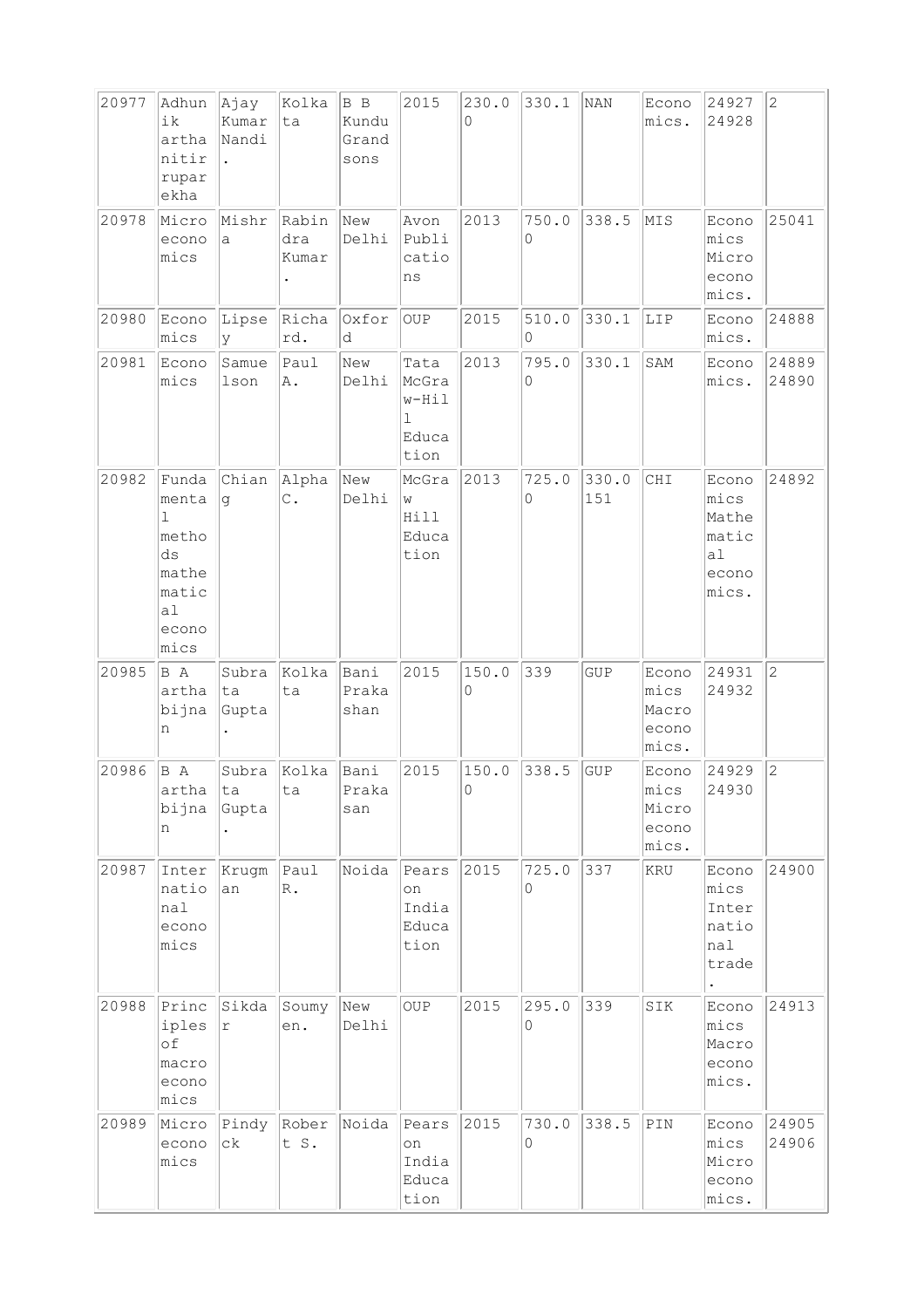| 20992 | The<br>Struc<br>ture<br>of<br>econo<br>mics                                                                        | Silbe<br>rberg      | Eugen<br>$\rm e$ . | New<br>Delhi                          | McGra<br>W<br>Hill<br>Educa<br>tion | 2014       | 995.0<br>$\Omega$       | 330.0<br>151  | SIL                    | Econo<br>mics<br>Mayhe<br>matic<br>a1.                           | 24920          |
|-------|--------------------------------------------------------------------------------------------------------------------|---------------------|--------------------|---------------------------------------|-------------------------------------|------------|-------------------------|---------------|------------------------|------------------------------------------------------------------|----------------|
| 20993 | Publi<br>C<br>finan<br>ce                                                                                          | Bhati<br>a          | HL.                | Noida                                 | Vikas<br>Pub<br>House               | 2015       | 450.0<br>0              | 336           | BHA                    | Econo<br>mics<br>Publi<br>$\mathsf C$<br>finan<br>ce.            | 24916          |
| 20994 | Econo<br>mics                                                                                                      | Lipse<br>У          | Richa<br>rd.       | Oxfor<br>d                            | OUP                                 | 2011       | 575.0<br>0              | 330.1         | LIP                    | Econo<br>mics.                                                   | 24921          |
| 20995 | Priva<br>te<br>inves<br>tment<br>in<br>India<br>$1900 -$<br>1939                                                   | Bagch<br>i          | Amiya  <br>kumar   | Cambr<br>idge                         | <b>CUP</b>                          | 2008       | 1130.<br>0 <sub>0</sub> | 332.6<br>0954 | <b>BAG</b>             | Econo<br>mics<br>Inves<br>tment                                  | 24922          |
| 20997 | Globa<br>lizat<br>ion<br>and<br>devel<br>opmen<br>$\sf t$                                                          | Pruth<br>i          | kaj<br>Kumar       | New<br>Delhi                          | Alfa<br>Publi<br>catio<br>ns        | 2006       | 850.0<br>0              | 338.9         | PRU                    | Econo<br>mics<br>Devel<br>opmen<br>$\mathsf t$<br>econo<br>mics. | 24925          |
| 20999 | Evolu<br>tion<br>of<br>money<br>and<br>the<br>quest<br>ion<br>оf<br>its<br>repre<br>senta<br>tive<br>chara<br>cter | Adak                | Naba<br>Kumar      | New<br>Delhi                          | Kunal<br>Books                      | 2015       | 450.0<br>0              | 332.4         | ADA                    | Econo<br>mics<br>Money                                           | 24923          |
| 21140 | Bhara<br>tiya<br>parik Bhukt<br>alpan<br>ar<br>itiha<br>$\vert$ S                                                  | Anind<br> ya<br> a. | Kolka<br>ta        | Progr<br>essiv<br>e<br>Publi<br>shers | 2009                                | 140.0<br>0 | 330.9<br>54             | BHU           | Econo<br>mics<br>India | 24425<br>24426                                                   | $\overline{2}$ |
| 21183 | Oupan Ranes<br>ibesh<br>ik<br>bhara<br>ter<br>rasht                                                                | h<br>Ray.           |                    |                                       |                                     | 220.0<br>0 | 330.9<br>54             | RAY           | Econo<br>mics<br>India | 24344<br>24345                                                   | $\overline{2}$ |